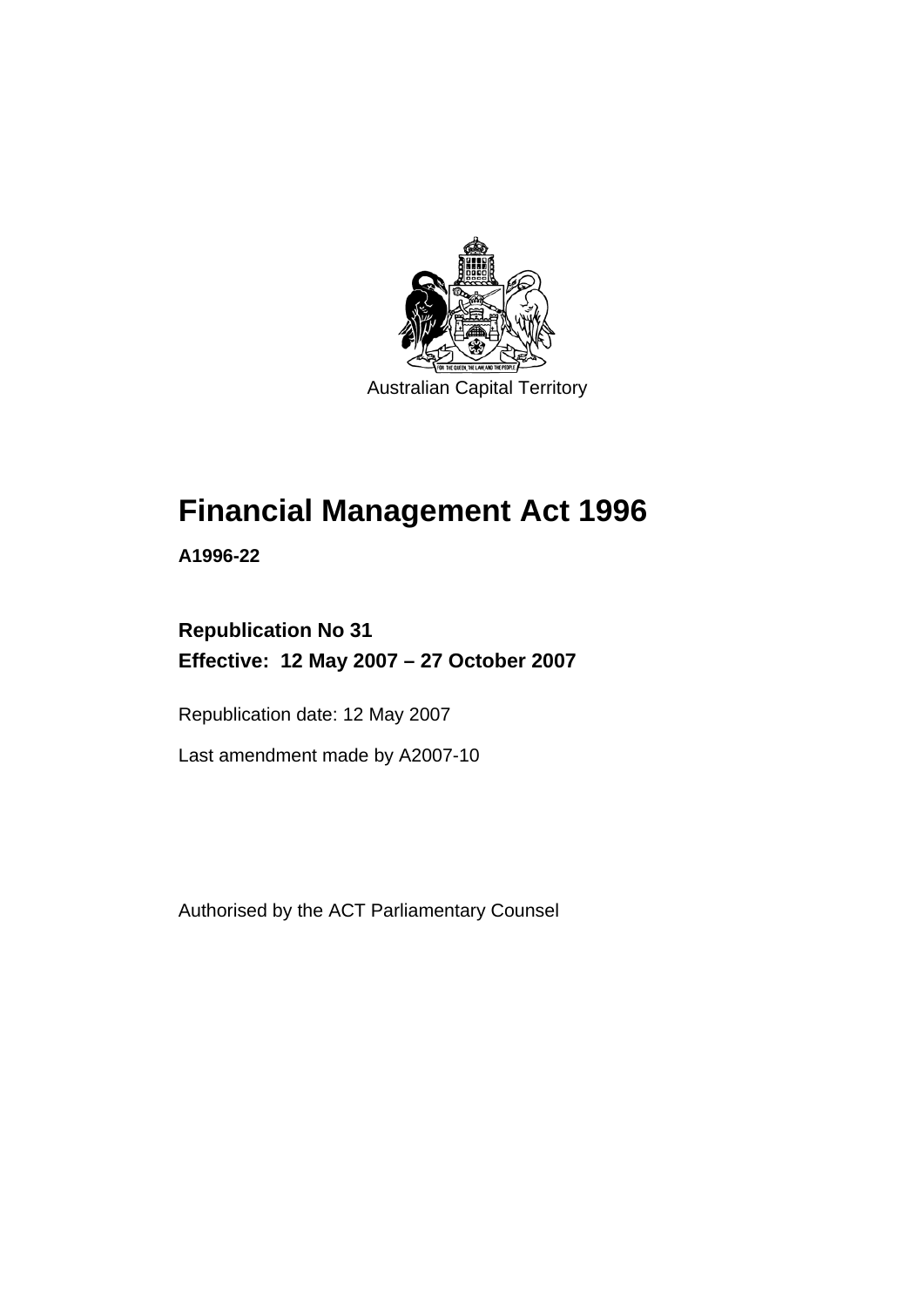#### **About this republication**

#### **The republished law**

This is a republication of the *Financial Management Act 1996* (including any amendment made under the *Legislation Act 2001*, part 11.3 (Editorial changes)) as in force on 12 May 2007*.* It also includes any amendment, repeal or expiry affecting the republished law to 12 May 2007.

The legislation history and amendment history of the republished law are set out in endnotes 3 and 4.

#### **Kinds of republications**

The Parliamentary Counsel's Office prepares 2 kinds of republications of ACT laws (see the ACT legislation register at www.legislation.act.gov.au):

- authorised republications to which the *Legislation Act 2001* applies
- unauthorised republications.

The status of this republication appears on the bottom of each page.

#### **Editorial changes**

The *Legislation Act 2001*, part 11.3 authorises the Parliamentary Counsel to make editorial amendments and other changes of a formal nature when preparing a law for republication. Editorial changes do not change the effect of the law, but have effect as if they had been made by an Act commencing on the republication date (see *Legislation Act 2001*, s 115 and s 117). The changes are made if the Parliamentary Counsel considers they are desirable to bring the law into line, or more closely into line, with current legislative drafting practice.

This republication does not include amendments made under part 11.3 (see endnote 1).

#### **Uncommenced provisions and amendments**

If a provision of the republished law has not commenced or is affected by an uncommenced amendment, the symbol  $\mathbf{U}$  appears immediately before the provision heading. The text of the uncommenced provision or amendment appears only in the last endnote.

#### **Modifications**

If a provision of the republished law is affected by a current modification, the symbol  $\mathbf{M}$ appears immediately before the provision heading. The text of the modifying provision appears in the endnotes. For the legal status of modifications, see *Legislation Act 2001*, section 95.

#### **Penalties**

The value of a penalty unit for an offence against this republished law at the republication date is—

- (a) if the person charged is an individual—\$100; or
- (b) if the person charged is a corporation—\$500.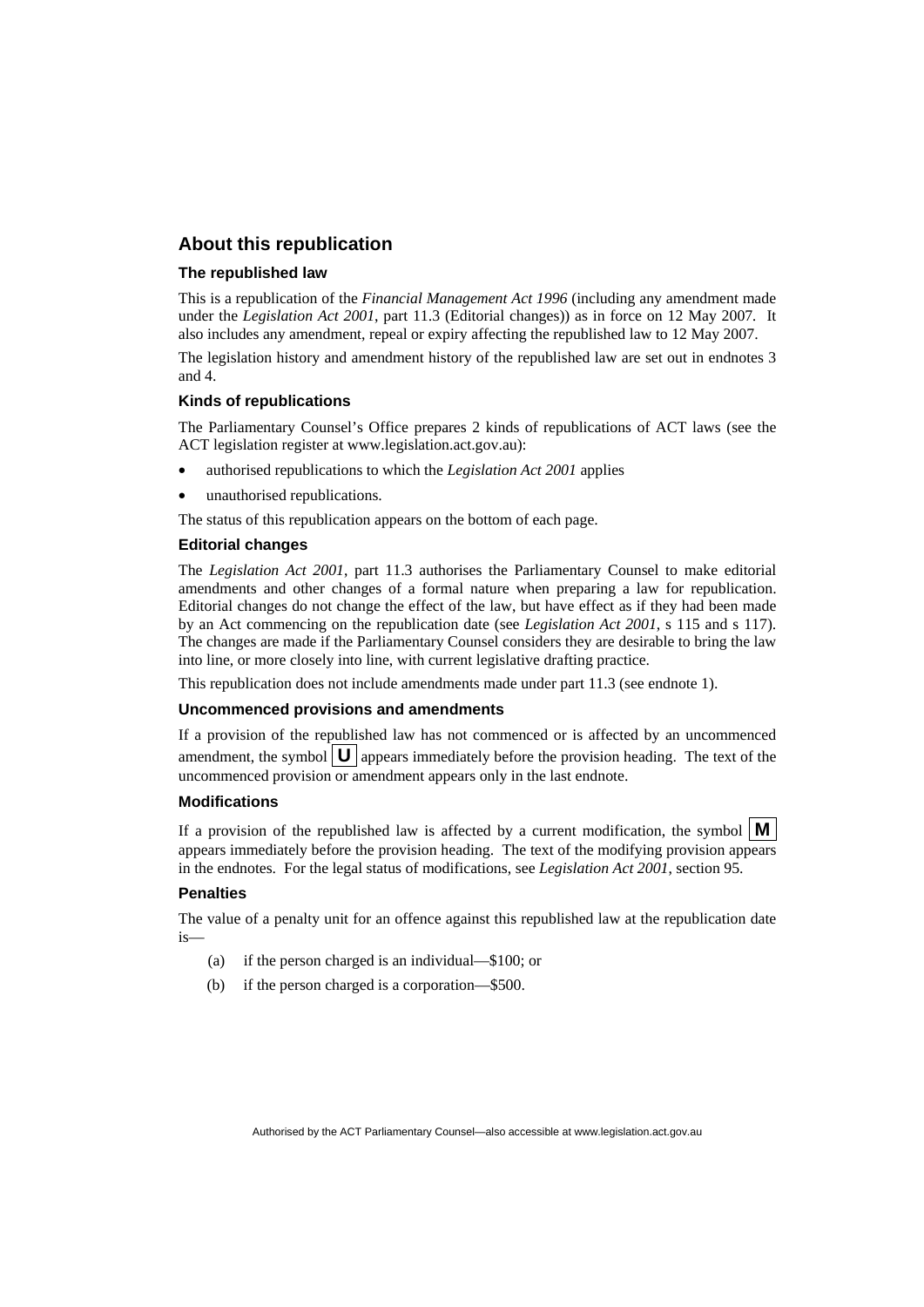

# **[Financial Management Act 1996](#page-10-0)**

## **Contents**

|                     |                                                                        | Page           |
|---------------------|------------------------------------------------------------------------|----------------|
| Part 1              | <b>Preliminary</b>                                                     |                |
| 1                   | Name of Act                                                            | 2              |
| 2                   | Act subject to Territory Superannuation Provision Protection Act       | 2              |
| 3                   | Dictionary                                                             | 2              |
| 3A                  | <b>Notes</b>                                                           | $\overline{2}$ |
| 3B                  | Declaration that certain bodies are not territory authorities for Act  | 3              |
| 4                   | Application of pt 2, pt 3 and pt 5 to Legislative Assembly secretariat | 3              |
| Part 2              | <b>Budget management</b>                                               |                |
| <b>Division 2.1</b> | <b>Appropriations and budgets</b>                                      |                |
| 5                   | Timing of first Appropriation Bill for financial year                  | 4              |
| 6                   | Necessity for appropriation                                            | 4              |
| $\overline{7}$      | Payments authorised on lapse of appropriation                          | 4              |
| 8                   | Form of appropriations                                                 | 5              |
| R31                 | <b>Financial Management Act 1996</b>                                   | contents 1     |
| 12/05/07            | Effective: 12/05/07-27/10/07                                           |                |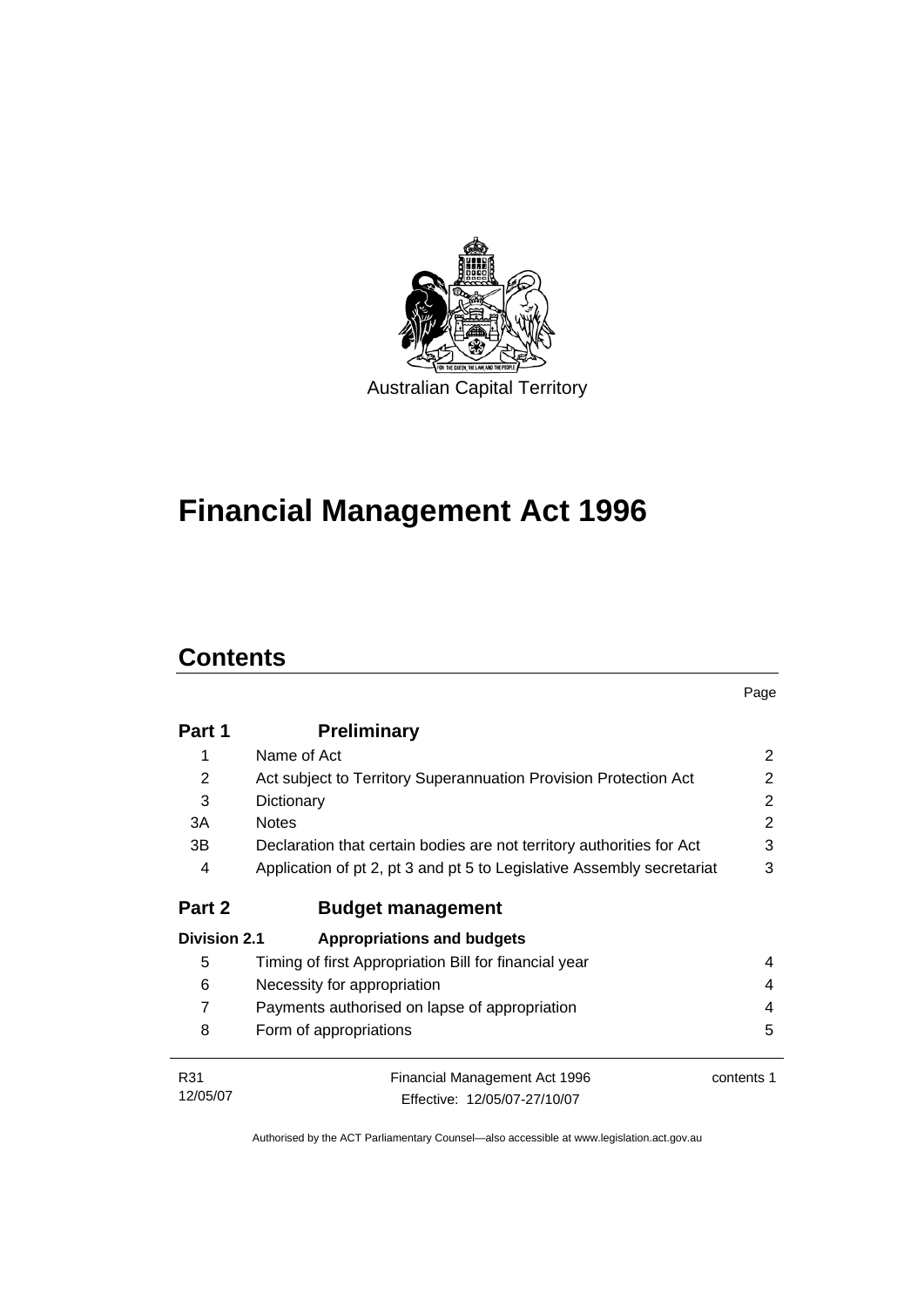#### **Contents**

|                     |                                                                                | Page           |
|---------------------|--------------------------------------------------------------------------------|----------------|
| 9                   | Net appropriations for outputs                                                 | 5.             |
| <b>9A</b>           | Net appropriations for capital injections                                      | 6              |
| 9B                  | Appropriations for payments on behalf of Territory to be net<br>appropriations | 6              |
| 10                  | <b>Budget papers</b>                                                           | 6              |
| 11                  | <b>Territory budgets</b>                                                       | $\overline{7}$ |
| 11A                 | Financial policy objectives and strategies statement                           | 10             |
| 12                  | Departmental budgets                                                           | 11             |
| 12A                 | Territory authority and territory-owned corporation budgets                    | 12             |
| 13                  | Supplementary budget papers                                                    | 13             |
| 13A                 | Amendment of budgets for supplementary appropriation                           | 14             |
| 14                  | Transfer of funds between appropriations                                       | 15             |
| 15                  | Transfer of funds within appropriations                                        | 15             |
| 15A                 | Reclassification of certain appropriations                                     | 16             |
| 16                  | Transfer of functions after Appropriation Act passed                           | 16             |
| 16A                 | Appropriation for accrued employee entitlements                                | 17             |
| 16B                 | Rollover of undispersed appropriation                                          | 18             |
| 17                  | Variation of appropriations for Commonwealth grants                            | 19             |
| <b>17A</b>          | Variations of appropriations for certain payments to Commonwealth              | 19             |
| 18                  | Treasurer's advance                                                            | 20             |
| <b>18A</b>          | Assembly to be told about treasurer's advance                                  | 21             |
| 19                  | Refunds of payments made without liability                                     | 22             |
| 19A                 | Payments for Territory GST liabilities                                         | 23             |
| 19B                 | Authorisation of expenditure of certain Commonwealth grants                    | 23             |
| 19C                 | Amendment of capital injection conditions                                      | 23             |
| 19D                 | Amendment of performance criteria                                              | 24             |
| 20                  | <b>Budgets for Legislative Assembly secretariat</b>                            | 25             |
| <b>Division 2.2</b> | <b>Budget reviews and pre-election updates</b>                                 |                |
| 20A                 | <b>Budget review</b>                                                           | 26             |
| 20B                 | Purpose and contents of budget review                                          | 26             |
| 20C                 | Pre-election budget update                                                     | 27             |
| 20D                 | Purpose and contents of pre-election budget update                             | 28             |

contents 2 Financial Management Act 1996 Effective: 12/05/07-27/10/07

R31 12/05/07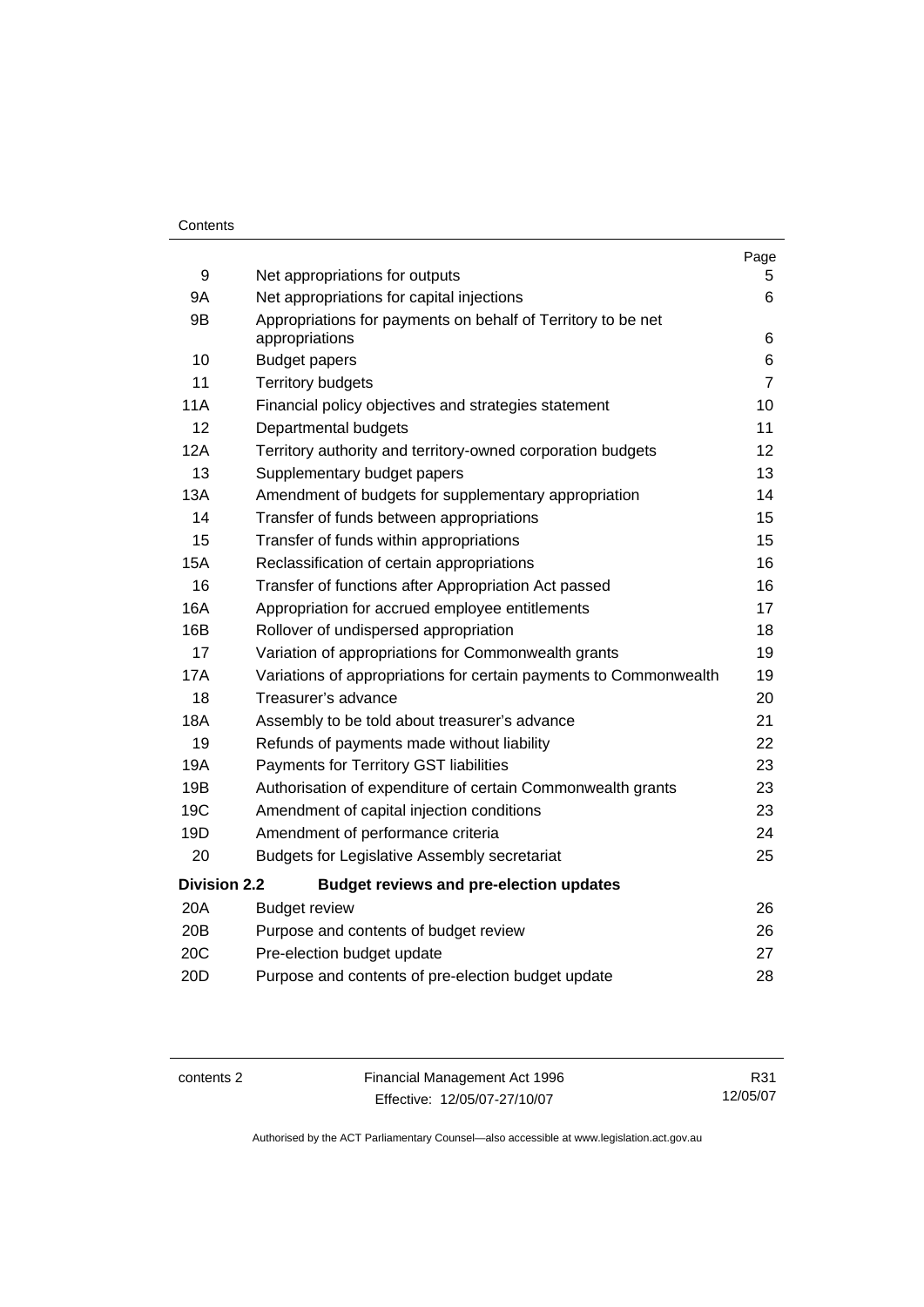| Contents |
|----------|
|----------|

|                     |                                                                                  | Page       |
|---------------------|----------------------------------------------------------------------------------|------------|
| Part 3              | <b>Financial reports</b>                                                         |            |
| <b>Division 3.1</b> | <b>Financial reports of the Territory</b>                                        |            |
| 21                  | Meaning of the Territory in div 3.1                                              | 30         |
| 22                  | Annual financial statements of the Territory                                     | 30         |
| 23                  | Responsibility for annual financial statements                                   | 30         |
| 24                  | Audit of annual financial statements                                             | 31         |
| 25                  | Presentation of annual financial statements to Legislative Assembly              | 32         |
| 26                  | Periodic financial statements                                                    | 32         |
| <b>Division 3.2</b> | Financial reports and performance statements of<br>departments                   |            |
| 27                  | Annual financial statements of departments                                       | 33         |
| 28                  | Responsibility for annual financial statements of departments                    | 34         |
| 29                  | Audit of financial statements of departments                                     | 34         |
| 30                  | Departmental annual financial statements to be included in annual<br>reports etc | 34         |
| 30A                 | Statements of performance of departments                                         | 35         |
| 30 <sub>B</sub>     | Responsibility for departmental statements of performance                        | 35         |
| 30C                 | Scrutiny of departmental statements of performance                               | 36         |
| 30 <sub>D</sub>     | Departmental statements of performance to be included in annual<br>reports etc   | 36         |
| 30E                 | Half-yearly departmental performance reports                                     | 36         |
| Part 4              | Financial management responsibilities of chief<br>executives of departments      |            |
| 31                  | Responsibilities of chief executives of departments                              | 38         |
| Part 5              | <b>Banking and investment</b>                                                    |            |
| 32                  | Agreement for the conduct of banking for Territory                               | 40         |
| 33                  | Territory banking account                                                        | 40         |
| 34                  | Departmental banking accounts                                                    | 40         |
| 34A                 | Transfer of departmental banking account                                         | 41         |
| 34B                 | End of year balances of departmental banking accounts                            | 42         |
| 35                  | Payments into banking accounts                                                   | 42         |
| 36                  | Transfer following change in departmental responsibilities                       | 43         |
| R31<br>12/05/07     | Financial Management Act 1996<br>Effective: 12/05/07-27/10/07                    | contents 3 |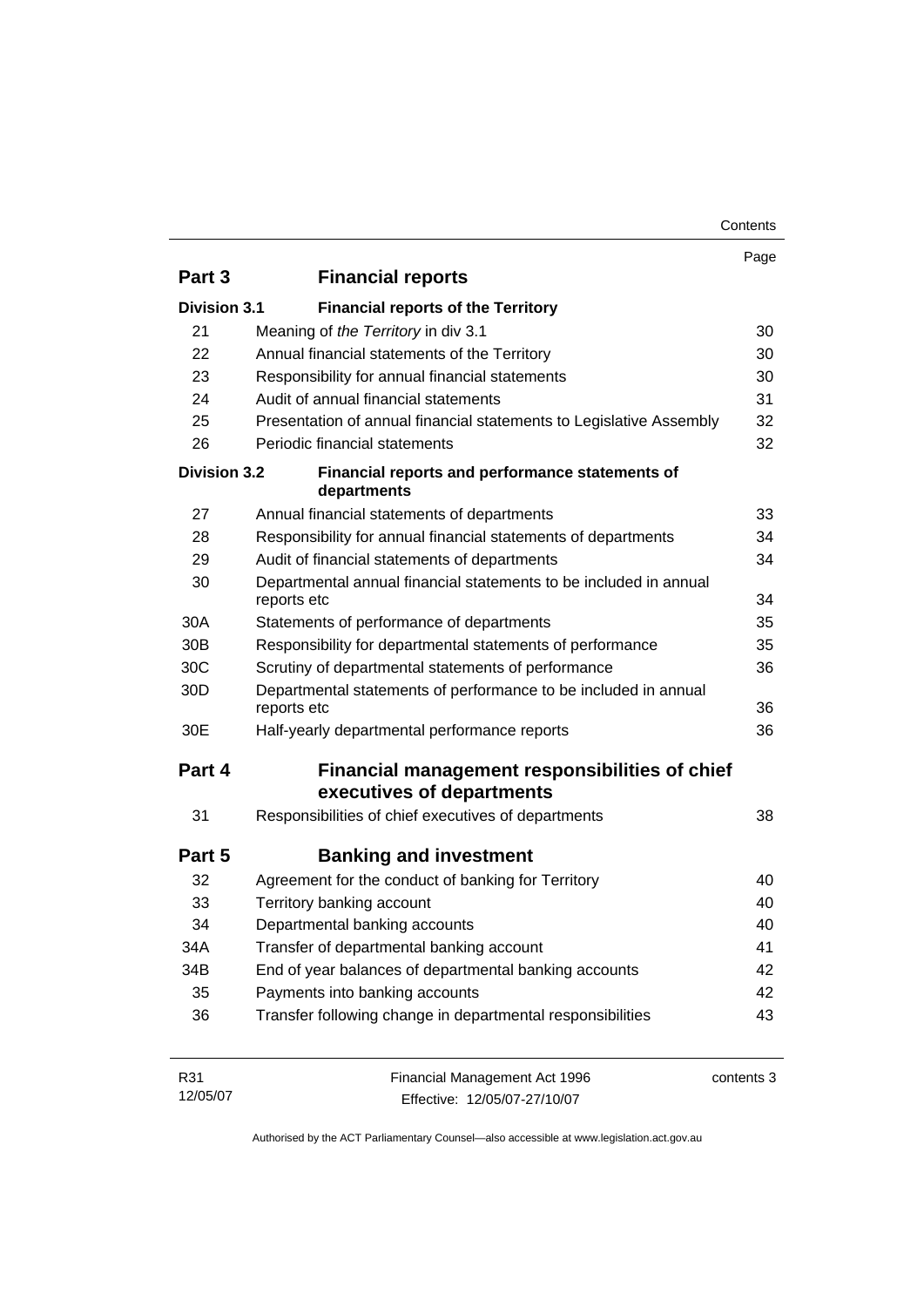| Contents   |                                                                                      |          |
|------------|--------------------------------------------------------------------------------------|----------|
|            |                                                                                      | Page     |
| 36A        | Transfers from departmental banking accounts to territory banking<br>account         | 43       |
| 37         | Payments from territory banking account                                              | 43       |
| 38         | Investment of certain public money                                                   | 44       |
| Part 6     | <b>Borrowing and guarantees</b>                                                      |          |
| 39         | Power of Territory to borrow                                                         | 46       |
| 40         | Treasurer may borrow on behalf of Territory                                          | 46       |
| 41         | Power of territory authorities to borrow                                             | 46       |
| 42         | Borrowings by territory authorities to be approved                                   | 46       |
| 43         | Territory authorities may give security                                              | 47       |
| 44         | Power to approve borrowings not delegable                                            | 47       |
| 45         | Loans to be paid into territory banking account                                      | 47       |
| 46         | Payments by Treasurer                                                                | 47       |
| 47         | <b>Guarantees by Territory</b>                                                       | 47       |
| Part 7     | <b>Trust money</b>                                                                   |          |
| 49         | Identity of trust money                                                              | 49       |
| 50         | Administration of trust money                                                        | 49       |
| 51         | Departmental trust banking accounts                                                  | 49       |
| 51A        | Transfer of departmental trust banking accounts                                      | 50       |
| 51B        | Transfers between trust banking accounts-changes in departmental<br>responsibilities | 50       |
| 51C        | Transfers between trust banking accounts-investment                                  | 51       |
| 52         | Transfers between trust banking account and territory banking account                | 51       |
| 53         | Investment of trust money                                                            | 51       |
| 53A        | Unclaimed trust money                                                                | 51       |
| 53B        | Review of decisions                                                                  | 53       |
| 53C        | Notification of decisions                                                            | 53       |
| Part 8     | <b>Financial provisions for territory authorities</b>                                |          |
| 54         | Application-pt 8                                                                     | 54       |
| 55         | Responsibilities of chief executive officers of territory authorities                | 54       |
| 56         | Responsibilities of governing boards of territory authorities                        | 56       |
| 57         | Banking accounts of territory authorities                                            | 57       |
| contents 4 | Financial Management Act 1996                                                        | R31      |
|            | Effective: 12/05/07-27/10/07                                                         | 12/05/07 |

Effective: 12/05/07-27/10/07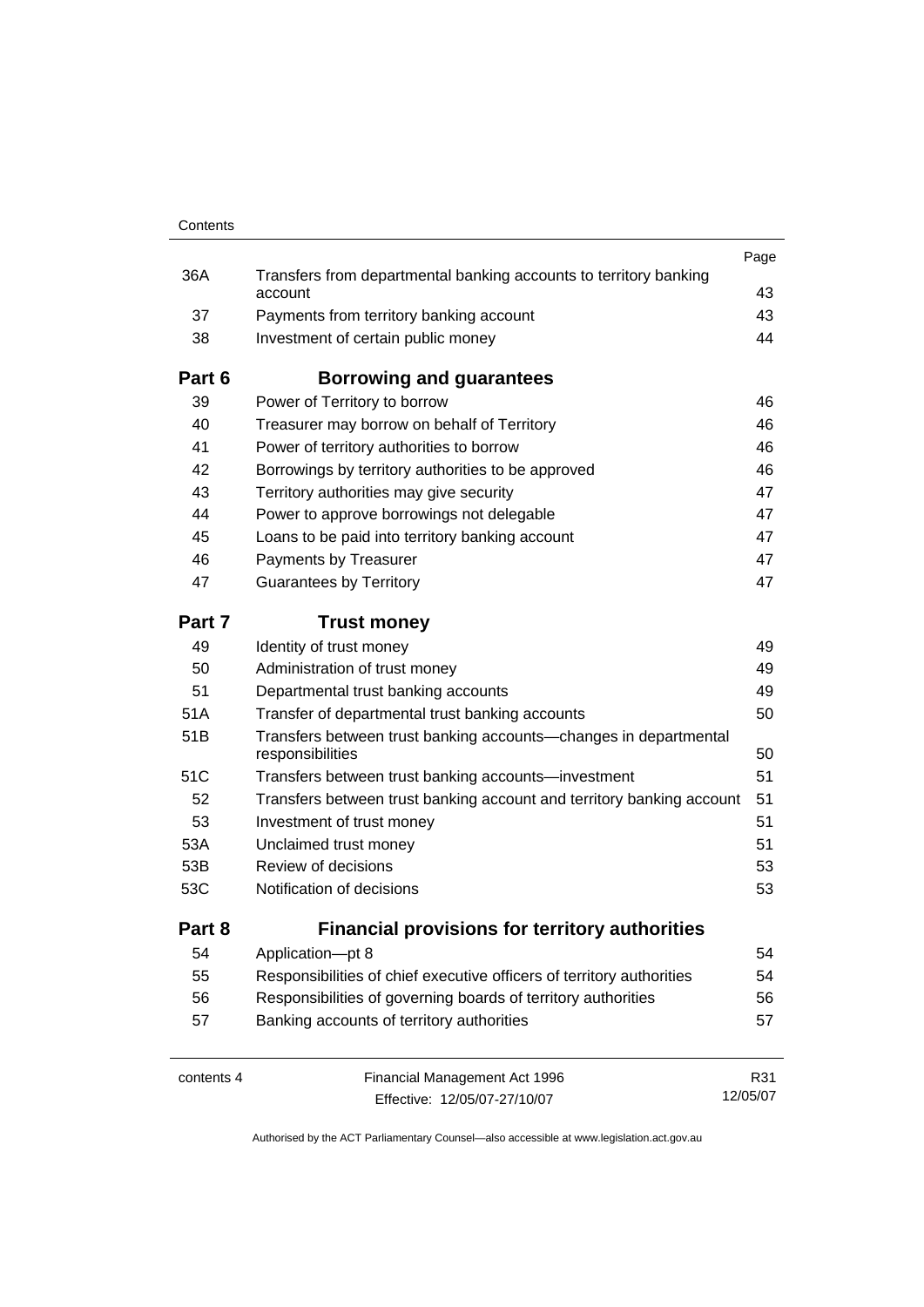| Contents |
|----------|
|----------|

|                     |                                                                                                     | Page |
|---------------------|-----------------------------------------------------------------------------------------------------|------|
| 58                  | Investment by territory authorities                                                                 | 57   |
| 59                  | Borrowing by territory authorities                                                                  | 58   |
| 60                  | Guarantees by territory authorities                                                                 | 60   |
| 61                  | Territory authority statements of intent                                                            | 60   |
| 62                  | Presentation of statements of intent of territory authorities                                       | 61   |
| 63                  | Annual financial statements of territory authorities                                                | 62   |
| 64                  | Responsibility for annual financial statements of territory authorities                             | 63   |
| 65                  | Audit of annual financial statements of territory authorities                                       | 63   |
| 66                  | Annual financial statements of territory authorities to be included in<br>annual reports etc        | 64   |
| 67                  | Treasurer may require interim financial statements etc for territory<br>authorities                 | 64   |
| 68                  | Statements of performance of territory authorities                                                  | 65   |
| 69                  | Responsibility for territory authority statements of performance                                    | 65   |
| 70                  | Scrutiny of territory authority statements of performance                                           | 66   |
| 71                  | Territory authority statements of performance to be included in annual<br>reports etc               | 67   |
| Part 9              | <b>Governance of territory authorities</b>                                                          |      |
| <b>Division 9.1</b> | Definitions and important concepts                                                                  |      |
| 72                  | Definitions-pt 9                                                                                    | 68   |
| 73                  | Nature of relevant territory authorities                                                            | 69   |
| 74                  | Powers of territory authorities generally                                                           | 70   |
| 75                  | Execution of documents and assumptions people dealing with relevant<br>territory authority may make | 71   |
| 76                  | Governing board of territory authority                                                              | 72   |
| 77                  | Role of governing board                                                                             | 72   |
| <b>Division 9.2</b> | Governing board member appointments                                                                 |      |
| 78                  | Appointment of governing board members generally                                                    | 73   |
| 79                  | Appointment of chair and deputy chair                                                               | 74   |
| 80                  | Appointment of CEO of authority with governing board                                                | 74   |
| 81                  | Ending board member appointments                                                                    | 75   |
| <b>Division 9.3</b> | Functions of governing board members                                                                |      |
| 82                  | Chair's functions                                                                                   | 77   |
|                     |                                                                                                     |      |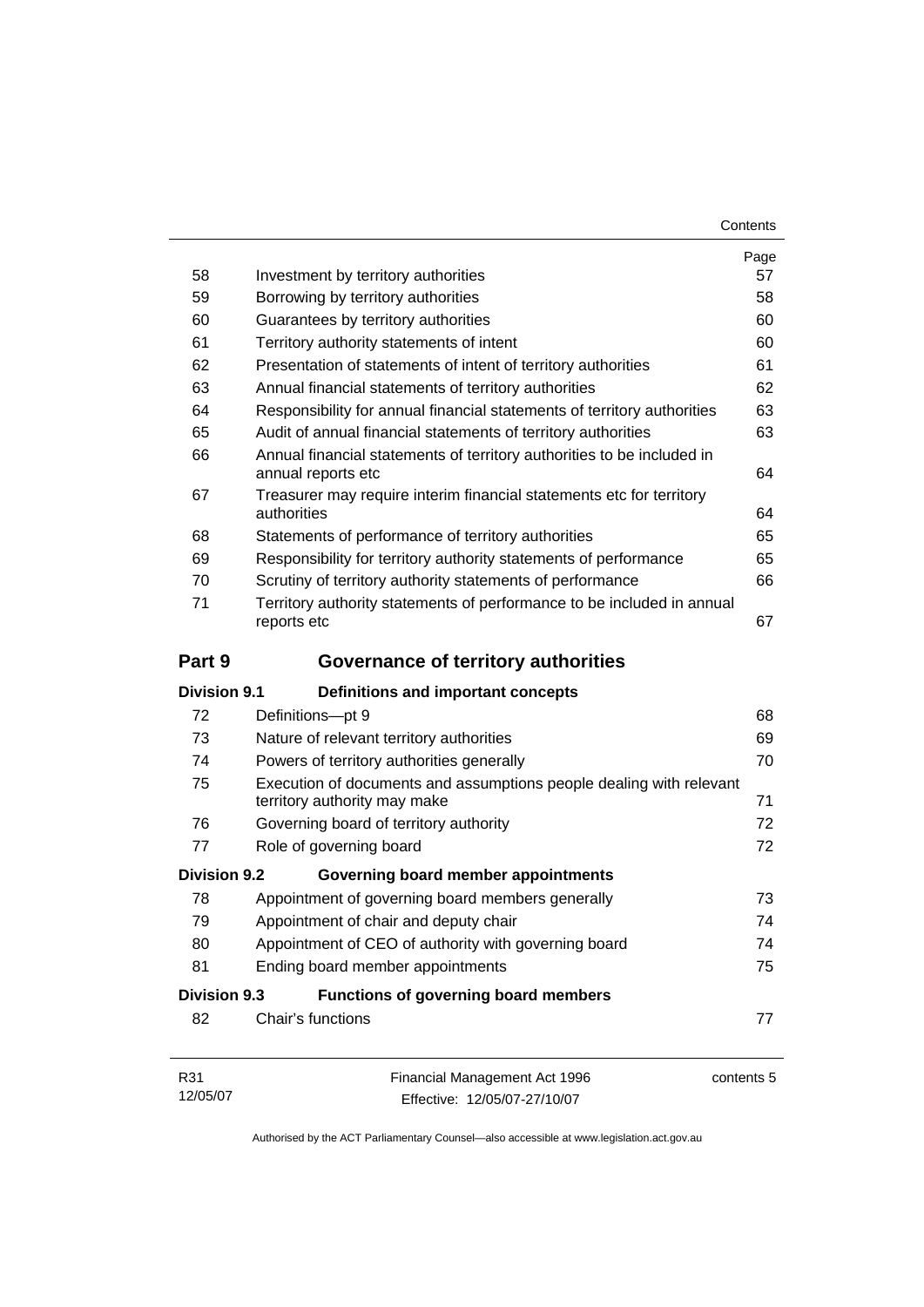#### **Contents**

| 83                  | Deputy chair's functions                                                             | Page<br>77 |
|---------------------|--------------------------------------------------------------------------------------|------------|
| 84                  | CEO's functions                                                                      | 78         |
| 85                  | Honesty, care and diligence of governing board members                               | 79         |
| 86                  | Conflicts of interest by governing board members                                     | 79         |
| 87                  | Agenda to require disclosure of interest item                                        | 79         |
| 88                  | Disclosure of interests by governing board members                                   | 79         |
| 89                  | Reporting of disclosed governing board interests to Minister                         | 81         |
| 90                  | Protection of governing board members from liability                                 | 82         |
| 91                  | Indemnification and exemption of governing board members                             | 82         |
| 92                  | Compensation for exercise of functions etc                                           | 83         |
| <b>Division 9.4</b> | <b>Governing board meetings</b>                                                      |            |
| 93                  | Time and place of governing board meetings                                           | 84         |
| 94                  | Presiding member at governing board meetings                                         | 84         |
| 95                  | Quorum at governing board meetings                                                   | 85         |
| 96                  | Voting at governing board meetings                                                   | 85         |
| 97                  | Conduct of governing board meetings etc                                              | 85         |
| <b>Division 9.5</b> | Requirements and obligations for territory authorities                               |            |
| 98                  | Limitations on authorities forming corporations etc                                  | 86         |
| 99                  | Limitations on authorities taking part in joint ventures and trusts                  | 87         |
| 100                 | Corporations, joint ventures and trusts in which authority has interest              | 88         |
| 101                 | Obligation of authorities to tell Minister about significant events                  | 88         |
| 102                 | Ministerial directions to authorities about financial etc statements                 | 89         |
| 103                 | Application of government policies to authorities                                    | 90         |
| <b>Division 9.6</b> | <b>Restructuring of territory authorities</b>                                        |            |
| 104                 | Purpose of div 9.6                                                                   | 91         |
| 105                 | What territory authorities does div 9.6 apply to?                                    | 91         |
| 106                 | Responsible Minister may direct div 9.6 authority to sell or transfer<br>assets      | 91         |
| 107                 | Transfer of assets by declaration-div 9.6 authorities                                | 92         |
| 108                 | Transfer of contractual rights and liabilities by declaration-div 9.6<br>authorities | 93         |
| 109                 | Transfer of liabilities by declaration-div 9.6 authorities                           | 94         |
| 110                 | Assistance given by authorities for div 9.6                                          | 95         |
| 111                 | Assistance given by governing board members for div 9.6                              | 96         |
| contents 6          | Financial Management Act 1996                                                        | R31        |
|                     | Effective: 12/05/07-27/10/07                                                         | 12/05/07   |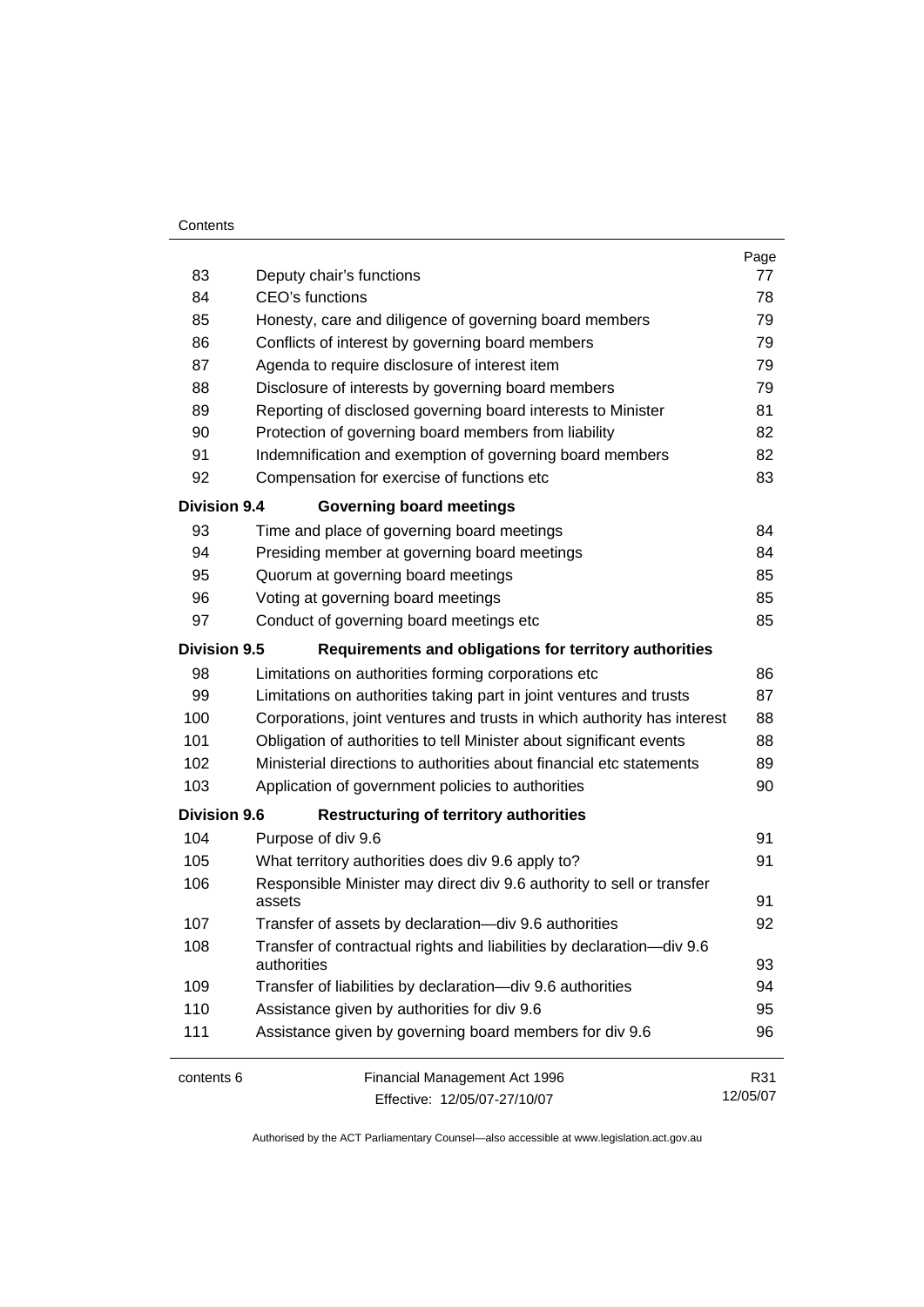| 112                 | Use of information by Territory and div 9.6 authorities                           | Page<br>97 |
|---------------------|-----------------------------------------------------------------------------------|------------|
| 113                 | Contracts relating to the protection of information-responsible Minister          |            |
|                     | for div 9.6 authority                                                             | 98         |
| 114                 | Contracts relating to the protection of information—div 9.6 authority             | 98         |
| 115                 | Transfer of pending proceedings—div 9.6 authorities                               | 98         |
| 116                 | Proceedings and evidence-div 9.6 authorities                                      | 99         |
| 117                 | Operation of div 9.6 not breach of contract etc                                   | 100        |
| 118                 | Transfer of assets etc not otherwise disposed of-div 9.6 authorities              | 101        |
| 119                 | Annual reports etc for div 9.6 authorities                                        | 102        |
| <b>Division 9.7</b> | Additional provisions for restructuring of certain territory<br>authorities       |            |
| 120                 | What territory authorities does div 9.7 apply to?                                 | 104        |
| 121                 | Definitions-div 9.7                                                               | 104        |
| 122                 | Vesting of assets, rights and liabilities-div 9.7 authorities                     | 104        |
| 123                 | Proceedings and evidence-div 9.7 authorities                                      | 105        |
| 124                 | Annual reports and financial statements for div 9.7 authorities                   | 106        |
| 125                 | References to div 9.7 authority                                                   | 107        |
| Part 10             | <b>Miscellaneous</b>                                                              |            |
| 130                 | Act of grace payments                                                             | 108        |
| 131                 | Waiver of debts etc                                                               | 109        |
| 132                 | Payments in relation to deceased estates                                          | 110        |
| 133                 | Guideline-making power                                                            | 111        |
| 134                 | Regulation-making power                                                           | 111        |
| Part 19             | <b>Transitional-Financial Management Legislation</b><br><b>Amendment Act 2005</b> |            |
| 152                 | Application of Legislation Act, s 94 to certain appointments, elections           | 112        |
| 155                 | and approvals                                                                     | 112        |
|                     | <b>Transitional regulations</b>                                                   |            |
| Part 20             | <b>Transitional-Administrative (Miscellaneous</b><br><b>Amendments) Act 2006</b>  |            |
| 222                 | Transitional regulations-Administrative (Miscellaneous Amendments)<br>Act 2006    | 113        |
| R31<br>12/05/07     | Financial Management Act 1996                                                     | contents 7 |
|                     | Effective: 12/05/07-27/10/07                                                      |            |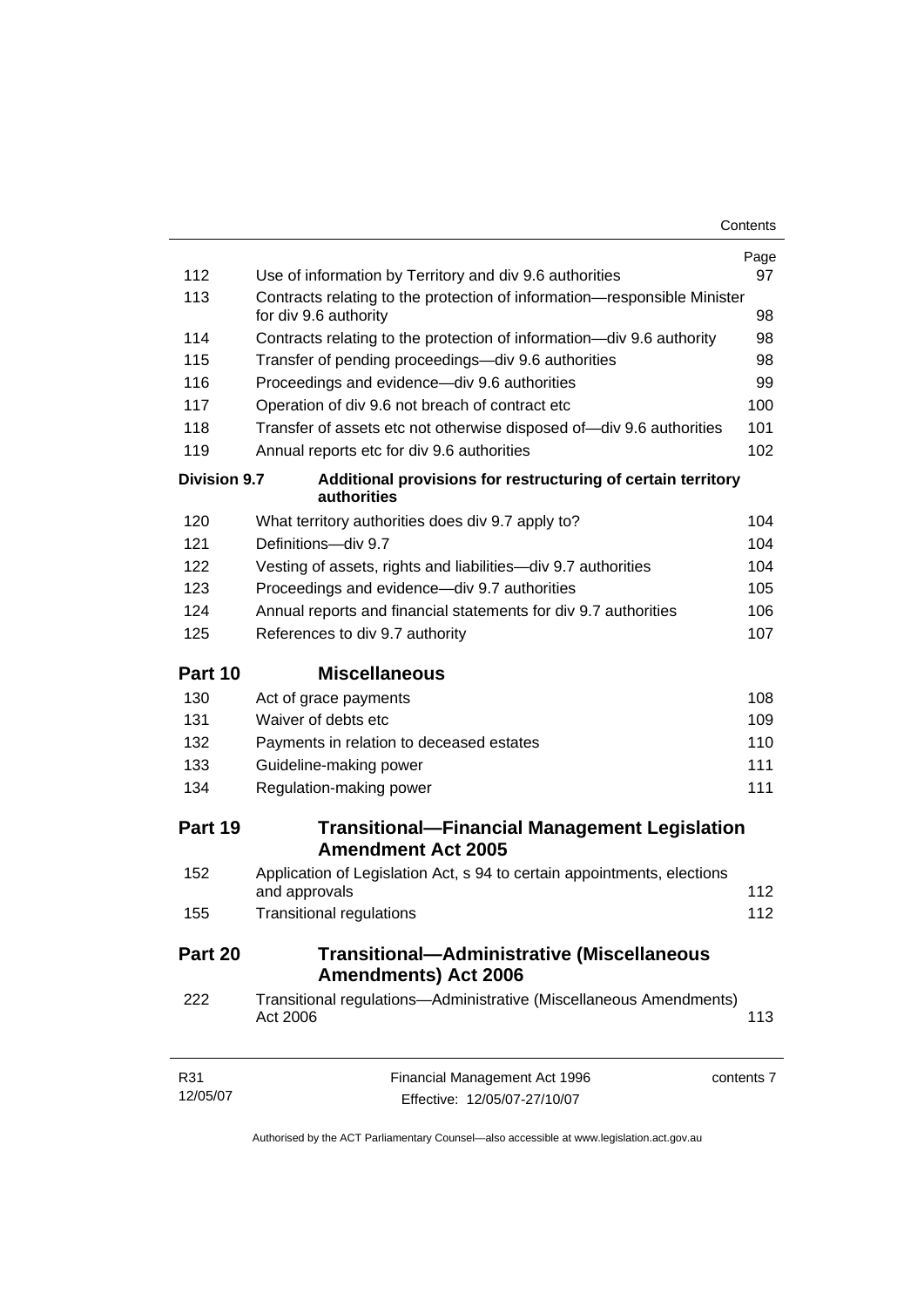| 223               | Expiry-pt 20                                           | Page<br>113 |
|-------------------|--------------------------------------------------------|-------------|
| <b>Dictionary</b> |                                                        | 114         |
| <b>Endnotes</b>   |                                                        |             |
| 1                 | About the endnotes                                     | 121         |
| 2                 | Abbreviation key                                       | 121         |
| 3                 | Legislation history                                    | 122         |
| 4                 | Amendment history                                      | 127         |
| 5                 | Earlier republications                                 | 144         |
| 6                 | Modifications of republished law with temporary effect | 145         |

contents 8 Financial Management Act 1996 Effective: 12/05/07-27/10/07

R31 12/05/07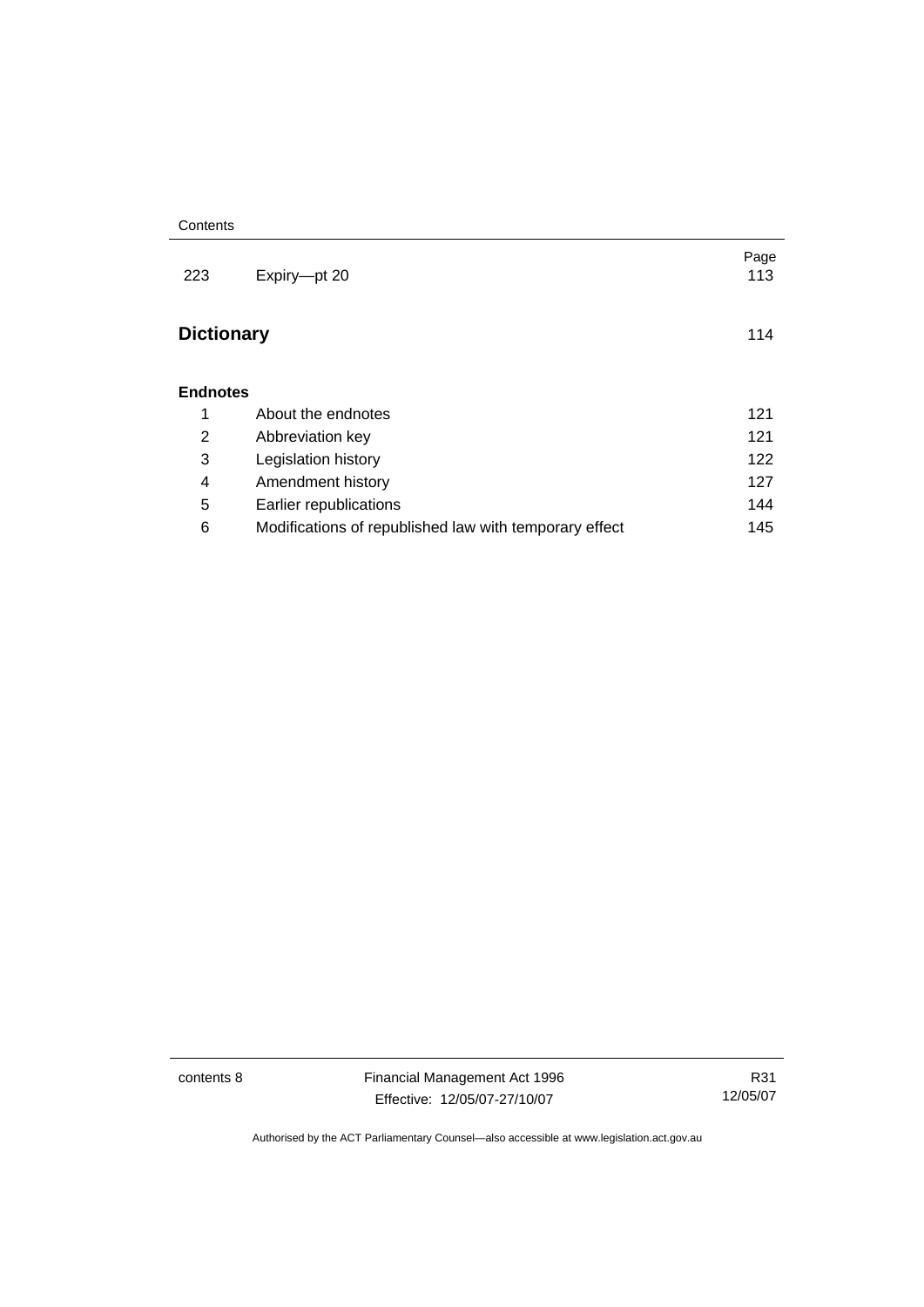<span id="page-10-0"></span>

# **Financial Management Act 1996**

An Act to provide for the financial management of the government of the Territory, to provide for the scrutiny of that management by the Legislative Assembly, to specify financial reporting requirements for the government of the Territory, and for related purposes

R31 12/05/07

l

Financial Management Act 1996 Effective: 12/05/07-27/10/07

page 1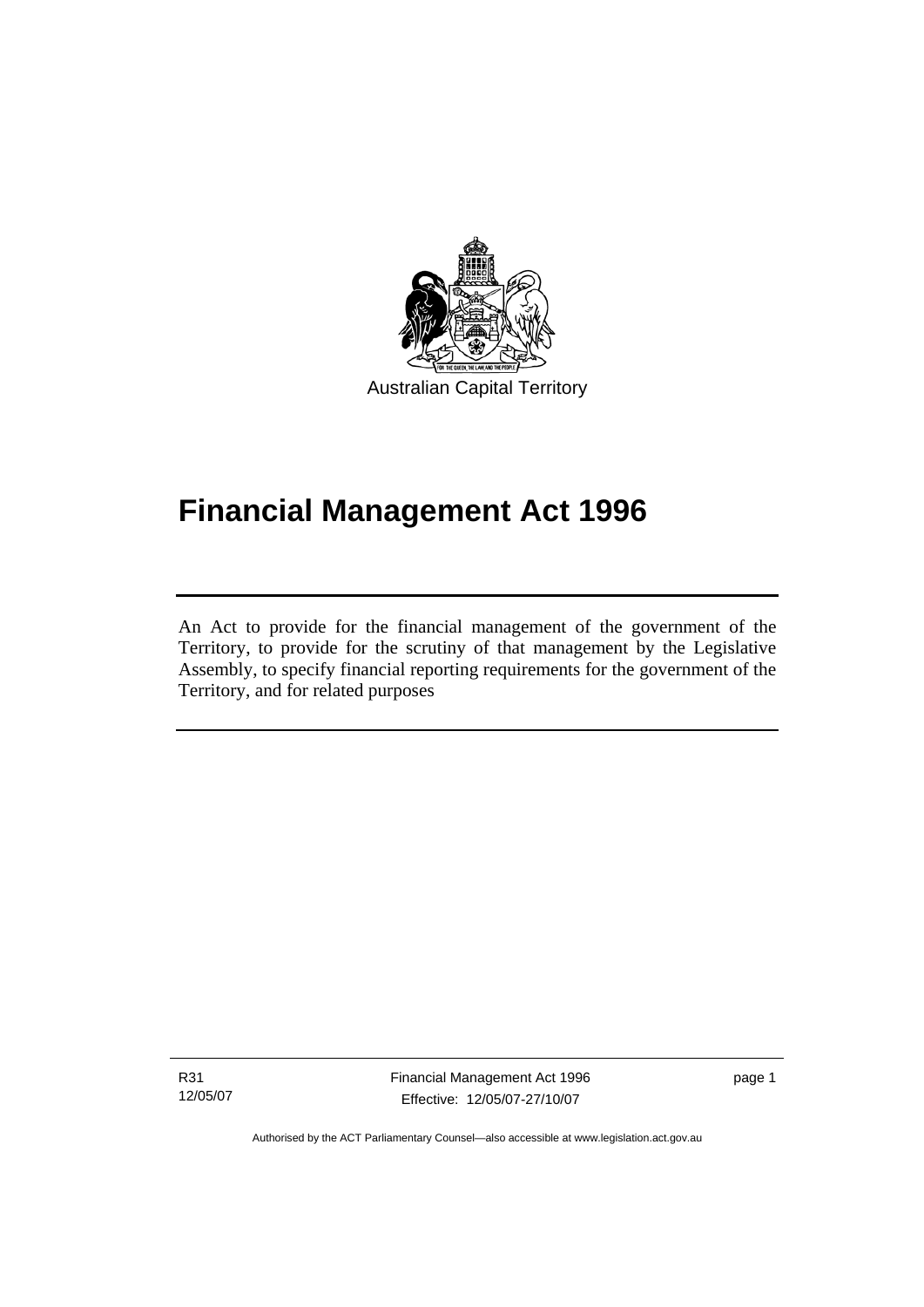#### <span id="page-11-0"></span>Part 1 **Preliminary**

Section 1

### **Part 1** Preliminary

#### **1 Name of Act**

This Act is the *Financial Management Act 1996*.

#### **2 Act subject to Territory Superannuation Provision Protection Act**

This Act is subject to the *Territory Superannuation Provision Protection Act 2000*.

#### **3 Dictionary**

The dictionary at the end of this Act is part of this Act.

*Note 1* The dictionary at the end of this Act defines certain terms used in the Act, and includes references (*signpost definitions*) to other terms defined elsewhere in this Act or in other legislation.

> For example, the signpost definition '*superannuation appropriation* see the *Territory Superannuation Provision Protection Act 2000*, dictionary.' means that the term 'superannuation appropriation' is defined in that dictionary and the definition applies to this Act.

*Note 2* A definition in the dictionary (including a signpost definition) applies to the entire Act unless the definition, or another provision of the Act, provides otherwise or the contrary intention otherwise appears (see Legislation Act, s 155 and s 156).

#### **3A Notes**

A note included in this Act is explanatory and is not part of the Act.

*Note* See the Legislation Act, s 127 (1), (4) and (5) for the legal status of notes.

R31 12/05/07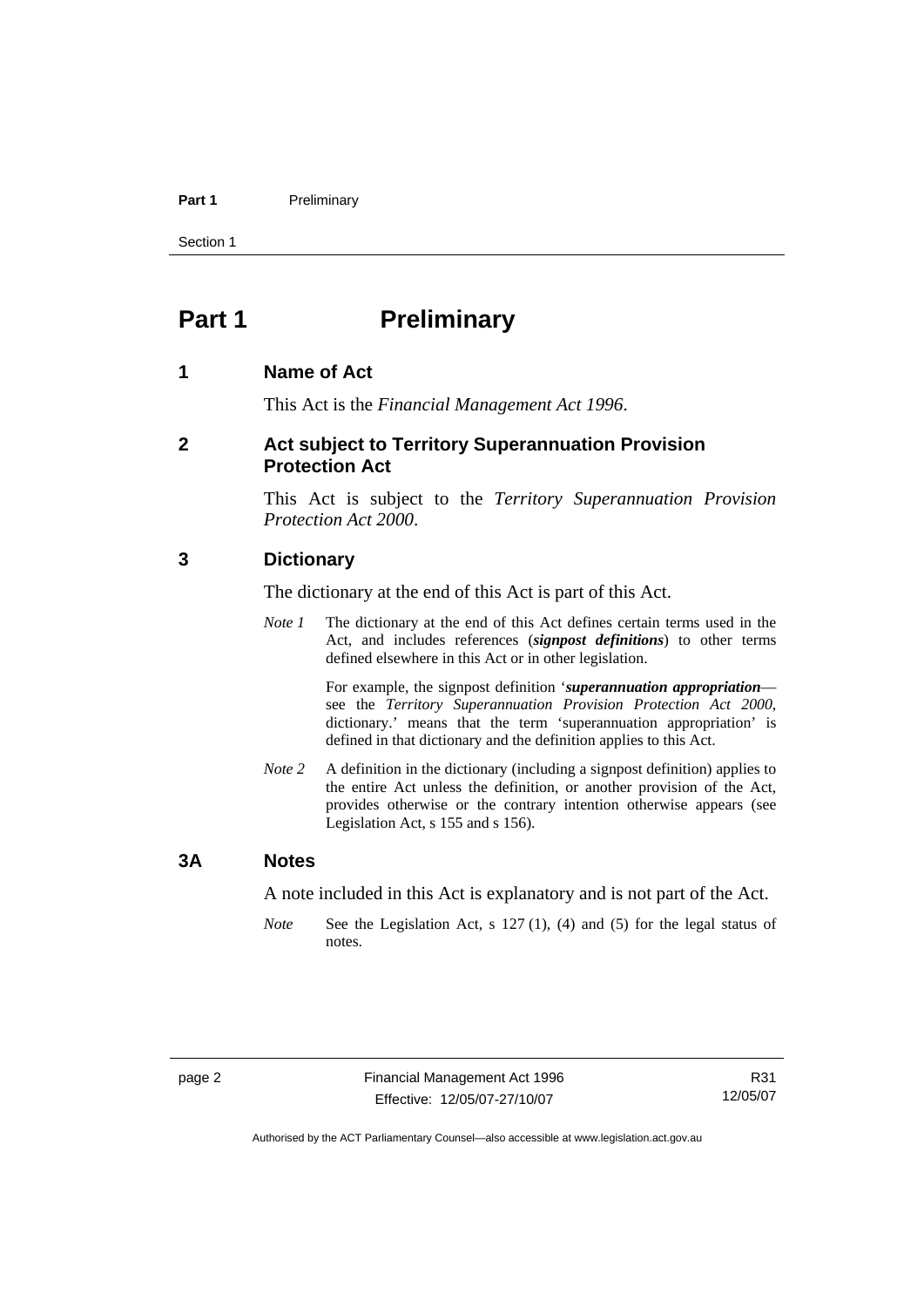#### <span id="page-12-0"></span>**3B Declaration that certain bodies are not territory authorities for Act**

- (1) The Treasurer may declare that a stated body (other than a body mentioned in section 54 (1)) is not a territory authority for this Act or a stated provision of this Act.
- (2) The Treasurer may declare that a stated body mentioned in section 54 (1) is not a territory authority for a stated provision of this Act (other than section 73 (1)).
	- *Note* Section 73 gives territory authorities to which pt 9 (Governance of territory authorities) applies corporate status.
- (3) A declaration is a notifiable instrument.

*Note* A notifiable instrument must be notified under the Legislation Act.

#### **4 Application of pt 2, pt 3 and pt 5 to Legislative Assembly secretariat**

Unless the contrary intention appears, the provisions of part 2, part 3 and part 5 apply to the Legislative Assembly secretariat as if—

- (a) a reference in those provisions to a department included a reference to the Legislative Assembly secretariat; and
- (b) a reference in those provisions to the responsible Minister of a department were a reference to the Speaker of the Legislative Assembly; and
- (c) a reference in those provisions to the responsible chief executive of a department included a reference to the clerk of the Legislative Assembly.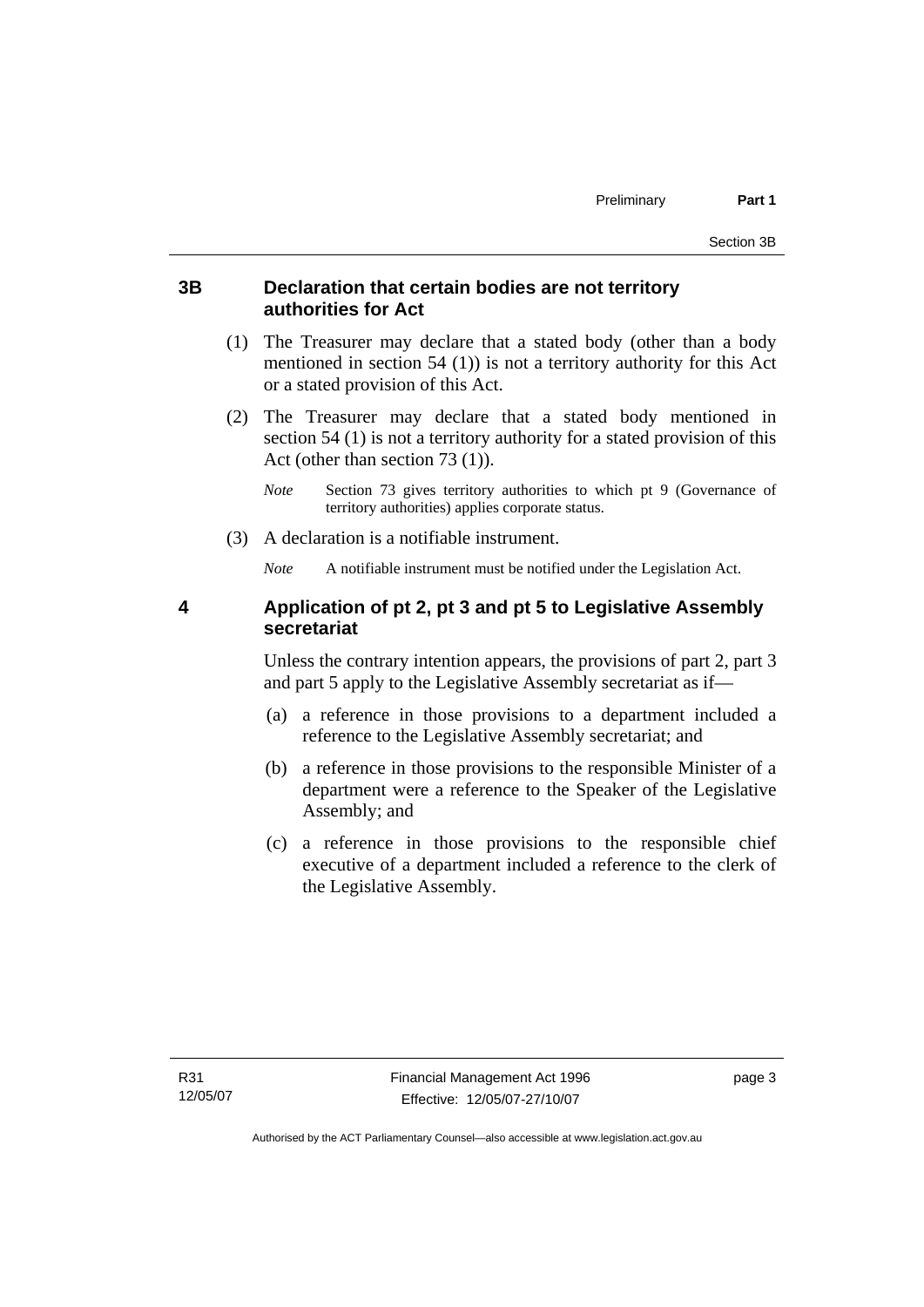<span id="page-13-0"></span>**Part 2 Budget management**<br>**Division 2.1 Appropriations and be Division 2.1** Appropriations and budgets Section 5

# **Part 2 Budget management**

### **Division 2.1 Appropriations and budgets**

#### **5 Timing of first Appropriation Bill for financial year**

Except as otherwise provided by a resolution of the Legislative Assembly, the first Appropriation Bill relating to a financial year must be introduced into the Legislative Assembly not later than 3 months after the beginning of the financial year.

#### **6 Necessity for appropriation**

No payment of public money must be made otherwise than in accordance with an appropriation.

#### **7 Payments authorised on lapse of appropriation**

If, before the end of a financial year, no Act other than this Act has been passed appropriating public money to meet the requirements of the next financial year, the Treasurer may pay the amounts necessary to meet those requirements subject to the following provisions:

- (a) the authority of the Treasurer under this section ceases on the commencement of the first Appropriation Act for the next financial year;
- (b) on that commencement all payments made under this section for the next financial year are taken for all purposes to have been paid out of money appropriated by that Act;
- (c) the payments made under this section for any purpose must not exceed, in total,  $\frac{1}{2}$  of the amount appropriated by Appropriation Acts for the immediately previous financial year for that purpose.

R31 12/05/07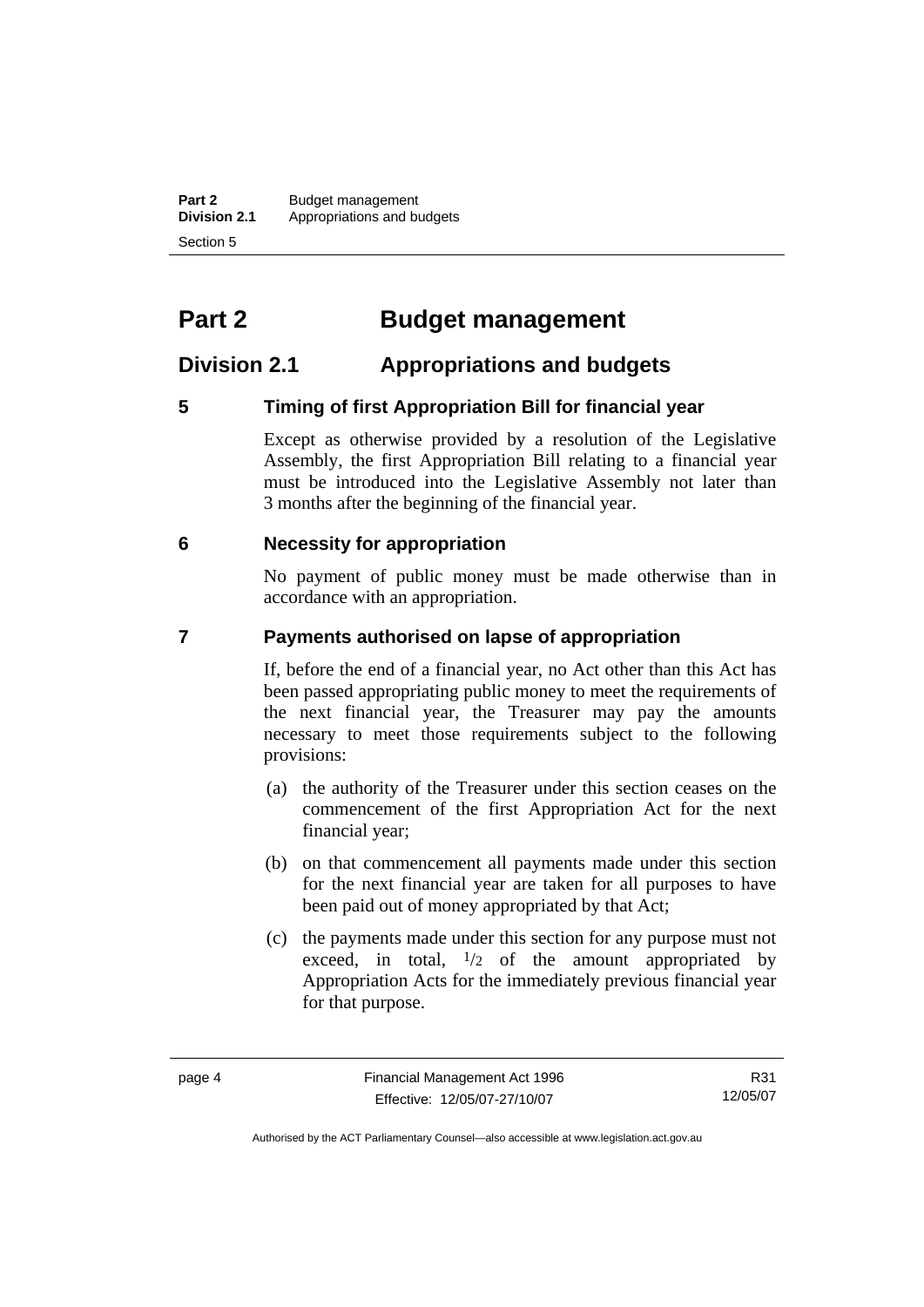#### <span id="page-14-0"></span>**8 Form of appropriations**

- (1) An Appropriation Act may make separate appropriations in relation to each department for—
	- (a) the provision of outputs by the department; and
	- (b) any capital injection to be provided to the department; and
	- (c) any payments to be made by the department on behalf of the Territory.
- (2) An Appropriation Act may make separate appropriations in relation to a territory authority or territory-owned corporation for—
	- (a) the provision of outputs by the authority or corporation; and
	- (b) any capital injection to be provided to the authority or corporation.

#### **9 Net appropriations for outputs**

- (1) An appropriation for the provision of outputs may be expressed to be made for the net cost of providing the outputs.
- (2) Despite section 6, if an appropriation for a department is stated to be made for the net cost of providing outputs, the department may apply the following in paying the expenses and liabilities of the department in providing the outputs:
	- (a) the payments it is entitled to receive otherwise than under an Appropriation Act for providing the outputs;
	- (b) the value of the input tax credits to which it is entitled for taxable supplies in relation to providing the outputs.
- (3) To remove any doubt, it is declared that, if the appropriations made by an Appropriation Act for a department do not state an amount, or state an '0' appropriation, for the provision of outputs by the department, the appropriations have effect as if they included an

page 5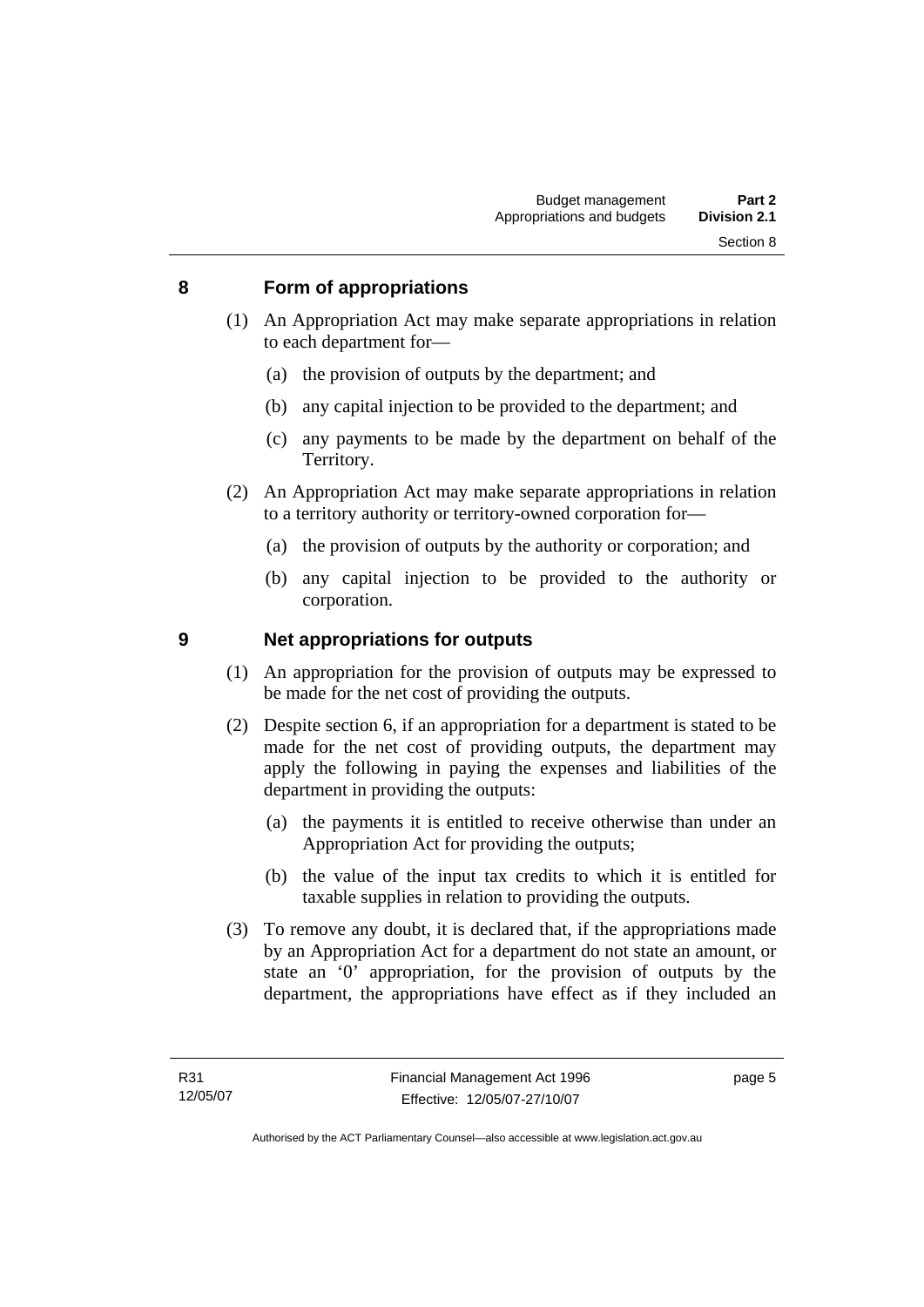<span id="page-15-0"></span>

| Part 2              | Budget management          |
|---------------------|----------------------------|
| <b>Division 2.1</b> | Appropriations and budgets |
| Section 9A          |                            |

appropriation stated to be made for the provision of outputs by the department at no net cost to the Territory.

#### **9A Net appropriations for capital injections**

- (1) An appropriation for a capital injection may be stated to be made for, or partly for, the net cost of purchasing or developing assets.
- (2) Despite section 6, if an appropriation is stated to be made for, or partly for, the net cost of purchasing or developing assets, the value of the input tax credits to which the relevant entity is entitled for taxable supplies in relation to purchasing or developing the assets may be applied by the entity in paying the expenses and liabilities of the entity in purchasing or developing the assets.
- (3) In this section:

*relevant entity*, in relation to an appropriation for a capital injection, means the department, authority or corporation that is to undertake the purchasing or developing of assets for which the appropriation is made.

#### **9B Appropriations for payments on behalf of Territory to be net appropriations**

Despite section 6 (Necessity for appropriations), if an appropriation for a department is made for payments to be made on behalf of the Territory, the department may apply input tax credits to which the Territory is entitled for taxable supplies for which the payments are made towards the payments under the appropriation.

#### **10 Budget papers**

The Treasurer must, for each financial year, immediately after the presentation of the bill for the first Appropriation Act relating to the year, present to the Legislative Assembly—

- (a) the proposed budget for the Territory for the year; and
- (b) the proposed budget for each department for the year; and

R31 12/05/07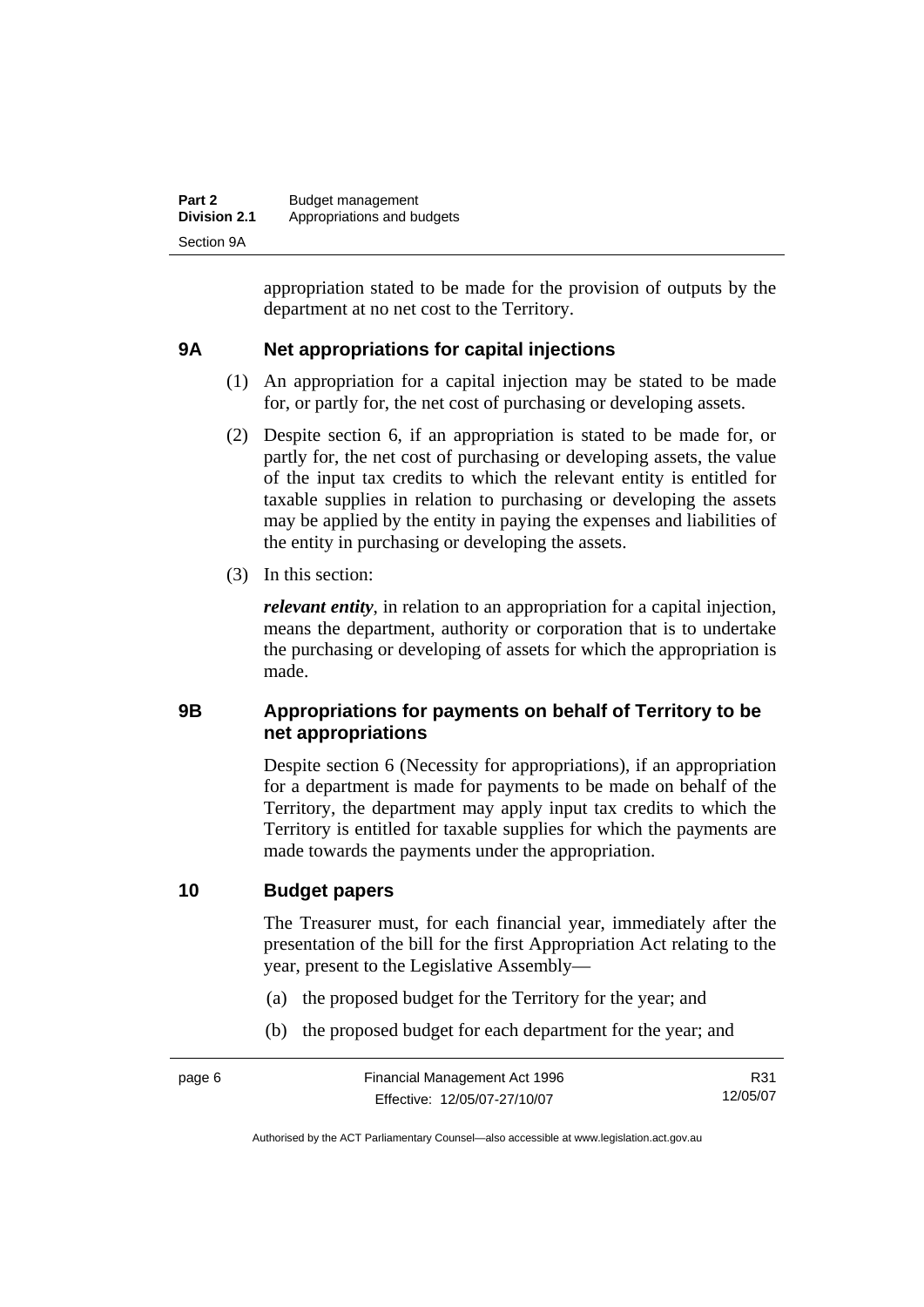- <span id="page-16-0"></span> (c) the proposed budget for each territory authority and territory-owned corporation for the year; and
- (d) a consolidated financial management statement in relation to—
	- (i) the general government sector; and
	- (ii) the public trading enterprise sector.

#### **11 Territory budgets**

- (1) The proposed budget for the Territory for a financial year presented to the Legislative Assembly under section 10 (a) must include—
	- (a) a financial policy objectives and strategies statement under section 11A for the financial year; and
	- (b) a statement of the economic or other assumptions used to make the budget estimates; and
	- (c) a statement about the sensitivity of the budget estimates to changes in the economic or other assumptions; and
	- (d) a statement of the risks, quantified if possible, that may affect the budget estimates, including contingent liabilities; and
	- (e) the financial statements required under the financial management guidelines.
- (2) The proposed budget must be prepared in a form that assists a comparison, for each appropriation unit, between the budget for the Territory for the previous financial year and the proposed budget.
- (3) The financial statements included in the proposed budget under subsection (1) (e) must include budget estimates, for each appropriation unit, for each of the next 3 financial years.
- (4) The proposed budget must be prepared taking into account—
	- (a) the principles of responsible fiscal management;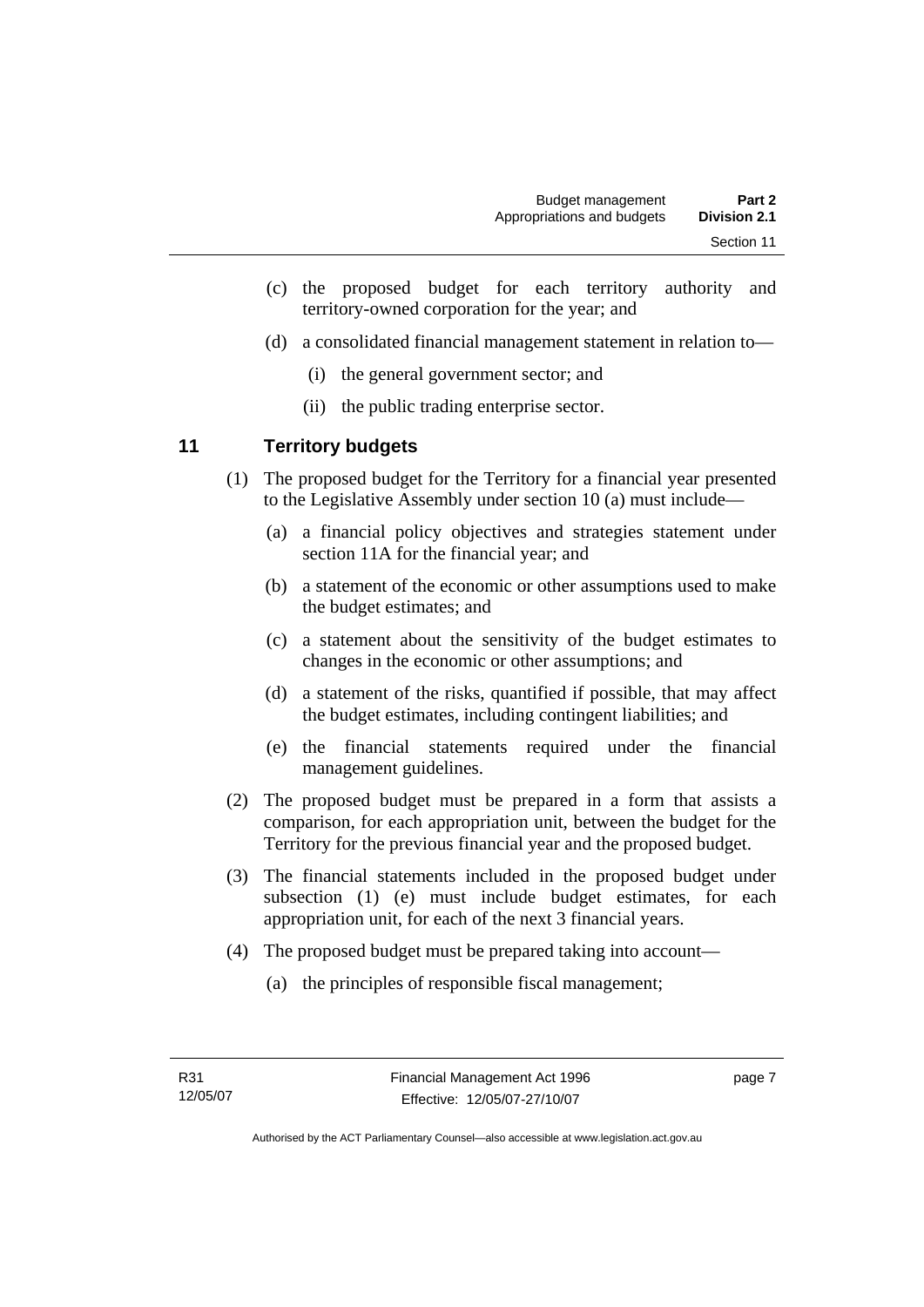| Part 2              | Budget management          |
|---------------------|----------------------------|
| <b>Division 2.1</b> | Appropriations and budgets |
| Section 11          |                            |

- (b) the object of providing a basis for sustainable social and economic services and infrastructure fairly to all ACT residents; and
- (c) the object of ecologically sustainable development.
- (5) The proposed budget may depart from the principles of responsible fiscal management, but if it does depart—
	- (a) any departure must be temporary; and
	- (b) the Treasurer must present to the Legislative Assembly, when the first Appropriation Bill for the financial year is presented to the Legislative Assembly, a statement setting out—
		- (i) the reasons for the departure; and
		- (ii) the approach intended to be taken to return to the principles; and
		- (iii) when the principles are expected to be returned to.
- (6) In this section:

*ecologically sustainable development* means the effective integration of economic and environmental considerations in decision-making processes achievable through implementation of the following principles:

- (a) the precautionary principle;
- (b) the inter-generational equity principle;
- (c) conservation of biological diversity and ecological integrity;
- (d) improved valuation and pricing of environmental resources.

*fiscal risks* include the following:

 (a) risks from the level of the Territory's general government sector debt;

R31 12/05/07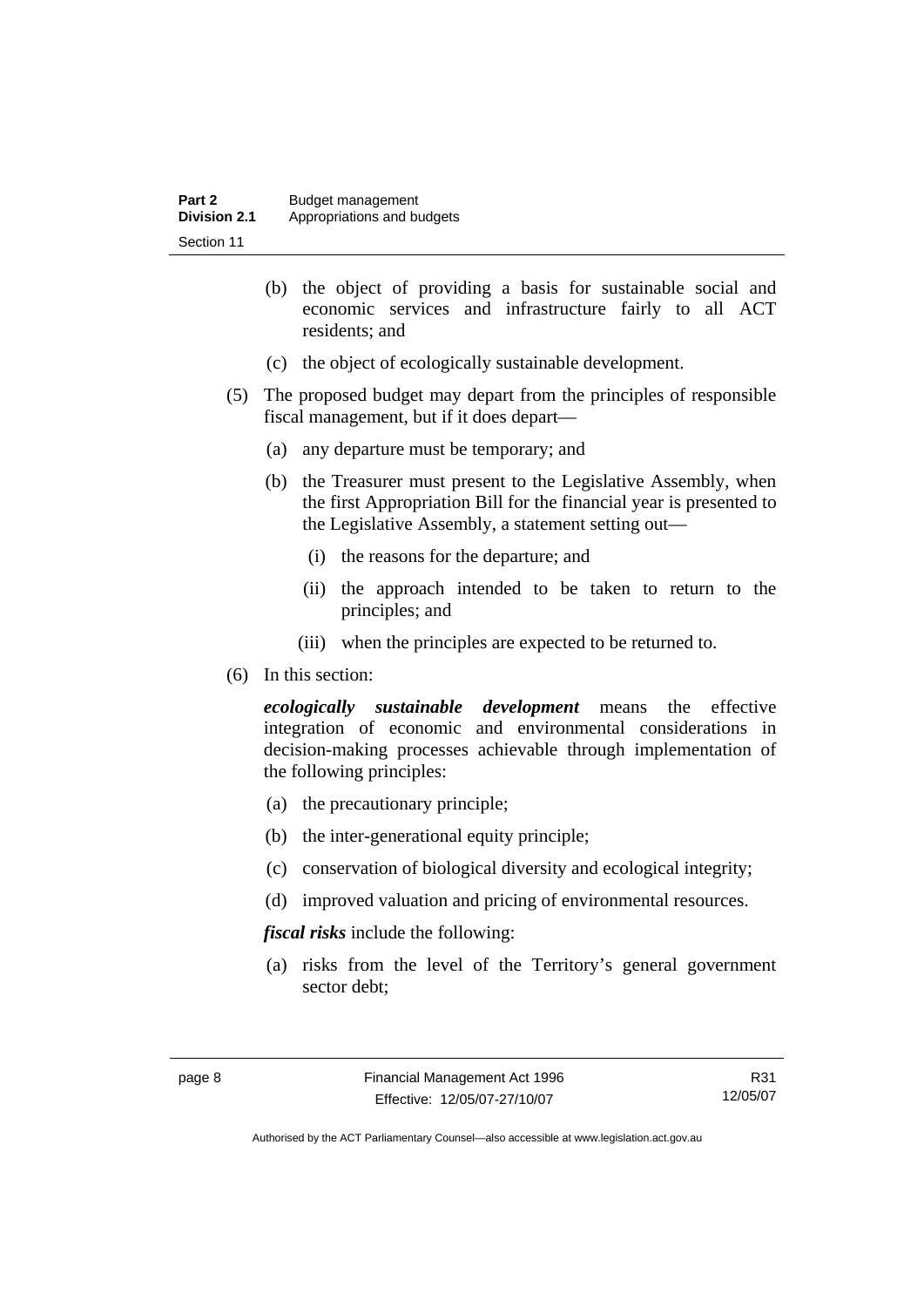- (b) commercial risks from ownership of corporations and public enterprises;
- (c) risks from changes in the structure of the Territory's tax base;
- (d) risks from management of the Territory's assets and liabilities.

*inter-generational equity principle* means that the present generation should ensure that the health, diversity and productivity of the environment is maintained or enhanced for the benefit of future generations.

*precautionary principle* means that, if there is a threat of serious or irreversible environmental damage, a lack of full scientific certainty should not be used as a reason for postponing measures to prevent environmental degradation.

*principles of responsible fiscal management* means the following principles:

- (a) ensuring that the total liabilities of the Territory are at prudent levels to provide a buffer against factors that may impact adversely on the level of total Territory liabilities in the future, and ensuring that, until prudent levels have been achieved, the total operating expenses of the Territory in each financial year are less than its operating income levels in the same financial year;
- (b) when prudent levels of total Territory liabilities have been achieved, maintaining the levels by ensuring that, on average, over a reasonable period of time, the total operating expenses of the Territory do not exceed its operating income levels;
- (c) achieving and maintaining levels of Territory net worth to provide a buffer against factors that may impact adversely on levels of Territory net worth in the future;
- (d) managing prudently the fiscal risks of the Territory;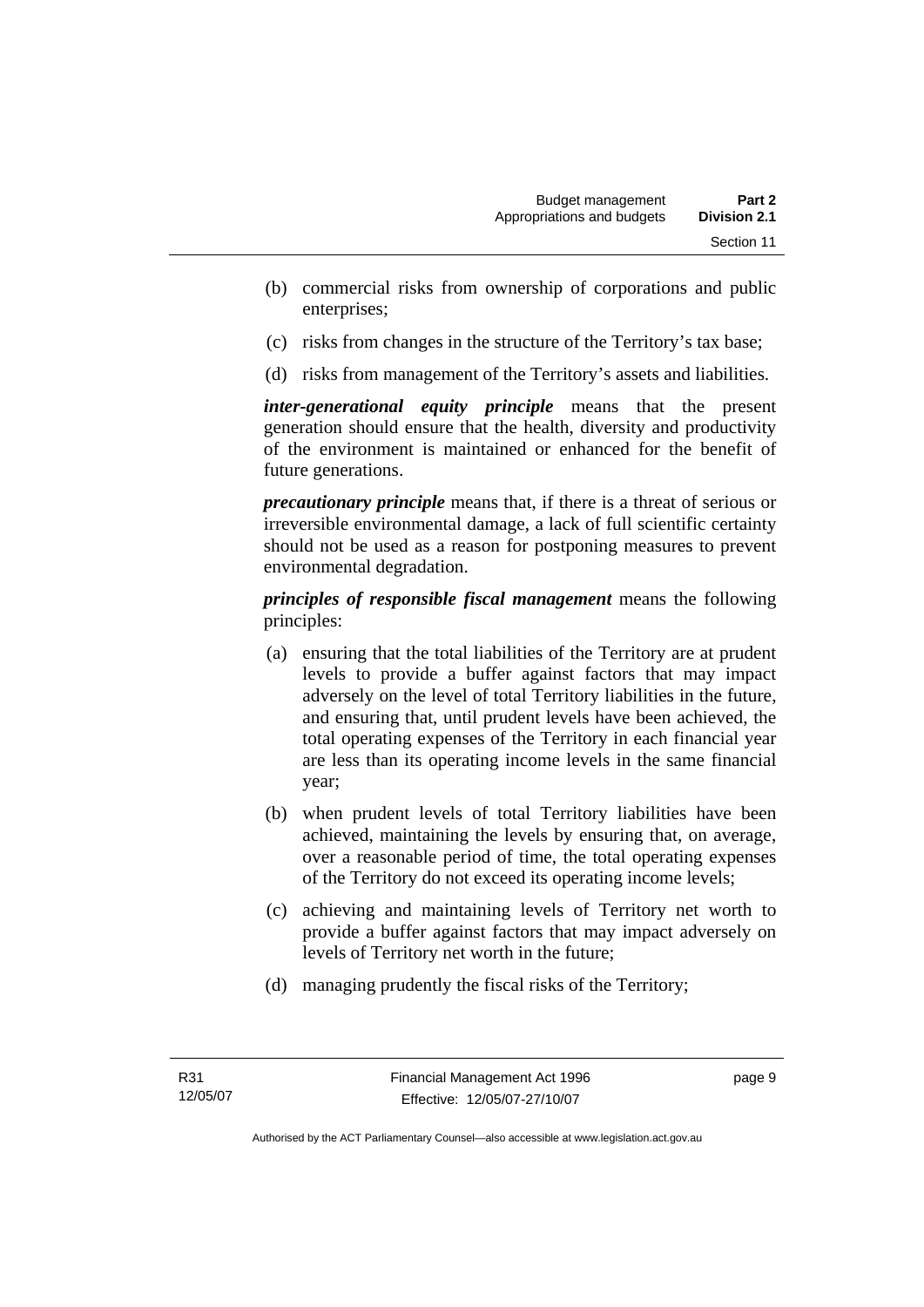- <span id="page-19-0"></span> (e) pursuing spending and taxing policies that are consistent with a reasonable degree of stability and predictability in the level of the tax burden;
- (f) giving full, accurate and timely disclosure of financial information about the activities of the government and its agencies.

#### **11A Financial policy objectives and strategies statement**

- (1) The purposes of a financial policy objectives and strategies statement included in a proposed budget under section 11 (1) (a) are—
	- (a) to make transparent the government's financial strategies; and
	- (b) to establish a benchmark for evaluating the government's conduct of financial policy.
- (2) The statement must be based on the principles of responsible fiscal management.
- (3) The statement must—
	- (a) state the government's long-term financial objectives within which financial policy for the financial year and the next 3 financial years will be framed; and
	- (b) explain the broad strategic priorities on which the budget is based; and
	- (c) state the key financial measures that the government has identified as being important and against which financial policy will be set and assessed; and
	- (d) state, for the financial year and the next 3 financial years—
		- (i) the government's short-term financial objectives; and
		- (ii) the targets for each stated key financial measure; and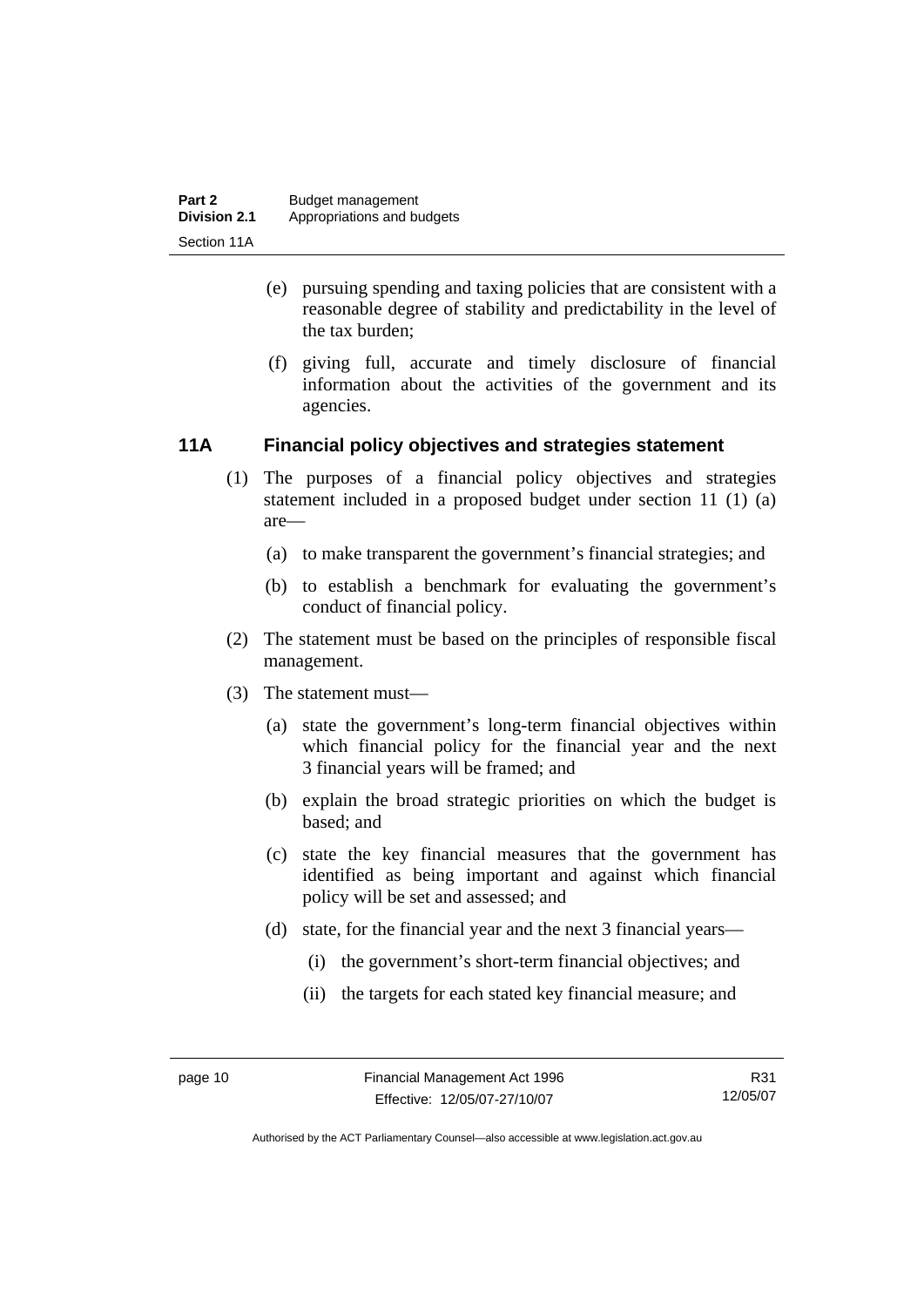- <span id="page-20-0"></span> (e) explain how the financial objectives and strategic priorities mentioned in paragraphs (a), (b) and (d) relate to the principles of responsible fiscal management; and
- (f) state the reasons for any changes from the previous financial policy objectives and strategies statement.
- (4) In this section:

*principles of responsible fiscal management*—see section 11 (6).

#### **12 Departmental budgets**

- (1) A proposed budget for a department for a financial year presented to the Legislative Assembly under section 10 (b) must include—
	- (a) the financial statements required under the financial management guidelines; and
	- (b) a statement that sets out the outputs and classes of outputs it is proposed the department should provide during the year and the performance criteria to be met by the department in providing the outputs; and
	- (c) if, during the year, the department is to be given a capital injection that must be repaid—a statement that—
		- (i) states that the capital injection is a capital injection; and
		- (ii) sets out the conditions under which the injection is to be given, including the requirements about the time within which it must be repaid.
- (2) Subsection (1) (b) does not apply to the Legislative Assembly secretariat.
- (3) A proposed budget must be in a form that facilitates a comparison between—
	- (a) the proposed budget for the department; and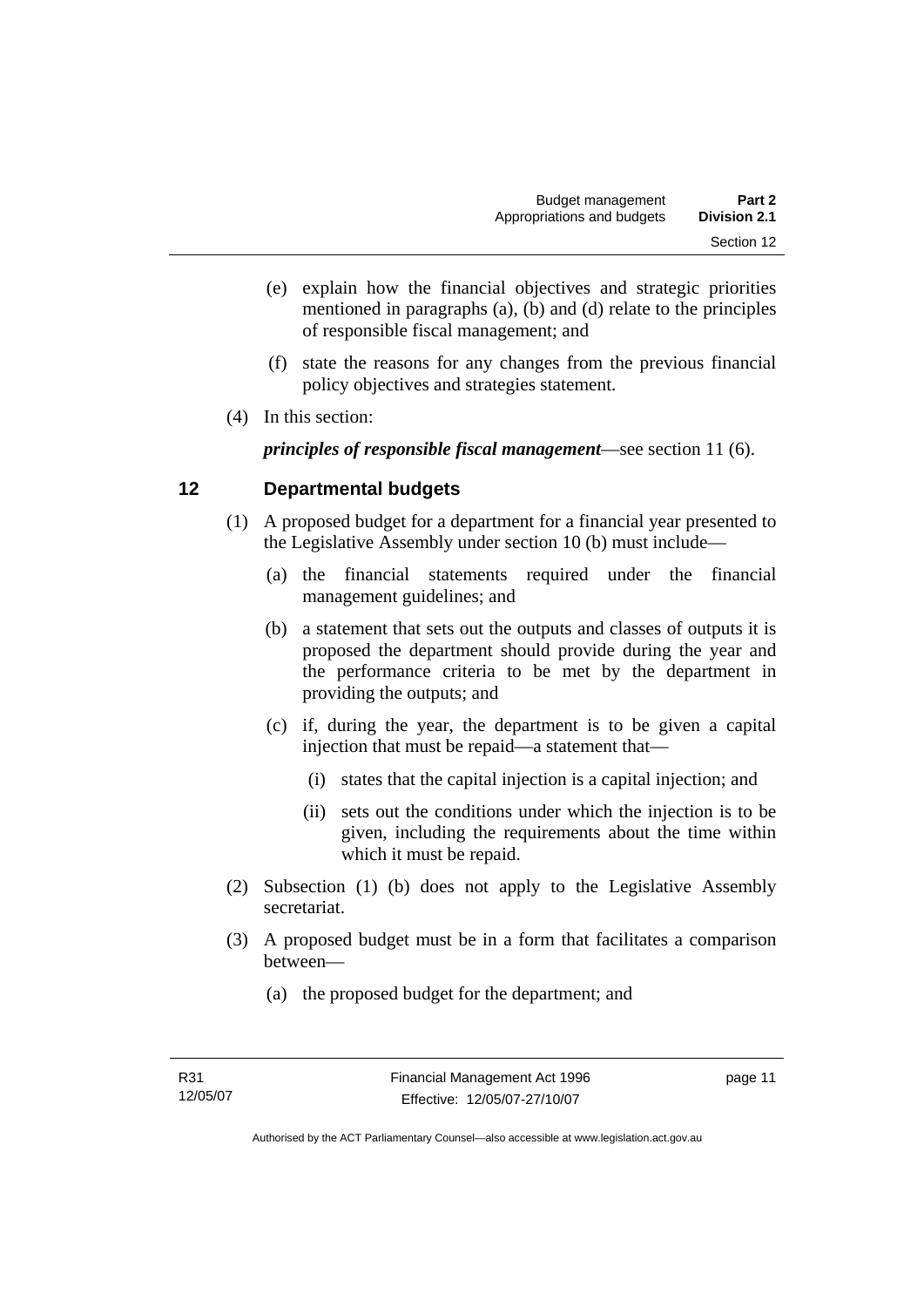- <span id="page-21-0"></span> (b) the budget for the department for the previous financial year; and
- (c) the estimated results for the department for the previous financial year.
- (4) A proposed budget must also include, for the financial statements mentioned in subsection (1) (a), budget estimates for each of the next 3 financial years.

#### **12A Territory authority and territory-owned corporation budgets**

- (1) A proposed budget presented to the Legislative Assembly under section 10 (c) for a territory authority or territory-owned corporation for a financial year must include—
	- (a) the financial statements required under the financial management guidelines; and
	- (b) for a prescribed territory authority or prescribed territory-owned corporation—a statement that sets out the outputs and classes of outputs it is proposed that the authority or corporation should provide during the year and the performance criteria to be met by the authority in providing the outputs; and
	- (c) for a territory authority or territory-owned corporation that, during the year, is to be given a capital injection that must be repaid—a statement that—
		- (i) states that the capital injection is an injection that must be repaid; and
		- (ii) sets out the conditions under which the injection is to be given, including the requirements about the time within which it must be repaid.
- (2) A proposed budget must be in a form that facilitates a comparison between—

R31 12/05/07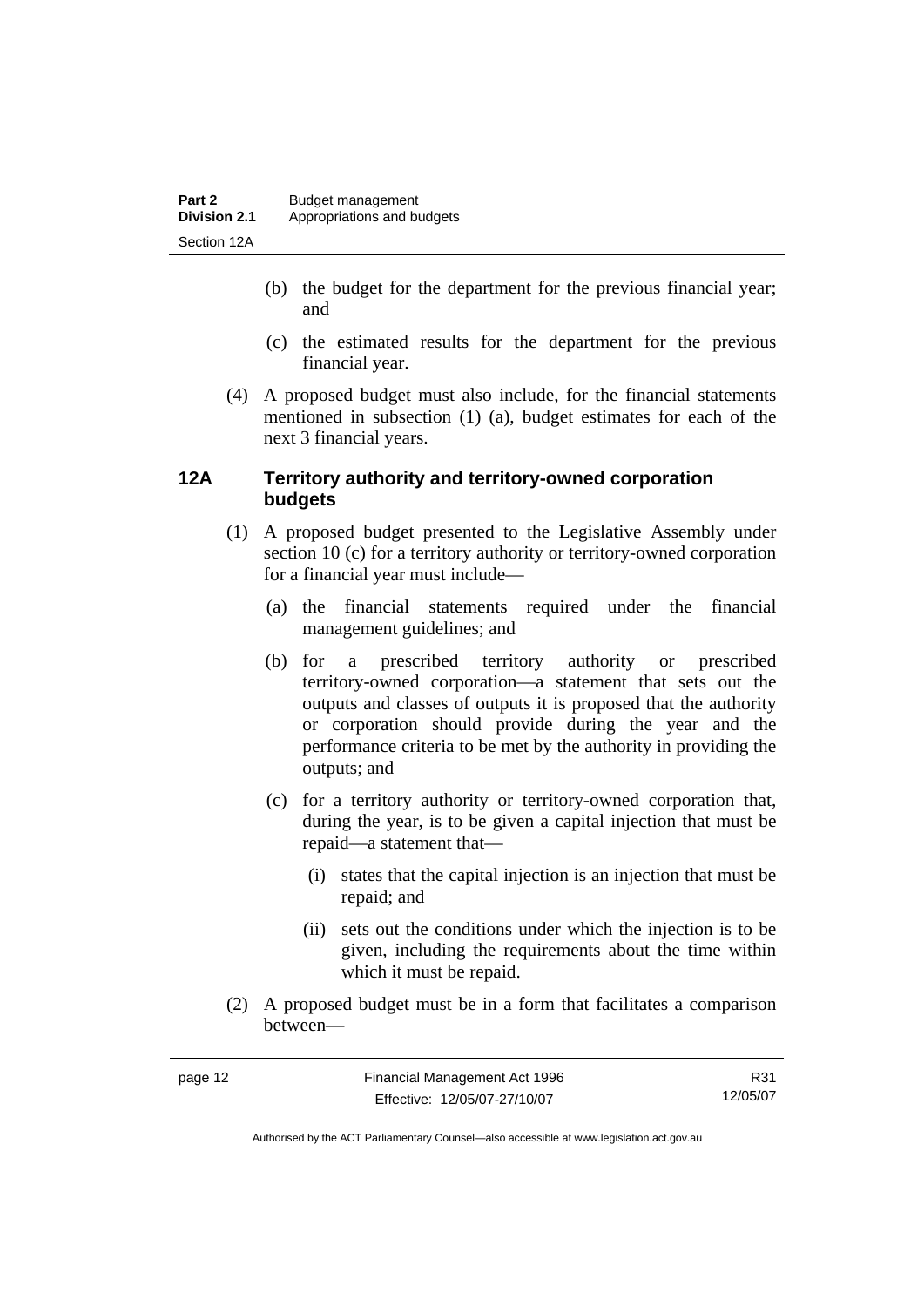- <span id="page-22-0"></span>(a) the proposed budget for the authority or corporation; and
- (b) the budget for the authority or corporation for the previous financial year; and
- (c) the estimated results for the authority or corporation for the previous financial year.
- (3) A proposed budget must also include, for the financial statements mentioned in subsection (1) (a), budget estimates for each of the next 3 financial years.

#### **13 Supplementary budget papers**

- (1) The Treasurer must, on the presentation of a bill for an Appropriation Act other than the first Appropriation Act relating to a financial year, present to the Legislative Assembly supplementary budget papers.
- (2) The supplementary budget papers must, for each department, territory authority and territory-owned corporation for which an appropriation is provided by the bill (an *affected entity*)—
	- (a) state, for each purpose mentioned in section 8 that applies to the affected entity—
		- (i) the amount of the appropriation provided in the first Appropriation Act; and
		- (ii) the variations (if any) previously made to the appropriation under this Act; and
		- (iii) the amount of the appropriation provided by the bill; and
		- (iv) the total amount appropriated for the entity for the financial year; and
	- (b) indicate the impact of the proposed variation.

page 13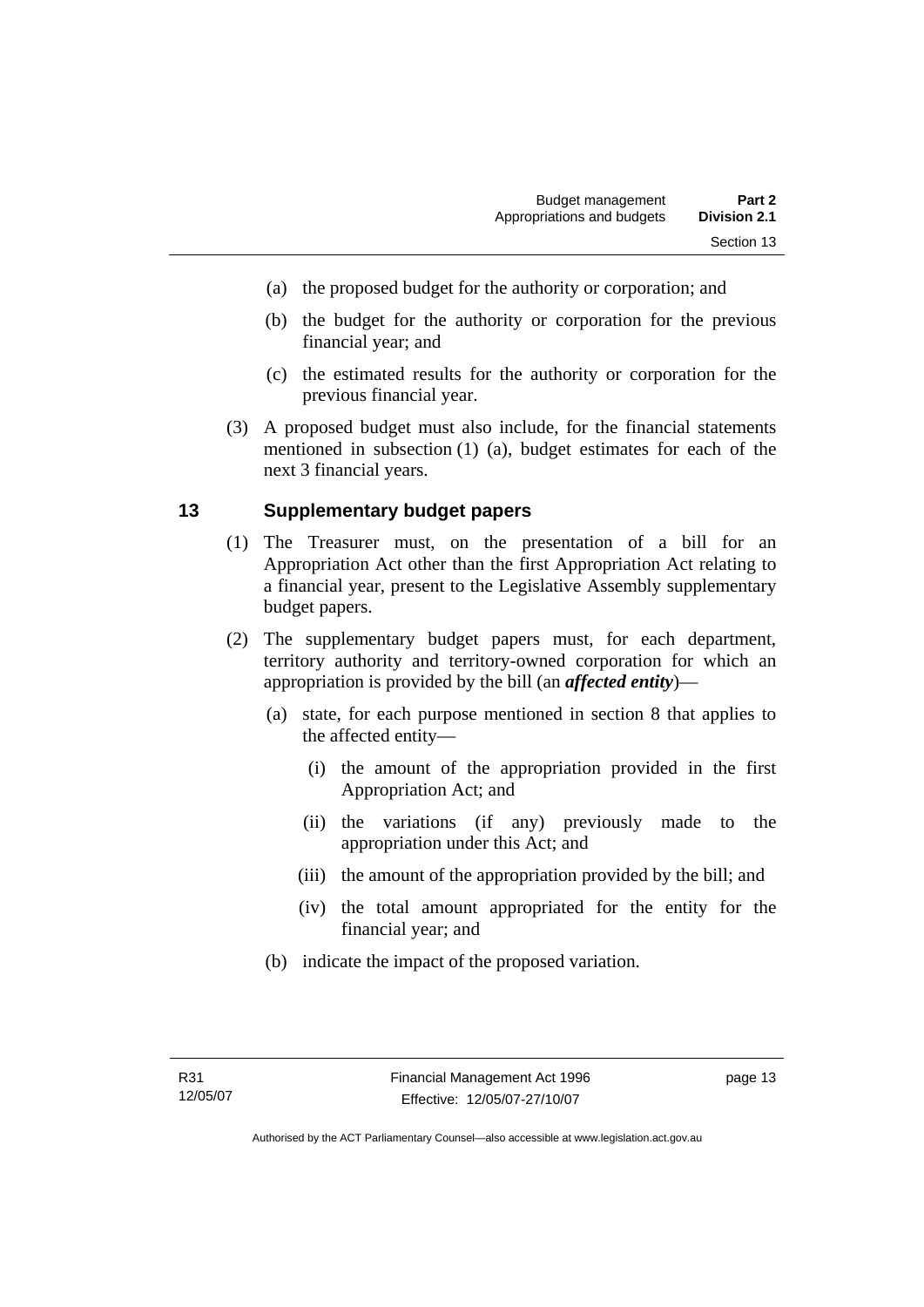<span id="page-23-0"></span>

| Part 2              | Budget management          |
|---------------------|----------------------------|
| <b>Division 2.1</b> | Appropriations and budgets |
| Section 13A         |                            |

- (3) For subsection (2) (b), the supplementary budget papers need not include an original or final budgeted financial statement (a *budgeted statement*) for an affected entity.
- (4) If the supplementary budget papers do not include a budgeted statement for an affected entity—
	- (a) the supplementary budget papers must state the reasons why the budgeted statement for the entity is not included; and
	- (b) the Treasurer must present the budgeted statement for the entity to the Legislative Assembly as soon as practicable after the passing of the bill.
- (5) A budgeted statement for an affected entity—
	- (a) must include details of the impact on the budget of the entity of all variations to the appropriation that happened in the financial year before the passing of the bill; and
	- (b) may show the impact of variations other than variations resulting from additional appropriations.

#### **Example for par (b)**

the impact of revised economic forecasts

*Note* An example is part of the Act, is not exhaustive and may extend, but does not limit, the meaning of the provision in which it appears (see Legislation Act, s 126 and s 132).

#### **13A Amendment of budgets for supplementary appropriation**

- (1) If an appropriation is made for a department, territory authority or territory-owned corporation by an Appropriation Act other than the first Appropriation Act for a financial year, the budget for the department, authority or corporation is amended in accordance with—
	- (a) the supplementary budget papers presented to the Legislative Assembly under section 13 (1) in relation to the bill for the Act by which the appropriation was made; and

| page 14 | Financial Management Act 1996 | R31.     |
|---------|-------------------------------|----------|
|         | Effective: 12/05/07-27/10/07  | 12/05/07 |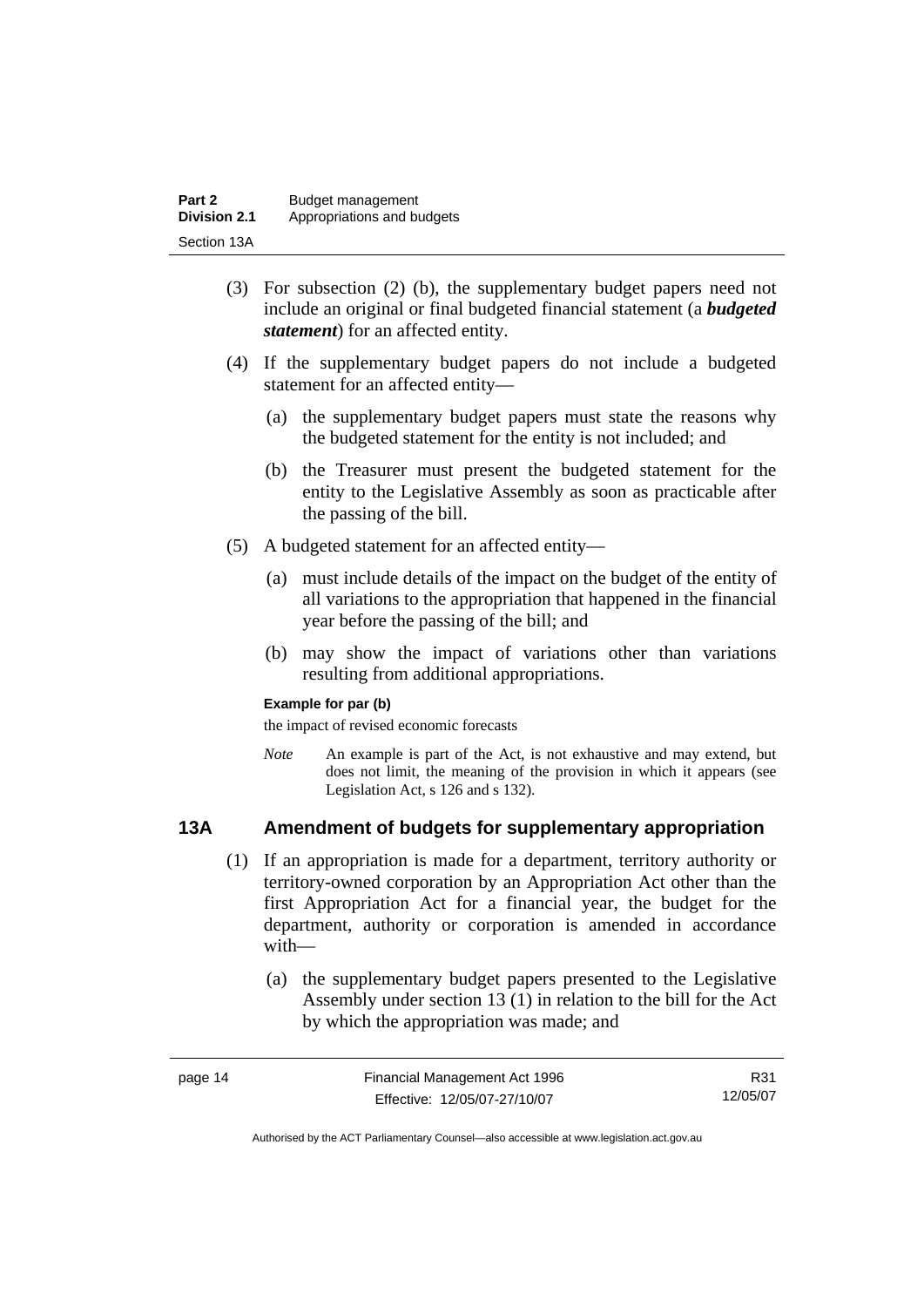- <span id="page-24-0"></span> (b) any statement presented to the Legislative Assembly under section 13 (4) (b) in relation to the bill.
- (2) In this section:

*budget*, for the department, territory authority or territory-owned corporation, means the budget for the department, authority or corporation for the financial year presented to the Legislative Assembly under section 10 (b) or (c) (Budget papers) and, if the budget has been amended under this Act, the budget as amended.

#### **14 Transfer of funds between appropriations**

- (1) Despite section 6, the Executive may, in writing, direct that appropriations made by an Appropriation Act be varied by transfers of funds between the appropriations.
- (3) A transfer of funds between appropriations under this section must not cause an appropriation from which funds are transferred to be reduced by more than 3%.
- (4) If the Executive gives a direction under subsection (1), the Treasurer must present the following to the Legislative Assembly within 3 sitting days after the direction is given:
	- (a) a copy of the direction;
	- (b) a statement of the reasons for giving it.
- (5) Subsection (1) does not apply to a superannuation appropriation.

#### **15 Transfer of funds within appropriations**

- (1) The Executive may, in writing, direct that funds within the same appropriation that are allocated for the provision of different classes of outputs be reallocated in relation to those classes of outputs.
- (2) If a reallocation of funds under subsection (1) involves an amount larger than 3% of the appropriation within which the reallocation is made or \$150 000 (whichever is the larger), the Treasurer must

page 15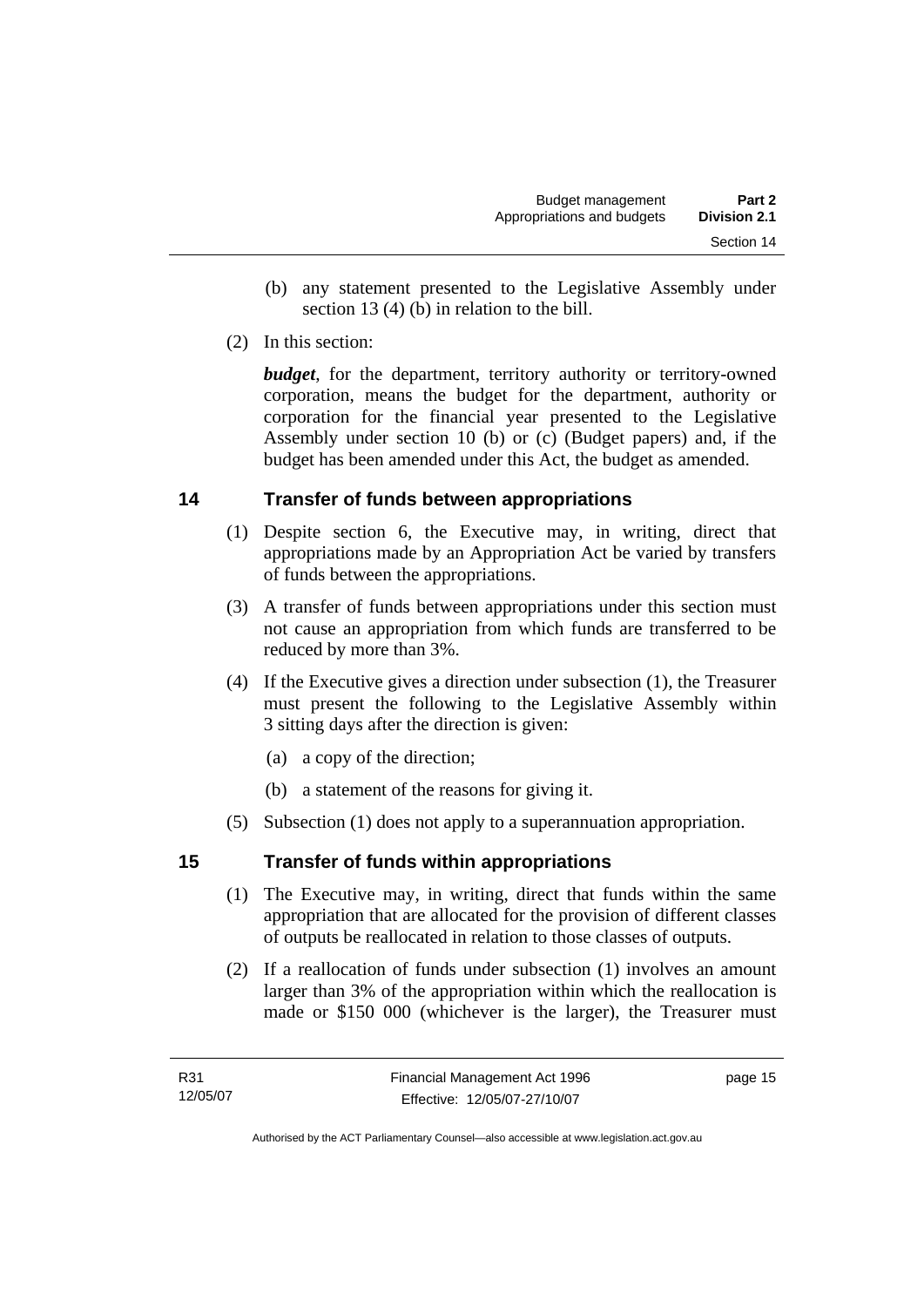<span id="page-25-0"></span>

| Part 2              | Budget management          |
|---------------------|----------------------------|
| <b>Division 2.1</b> | Appropriations and budgets |
| Section 15A         |                            |

present the following to the Legislative Assembly within 3 sitting days after a direction is given:

- (a) a copy of the direction;
- (b) a statement of the reasons for the reallocation.

#### **15A Reclassification of certain appropriations**

- (1) If an appropriation has been classified by the Act by which it was made as an appropriation for payments to be made by a department on behalf of the Territory, the Treasurer may, if the Treasurer is satisfied that the appropriation should be classified as an appropriation for the provision of outputs by the department, in writing, direct that the classification of the appropriation be changed accordingly.
- (2) If an appropriation has been classified by the Act by which it was made as an appropriation for the provision of outputs by a department, the Treasurer may, if the Treasurer is satisfied that the appropriation should be classified as an appropriation for payments to be made by the department on behalf of the Territory, in writing, direct that the classification of the appropriation be changed accordingly.
- (3) If the Treasurer gives a direction under subsection (1) or (2), the Treasurer must present a copy of the direction to the Legislative Assembly within 3 sitting days after the direction is given.

#### **16 Transfer of functions after Appropriation Act passed**

- (1) This section applies if, after an Appropriation Act for a financial year is passed, the responsibility for a service or function for which an appropriation is made in the Act is transferred from the entity to which the appropriation is made to another entity.
- (2) The Treasurer may, in writing, direct that the appropriation does not lapse but may, in accordance with the direction, be issued to, or applied by, the other entity for the service or function.

R31 12/05/07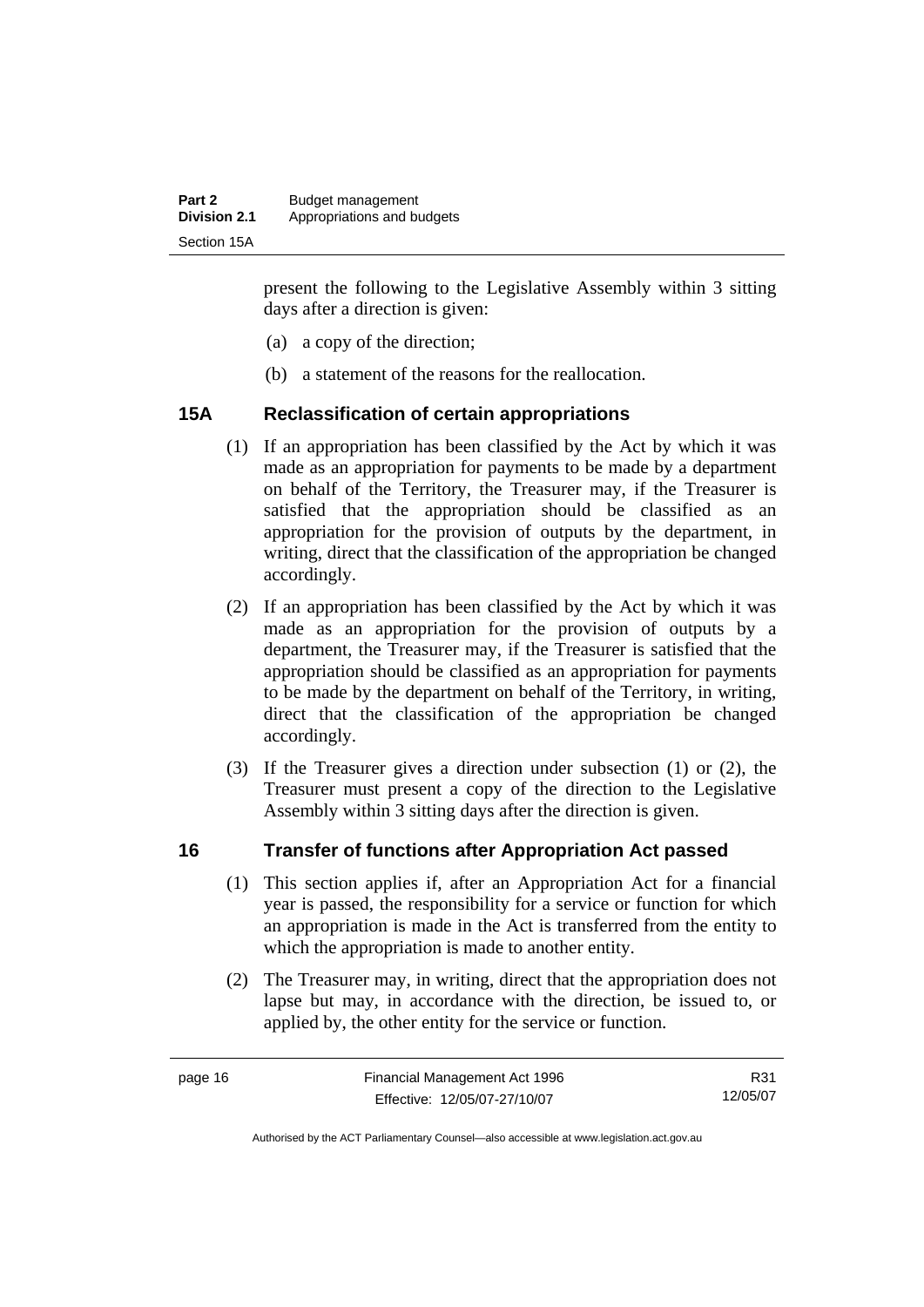- <span id="page-26-0"></span> (3) If the Treasurer gives a direction under subsection (2), the Treasurer must present a copy of the direction to the Legislative Assembly within 3 sitting days after the day it is given.
- (4) This section does not apply to a superannuation appropriation.
- (5) In this section:

*entity* means a department, territory authority or territory-owned corporation.

#### **16A Appropriation for accrued employee entitlements**

- (1) This section applies if—
	- (a) an employee entitlement exists in relation to an entity in a financial year; and
	- (b) the total amount of employee entitlements paid, or required to be paid, by the entity in the financial year exceeds the amount appropriated for the entity in relation to employee entitlements for the financial year.
- (2) The Treasurer may, in writing, authorise an appropriation for the entity for the amount that the total amount paid, or required to be paid, in the financial year exceeds the amount appropriated for the entity for the financial year.
- (3) If the Treasurer authorises an appropriation under this section, the Treasurer must present a copy of the authorisation to the Legislative Assembly within 3 sitting days after the day the appropriation is authorised.
- (4) In this section:

*entity* means a department, territory authority or territory-owned corporation.

page 17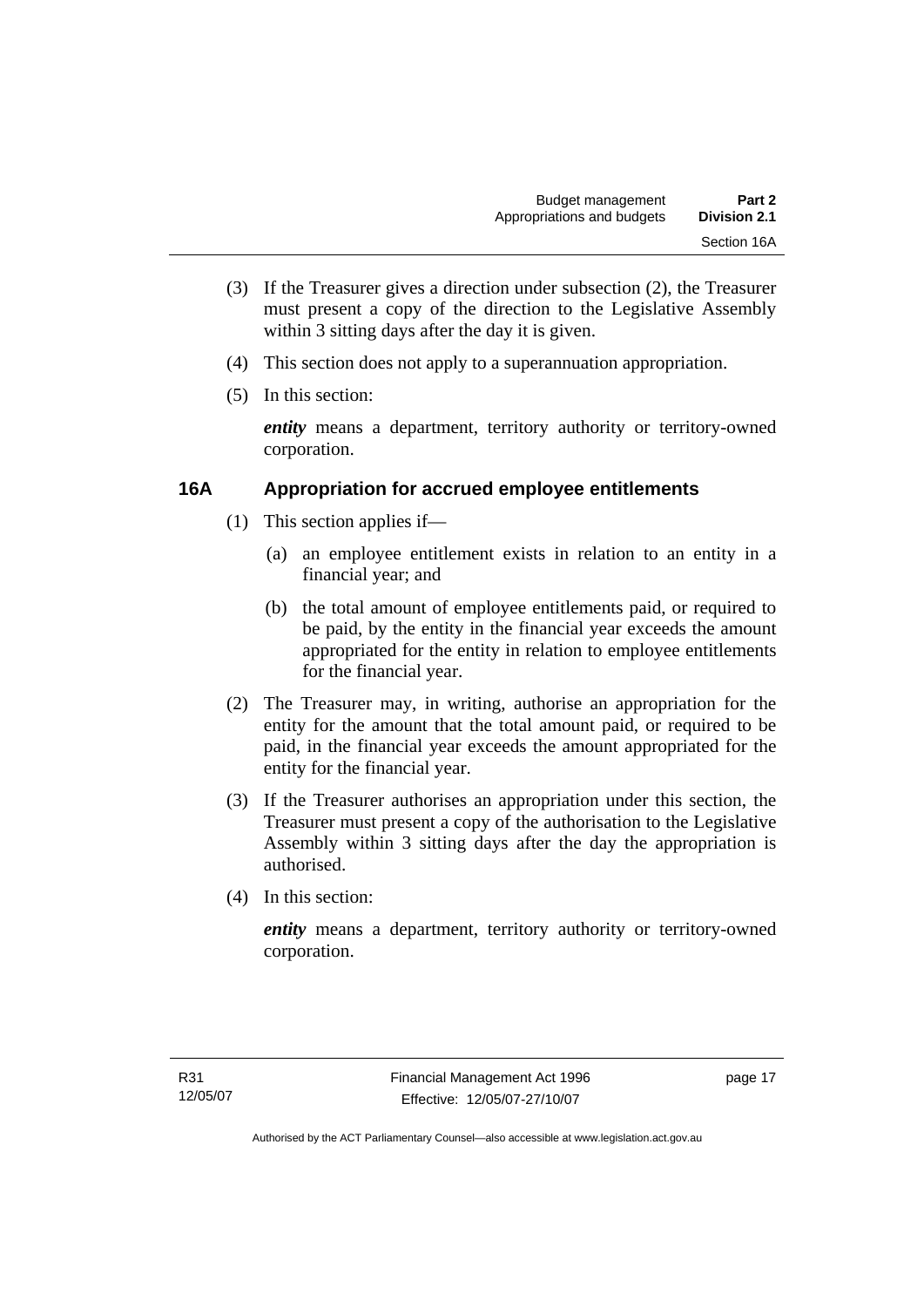#### <span id="page-27-0"></span>**16B Rollover of undispersed appropriation**

- (1) This section applies to an amount of appropriation if, at the end of the financial year in which the appropriation is made, the amount is not dispersed to the entity to which it is appropriated.
- (2) The Treasurer may, in writing, authorise the amount to be dispersed to the entity in the following financial year.
- (3) The Treasurer may give the authorisation in the financial year in which the appropriation is made, or in the following financial year.
- (4) The authorisation must identify—
	- (a) the entity to which the amount is to be dispersed; and
	- (b) the appropriation type; and
	- (c) the amount authorised to be dispersed; and
	- (d) the purpose for which the amount may be dispersed.
- (5) If the Treasurer authorises an amount to be dispersed under this section—
	- (a) the amount is taken to be an amount of appropriation for the financial year in which the amount is authorised to be dispersed; and
	- (b) the amount is in addition to the appropriation to the entity for that financial year.
- (6) If the Treasurer authorises an amount to be dispersed under this section, the Treasurer must present a copy of the authorisation to the Legislative Assembly within 3 sitting days after the day the appropriation is authorised.
- (7) In this section:

*entity*—see section 16A (4).

R31 12/05/07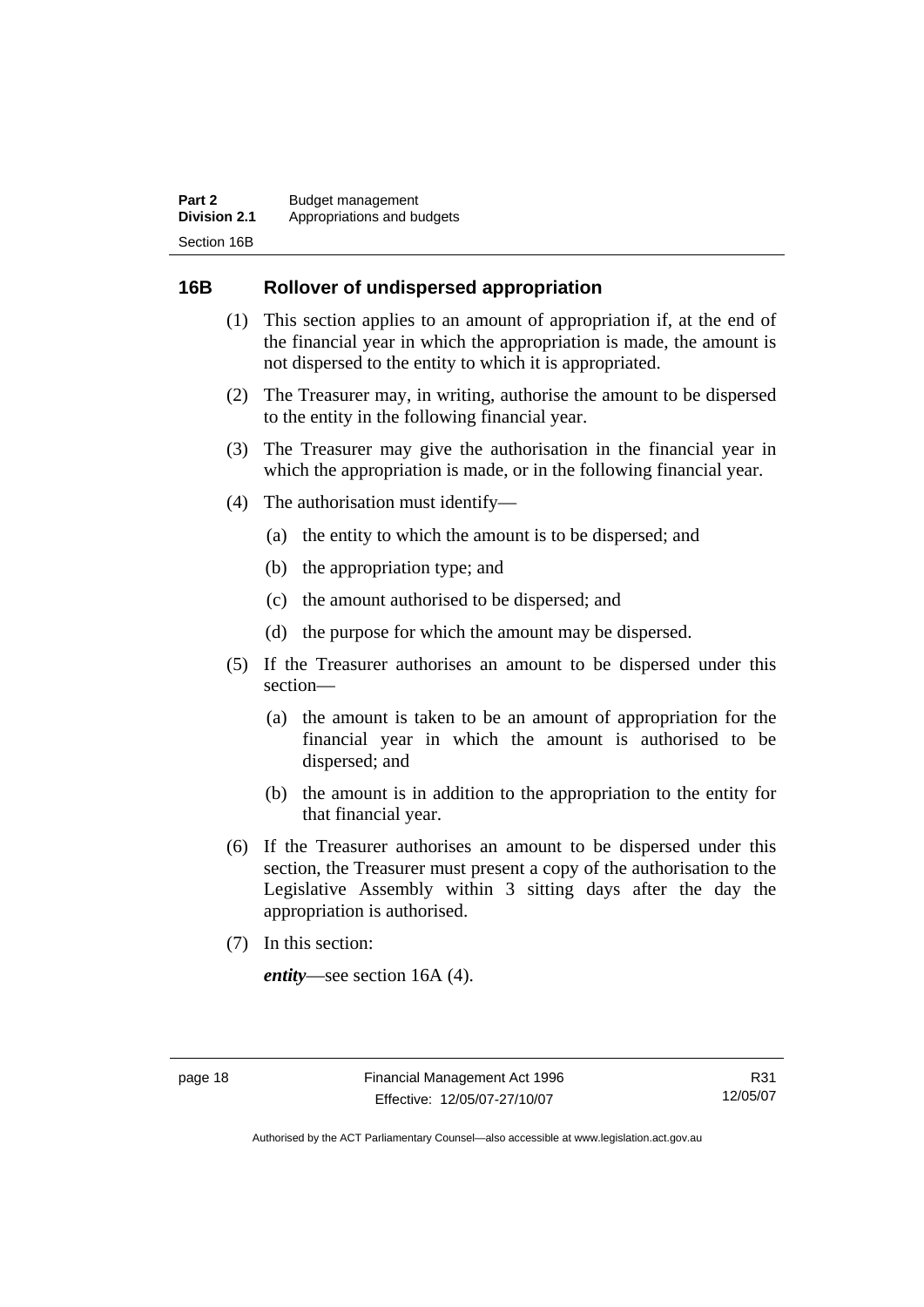#### <span id="page-28-0"></span>**17 Variation of appropriations for Commonwealth grants**

- (1) This section applies to an appropriation that is declared by the Act by which it is made to be an appropriation to which this section applies.
- $(2)$  If—
	- (a) an appropriation to which this section applies is to be funded in whole or in part by a payment made to the Territory by the Commonwealth for a nominated purpose; and
	- (b) an estimate of the level of the funding to be provided to the Territory by the Commonwealth for that purpose is contained in the budget papers presented to the Legislative Assembly in conjunction with the bill for the Act by which the appropriation was made; and
	- (c) the level of funding provided to the Territory by the Commonwealth for that purpose for the financial year for which the appropriation was made is greater than the level of funding specified in those budget papers;

the Treasurer may, in writing, direct that the appropriation be increased by an amount not exceeding the difference between the level of funding specified in the budget papers and the level of funding provided by the Commonwealth.

 (3) If the Treasurer gives a direction under subsection (2), the Treasurer must present a copy of the direction to the Legislative Assembly within 3 sitting days after it is given.

#### **17A Variations of appropriations for certain payments to Commonwealth**

 (1) This section applies to an appropriation that is declared by the Act by which it is made to be an appropriation to which the section applies.

page 19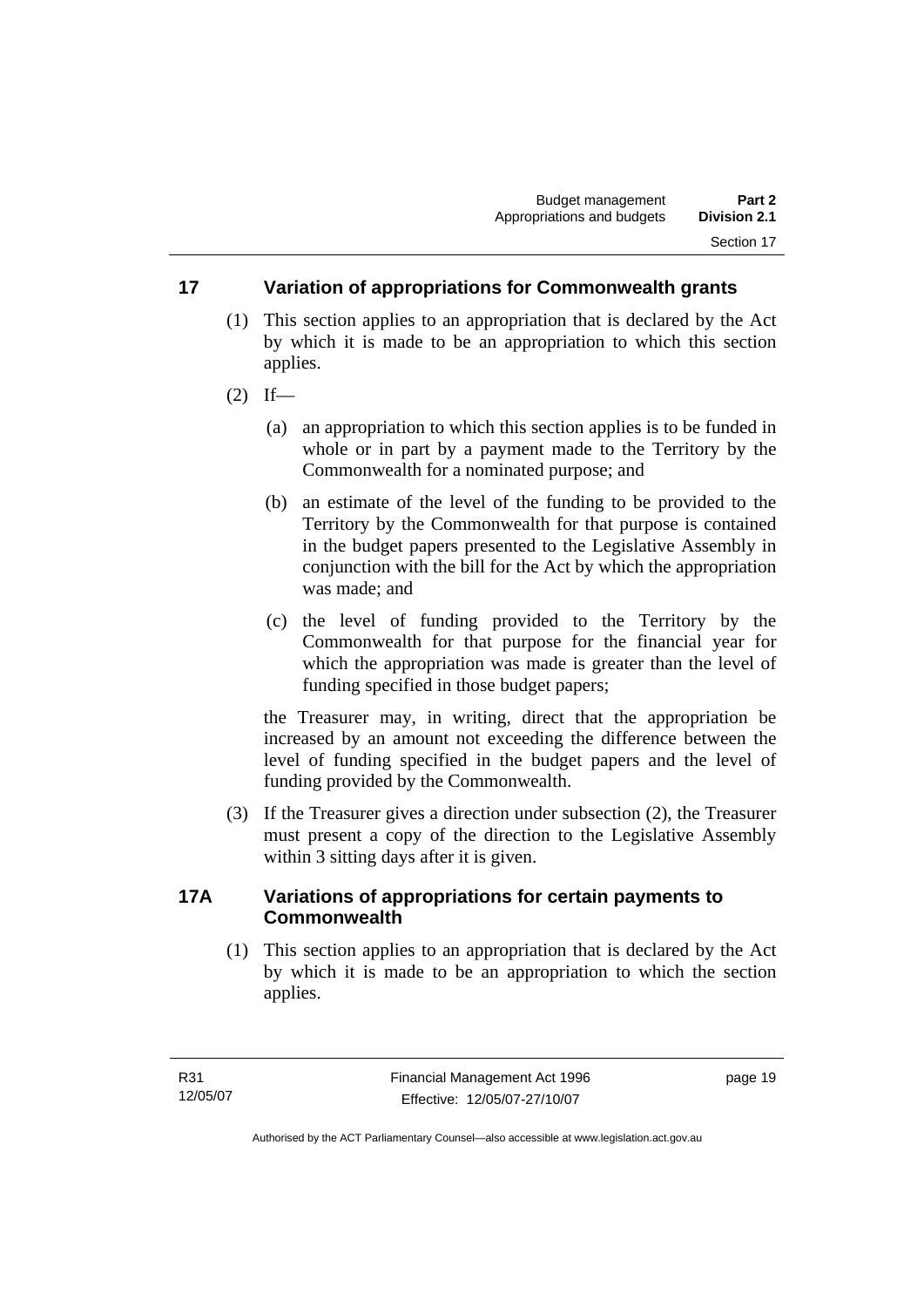#### <span id="page-29-0"></span> $(2)$  If—

- (a) an appropriation to which this section applies is made completely or partially for a payment required to be made to the Commonwealth for the provision of a service; and
- (b) an estimate of the amount of the payment is contained in the budget papers presented to the Legislative Assembly in conjunction with the bill for the Act by which the appropriation is made; and
- (c) the amount of the payment exceeds the amount of the estimate;

the Treasurer may, in writing, direct that the appropriation be increased by an amount not more than the difference between the amount of the estimate and the amount of the payment.

 (3) If the Treasurer gives a direction under subsection (2), the Treasurer must present a copy of the direction to the Legislative Assembly within 3 sitting days after it is given.

#### **18 Treasurer's advance**

- (1) This section applies to expenditure that is—
	- (a) in excess of the amount specifically appropriated for expenditure of that kind; or
	- (b) not provided for by an appropriation.
- (2) The Treasurer may, in writing, authorise the appropriation if—
	- (a) the Treasurer is satisfied that—
		- (i) there is an urgent need for the expenditure; and
		- (ii) the expenditure is not provided for, or is insufficiently provided for, because of a prescribed circumstance; and
	- (b) the total expenditure authorised under this subsection in any financial year does not exceed the amount appropriated for that year for this section.

| page 20 | Financial Management Act 1996 | R31      |
|---------|-------------------------------|----------|
|         | Effective: 12/05/07-27/10/07  | 12/05/07 |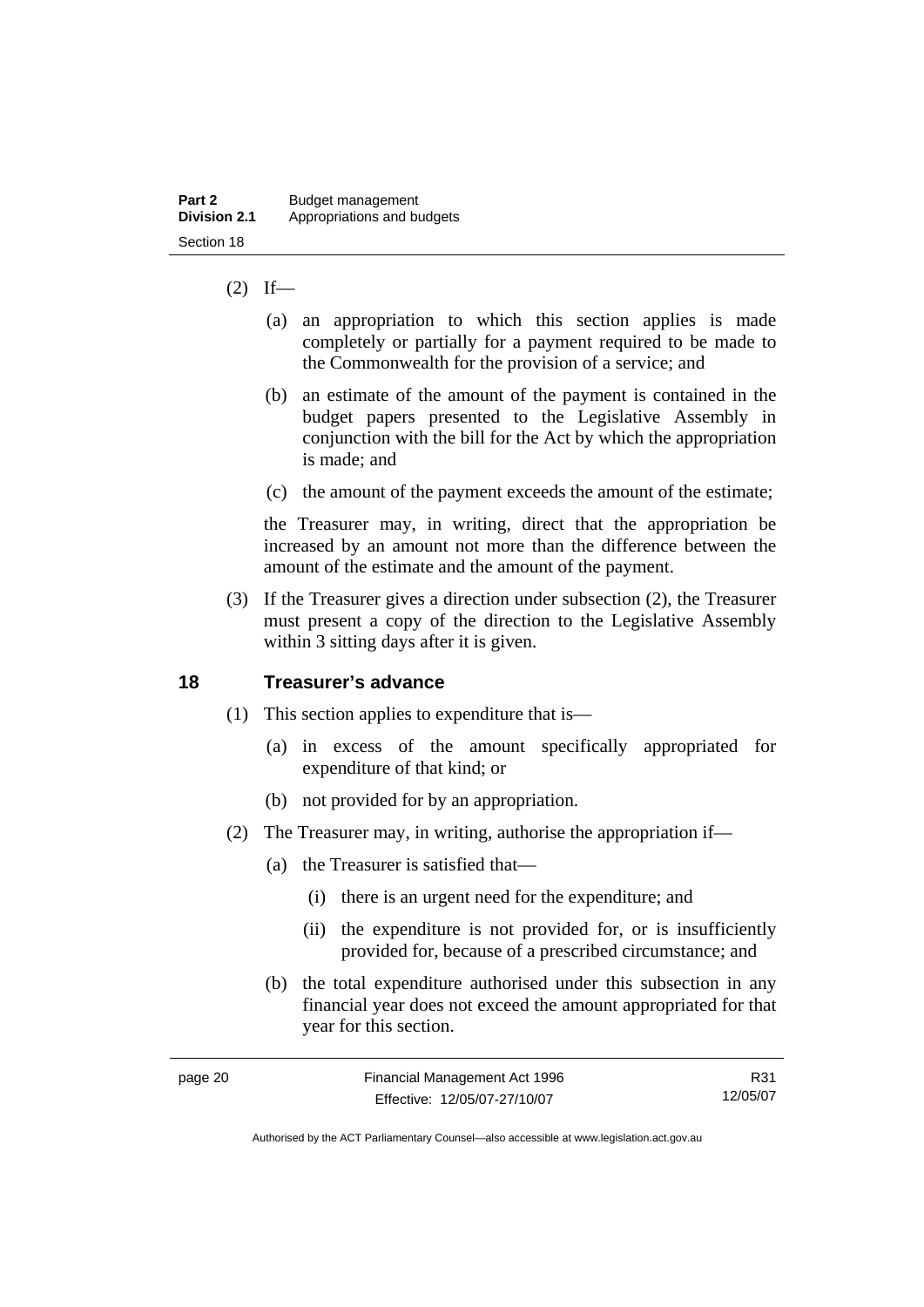- <span id="page-30-0"></span> (3) The amount appropriated for this section for a financial year must not exceed 1% of the total amount appropriated by all Appropriation Acts for that year.
- (4) The financial management guidelines may prescribe when there is an *urgent need for expenditure* for subsection (2) (a) (i).
- (5) In this section:

*expenditure* means—

- (a) a payment for, or entering into a contract to make a payment for, an output delivery, including a payment for goods, services or grants; or
- (b) a payment on behalf of the Territory, or entering into a contract to make a payment on behalf of the Territory, including a payment for goods, services or grants; or
- (c) a payment from, or entering into a contract to make a payment from, a capital injection.

*prescribed circumstance*—each of the following is a *prescribed circumstance* in relation to expenditure:

- (a) there was an erroneous omission or understatement in an appropriation;
- (b) the expenditure was unforeseen until after the last day when it was practicable to provide for it in the relevant Appropriation Bill before the bill was introduced into the Legislative Assembly.

*relevant Appropriation Bill*, for expenditure, means the 1st Appropriation Bill for the financial year when the expenditure is to happen.

#### **18A Assembly to be told about treasurer's advance**

 (1) This section applies if the Treasurer authorises expenditure under section 18 for a financial year.

| R31      | Financial Management Act 1996 | page 21 |
|----------|-------------------------------|---------|
| 12/05/07 | Effective: 12/05/07-27/10/07  |         |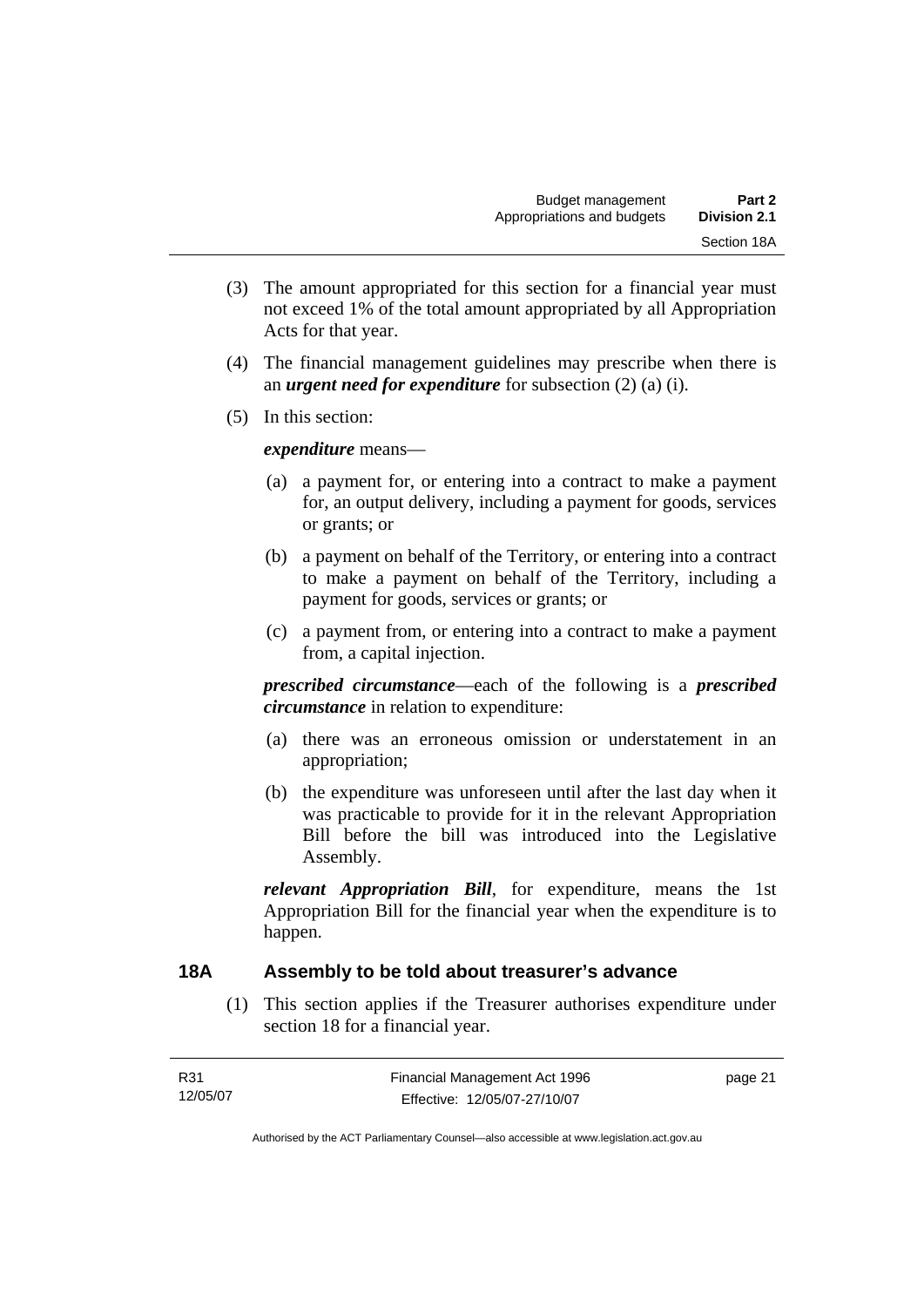<span id="page-31-0"></span>

| Part 2              | Budget management          |
|---------------------|----------------------------|
| <b>Division 2.1</b> | Appropriations and budgets |
| Section 19          |                            |

- (2) Within 3 sitting days after the day when the authorisation is given, the Treasurer must present to the Legislative Assembly—
	- (a) a copy of the authorisation; and
	- (b) a statement of the reasons for giving it; and
	- (c) a summary of the total expenditure authorised under section 18 for the financial year to date.
- (3) Within 3 sitting days after the end of the financial year, the Treasurer must present to the Legislative Assembly a summary of the total expenditure authorised.

#### **19 Refunds of payments made without liability**

- (1) If a payment is made to the Territory in purported discharge of a liability that does not exist, the amount paid may be refunded to the person by whom the payment was made whether or not there is an appropriation available for that purpose.
- (2) If a payment made to the Territory to discharge a liability exceeds the amount of the liability, the amount by which the payment exceeds the liability may be refunded to the person by whom the payment was made whether or not there is an appropriation available for that purpose.
- $(3)$  If—
	- (a) a person has paid an amount to the Territory for tax claimed by the Territory to be owing from the person; and
	- (b) a court or tribunal of competent jurisdiction subsequently finds that the person was not liable for that tax or was liable for an amount of tax less than the amount paid;

the amount paid, or the amount by which the payment exceeds the liability, may be refunded to the person who made the payment whether or not there is an appropriation available for that purpose.

R31 12/05/07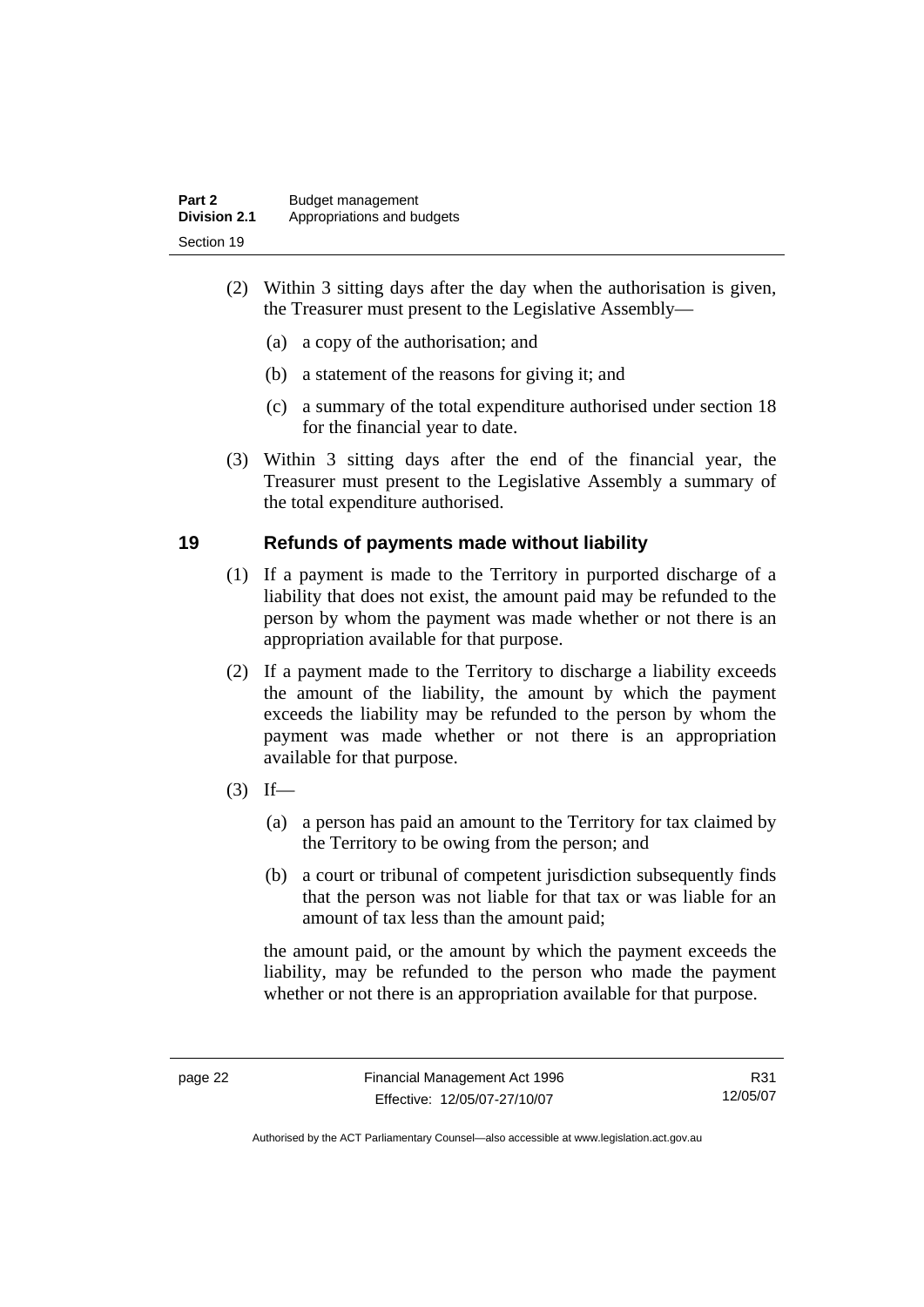#### <span id="page-32-0"></span>**19A Payments for Territory GST liabilities**

Payments may be made to the Commonwealth for the GST liabilities of the Territory whether or not there is an appropriation for the purpose.

#### **19B Authorisation of expenditure of certain Commonwealth grants**

- (1) Despite section 6, if—
	- (a) funds have been provided to the Territory by the Commonwealth under an agreement that specifies how the funds may be applied; and
	- (b) no appropriation has been made in relation to the funds;

the Treasurer may, in writing, authorise the expenditure of the funds in accordance with the agreement.

 (2) If the Treasurer gives an authorisation under subsection (1), the Treasurer must present a copy of the authorisation to the Legislative Assembly within 3 sitting days after it is given.

#### **19C Amendment of capital injection conditions**

- (1) This section applies in relation to the conditions of a capital injection set out in a statement included in a proposed budget for a department, a territory authority or a territory-owned corporation for a financial year under section 12 (1) (c) (ii) or section 12A (1) (c) (ii).
- (2) The Treasurer may, in writing, amend the conditions.
- (3) An amendment must state the Treasurer's reasons for the amendment.
- (4) An amendment is a notifiable instrument.

*Note* A notifiable instrument must be notified under the Legislation Act.

page 23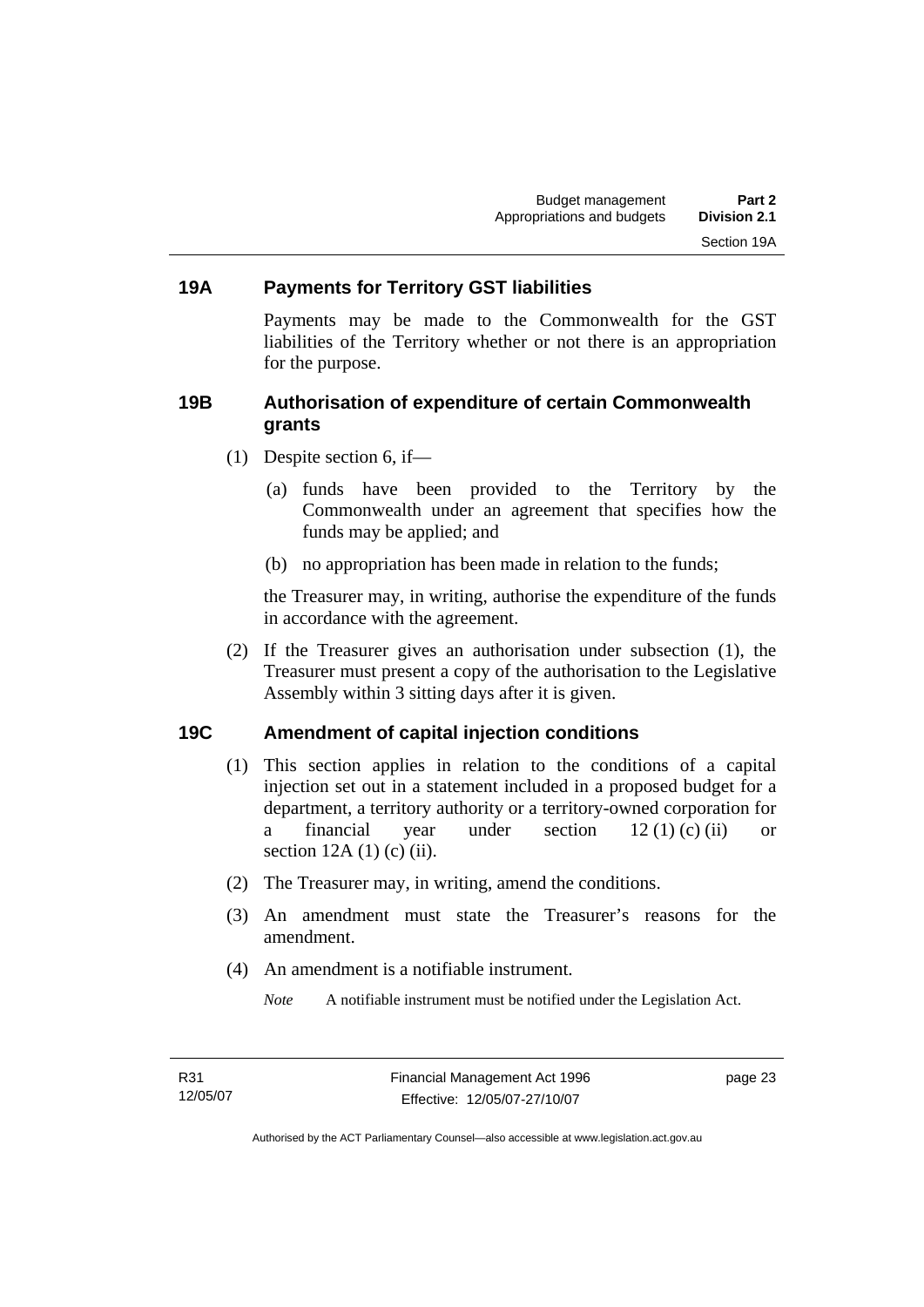#### <span id="page-33-0"></span>**19D Amendment of performance criteria**

- (1) This section applies in relation to the performance criteria set out in a statement included in a proposed budget for a department, a prescribed territory authority or a prescribed territory-owned corporation for a financial year under section 12 (1) (b) or section 12A (1) (b).
- (2) The responsible Minister for the department, territory authority or territory-owned corporation may, in writing, amend the performance criteria.
- (3) Without limiting subsection (2) the responsible Minister may amend the performance criteria if—
	- (a) the appropriations for the department, authority or corporation are varied under section 14 (Transfer of funds between appropriations) or section 17 (Variation of appropriations for Commonwealth grants); or
	- (b) a direction is given under section 15 (1) (Transfer of funds within appropriations) in relation to an appropriation made for the department, authority or corporation; or
	- (c) funds are transferred to or from the department, authority or corporation under section 16 (Transfer of functions after Appropriation Act passed); or
	- (d) funds are given to the department, authority or corporation under section 18 (Treasurer's advance); or
	- (e) funds mentioned in section 19B (Authorisation of expenditure of certain Commonwealth grants) are given to the department, authority or corporation; or
	- (f) changes happen in the priorities of the department, authority or corporation; or

R31 12/05/07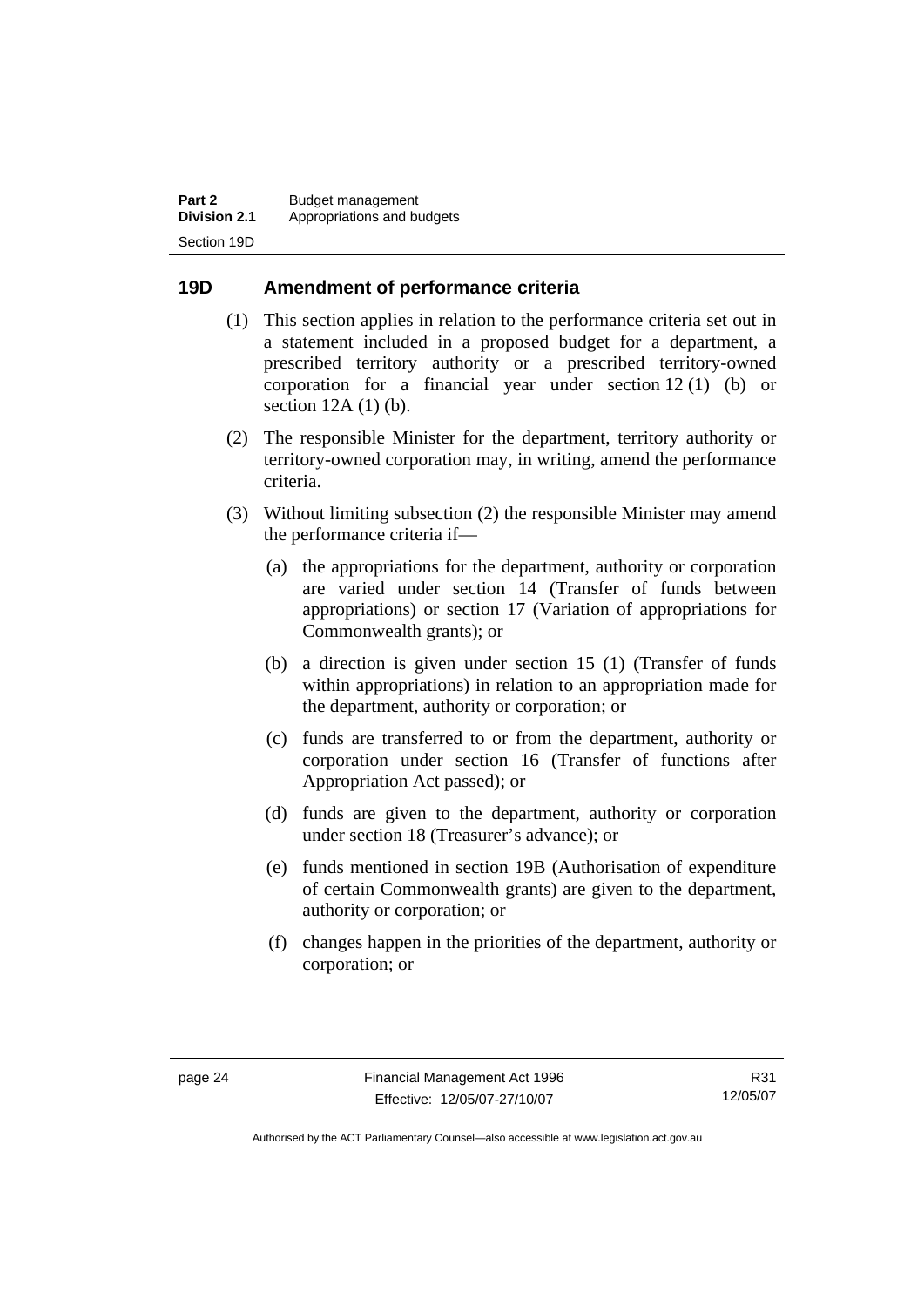- <span id="page-34-0"></span> (g) the Minister is satisfied that other performance criteria should be adopted for the provision of outputs by the department, authority or corporation.
- (4) An amendment of the performance criteria must be made in a way that—
	- (a) for a department—the budget as amended will comply with section 12 (3); and
	- (b) for a territory authority or territory-owned corporation—the budget as amended will comply with section 12A (2).
- (5) An amendment of the performance criteria is a notifiable instrument.

*Note* A notifiable instrument must be notified under the Legislation Act.

(6) In this section:

*budget*, for the department, territory authority or territory-owned corporation, means the budget for the department, authority or corporation for the financial year presented to the Legislative Assembly under section 10 (b) or (c) (Budget papers) and, if the budget has been amended under this Act, the budget as amended.

*prescribed territory authority* means a territory authority prescribed for section  $12A(1)$  (b).

*prescribed territory-owned corporation* means a territory-owned corporation prescribed for section 12A (1) (b).

#### **20 Budgets for Legislative Assembly secretariat**

Before the beginning of a financial year, the Speaker of the Legislative Assembly may—

 (a) after consultation with an appropriate committee of the Legislative Assembly, advise the Treasurer of the appropriations that the Speaker considers should be made for the Legislative Assembly secretariat for the financial year; and

page 25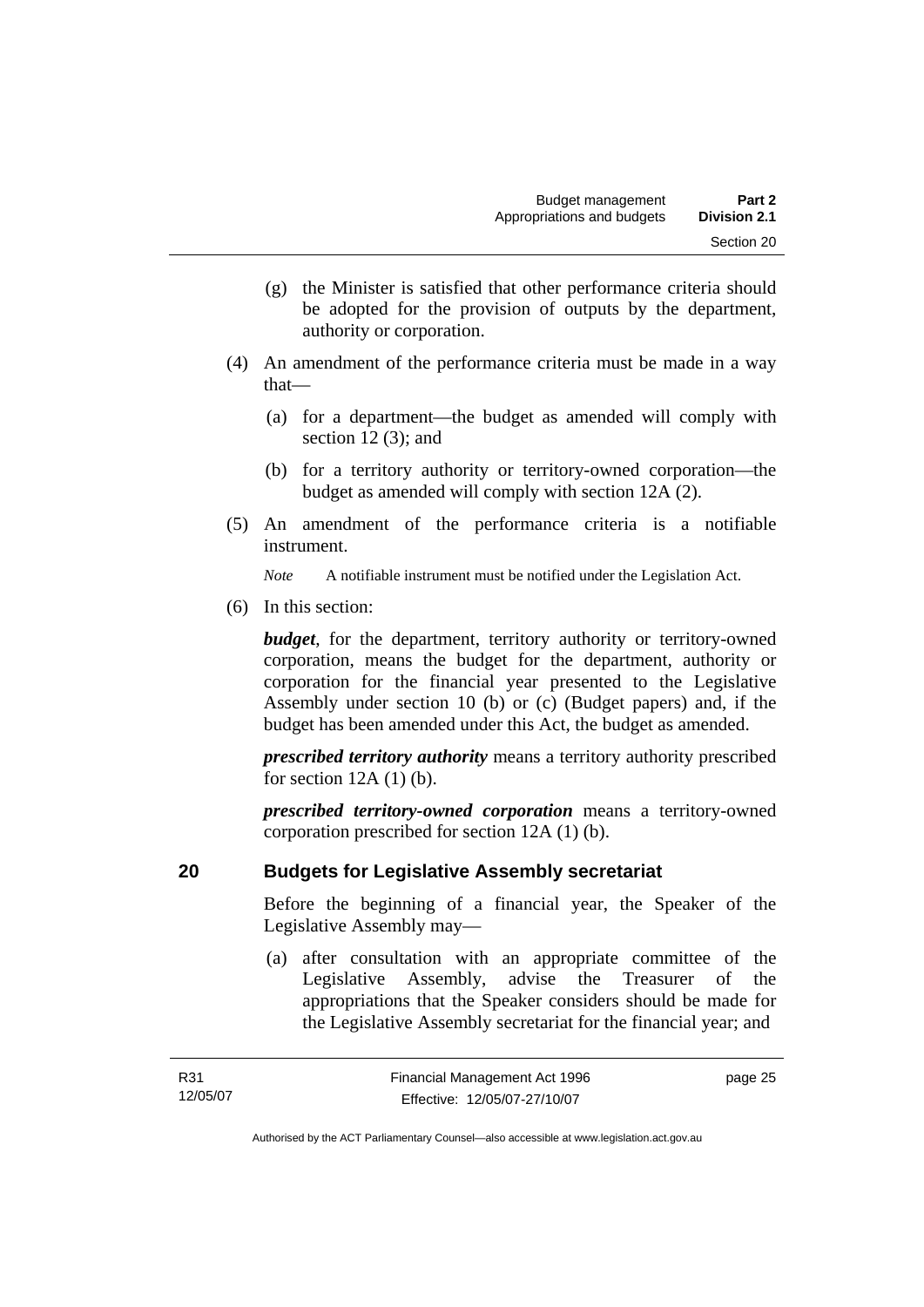<span id="page-35-0"></span>

| Part 2              | Budget management                       |
|---------------------|-----------------------------------------|
| <b>Division 2.2</b> | Budget reviews and pre-election updates |
| Section 20A         |                                         |

 (b) provide the Treasurer with a draft budget for the Legislative Assembly secretariat for the financial year that contains the information mentioned in section 12 other than that mentioned in subsection (1) (b).

### **Division 2.2 Budget reviews and pre-election updates**

#### **20A Budget review**

- (1) The Treasurer must prepare a budget review for each financial year.
- (2) The Treasurer must present the budget review for a financial year to the Legislative Assembly not later than 15 February in the financial year.
	- *Note* This is the same day as financial statements for the 2nd quarter of the financial year are required to be presented under s 26 (Periodic financial statements).
- (3) However, if a sitting day does not fall in that year on or before 15 February, the Treasurer must give copies of the budget review to each member of the Legislative Assembly on or before that day.

#### **20B Purpose and contents of budget review**

- (1) The purpose of the budget review for a financial year is to give updated information to allow the assessment of the government's financial performance against the financial policy objectives and strategies set out in the financial policy objectives and strategies statement for the Territory budget for the financial year.
- (2) The budget review for a financial year must be based on the financial policy objectives and strategies statement for the Territory budget for the financial year.
- (3) The budget review for a financial year must—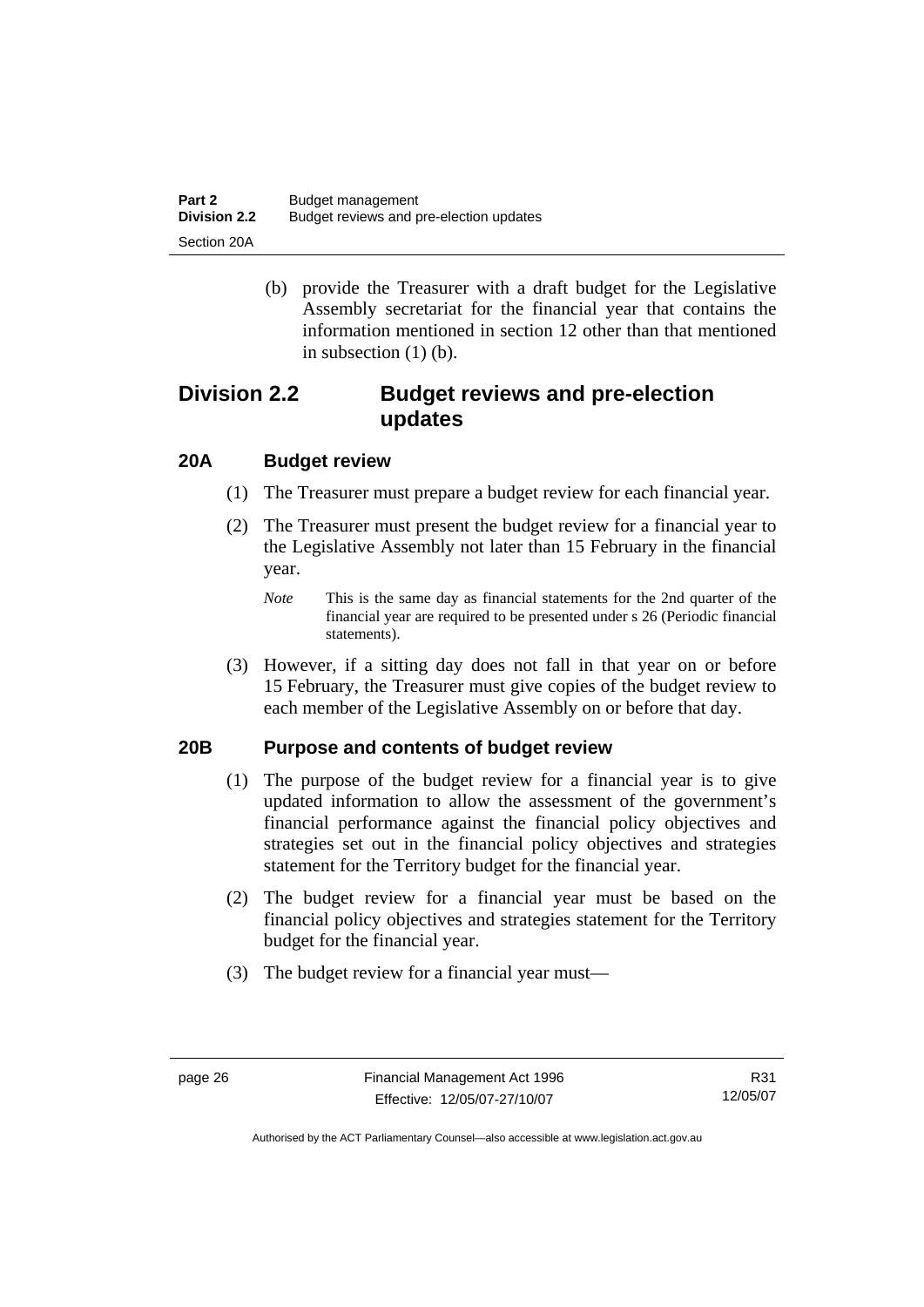- (a) include updated financial statements required under the financial management guidelines for the general government sector for the financial year; and
- (b) include whole-of-year results for the previous financial year, the budget for the financial year, the estimated financial position of the Territory at the end of the financial year and updated budget estimates for each of the next 3 financial years; and
- (c) include a review of the financial policy objectives and strategies statement included in the budget for the financial year that satisfies the requirements of section 11A (2) and (3); and
- (d) state the date as at when the review was done.
- (4) However, if particular information required to be included in the budget review is unchanged from information set out in full in the budget for the Territory under section 11 (1) for the financial year, the review may instead summarise the information and state that it is unchanged from that set out in the budget.
- (5) For subsection (3):

*budget*, for a financial year, means the budget for the year presented to the Legislative Assembly under section 10 (a) (Budget papers) and, if that budget has been amended under this Act, the budget as amended.

# **20C Pre-election budget update**

- (1) At least 30 days before the polling day for an ordinary election, the chief executive must prepare a pre-election budget update and give it to the parliamentary counsel for notification.
- (2) At least 20 days before the polling day for an election mentioned in the Self-Government Act, section 16 (Dissolution of Assembly by Governor-General) or section 48 (Resolution of no confidence in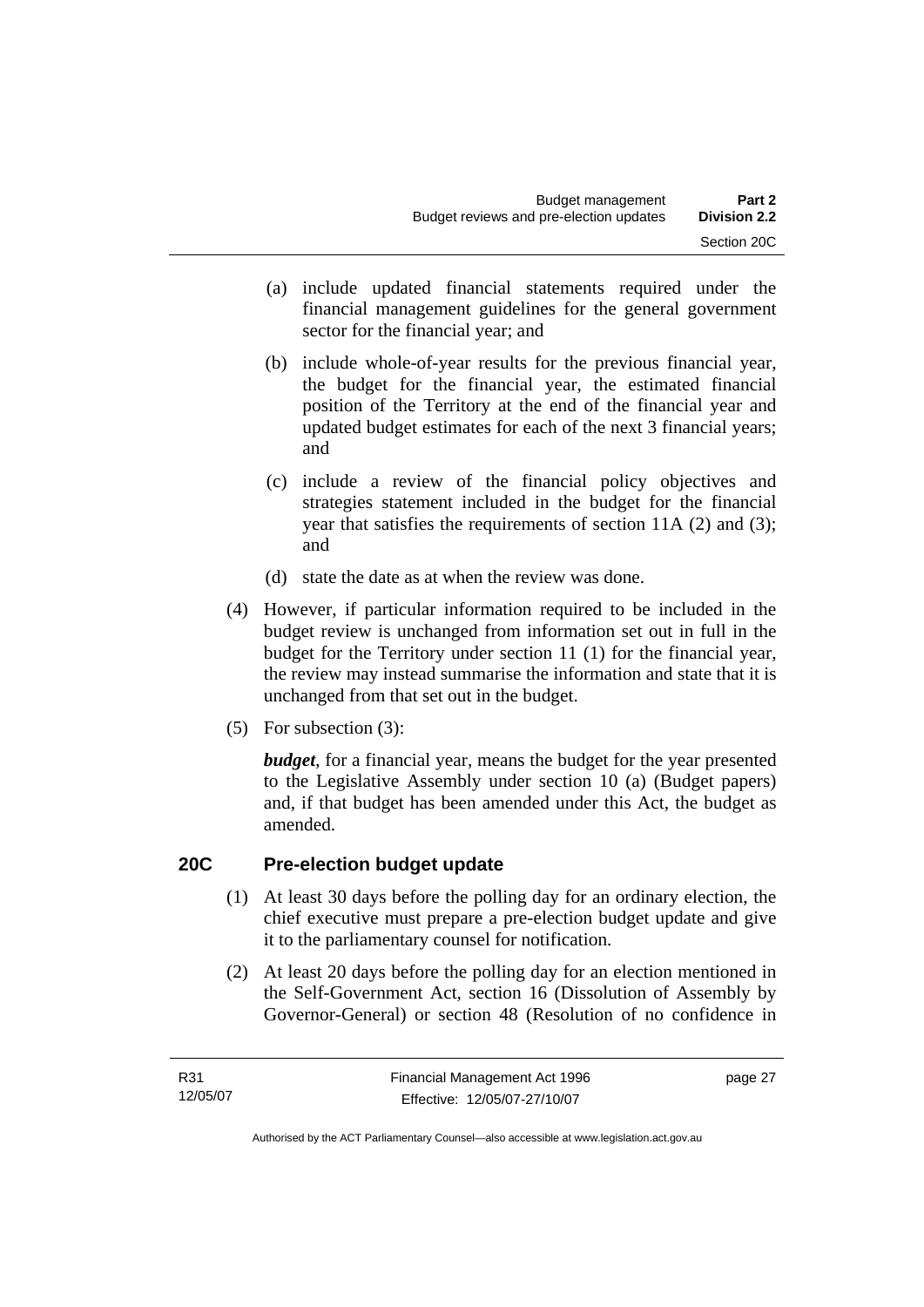Chief Minister), the chief executive must prepare a pre-election budget update and give it to the parliamentary counsel for notification.

(3) A pre-election budget update is a notifiable instrument.

*Note* A notifiable instrument must be notified under the Legislation Act.

(4) In this section:

*ordinary election*—see the *Electoral Act 1992*, dictionary.

*polling day*—see the *Electoral Act 1992*, dictionary.

# **20D Purpose and contents of pre-election budget update**

- (1) The purpose of a pre-election budget update for an election is—
	- (a) to allow the assessment of the government's financial performance against the financial policy objectives and strategies set out in the latest financial policy objectives and strategies statement; and
	- (b) to give the electorate an accurate picture of the Territory's financial position before the election.
- (2) A pre-election budget update must be based on the latest financial policy objectives and strategies statement.
- (3) A pre-election budget update for an election must include—
	- (a) updated financial statements required under the financial management guidelines for the financial year in which the election is to be held; and
	- (b) updated budget estimates for the general government sector, the public trading enterprise sector and the Territory for that financial year and for each of the next 3 financial years; and
	- (c) a statement of the economic or other assumptions used in preparing the updated financial statements and budget estimates; and

R31 12/05/07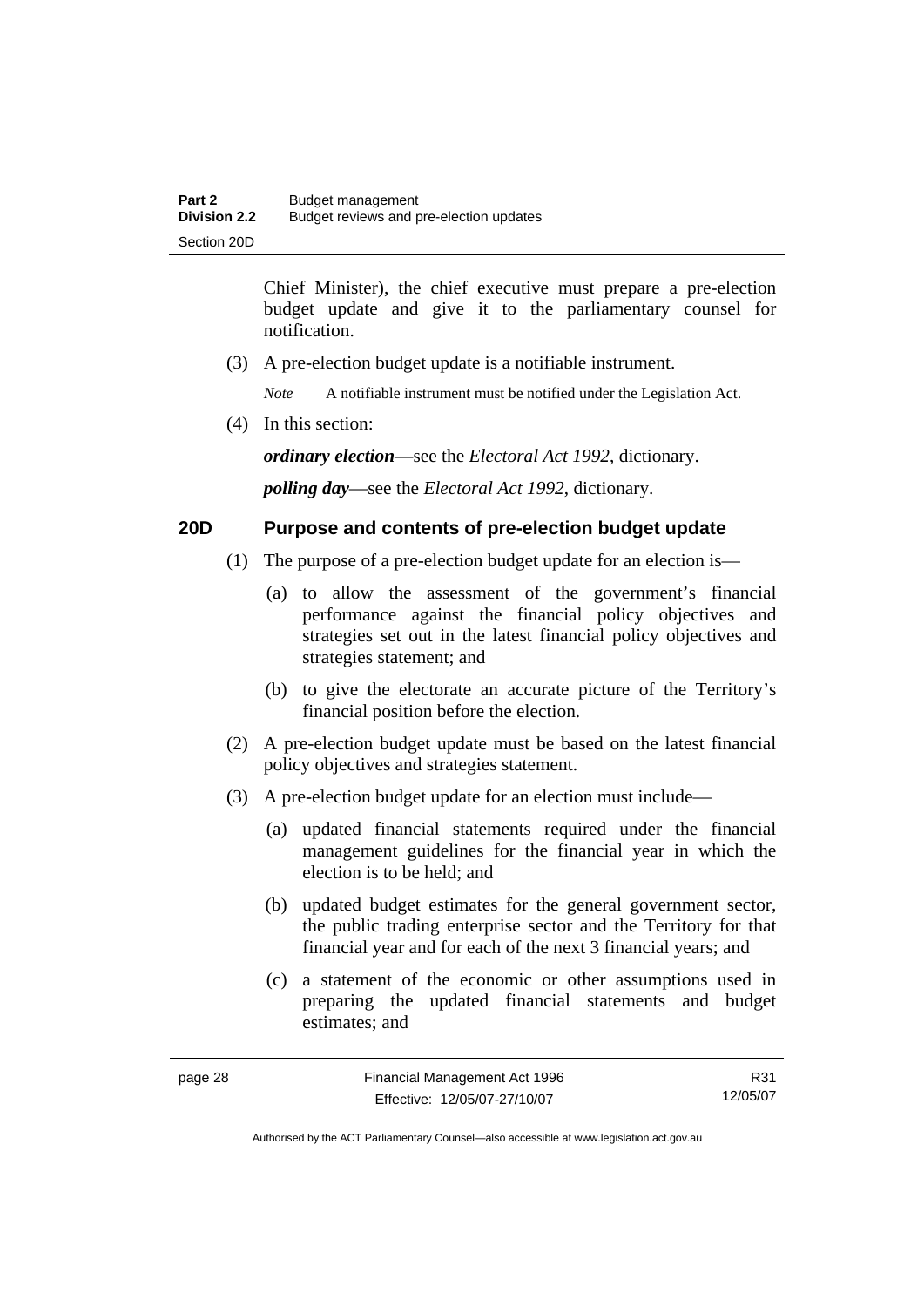- (d) a statement about the sensitivity of the updated financial statements and budget estimates to changes in the economic or other assumptions; and
- (e) a statement of the risks, quantified if possible, that may affect the economic or other assumptions, including—
	- (i) contingent liabilities; and
	- (ii) publicly announced government commitments that are not yet included in the updated financial statements and budget estimates.
- (4) Information in the pre-election budget update must—
	- (a) take into account government decisions and other circumstances that may have material effect on the financial statements and budget estimates; and
	- (b) state the date as at when the updating was done.
- (5) However, if particular information required to be included in the pre-election budget update is unchanged from information set out in full in the latest financial statements, the budget estimates mentioned in section 11 (Territory budgets) or budget review, the pre-election budget update may instead summarise the information and state that it is unchanged from that set out in the financial statements, budget estimates or budget review.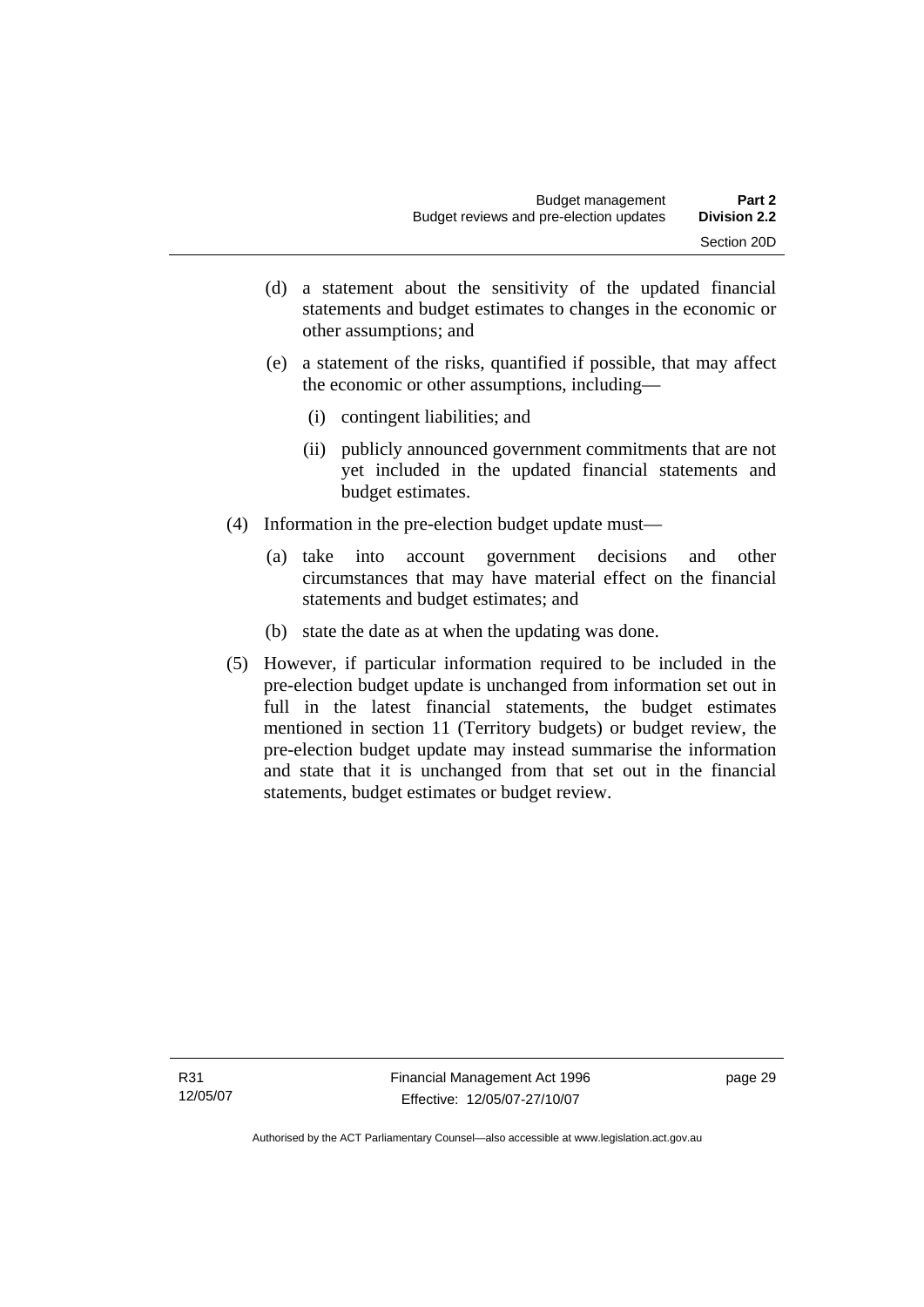# **Part 3 Financial reports**

# **Division 3.1 Financial reports of the Territory**

# **21 Meaning of** *the Territory* **in div 3.1**

In this division, a reference to *the Territory* includes a reference to all territory authorities and all territory-owned corporations.

# **22 Annual financial statements of the Territory**

- (1) The Treasurer must, as soon as practicable after the end of a financial year, prepare annual financial statements for the Territory for that year.
- (2) The statements must be prepared in accordance with generally accepted accounting principles and include—
	- (a) the financial statements required under the financial management guidelines; and
	- (b) a statement of the accounting policies adopted by the Territory; and
	- (c) the other statements that are necessary to fairly reflect the financial operations of the Territory during the year and its financial position at the end of the year.

# **23 Responsibility for annual financial statements**

- (1) Annual financial statements of the Territory must have endorsed on them, or attached to them, a statement of responsibility signed by—
	- (a) the Treasurer; and
	- (b) the chief executive of the administrative unit to which responsibility for the administration of this Act has been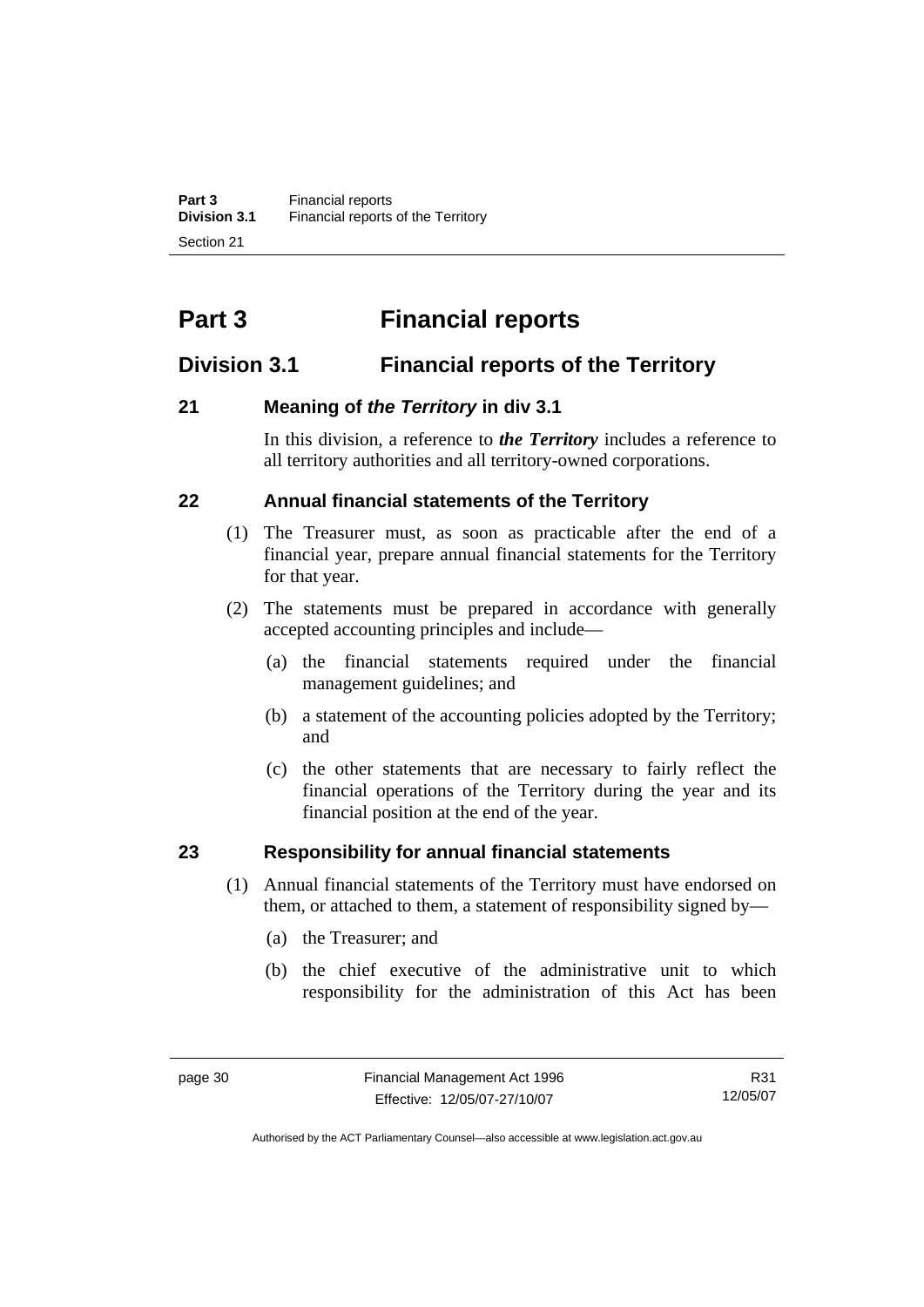allocated under the *Public Sector Management Act 1994*, section 14.

- (2) A statement of responsibility must comprise—
	- (a) a statement by the Treasurer that in his or her opinion the financial statements fairly reflect the financial operations of the Territory during the year to which they relate and the financial position of the Territory at the end of the year; and
	- (b) a statement by the chief executive that the financial statements have been prepared in accordance with generally accepted accounting principles.

# **24 Audit of annual financial statements**

- (1) The Treasurer must give the auditor-general the annual financial statements of the Territory for a financial year within 3 months after the end of the year.
- (2) The auditor-general must, within 30 days after the auditor-general receives the annual financial statements under subsection (1), give the Treasurer an audit opinion about the statements.
- (3) Despite subsections (1) and (2), if an ordinary election is to be held in the year after the end of the financial year—
	- (a) the Treasurer must give the auditor-general the annual financial statements of the Territory for the financial year in sufficient time for the auditor-general to give an audit opinion about the statements within 3 months after the end of the financial year; and
	- (b) the auditor-general must give an audit opinion to the Treasurer within 3 months after the end of the financial year.
- (4) In this section:

*ordinary election*—see the *Electoral Act 1992*, dictionary.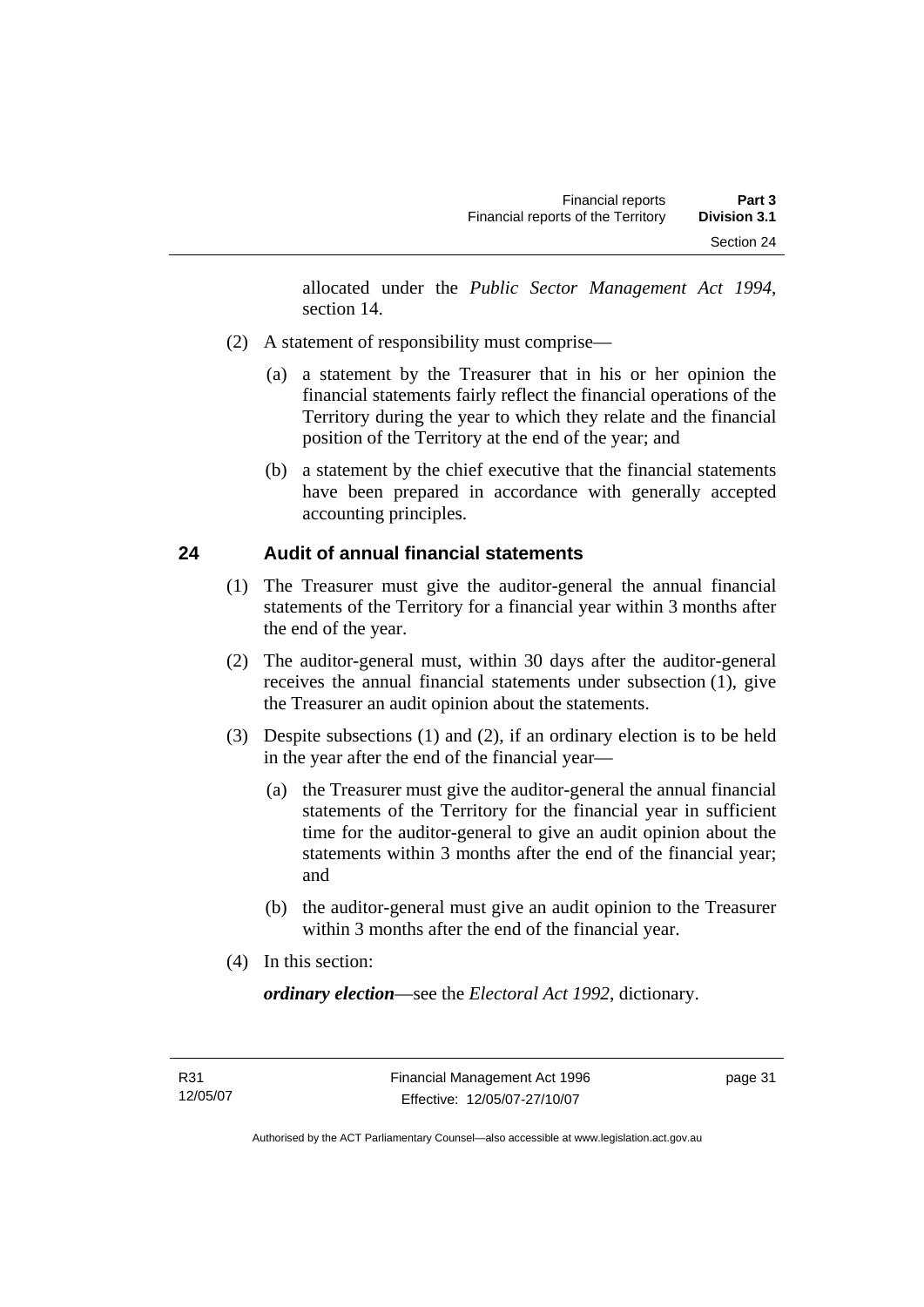# **25 Presentation of annual financial statements to Legislative Assembly**

- (1) If the Treasurer receives, under section 24 (2), an audit opinion about annual financial statements, the Treasurer must present to the Legislative Assembly, within 3 sitting days after receiving the opinion—
	- (a) a copy of the annual financial statements; and
	- (b) a copy of the audit opinion.
- (2) If the Treasurer receives, under section 24 (3) (b), an audit opinion about annual statements, the Treasurer must give to each member of the Legislative Assembly, within 7 days after receiving the opinion—
	- (a) a copy of the annual financial statements; and
	- (b) a copy of the audit opinion.

# **26 Periodic financial statements**

- (1) Within 45 days after the end of each quarter of a financial year, the Treasurer must prepare financial statements for—
	- (a) the quarter; and
	- (b) the period from the beginning of the financial year until the end of the quarter.
- (2) The statements must be prepared in accordance with the financial management guidelines.
- (3) The Treasurer must present copies of the statements prepared under subsection (1) to the Legislative Assembly on the first sitting day after they are prepared.
- (4) If the first sitting day mentioned in subsection (3) does not fall within 45 days after the end of the relevant quarter, the Treasurer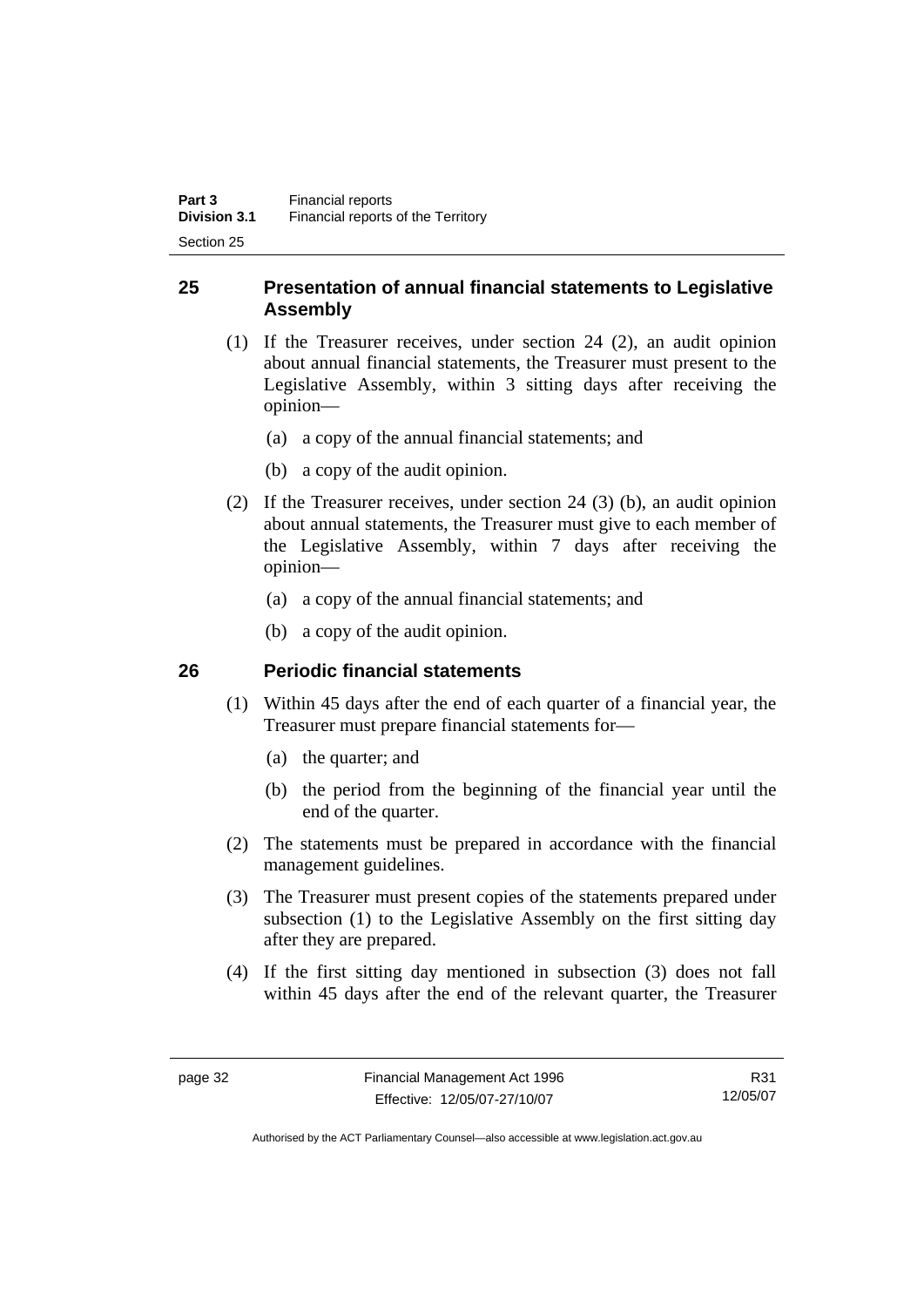must give copies of the statements prepared under subsection (1) to each member of the Legislative Assembly within the 45 days.

# **Division 3.2 Financial reports and performance statements of departments**

# **27 Annual financial statements of departments**

- (1) A department must, as soon as practicable after the end of each financial year, prepare annual financial statements relating to its operations during the year.
- (2) The annual financial statements of a department must be prepared in accordance with generally accepted accounting principles and in a form that facilitates a comparison between the financial operations of the department during the year and the estimates of those operations contained in the budget for the department for the financial year.
- (3) The annual financial statements must include—
	- (a) the financial statements required under the financial management guidelines; and
	- (b) if a change was made during the year to the conditions of a capital injection set out under section 12 (1) (c) (ii) (Departmental budgets) in a statement included in a proposed budget for the department for a financial year—a statement of the change and the reasons for it; and
	- (c) a statement of the accounting policies adopted by the department; and
	- (d) any other statements necessary to fairly reflect the financial operations of the department during the year and its financial position at the end of the year.
- (4) In this section: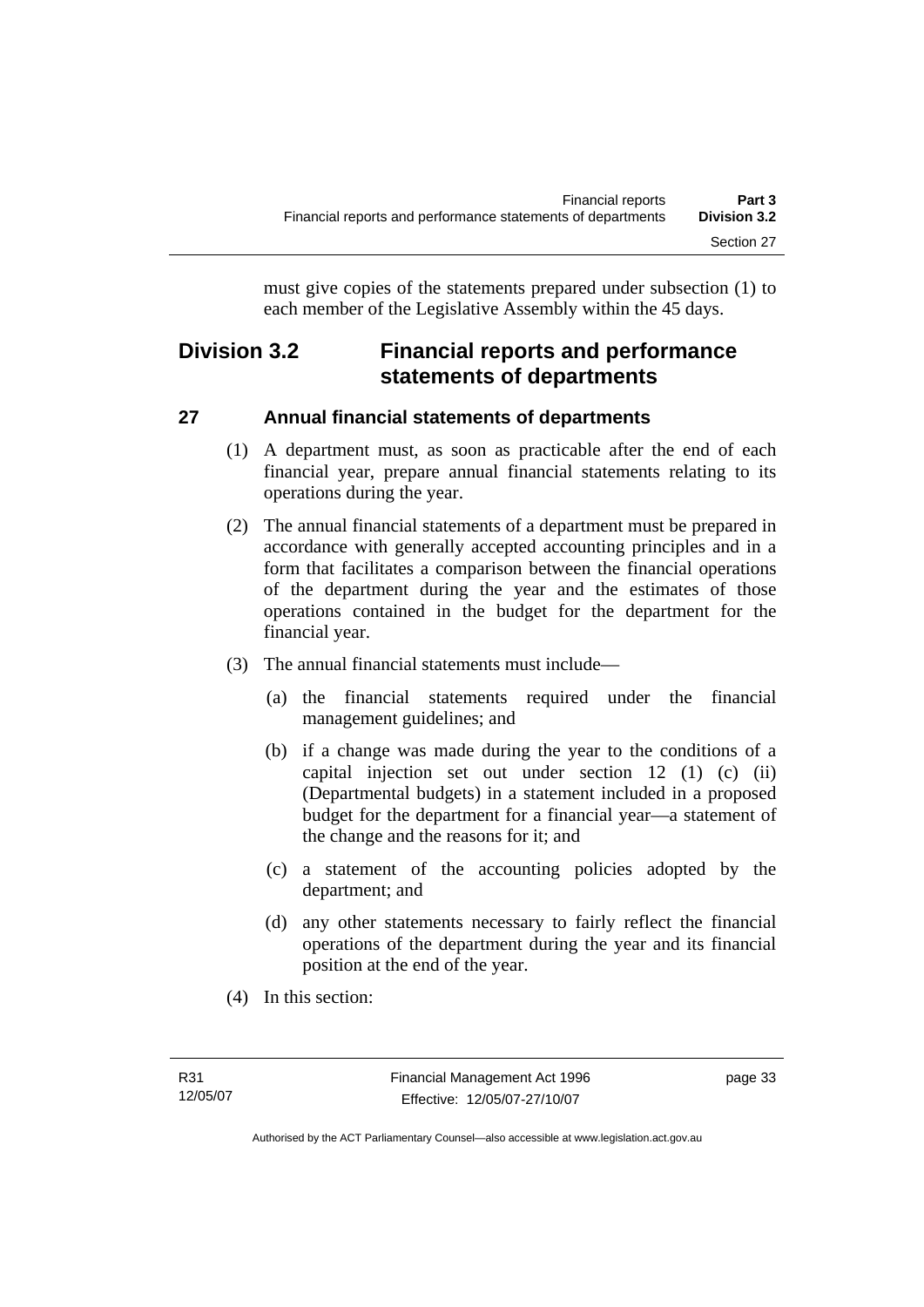| Part 3              | Financial reports                                           |
|---------------------|-------------------------------------------------------------|
| <b>Division 3.2</b> | Financial reports and performance statements of departments |
| Section 28          |                                                             |

*budget*, for a department for a financial year, means the budget for the department for the year presented to the Legislative Assembly under section 10 (b) (Budget papers).

# **28 Responsibility for annual financial statements of departments**

- (1) The annual financial statements of a department for a financial year must have endorsed on them, or attached to them, a statement of responsibility signed by the responsible chief executive.
- (2) The statement of responsibility must state that, in the responsible chief executive's opinion, the annual financial statements fairly reflect the financial operations of the department during the financial year and the financial position of the department at the end of the year.

# **29 Audit of financial statements of departments**

- (1) The responsible chief executive of a department must give the auditor-general the financial statements of the department for a financial year as soon as practicable after the statements are prepared.
- (2) The financial statements must have endorsed on them, or attached to them, the statement of responsibility made for them.
- (3) The auditor-general must give the responsible chief executive an audit opinion about the financial statements as soon as practicable after the auditor-general receives them.

# **30 Departmental annual financial statements to be included in annual reports etc**

A report prepared under the *Annual Reports (Government Agencies) Act 2004* for a department for a financial year must include, or have attached to it—

(a) the department's annual financial statements for the year; and

page 34 Financial Management Act 1996 Effective: 12/05/07-27/10/07 R31 12/05/07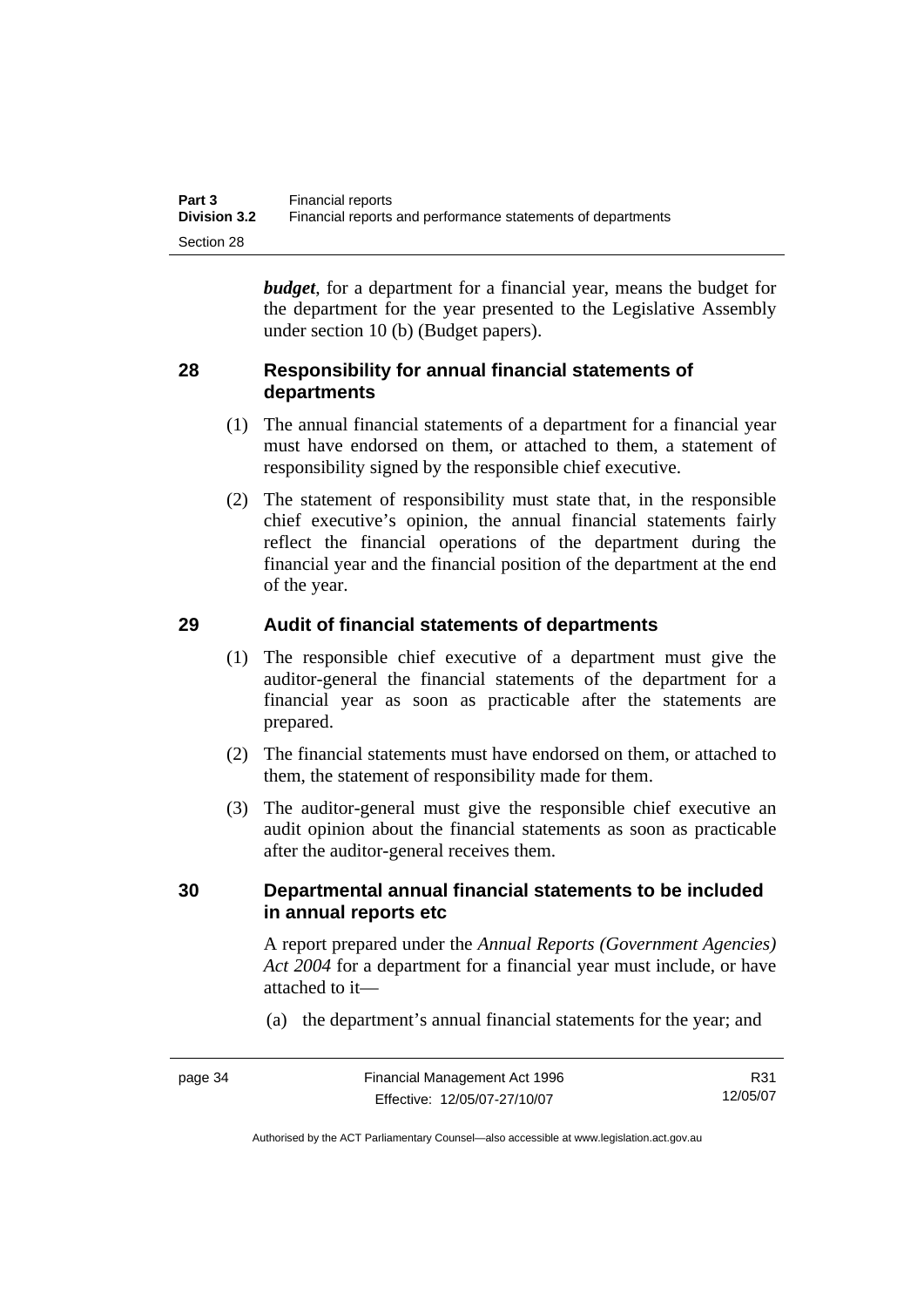(b) the audit opinion under section 29 (3) about the financial statements.

# **30A Statements of performance of departments**

- (1) As soon as practicable after the end of each financial year, each department must prepare a statement of the performance of the department in providing each class of outputs provided by it during the year.
- (2) The statement must—
	- (a) compare the performance of the department in providing each class of the outputs with the forecast of the performance in the department's budget for the year; and
	- (b) give particulars of the extent to which the performance criteria set out in the budget for the provision of the outputs were met.
- (3) In this section:

*budget*, for the department, means the budget for the department for the financial year presented to the Legislative Assembly under section 10 (b) (Budget papers) and, if that budget has been amended under this Act, the budget as amended.

# **30B Responsibility for departmental statements of performance**

- (1) A statement of performance of a department for a financial year must have endorsed on it, or attached to it, a statement of responsibility signed by the responsible chief executive.
- (2) The statement of responsibility must state that, in the responsible chief executive's opinion, the statement of performance fairly reflects the performance of the department in providing each class of outputs during the financial year.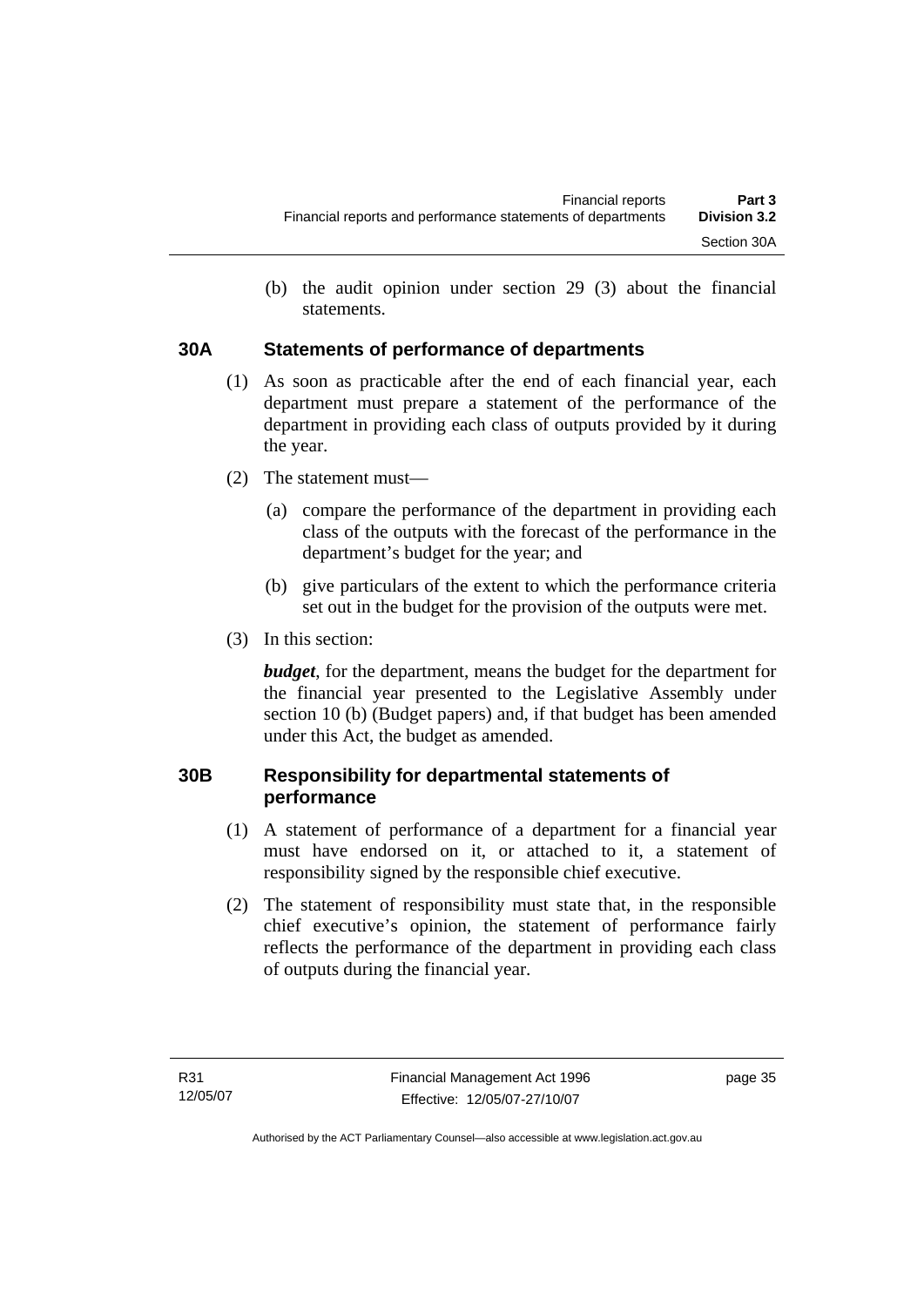# **30C Scrutiny of departmental statements of performance**

- (1) The responsible chief executive of a department must give the auditor-general the department's statement of performance for a financial year as soon as practicable after the statement is prepared.
- (2) The statement of performance must have endorsed on it, or attached to it, the statement of responsibility made for it under section 30B.
- (3) The auditor-general must give the chief executive a report about the statement of performance as soon as practicable after the auditor-general receives it.
- (4) The report must be prepared in accordance with the financial management guidelines.

# **30D Departmental statements of performance to be included in annual reports etc**

A report prepared under the *Annual Reports (Government Agencies) Act 2004* for a department for a financial year must include, or have attached to it—

- (a) the department's statement of performance for the year; and
- (b) the auditor-general's report under section 30C (3) about the statement of performance.

# **30E Half-yearly departmental performance reports**

- (1) Within 30 days after 31 December in each financial year, each Minister must prepare a half-yearly performance report for each department for which the Minister is responsible.
- (2) The report must include—
	- (a) a progress report on delivery of outputs; and
	- (b) an explanation of any significant variations from performance criteria.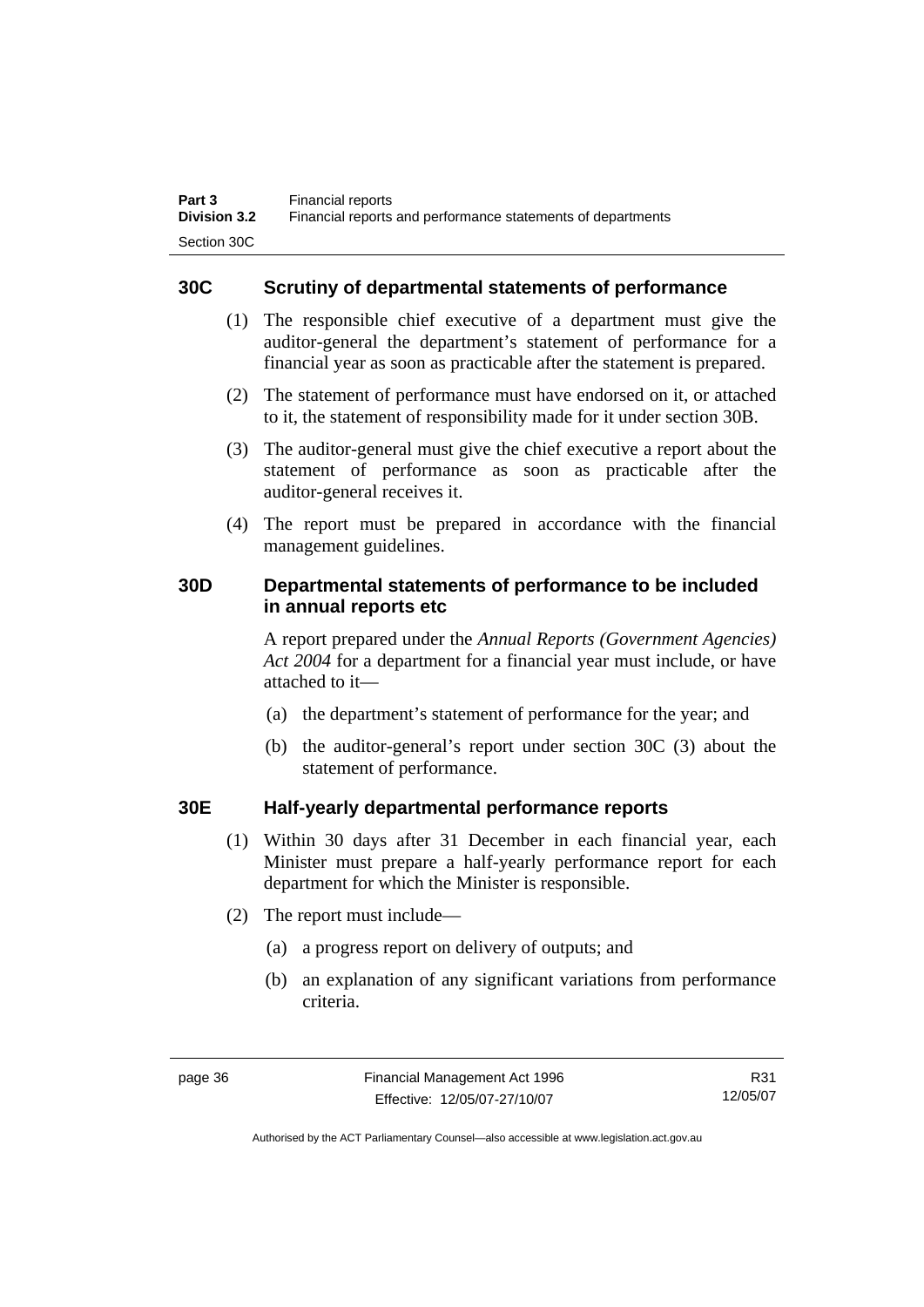- (3) The Minister must present the report to the Legislative Assembly on the first sitting day after the report is prepared.
- (4) If the report is not presented to the Legislative Assembly under subsection (3) within 30 days after 31 December, the Minister must make a copy of the report available to members of the Legislative Assembly within the 30 days.
- (5) This section does not apply to the Legislative Assembly secretariat.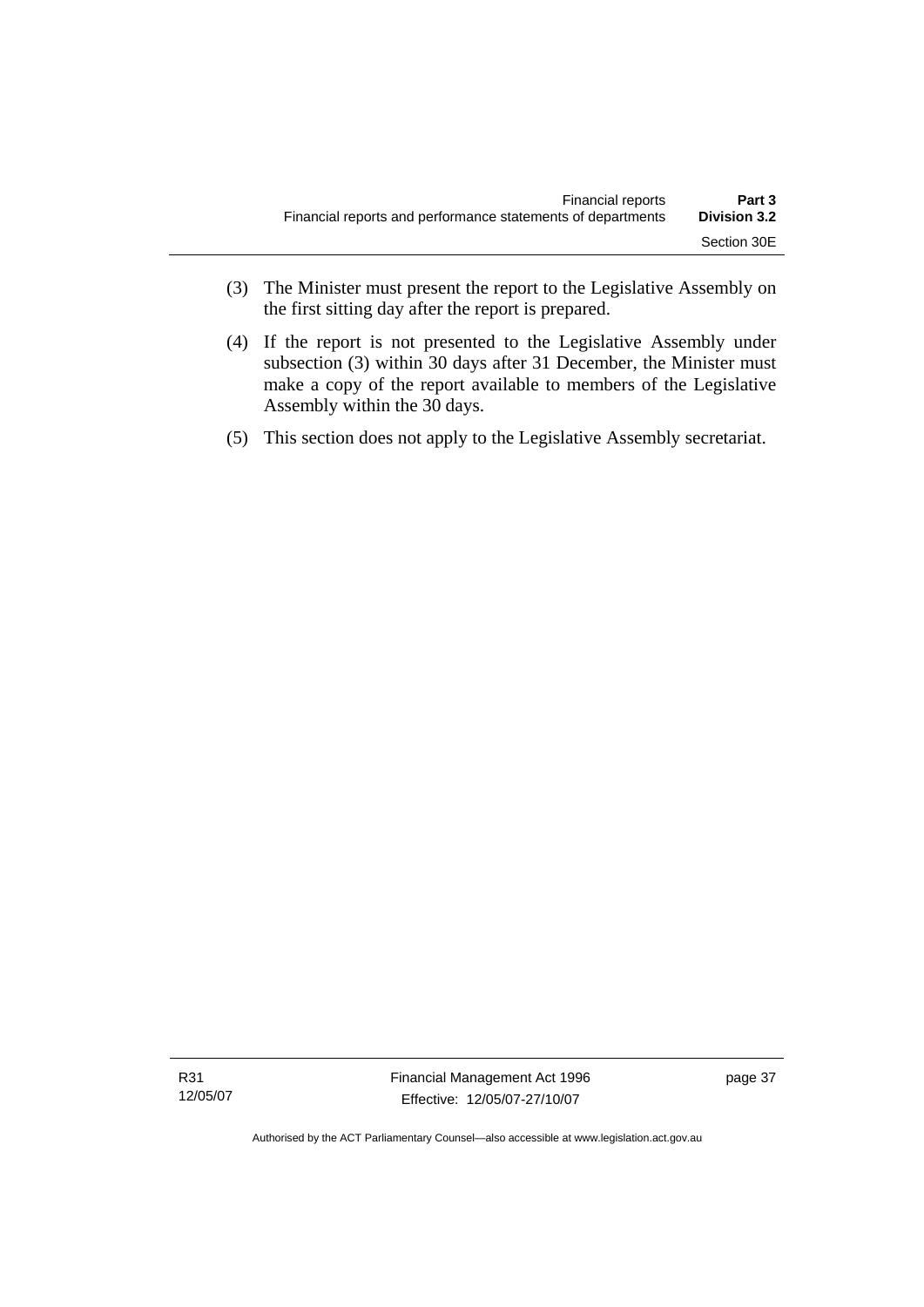# **Part 4 Financial management responsibilities of chief executives of departments**

## **31 Responsibilities of chief executives of departments**

- (1) The responsible chief executive of a department is accountable to the responsible Minister of the department for the efficient and effective financial management of the department.
- (2) Without limiting subsection (1), the responsible chief executive of a department is responsible, under the responsible Minister, for ensuring—
	- (a) that money spent by the department is spent in accordance with appropriations made for the department (including appropriations available under section 34B); and
	- (b) that, as far as practicable, the operations of the department for a financial year are consistent with, and comparable to, the budget for the department for the year; and
	- (c) that the officers and employees of the department comply with this Act (including the financial management guidelines); and
		- *Note* A reference to an Act includes a reference to the statutory instruments made or in force under the Act, including any guideline (see Legislation Act, s 104).
	- (d) that proper accounts and records are kept of the transactions and affairs of the department in accordance with generally accepted accounting principles; and
	- (e) that adequate control is maintained over the assets of the department and assets in the control of the department; and
	- (f) that adequate control is maintained over the incurring of liabilities by the department.

| page 38 | Financial Management Act 1996 | R31      |
|---------|-------------------------------|----------|
|         | Effective: 12/05/07-27/10/07  | 12/05/07 |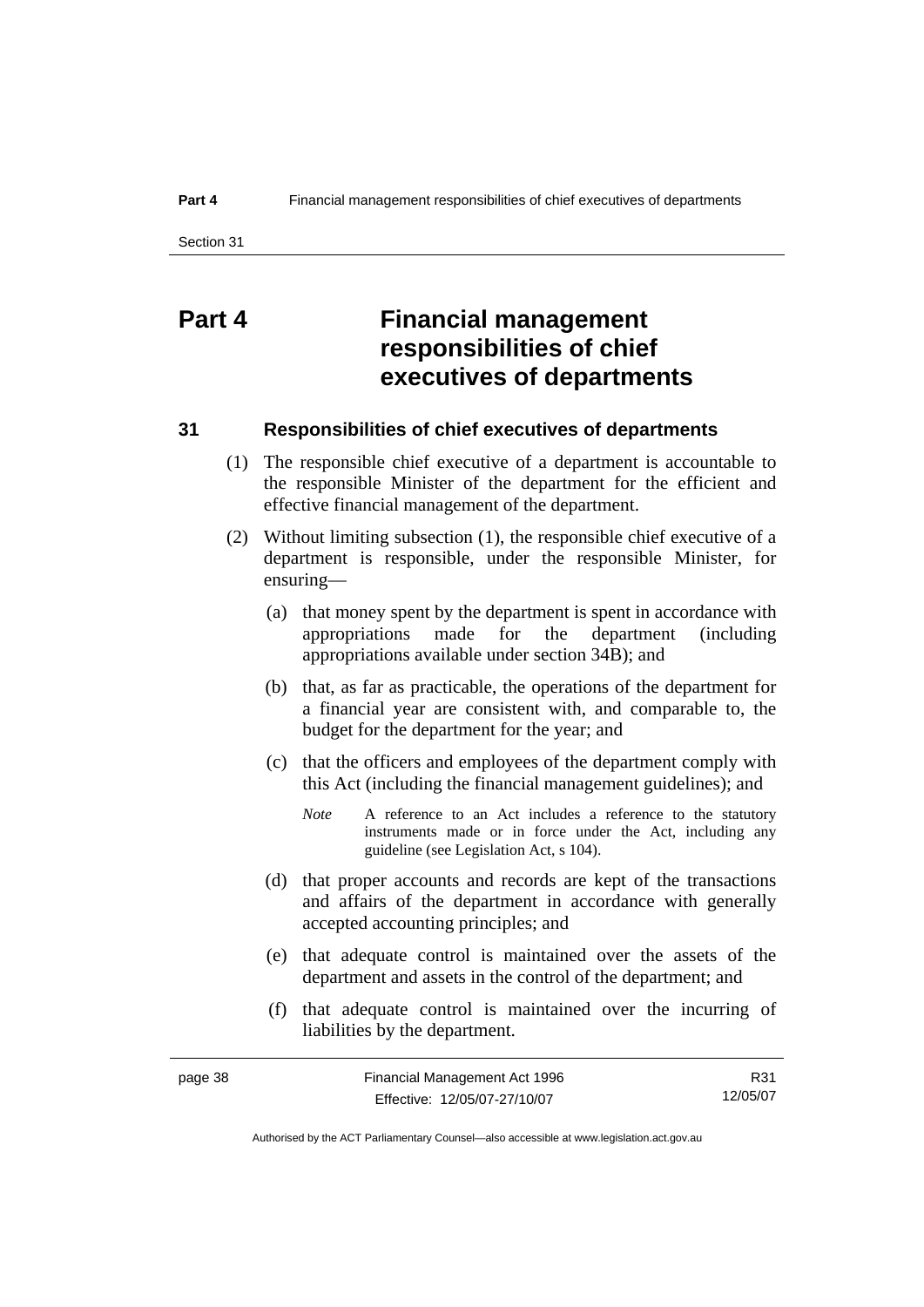- (3) A report prepared under the *Annual Reports (Government Agencies) Act 2004* for a financial year by the responsible chief executive of a department must include an explanation of material variations between the actual results of the department for the year and the budget for the department for the year.
- (4) In this section:

*budget*, for a department for a financial year, means the budget for the department for the year presented to the Legislative Assembly under section 10 (b) (Budget papers) and, if that budget has been amended under this Act, the budget as amended.

R31 12/05/07 Financial Management Act 1996 Effective: 12/05/07-27/10/07

page 39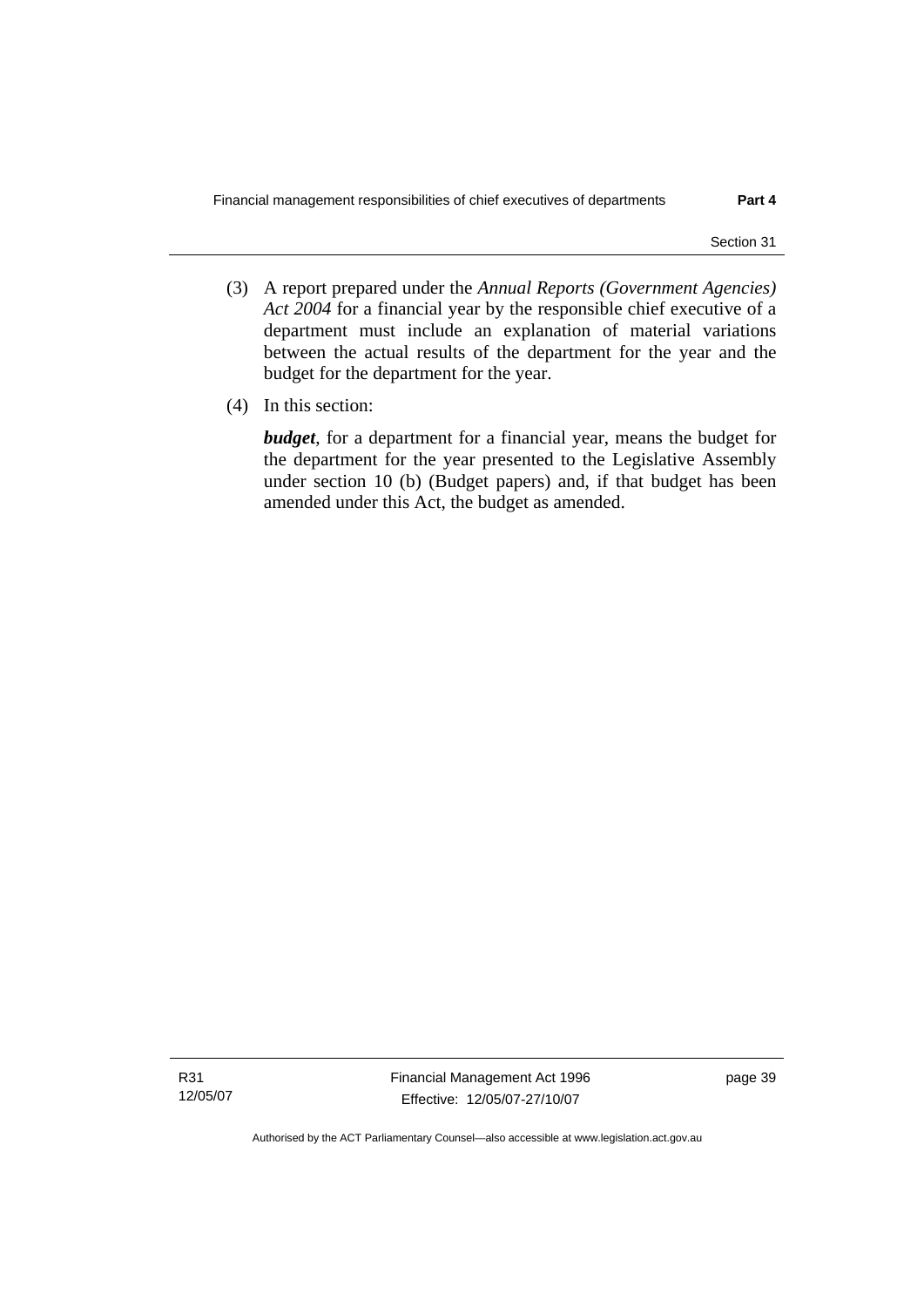#### **Part 5 Banking and investment**

Section 32

# **Part 5 Banking and investment**

#### **32 Agreement for the conduct of banking for Territory**

- (1) The Treasurer may enter into an agreement with an authorised deposit-taking institution relating to the conduct of banking for the Territory.
- (2) An agreement must not be entered into unless it contains a provision to the effect that it may be terminated by the Territory at any time subject to the giving of written notice that specifies the date the termination is to take effect.

# **33 Territory banking account**

The Treasurer must open and maintain a banking account for the purposes of the Territory.

### **34 Departmental banking accounts**

- (1) The responsible Minister or the responsible chief executive may open 1 or more banking accounts for the purposes of the relevant department.
- (2) A departmental banking account must be maintained by the chief executive.
- (3) A departmental banking account must not, without the Treasurer's written approval, be opened or maintained otherwise than with an authorised deposit-taking institution with which an agreement is in force under section 32.
- (4) The responsible Minister or the responsible chief executive of a department may close a departmental banking account of the department.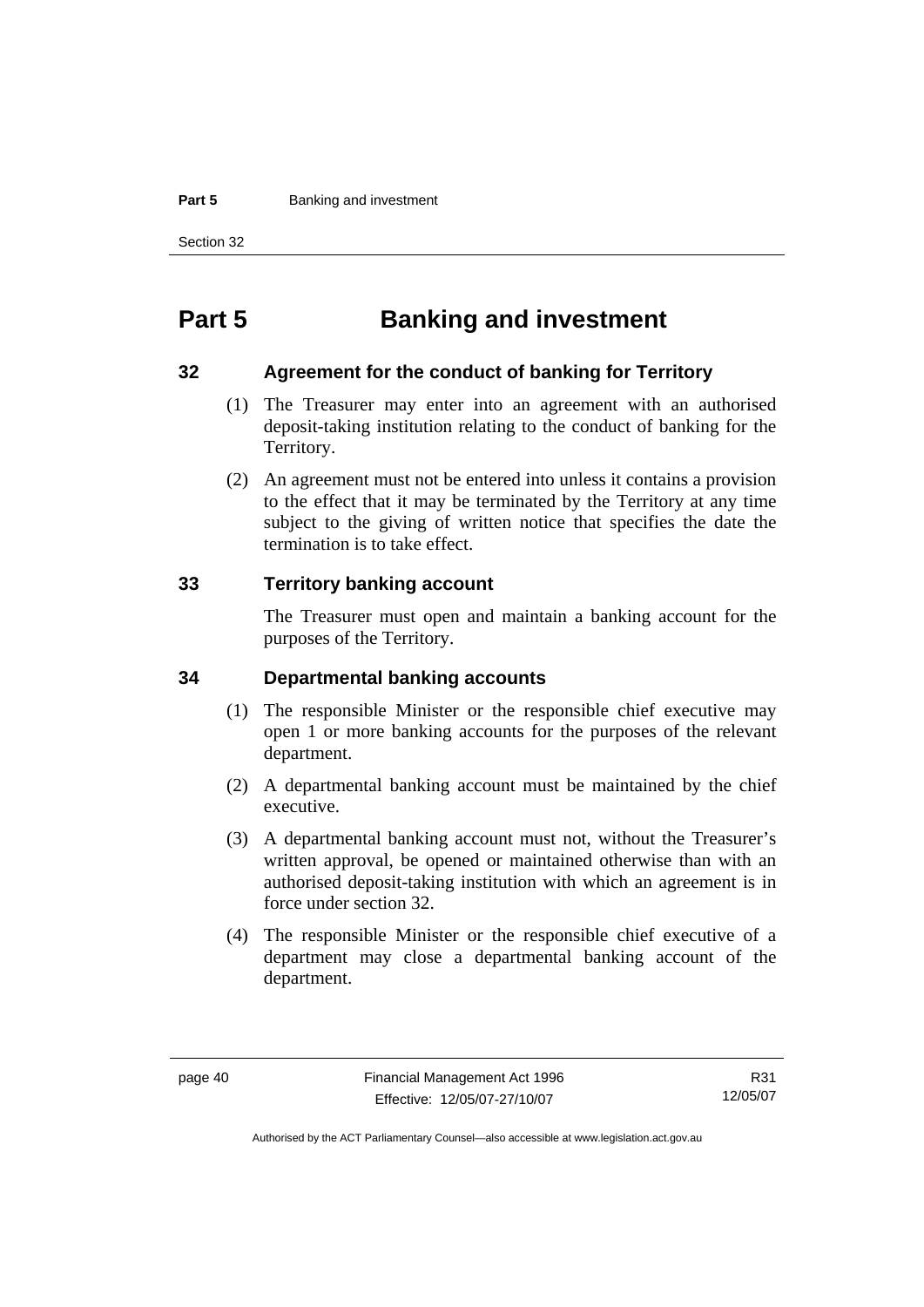- (5) If the responsible Minister or the responsible chief executive of a department closes a departmental banking account under subsection (4), he or she must transfer any money standing to the credit of the account to another departmental banking account of the department or to the territory banking account.
- (6) The Treasurer may, at any time, after consultation with the responsible Minister, close or suspend the operation of a departmental banking account.
- (7) A Minister or a chief executive must not open or operate a departmental banking account otherwise than in accordance with this Act.

# **34A Transfer of departmental banking account**

- (1) If, in the Treasurer's opinion, it is desirable, because of changes in departmental responsibilities, to transfer a departmental banking account from a department to another department, the Treasurer may, in writing, direct the responsible chief executive of the department that holds the account to arrange for it to be transferred to another department nominated in the direction.
- (2) A chief executive who receives a direction under subsection (1) must comply with the direction.
- (3) A departmental banking account transferred in accordance with a direction under subsection (1) becomes a departmental banking account of the department to which it is transferred.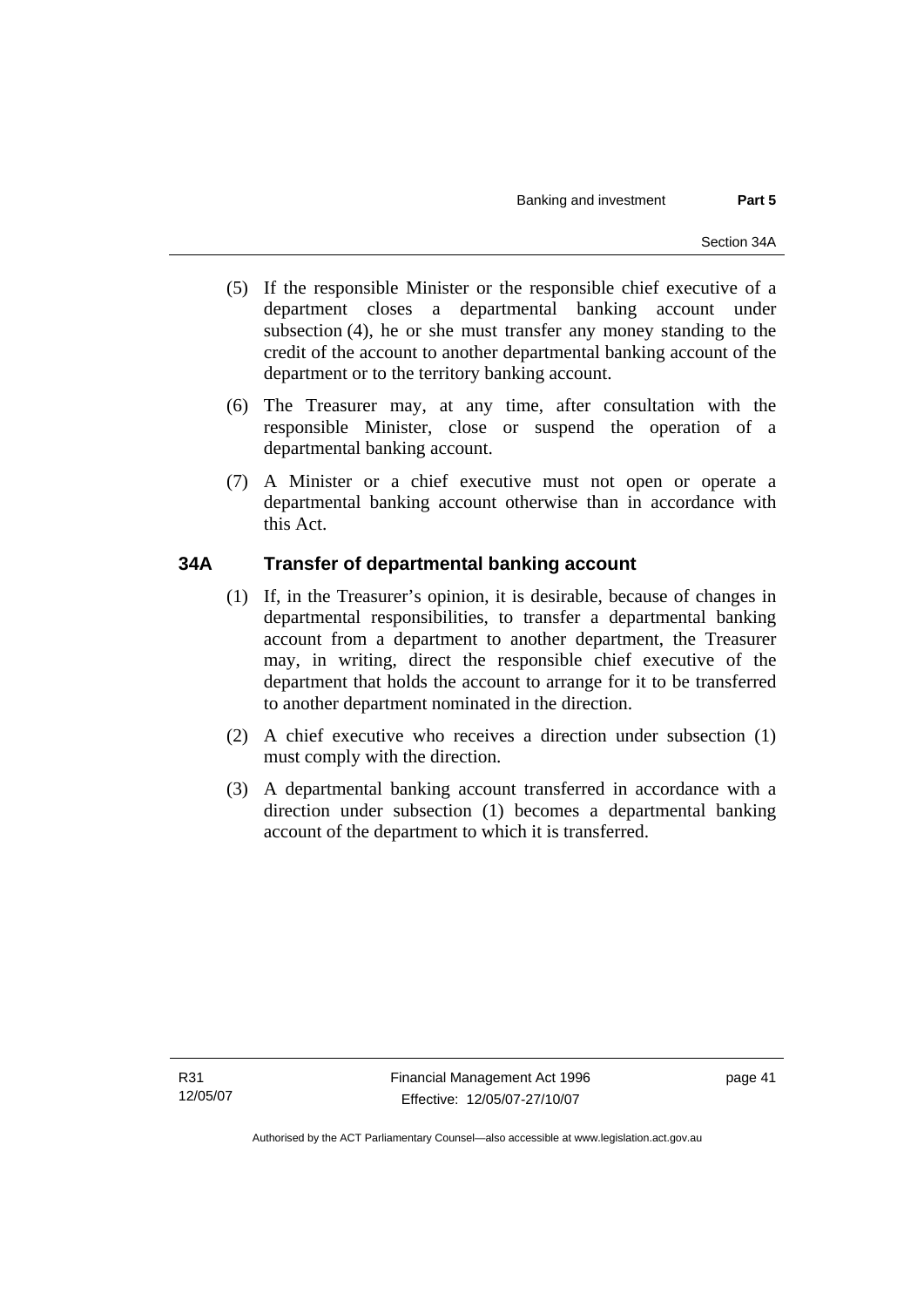#### **Part 5 Banking and investment**

Section 34B

#### **34B End of year balances of departmental banking accounts**

- (1) If at the end of a financial year amounts appropriated for a department for that financial year are held in a departmental banking account, the amounts may be applied after the end of that financial year for the purposes for which they were appropriated.
- (2) If at the end of a financial year a departmental banking account has a debit balance, the chief executive of the department must devise and implement a scheme to recoup the amount of the deficit.

### **35 Payments into banking accounts**

- (1) All public money is the property of the Territory.
- (2) If public money is received by a person other than for the purpose of making a payment in the course of his or her duties, the person must take reasonable steps to safeguard the money until it is paid into a banking account in accordance with this section.
- (3) Money must be paid into a departmental banking account of a department if the money is—
	- (a) money that may be disbursed to the department as a consequence of an appropriation; or
	- (b) a receipt relating to the operations of the department; or
	- (c) a receipt relating to the sale or disposal of assets of the Territory held by the department.
- (4) All public money, except money payable into a departmental banking account, must be paid into the territory banking account.
- (5) The Treasurer may issue financial management guidelines regarding the banking of public money.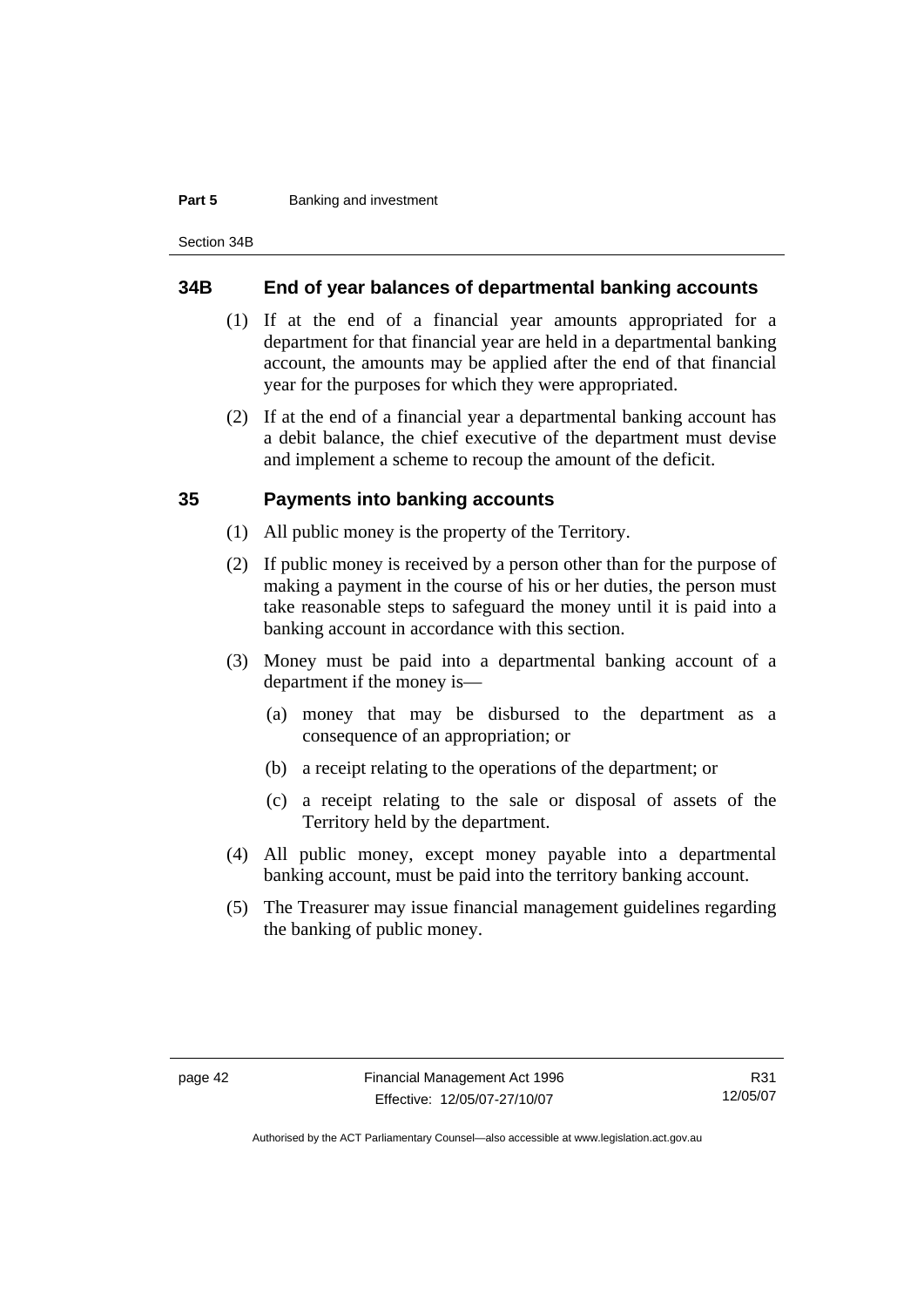# **36 Transfer following change in departmental responsibilities**

- (1) If, in the Treasurer's opinion, it is necessary as a consequence of changes in departmental responsibilities, to transfer to another account money held in the territory banking account or a departmental banking account, the Treasurer must decide the amount to be transferred and direct that the transfer be made.
- (2) The Treasurer must not exercise the powers under subsection (1) in relation to a departmental banking account except after consultation with the responsible Minister.

# **36A Transfers from departmental banking accounts to territory banking account**

If, in the Executive's opinion, it is desirable for the management of the public money of the Territory to transfer an amount held in a departmental banking account to the territory banking account, the Executive may direct that the transfer be made.

# **37 Payments from territory banking account**

- (1) An amount must not be paid out of the territory banking account except under an appropriation to a departmental banking account, a territory authority banking account or a territory-owned corporation banking account.
- (2) This section is subject to—
	- (a) the *Territory Superannuation Provision Protection Act 2000*, section 11 (2) (which is about transfers between the territory banking account and departmental banking accounts to facilitate investment of superannuation funds); and
	- (b) this Act, section 38 (3) (which is about transfers of public money to facilitate investment); and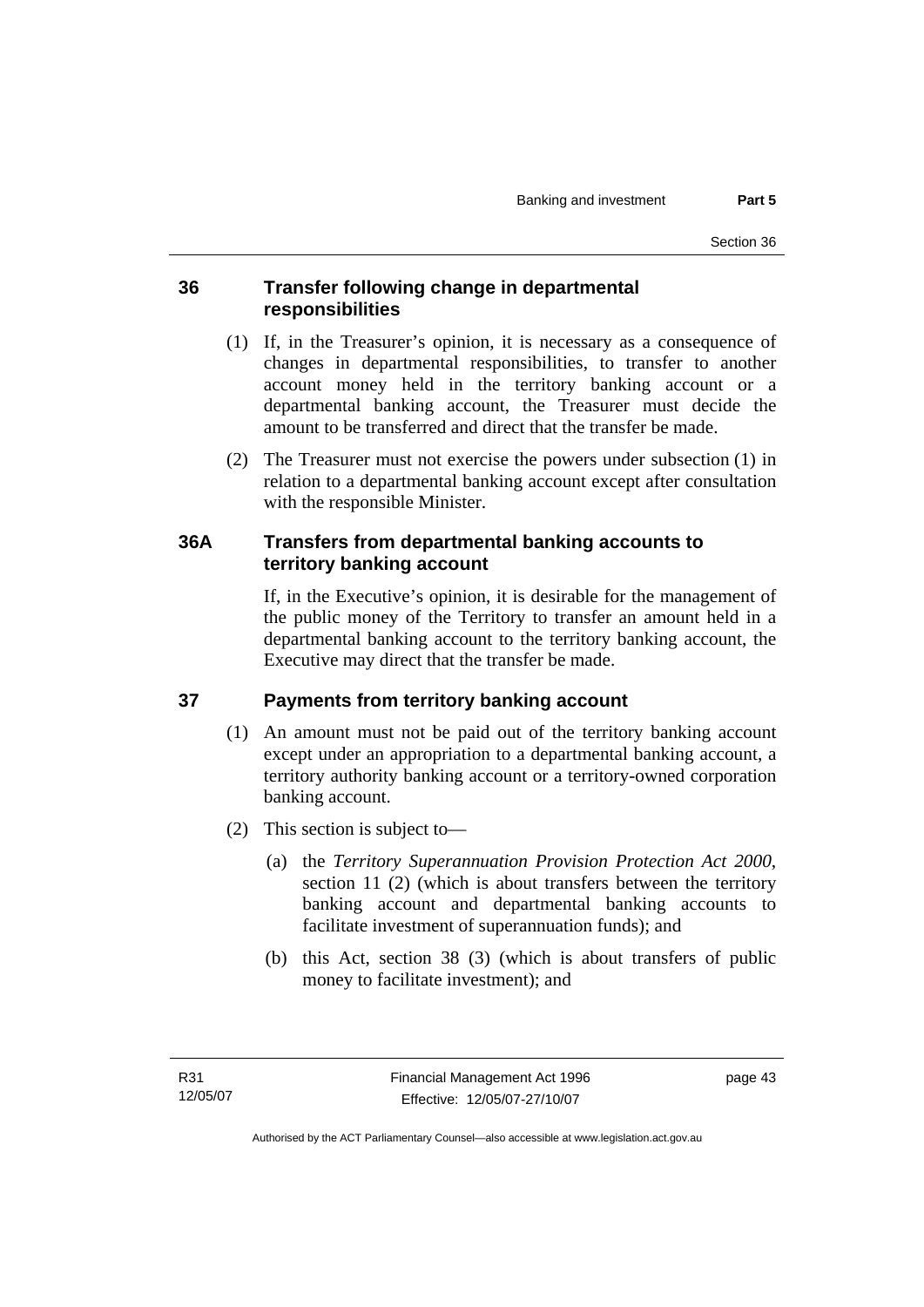#### **Part 5 Banking and investment**

Section 38

- (c) this Act, section 38 (7) (which is about the payment of interest on certain investments of public money); and
- (d) this Act, section 58 (7) (which is about transfers between the territory banking account and territory authorities of interest earned on certain investments for territory authorities).
- (3) This section does not apply to an overdraft or credit facility for a territory authority approved under section 59 (5).

### **38 Investment of certain public money**

- (1) The Treasurer may invest any money held in the territory banking account or departmental banking accounts for the period and on the terms and conditions the Treasurer considers appropriate—
	- (a) on deposit with an authorised deposit-taking institution; or
	- (b) in the purchase of a bill of exchange that is drawn or accepted by an authorised deposit-taking institution; or
	- (c) in a loan to a person who is a dealer in the short-term money market; or
	- (d) in Territory, State or Commonwealth securities; or
	- (e) in any investment prescribed under the financial management guidelines for this paragraph.
- (2) However, an investment may be made under this section only to increase or protect the financial wealth of the Territory.
- (3) Transfers of money for investment, including transfers between the territory banking account and departmental banking accounts to facilitate investment, may be made without appropriation.
- (4) Interest received from the investment of public money under this section shall be paid to the territory banking account.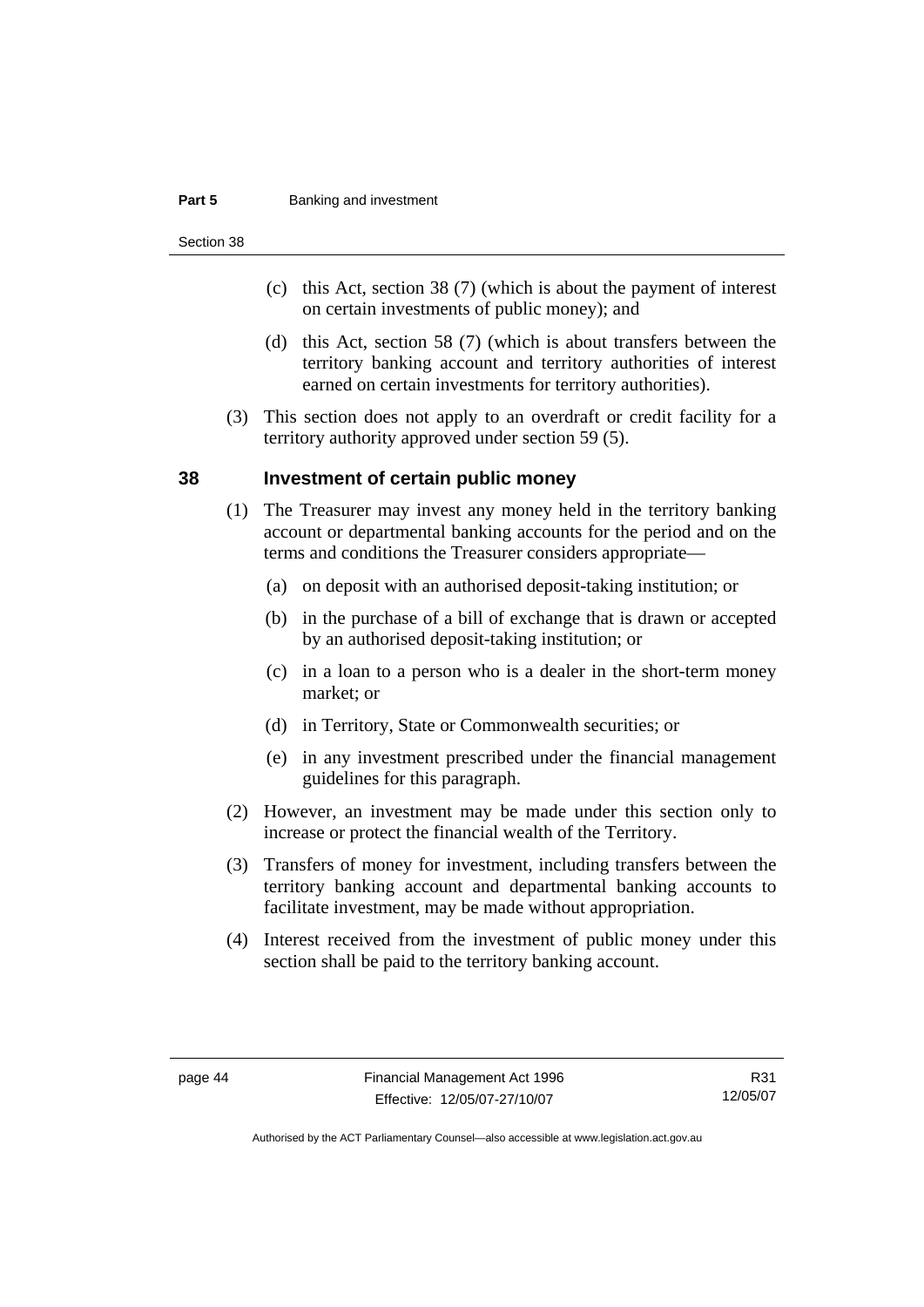- (5) However, if an investment of public money is made or managed for the Territory by an entity other than a department, the entity may deduct from the interest received by the entity for the investment—
	- (a) a fee charged by the entity for making or managing the investment; and
	- (b) expenses reasonably incurred by the entity in making or managing the investment.
- (6) The Treasurer may decide the amounts of interest from investments under this section that are to be credited to departmental banking accounts.
- (7) The amounts decided by the Treasurer may be paid from the territory banking account without further appropriation.
- (8) However, the total of the amounts paid under subsection (7) must not exceed the total of the interest received from investments under this section.
- (9) This section does not apply to money held in a superannuation banking account.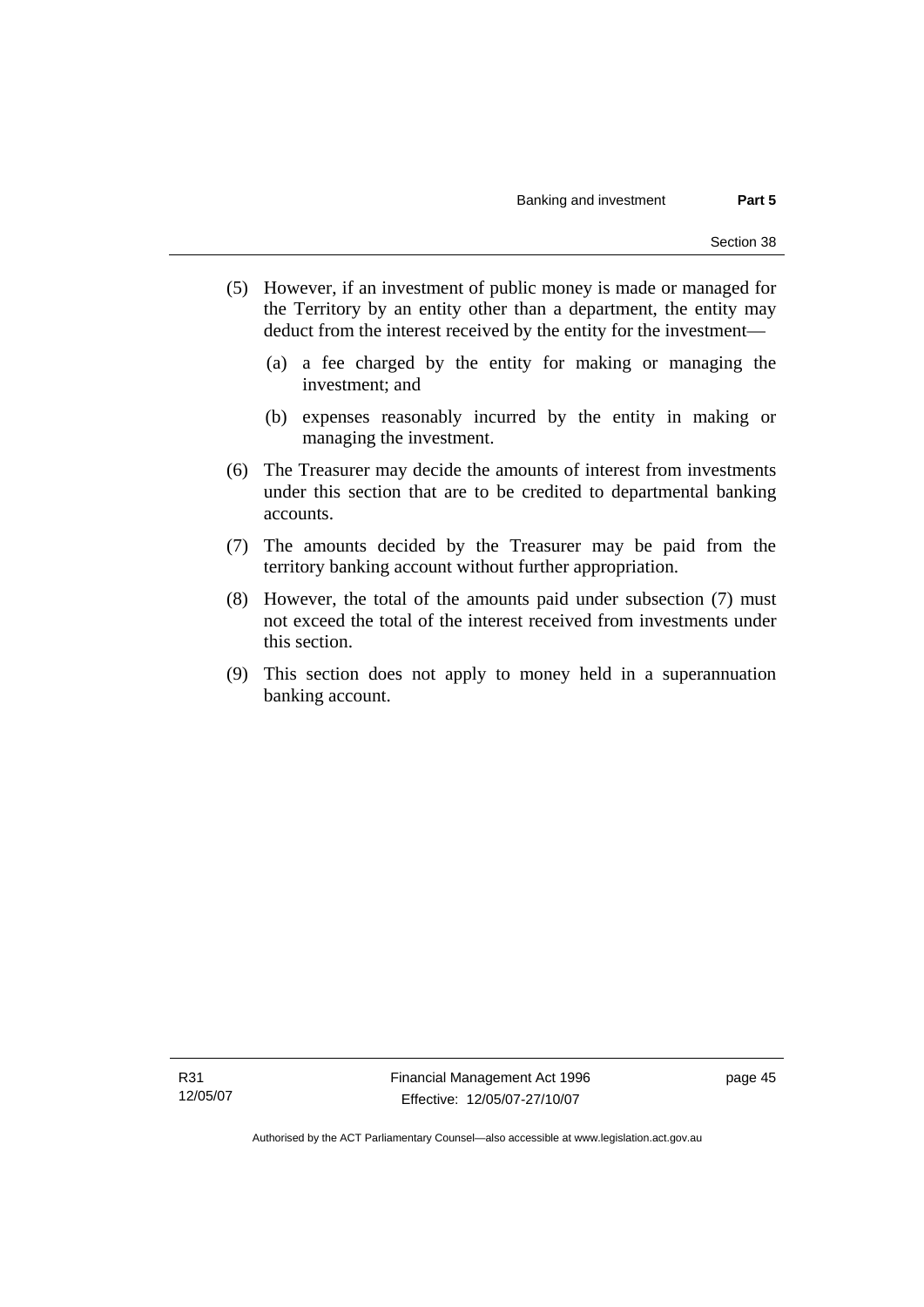#### **Part 6 Borrowing and guarantees**

Section 39

# **Part 6 Borrowing and guarantees**

#### **39 Power of Territory to borrow**

The Territory may only borrow in accordance with this Act or another law of the Territory.

### **40 Treasurer may borrow on behalf of Territory**

The Treasurer may, on behalf of the Territory, if necessary or expedient in the public interest to do so—

- (a) borrow money; or
- (b) give security for the repayment of an amount borrowed or the payment of interest on an amount borrowed; or
- (c) enter into a financing lease.

#### **41 Power of territory authorities to borrow**

Despite any other Act, a territory authority may only borrow (other than from the Territory) in accordance with this Act.

## **42 Borrowings by territory authorities to be approved**

- (1) A territory authority must not borrow unless—
	- (a) the borrowing is approved in writing by the Treasurer; and
	- (b) the terms and conditions of the borrowing include the terms and conditions (if any) specified in the approval and are otherwise consistent with the approval; and
	- (c) the borrowing is within the borrowing limits (if any) of the authority for the financial year in which the borrowing is entered into, that are approved in writing by the Treasurer.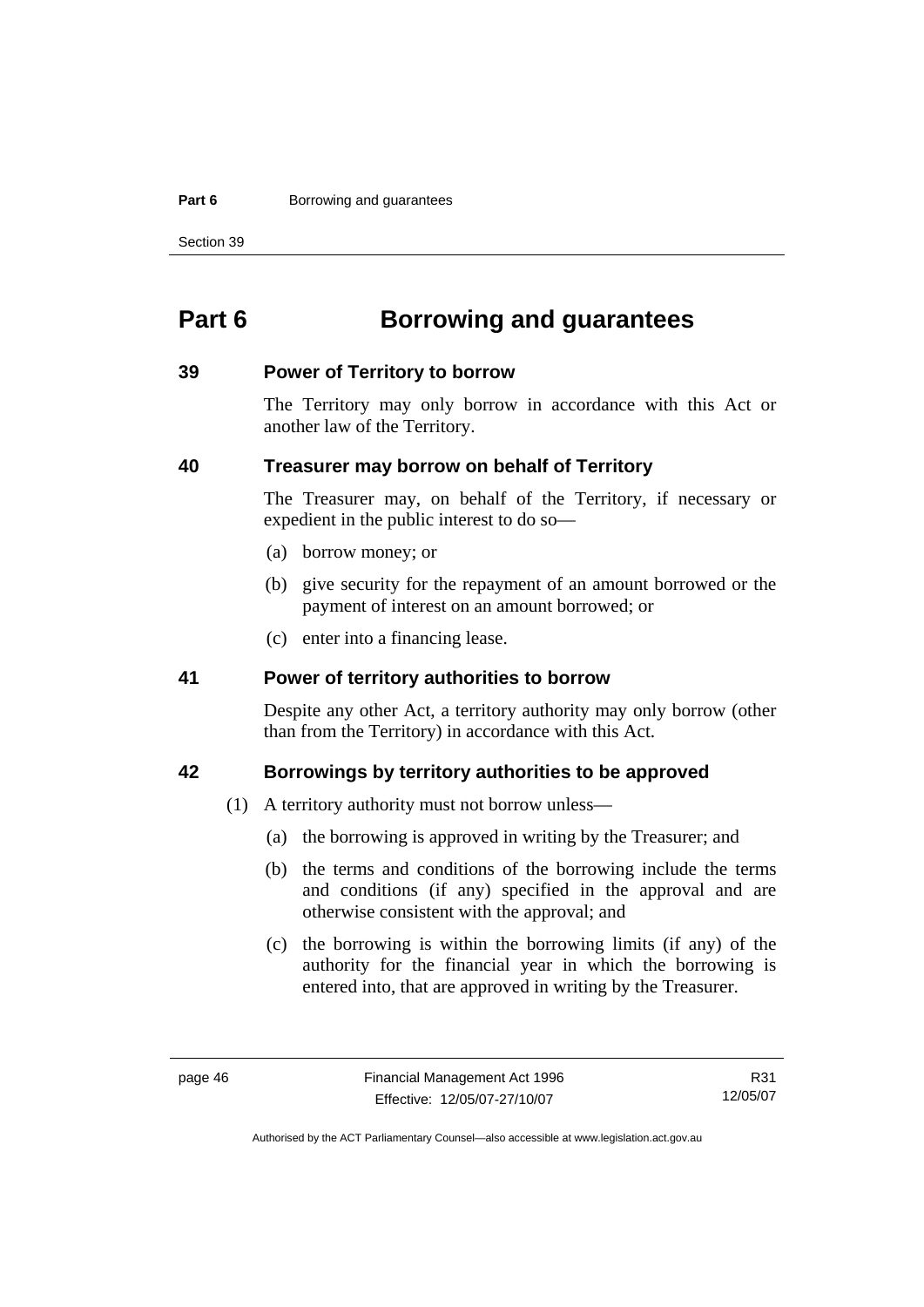(2) However, subsection (1) (a) and (b) does not apply to a loan made to a territory authority under section 59 (1) (b).

# **43 Territory authorities may give security**

Subject to the Treasurer's approval of the borrowing under section 42 (1) (a), a territory authority may give security for the repayment of an amount borrowed, or for the payment of interest on that amount, by issuing securities.

# **44 Power to approve borrowings not delegable**

The Treasurer must not delegate to anyone the power under section 42 (1) (a) to approve borrowings by territory authorities.

# **45 Loans to be paid into territory banking account**

Subject to this Act and any other Act, the proceeds of a loan raised on behalf of the Territory must be paid into the territory banking account.

# **46 Payments by Treasurer**

The Treasurer may, without further appropriation, make payments needed for—

- (a) payment of interest on borrowings made for the Territory; or
- (b) repayment of borrowings made for the Territory; or
- (c) payment of the expenses of making or repaying borrowings for the Territory.

# **47 Guarantees by Territory**

 (1) The Territory may only give a guarantee for the payment of money or the performance of an obligation in accordance with this Act.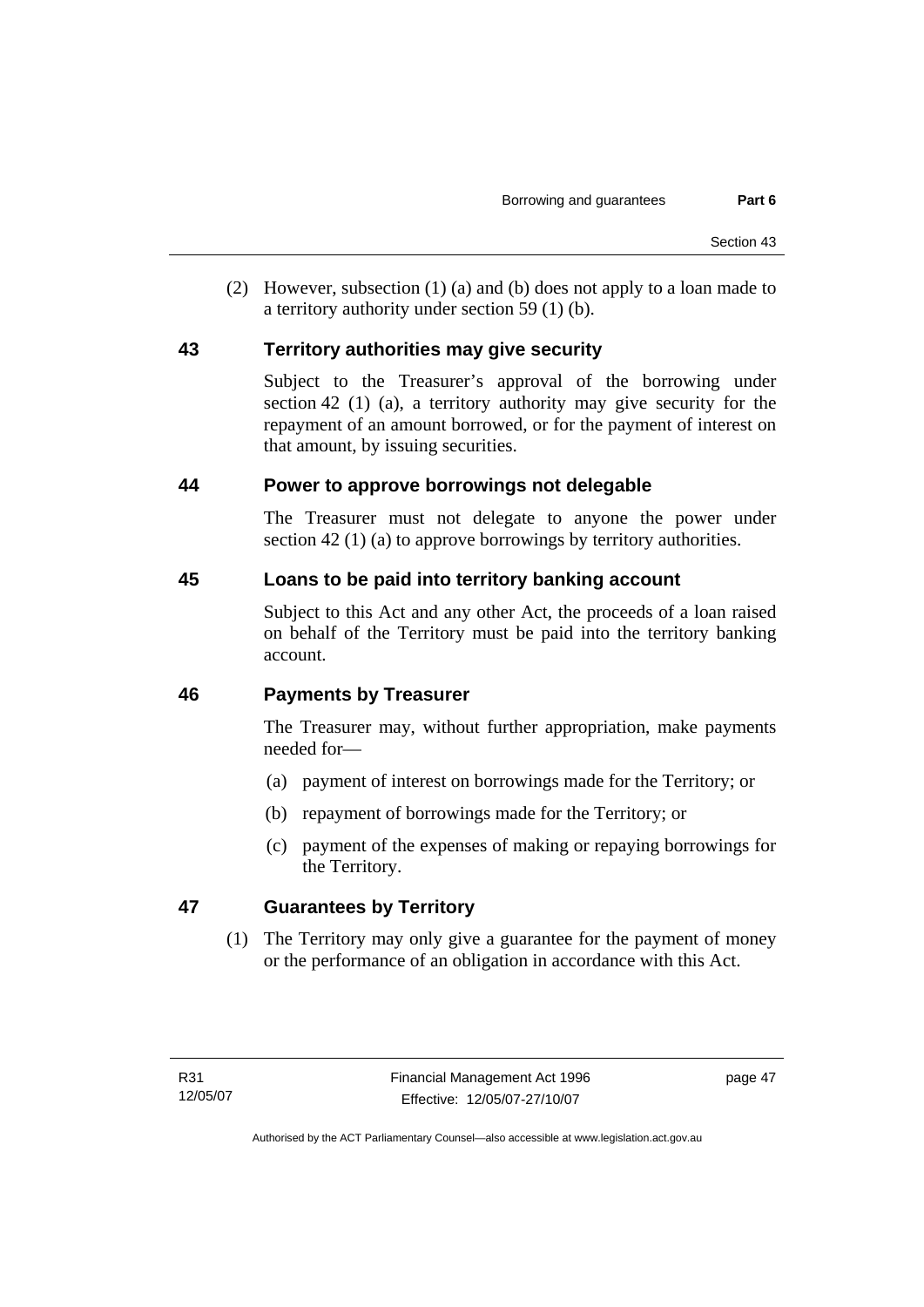#### **Part 6 Borrowing and guarantees**

Section 47

- (2) The Treasurer may approve in writing a guarantee by the Territory for the payment of money or the performance by any person of an obligation under a contract, subject to any conditions the Treasurer may specify in the approval.
- (3) If the Treasurer approves a guarantee under subsection (2), the Treasurer must present a copy of the approval to the Legislative Assembly within 3 sitting days after the approval is given.

page 48 Financial Management Act 1996 Effective: 12/05/07-27/10/07

R31 12/05/07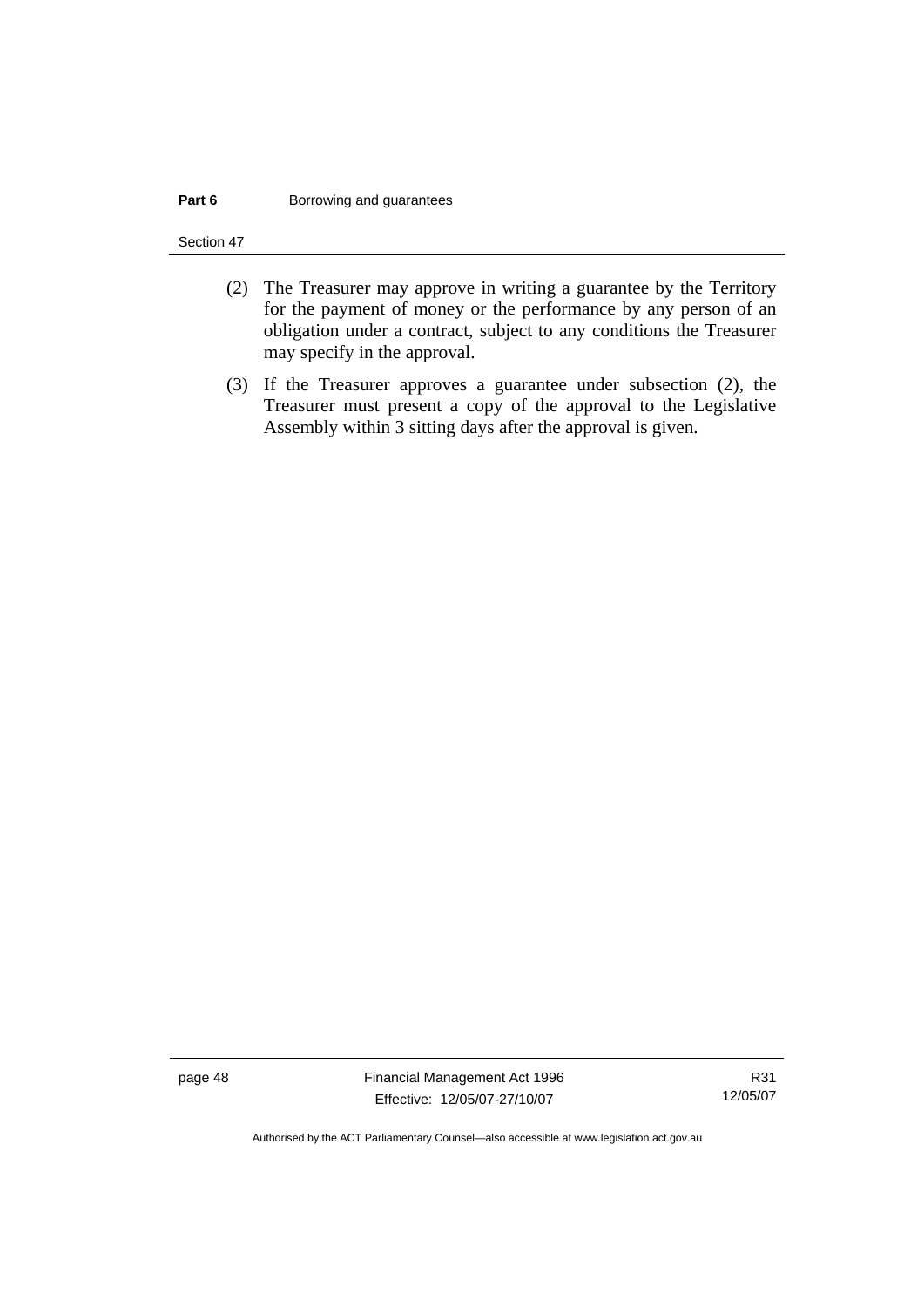# **Part 7 Trust money**

# **49 Identity of trust money**

All trust money held by the Territory must be accounted for separately from public money.

# **50 Administration of trust money**

- (1) Trust money must be administered by the appropriate department on behalf of the Territory.
- (2) The Treasurer may, in writing, specify a department as the appropriate department in relation to an amount of trust money.
- (3) In this section:

*appropriate department*, in relation to an amount of trust money, means—

- (a) except if paragraph (b) applies—the department responsible for matters or enactments that relate most closely to the purpose of the payment; or
- (b) the department specified under subsection (2).

# **51 Departmental trust banking accounts**

- (1) The responsible Minister or the responsible chief executive may open a trust banking account for the purposes of the relevant department.
- (2) A trust banking account must be maintained by the chief executive.
- (3) A trust banking account must not, without the Treasurer's written approval, be opened or maintained otherwise than with an authorised deposit-taking institution with which an agreement is in force under section 32 (Agreement for the conduct of banking for Territory).

| R31      | Financial Management Act 1996 | page 49 |
|----------|-------------------------------|---------|
| 12/05/07 | Effective: 12/05/07-27/10/07  |         |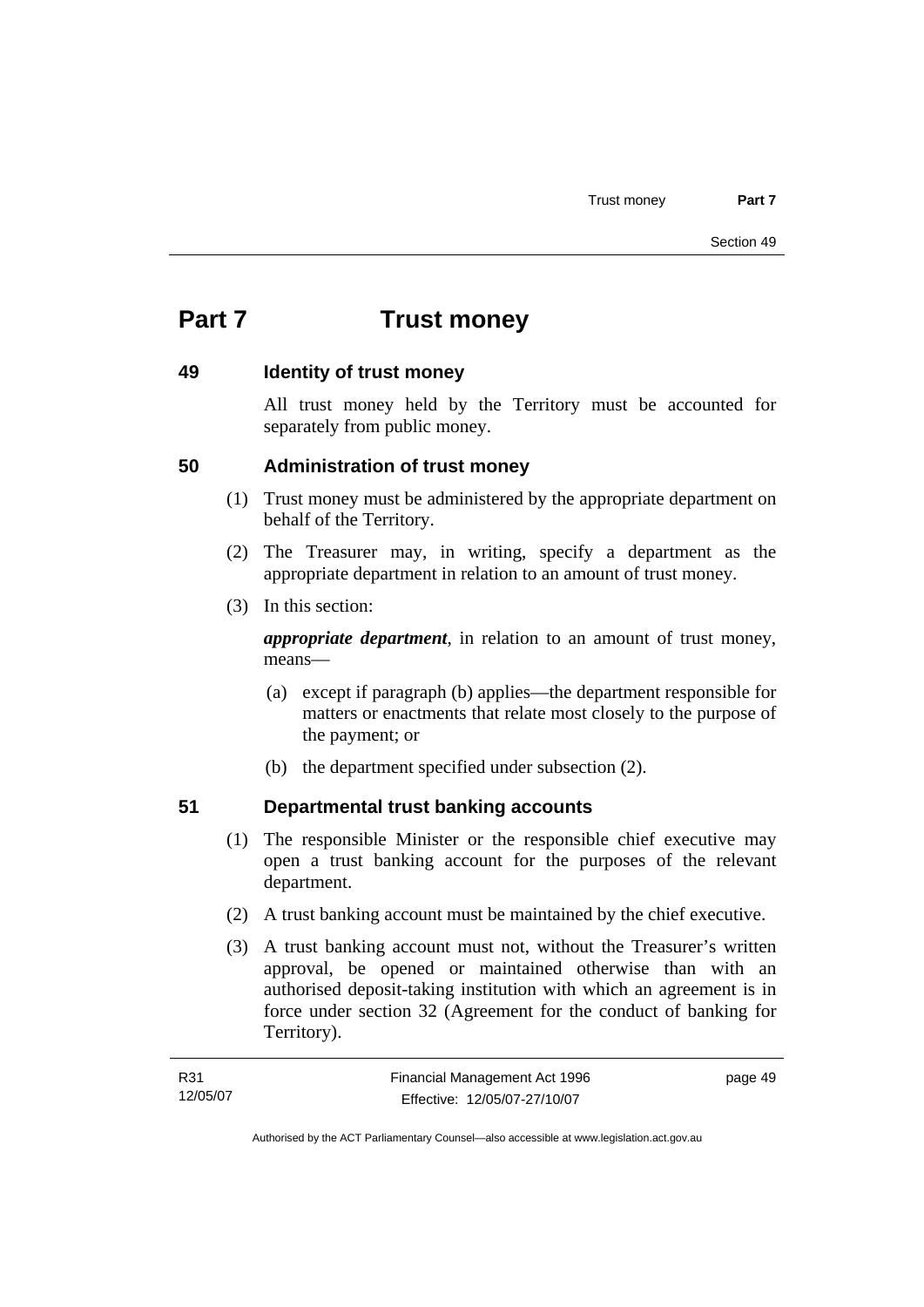#### **Part 7 Trust money**

Section 51A

- (4) No money may be held in a trust banking account other than trust money.
- (5) A Minister or a chief executive must not open or operate a trust banking account otherwise than in accordance with this Act.

# **51A Transfer of departmental trust banking accounts**

- (1) This section applies if the Treasurer believes that it is desirable, because of changes in departmental responsibilities, to transfer a departmental trust banking account from a department to another department.
- (2) The Treasurer may, in writing, direct the responsible chief executive of the department that holds the account to arrange for it to be transferred to the other department.
- (3) If a chief executive receives a direction under subsection (2), the chief executive must comply with it.
- (4) An account transferred in accordance with the direction becomes a trust banking account of the department to which it is transferred.

# **51B Transfers between trust banking accounts—changes in departmental responsibilities**

- (1) This section applies if the Treasurer believes that it is necessary, because of changes in departmental responsibilities, to transfer an amount held in a departmental trust banking account (the *first account*) to a trust banking account of another department.
- (2) The Treasurer may, in writing, direct the responsible chief executive of the department that holds the first account to transfer the amount.
- (3) If a chief executive receives a direction under subsection (2), the chief executive must comply with it.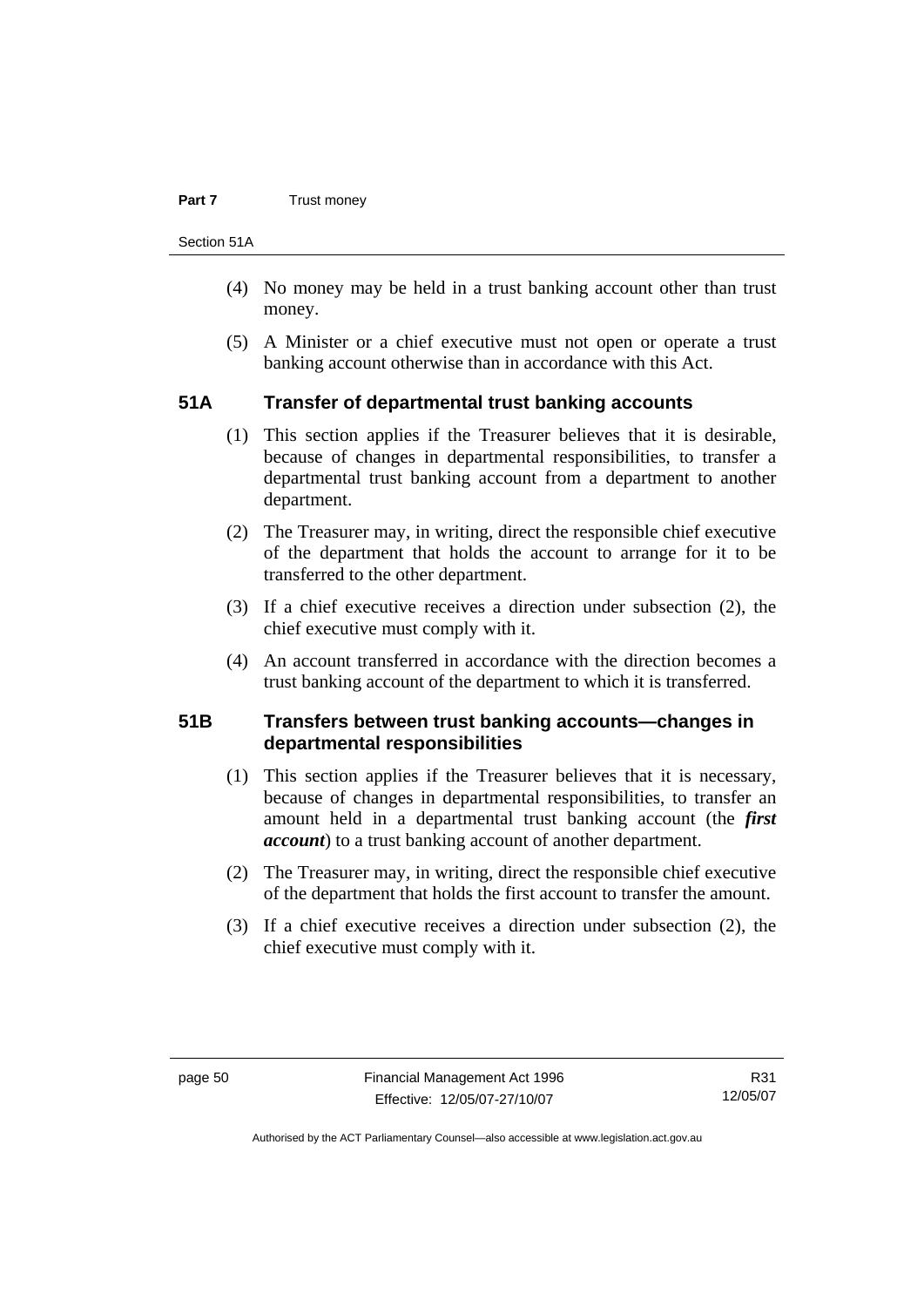# **51C Transfers between trust banking accounts—investment**

Amounts may at any time be transferred between trust banking accounts to facilitate investment of trust money.

# **52 Transfers between trust banking account and territory banking account**

Amounts may only be transferred between a trust banking account and the territory banking account—

- (a) to facilitate investment of the trust money; or
- (b) to make a payment required by section 53A (6) (Unclaimed trust money).

### **53 Investment of trust money**

The Treasurer may invest trust money as if the Treasurer were a trustee under the *Trustee Act 1925.*

# **53A Unclaimed trust money**

- (1) For this section, money held in a trust banking account is unclaimed trust money if—
	- (a) not less than 6 years has elapsed since the date the money became payable; and
	- (b) during that period, no-one entitled to the money has requested that the money be paid to him or her or according to his or her direction.
- (2) If on 1 January in any year a trust banking account contains unclaimed trust money, the chief executive responsible for maintaining the account must, on or before 31 January in the year, give to the Treasurer a statement of all unclaimed trust money held in the account.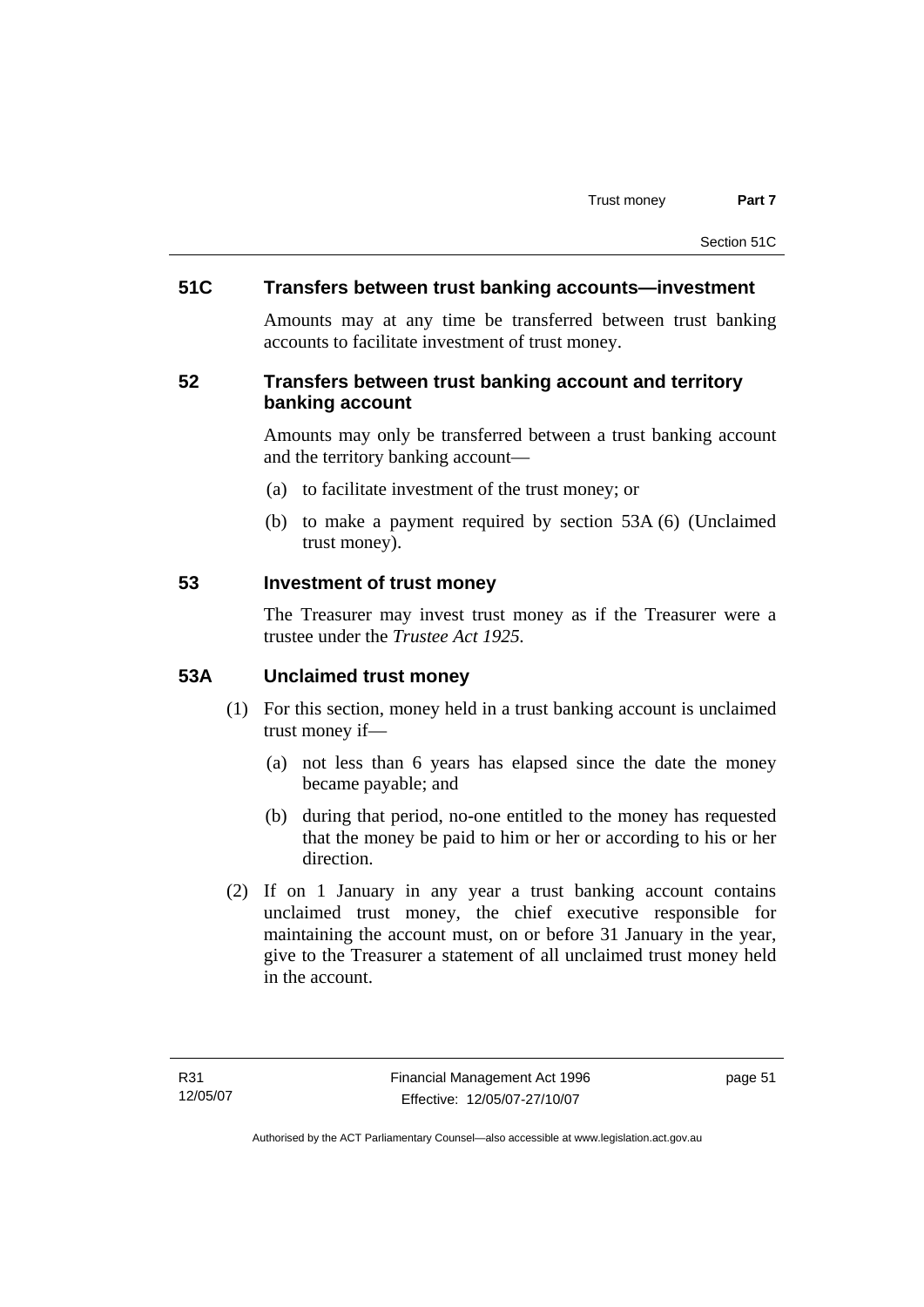#### **Part 7** Trust money

Section 53A

- (3) The statement must set out—
	- (a) the name, and last-known address, of each person entitled to unclaimed trust money held in the account; and
	- (b) the amount of the trust money to which each of those people is entitled; and
	- (c) the authorised deposit-taking institution, and the branch of the institution, with which the trust money is held.
- (4) The statement is a notifiable instrument.

*Note* A notifiable instrument must be notified under the Legislation Act.

- (5) The chief executive must also publish the statement in a newspaper published in the ACT.
- (6) The total amount shown in the statement must be paid into the territory banking account when the statement is given to the Treasurer and, on being paid into that account, becomes public money of the Territory.
- (7) A person who claims to be entitled to any money paid into the territory banking account in accordance with subsection (6) may apply to the Treasurer for a payment of an amount equal to the money to which the person is entitled.
- (8) The Treasurer must consider each application and either refuse it or approve it completely or partly.
- (9) The Treasurer must give the applicant written notice of his or her decision.
- (10) A payment approved by the Treasurer under subsection (8) may be made whether or not an appropriation is available for the purpose.

R31 12/05/07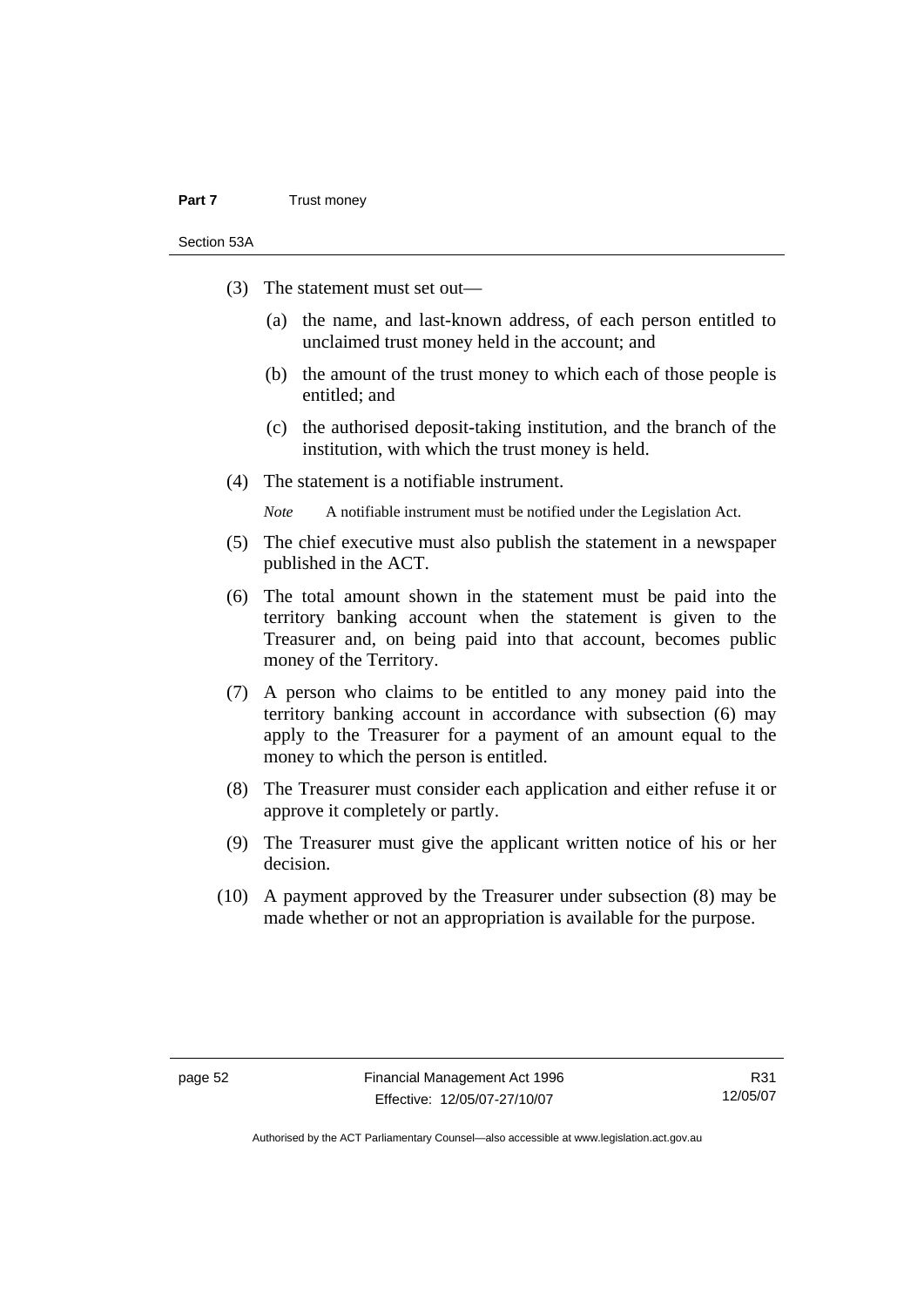# **53B Review of decisions**

Application may be made to the administrative appeals tribunal for a review of a decision of the Treasurer under section 53A (8) refusing an application completely or partly.

# **53C Notification of decisions**

A notice given under section 53A (9) must be in accordance with the requirements of the code of practice in force under the *Administrative Appeals Tribunal Act 1989*, section 25B (1).

R31 12/05/07 Financial Management Act 1996 Effective: 12/05/07-27/10/07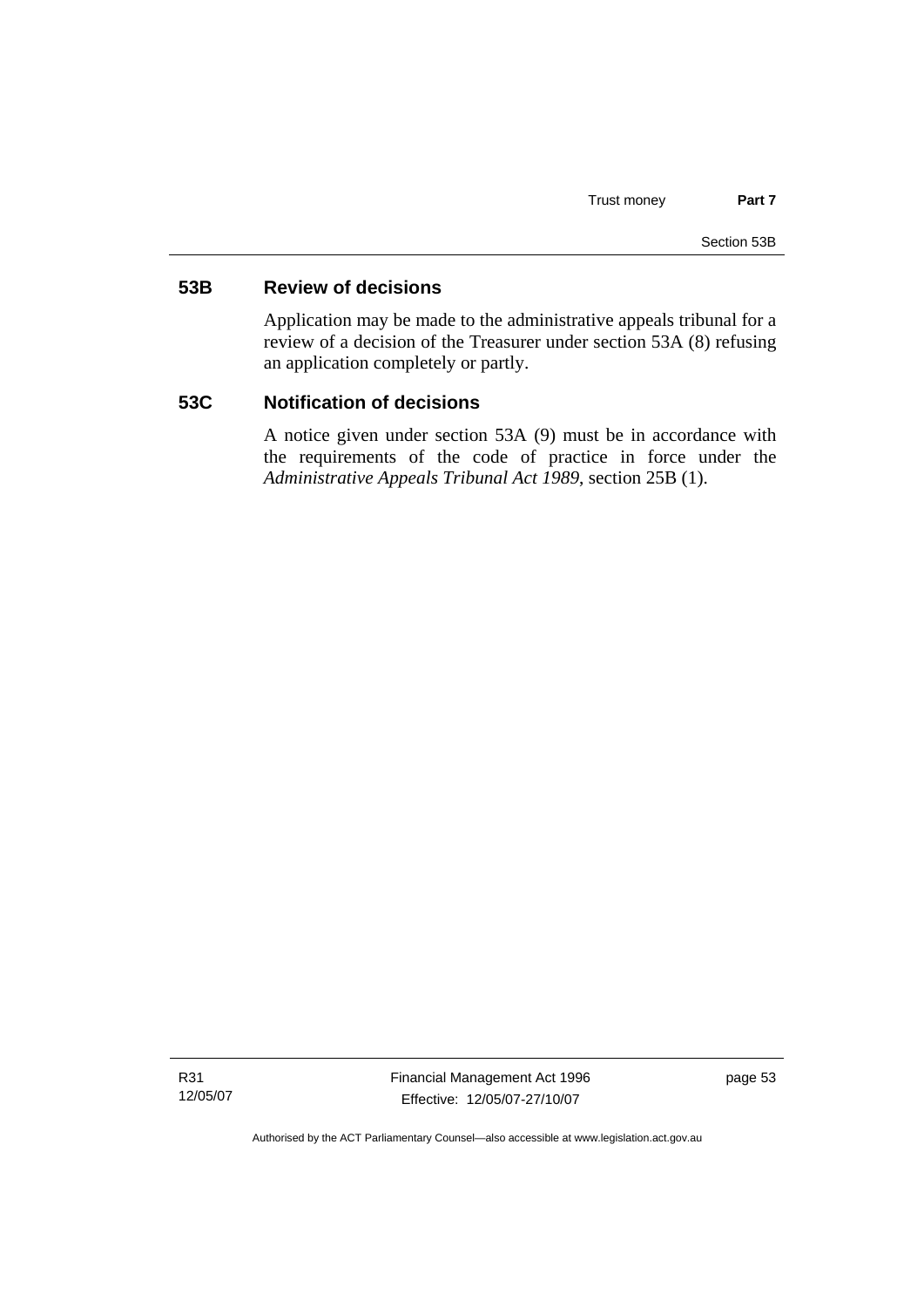Section 54

# **Part 8 Financial provisions for territory authorities**

# **54 Application—pt 8**

(1) This part applies to the following territory authorities:

- ACT Gambling and Racing Commission
- ACT Insurance Authority
- Australian Capital Territory Public Cemeteries Authority
- Building and Construction Industry Training Fund Authority
- Canberra Institute of Technology
- Cleaning Industry Long Service Leave Authority
- Construction Industry Long Service Leave Authority
- Cultural Facilities Corporation
- **Exhibition Park Corporation**
- Independent Competition and Regulatory Commission for the Australian Capital Territory
- Land Development Agency
- Legal Aid Commission (A.C.T.)
- Public Trustee for the Australian Capital Territory
- University of Canberra.
- (2) This part also applies to a territory authority prescribed by the financial management guidelines.

# **55 Responsibilities of chief executive officers of territory authorities**

 (1) This section applies to a territory authority if the authority does not have a governing board.

*Note* Section 76 (2) sets out the territory authorities that have governing boards.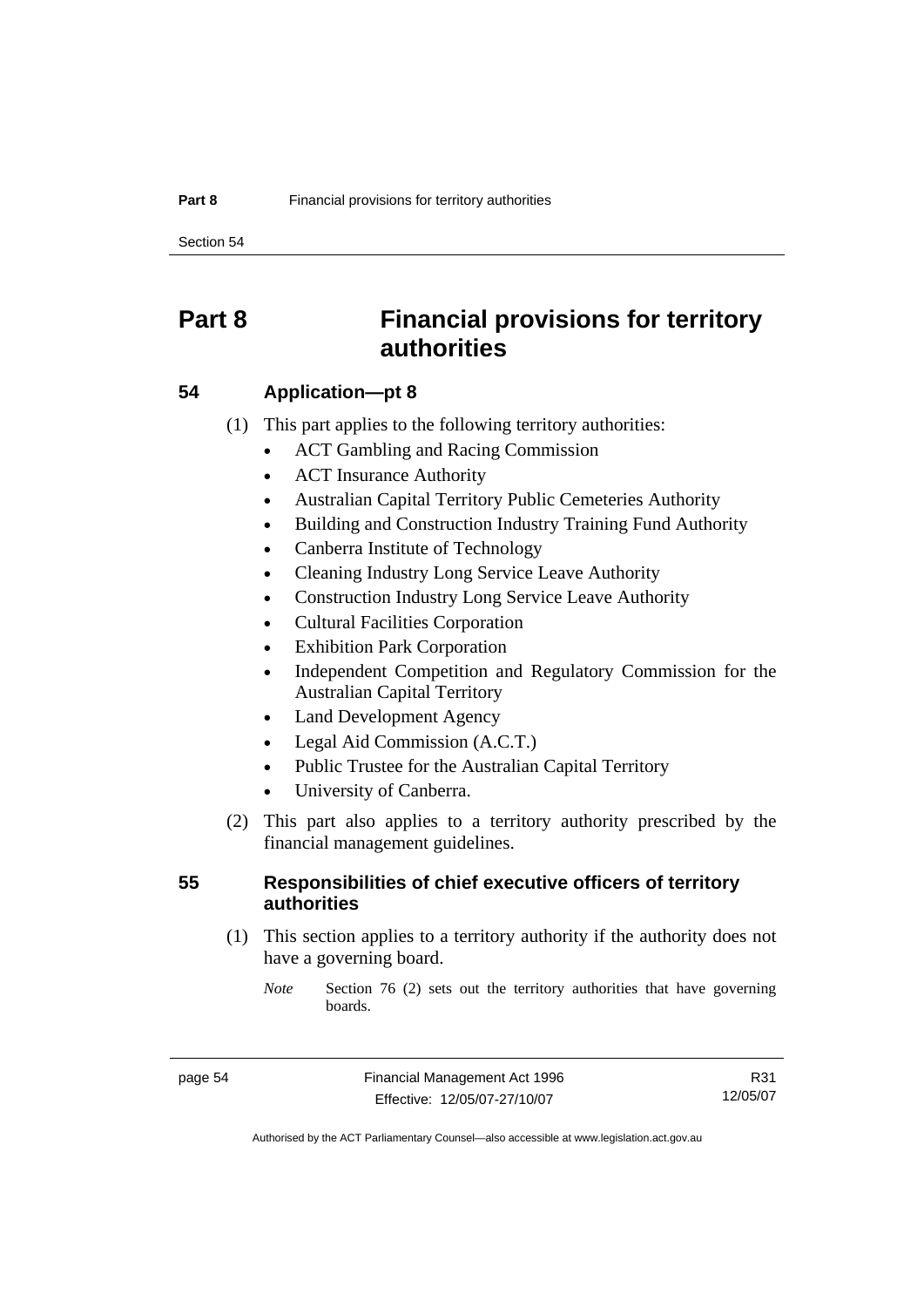- (2) The chief executive officer of the territory authority is responsible, under the responsible Minister, for the efficient and effective financial management of the authority.
- (3) Without limiting subsection (2), the chief executive officer of the territory authority is responsible, under the responsible Minister, for ensuring the following:
	- (a) that the expenses incurred by the authority are properly authorised;
	- (b) that, if an appropriation is made in relation to the authority, any amount of the appropriation spent by the authority is spent in accordance with the appropriation;
	- (c) that, as far as practicable, the operations of the authority during a financial year are consistent with, and comparable to, the estimates in the authority's statement of intent for the year.
	- (d) that payments made by the authority are properly authorised and correctly made;
	- (e) that the staff of the authority comply with the requirements of this Act;
		- *Note* A reference to an Act includes a reference to the statutory instruments made or in force under the Act, including in this case the financial management guidelines (see Legislation Act, s 104).
	- (f) that proper accounts and records are kept of the transactions and affairs of the authority in accordance with generally accepted accounting principles;
	- (g) that adequate control is maintained over the assets of the authority and assets under the authority's control;
	- (h) that adequate control is maintained over the incurring of liabilities by the authority.
- (4) A report prepared by the territory authority under the *Annual Reports (Government Agencies) Act 2004* for a financial year must

Authorised by the ACT Parliamentary Counsel—also accessible at www.legislation.act.gov.au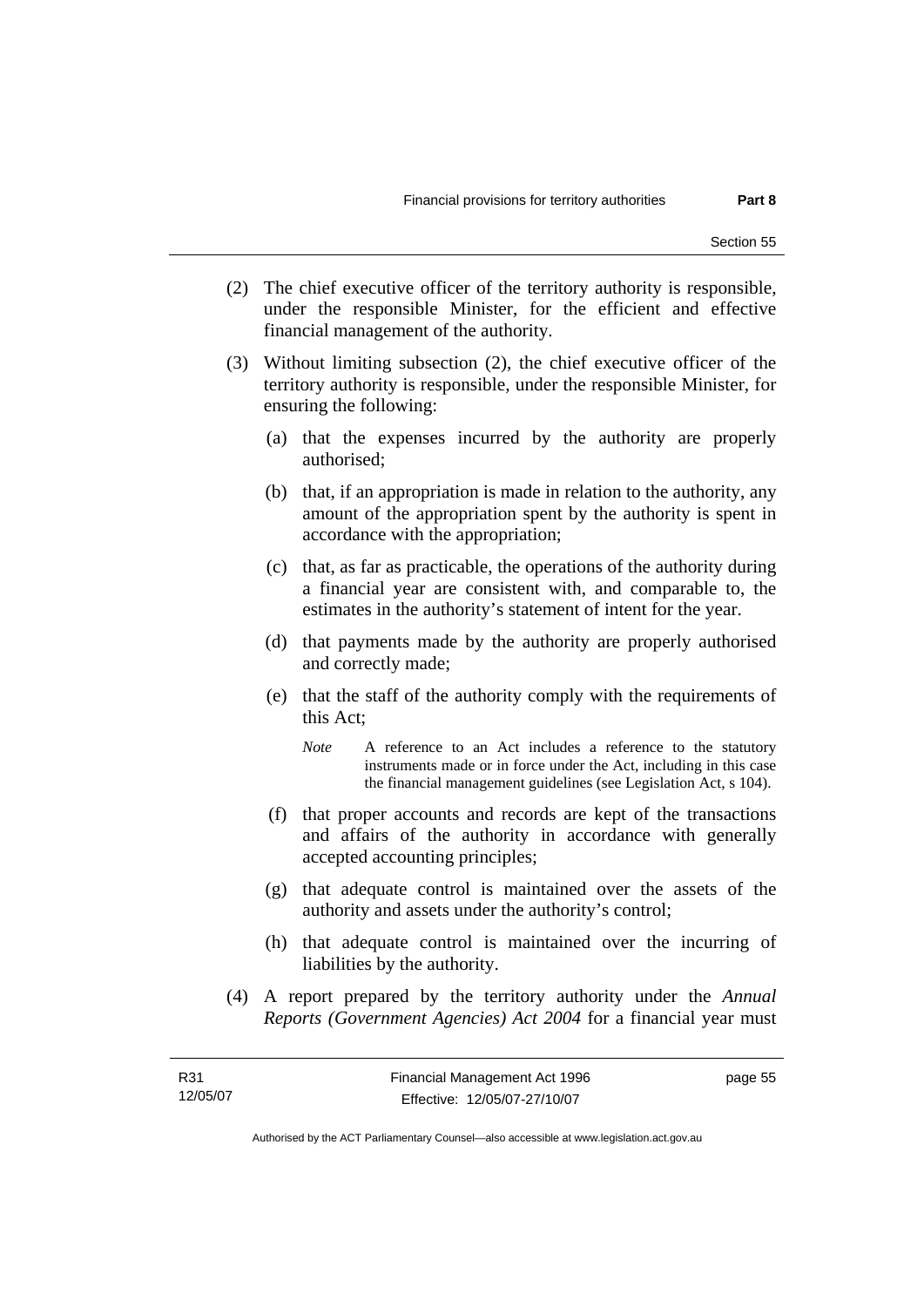Section 56

include an explanation of material variations between the actual results of the authority for the year and the estimates in the authority's statement of intent for the year.

### **56 Responsibilities of governing boards of territory authorities**

 (1) This section applies to a territory authority if the authority has a governing board.

- (2) The governing board of the territory authority is responsible, under the responsible Minister, for the efficient and effective financial management of the authority.
- (3) Without limiting subsection (2), the governing board of the territory authority is responsible, under the responsible Minister, for ensuring the following:
	- (a) that expenses incurred by the authority are properly authorised;
	- (b) that, if an appropriation is made in relation to the authority, any amount of the appropriation spent by the authority is spent in accordance with the appropriation;
	- (c) that, as far as practicable, the operations of the authority during a financial year are consistent with, and comparable to, the estimates in the authority's statement of intent for the year;
	- (d) that payments made by the authority are properly authorised and correctly made;
	- (e) that the staff of the authority comply with the requirements of this Act;

*Note* Section 76 (2) sets out the territory authorities that have governing boards.

*Note* A reference to an Act includes a reference to the statutory instruments made or in force under the Act, including in this case the financial management guidelines (see Legislation Act, s 104).

Authorised by the ACT Parliamentary Counsel—also accessible at www.legislation.act.gov.au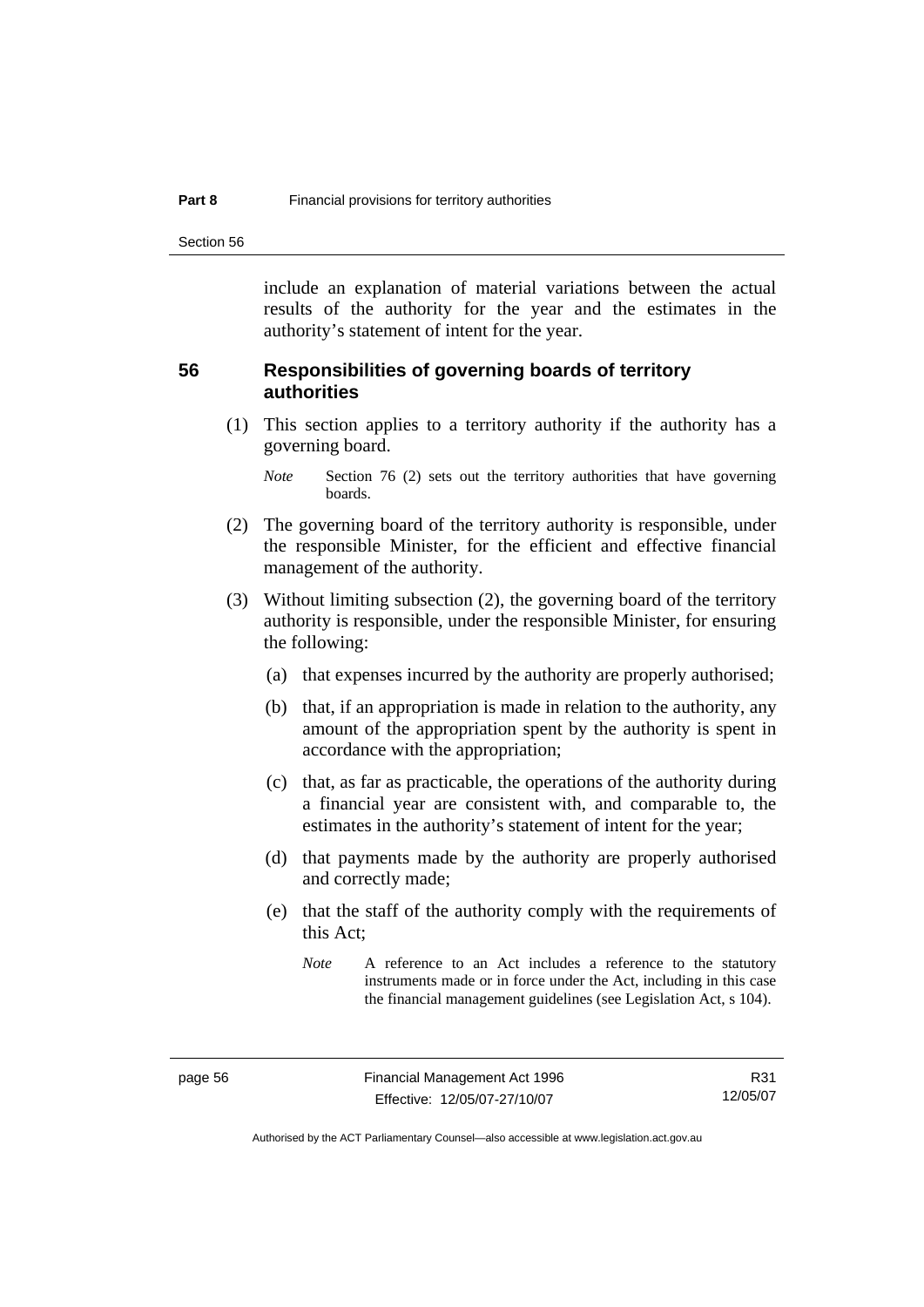- (f) that proper accounts and records are kept of the transactions and affairs of the authority in accordance with generally accepted accounting principles;
- (g) that adequate control is maintained over the assets of the authority and assets under the authority's control;
- (h) that adequate control is maintained over the incurring of liabilities by the authority.
- (4) A report prepared by the territory authority under the *Annual Reports (Government Agencies) Act 2004* for a financial year must include an explanation of material variations between the actual results of the authority for the year and the estimates in the authority's statement of intent for the year.

# **57 Banking accounts of territory authorities**

- (1) A territory authority may open 1 or more banking accounts for the purposes of the authority.
- (2) A territory authority must at all times keep at least 1 banking account.
- (3) A banking account of a territory authority must not, without the Treasurer's written approval, be opened or kept otherwise than with an authorised deposit-taking institution with which an agreement is in force under section 32 (Agreement for the conduct of banking for Territory).

# **58 Investment by territory authorities**

- (1) Funds not immediately required for the purposes of a territory authority may be invested—
	- (a) on deposit with an authorised deposit-taking institution; or
	- (b) in Territory, State or Commonwealth securities; or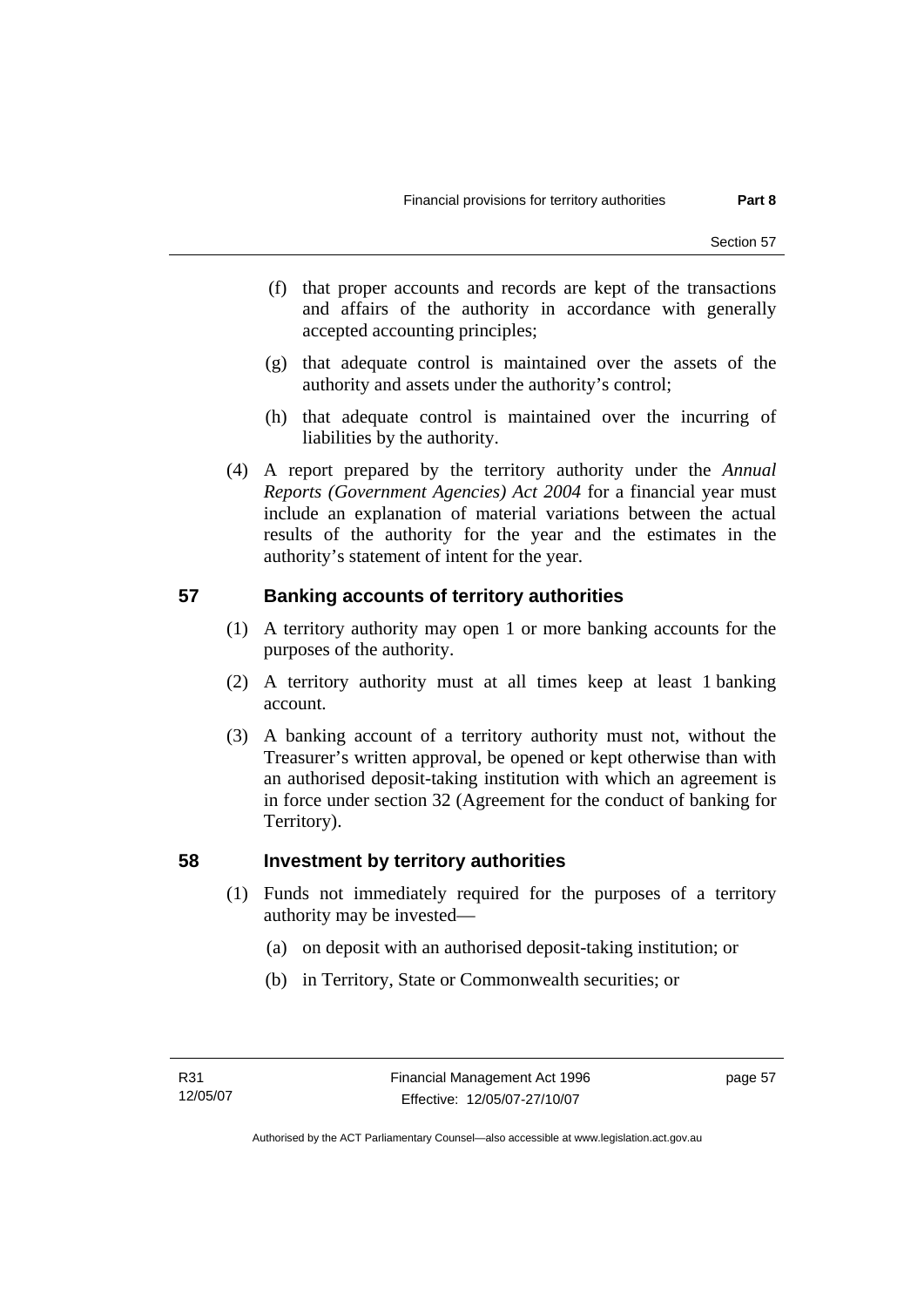Section 59

- (c) by the Treasurer, for the territory authority, in an investment mentioned in section 38 (1) (a) to (e); or
- (d) in an investment prescribed for this paragraph.
- (2) However, the funds of the territory authority may only be invested under this section to increase or protect the financial wealth of the authority.
- (3) Transfers between the territory banking account and the banking account of a territory authority to facilitate investments may be made without appropriation.
- (4) Interest received by the Treasurer for the investment of funds of a territory authority must be paid to the territory authority.
- (5) However, if an investment of funds of a territory authority is made or managed by a department, the department may deduct from the interest received by the department for the investment—
	- (a) a fee charged by the department for making or managing the investment; and
	- (b) expenses reasonably incurred by the department in making or managing the investment.
- (6) Interest that is to be paid to a territory authority under subsection (4) may be paid direct to the territory authority or through the territory banking account.
- (7) If interest to be paid to a territory authority is paid into the territory banking account under subsection (6), the interest may be paid to the authority from that account without further appropriation.
- (8) This section does not apply to money held on trust by a territory authority.

#### **59 Borrowing by territory authorities**

 (1) The Treasurer may, on the terms and conditions the Treasurer considers appropriate—

| page | r |
|------|---|
|------|---|

R31 12/05/07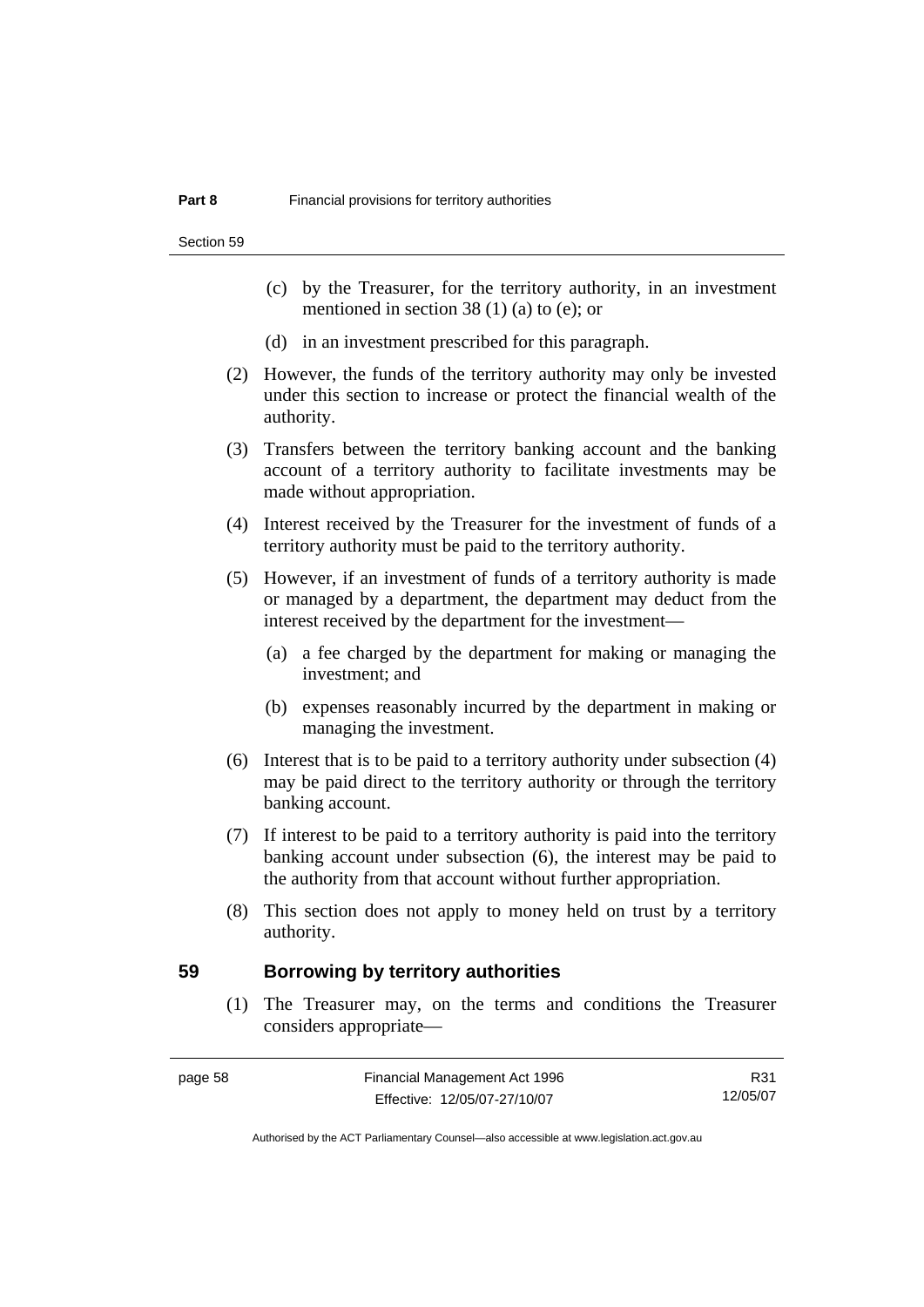- (a) borrow money for a territory authority; or
- (b) lend public money to a territory authority.
- (2) A borrowing may be secured by the territory authority's assets approved by the Treasurer for this section.
- (3) A territory authority may arrange an overdraft or credit facility only with the written approval of the Treasurer.
- (4) A loan under subsection (1) (b) may be made only from—
	- (a) money appropriated for the purpose of making the loan; or
	- (b) money appropriated for purposes that include the purpose of making the loan.
- (5) However, subsection (4) does not apply to an overdraft or credit facility for a territory authority from the territory banking account that is approved, in writing, by the Treasurer for the authority.
- (6) The Treasurer may approve an overdraft or credit facility for a territory authority under subsection (5) only if satisfied that it is for a purpose consistent with a function of the authority.
- (7) An approval under subsection (5) must state, for the overdraft or credit facility—
	- (a) each purpose for which it may be used; and
	- (b) the maximum amount that may be outstanding at any time; and
	- (c) conditions about—
		- (i) the repayment of principal; and
		- (ii) the interest rate; and
		- (iii) the repayment of interest.
- (8) An approval under subsection (5) may also state any other condition that the Treasurer requires.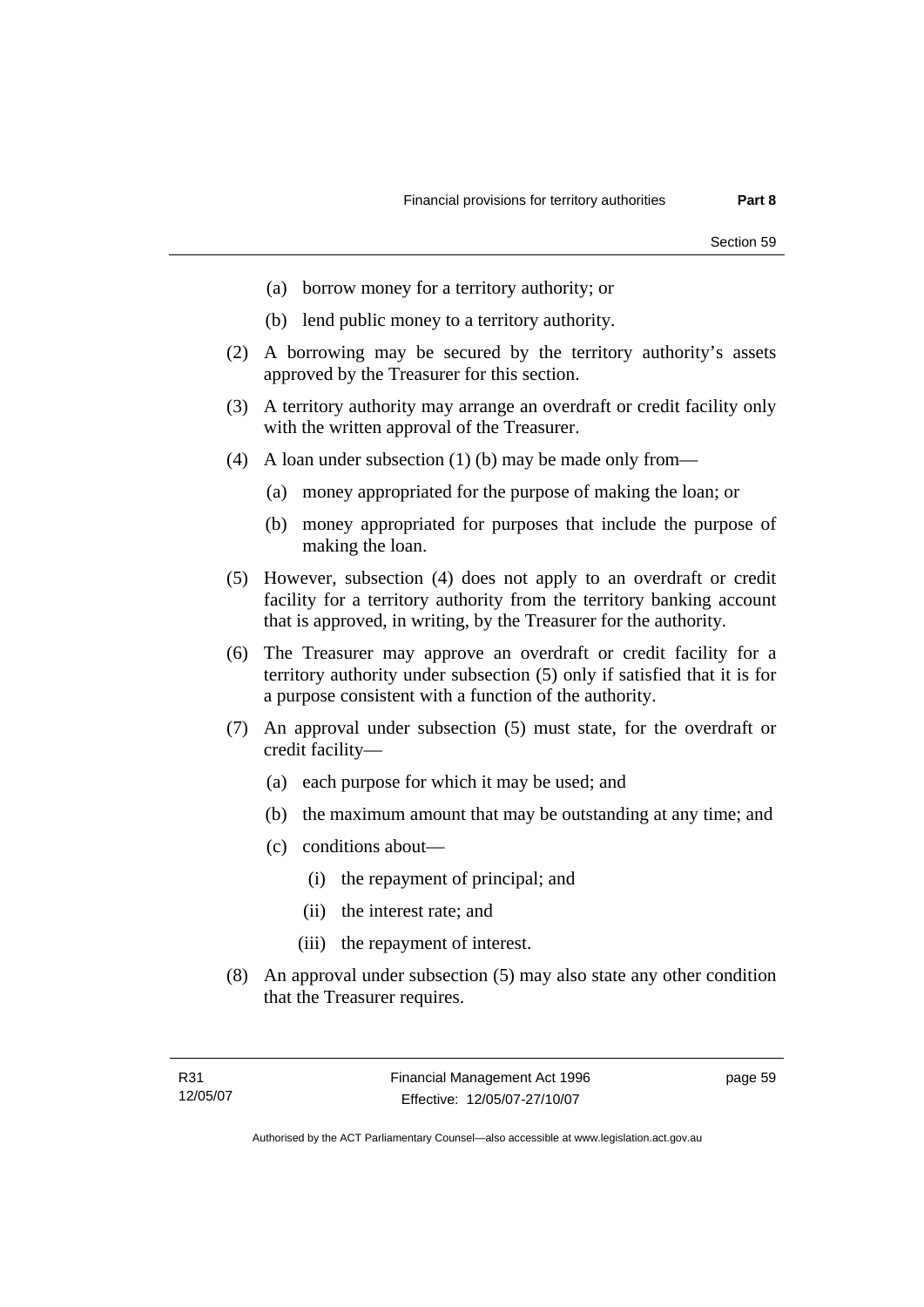Section 60

- (9) An approval under subsection (5) is a disallowable instrument.
	- *Note* A disallowable instrument must be notified, and presented to the Legislative Assembly, under the Legislation Act.
- (10) An overdraft or credit facility approved under subsection (5) must be reviewed annually by the Treasurer.

#### **60 Guarantees by territory authorities**

A territory authority may only give a guarantee with the written approval of the Treasurer.

### **61 Territory authority statements of intent**

- (1) A territory authority must give the Treasurer a statement (a *statement of intent*) for each financial year.
- (2) A territory authority must consult the responsible Minister in preparing a statement of intent.
- (3) A territory authority must show the responsible Minister a copy of the proposed statement of intent, and take into consideration any comment by the Minister, before giving it to the Treasurer.
- (4) A statement of intent must be—
	- (a) in the form the Treasurer requires; and
	- (b) as agreed between the relevant person for the authority and the Treasurer; and
	- (c) provided to the Treasurer within the period the Treasurer requires.
- (5) A statement of intent for a financial year must include the following:
	- (a) the financial statements required under the financial management guidelines;
	- (b) a statement of the objectives of the authority for the year, and each of the next 3 financial years;

R31 12/05/07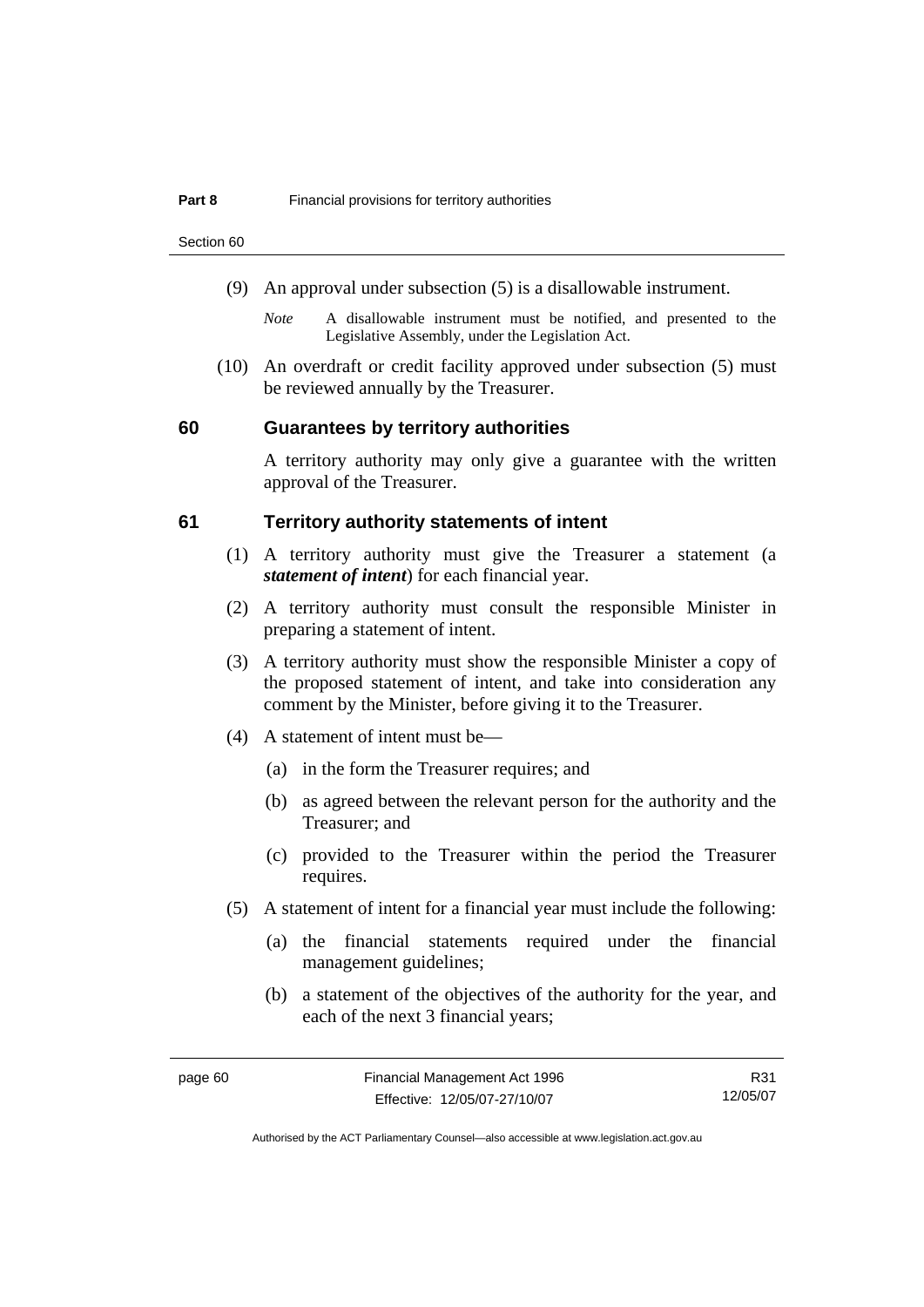- (c) a statement of the nature and scope of the activities to be carried out by the authority during the year, and each of the next 3 financial years;
- (d) the performance criteria and other measures by which the performance of the authority may be assessed against its objectives for the year, and each of the next 3 financial years;
- (e) an assessment of the performance (or estimated performance) of the authority in the previous financial year against its objectives for that year;
- (f) the results of any review under section 59 (10) in the previous financial year of an overdraft or credit facility approved for the authority;
- (g) any other information the Treasurer directs.
- (6) In this section:

*relevant person*, for a territory authority, means—

- (a) if the authority has a governing board—the chair of the governing board; or
- (b) if the authority does not have a governing board—the chief executive officer.

# **62 Presentation of statements of intent of territory authorities**

- (1) The Treasurer must present to the Legislative Assembly, with the budget papers for a financial year, a statement of intent for each territory authority for the year.
- (2) If the Treasurer does not present to the Legislative Assembly, with the budget papers for a financial year, a statement of intent for a territory authority, the Treasurer must—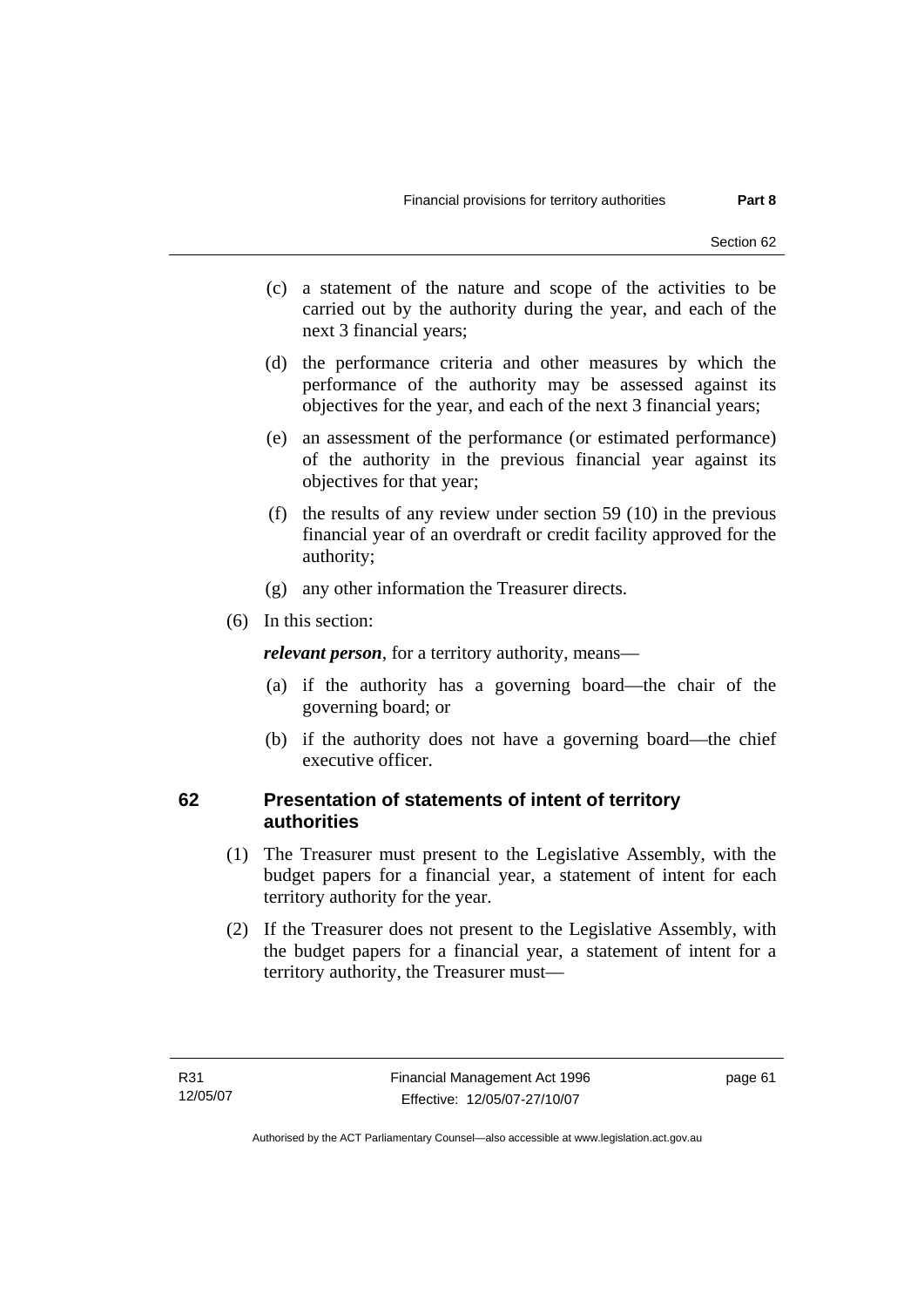Section 63

- (a) as soon as practicable after the budget papers are presented, explain to the Legislative Assembly why the statement of intent was not presented; and
- (b) present the statement of intent to the Legislative Assembly as soon as practicable after presenting the budget papers.

### **63 Annual financial statements of territory authorities**

- (1) As soon as practicable after the end of each financial year, each territory authority must prepare annual financial statements for its operations during the year.
- (2) The annual financial statements must be prepared in accordance with generally accepted accounting principles and in a form that facilitates a comparison between the financial operations of the territory authority during the financial year and the estimates of the operations in the authority's statement of intent for the year.
- (3) The annual financial statements must include—
	- (a) the financial statements required under the financial management guidelines; and
	- (b) if a change was made during the year to the conditions of a capital injection set out under section 12A (1) (c) (ii) (Territory authority and territory-owned corporation budgets) in a statement included in a proposed budget for the authority for a financial year—a statement of the change and the reasons for it; and
	- (c) any other statement necessary to fairly reflect the financial operations of the authority during the year and its financial position at the end of the year.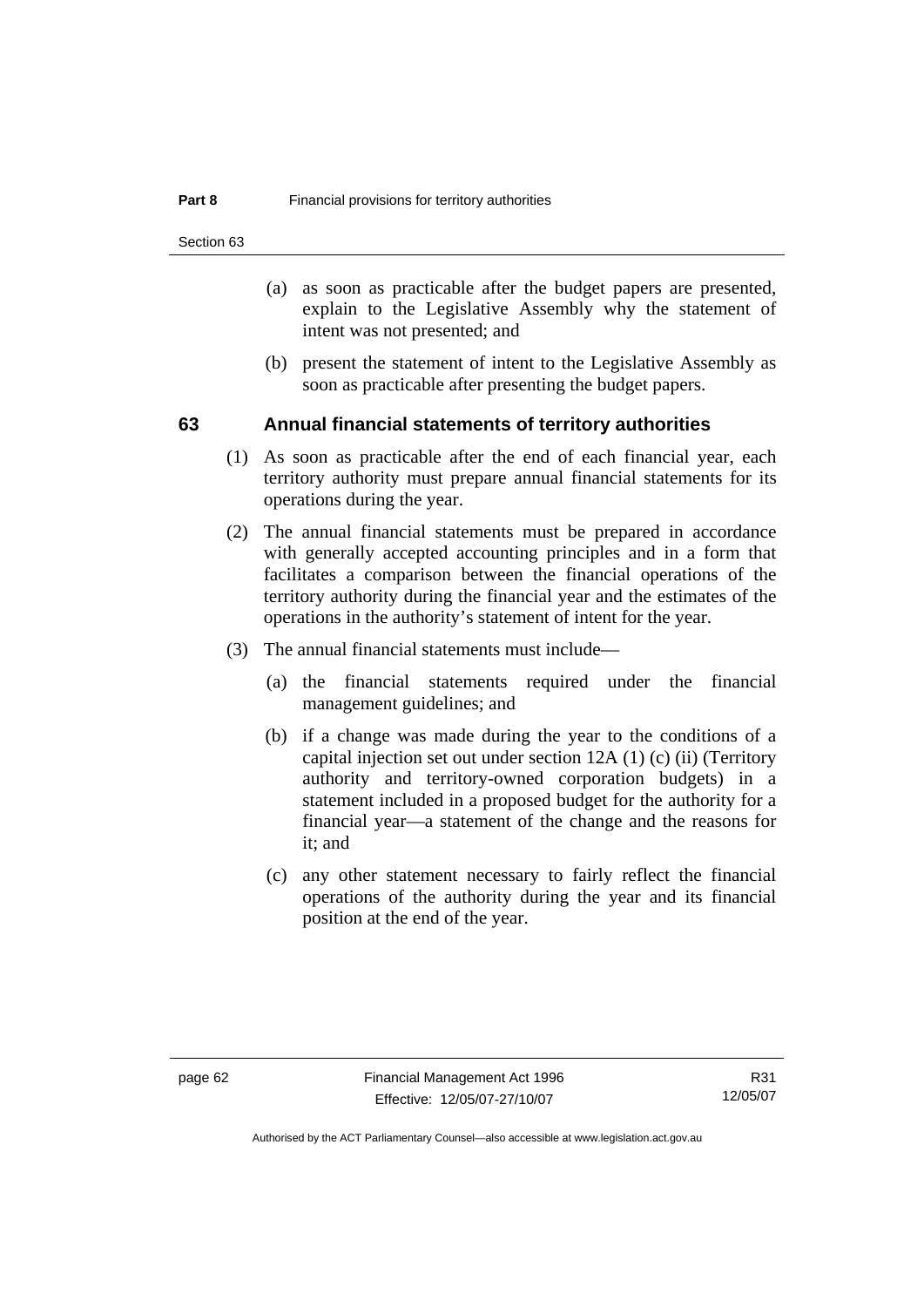#### **64 Responsibility for annual financial statements of territory authorities**

- (1) The annual financial statements of a territory authority for a financial year must have endorsed on them, or attached to them, a statement of responsibility signed by the relevant person for the authority.
- (2) The statement of responsibility must—
	- (a) include a statement of the relevant person's responsibility for the preparation of the annual financial statements and the judgments exercised in preparing them; and
	- (b) state that, in the relevant person's opinion, the financial statements fairly reflect the financial operations of the authority during the financial year and the financial position of the authority at the end of the year.
- (3) In this section:

*relevant person*, for the territory authority, means—

- (a) if the authority has a governing board—the chair of the governing board; or
- (b) if the authority does not have a governing board—the chief executive officer.

## **65 Audit of annual financial statements of territory authorities**

- (1) The chief executive officer of a territory authority must give the auditor-general the annual financial statements of the authority for a financial year within the prescribed period after the end of the year.
- (2) The financial statements given to the auditor-general must have endorsed on them, or attached to them, the statement of responsibility made for them under section 64.

page 63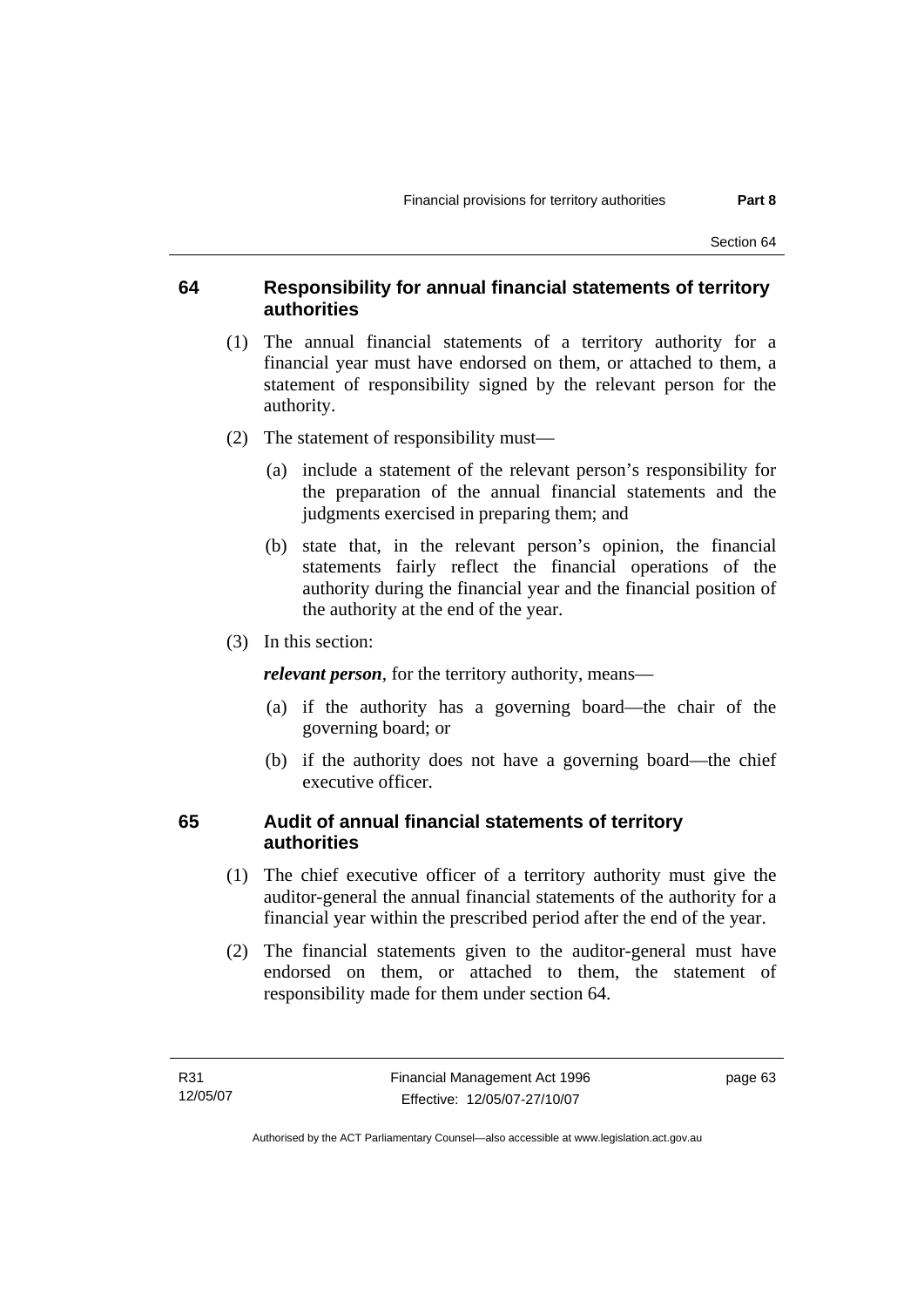Section 66

 (3) The auditor-general must give the chief executive officer an audit opinion about the financial statements as soon as practicable after the auditor-general receives them.

#### **66 Annual financial statements of territory authorities to be included in annual reports etc**

A report prepared under the *Annual Reports (Government Agencies) Act 2004* for a territory authority for a financial year must include, or have attached to it—

- (a) the authority's annual financial statements for the year; and
- (b) the audit opinion under section 65 (3) about the financial statements.

#### **67 Treasurer may require interim financial statements etc for territory authorities**

- (1) The Treasurer may, in writing, direct the relevant person for a territory authority to give the responsible Minister of the authority and the Treasurer financial or other statements relating to the authority for each month, quarter or other stated period of the year.
- (2) The relevant person must prepare the statements required by the direction and give them to the responsible Minister and Treasurer within 1 month after the day the person receives the direction or, if a longer period for compliance is stated in the direction, within the longer period.
- (3) In this section:

*relevant person*, for a territory authority, means—

- (a) if the authority has a governing board—the chair of the governing board; or
- (b) if the authority does not have a governing board—the chief executive officer.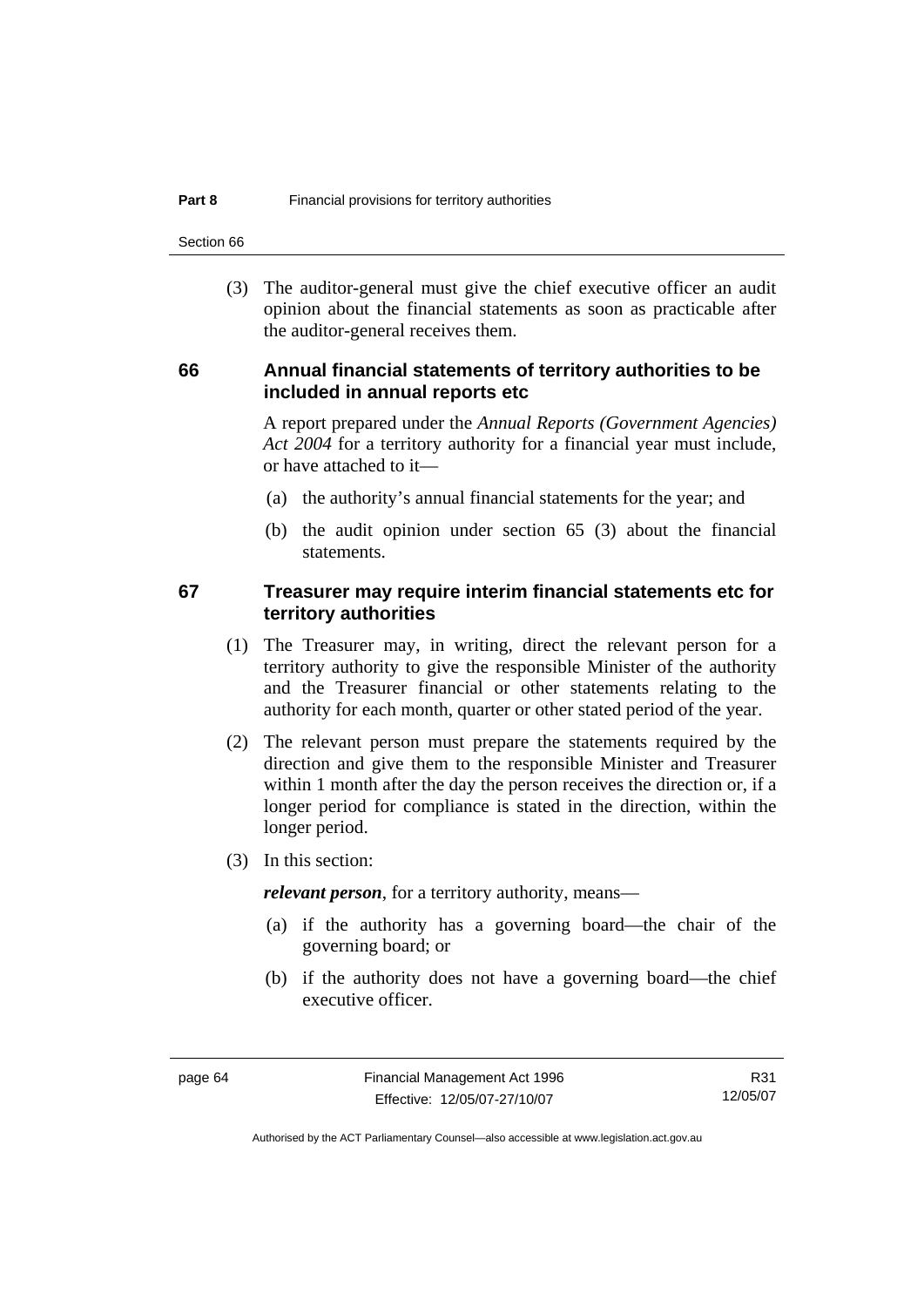#### **68 Statements of performance of territory authorities**

- (1) As soon as practicable after the end of each financial year, each territory authority must prepare a statement of the performance of the authority in meeting the objectives in the authority's statement of intent for the year.
- (2) The statement must assess the performance by reference to the performance criteria and other measures included in the statement of intent in accordance with section 61 (5) (d).
- (3) For a prescribed territory authority, the statement must also include a statement of the performance of the authority in providing each class of outputs provided by it during the year and, in particular—
	- (a) compare the performance of the territory authority in providing each class of the outputs with the forecast of the performance in the authority's budget for the year; and
	- (b) give particulars of the extent to which the performance criteria set out in the budget for the provision of the outputs were met.
- (4) In this section:

*budget*, for the territory authority, means the budget for the authority for the financial year presented to the Legislative Assembly under section 10 (c) (Budget papers) and, if that budget has been amended under this Act, the budget as amended.

*prescribed territory authority* means a territory authority prescribed for section 12A (1) (b) (Territory authority and territory-owned corporation budgets).

### **69 Responsibility for territory authority statements of performance**

 (1) A statement of performance of a territory authority for a financial year must have endorsed on it, or attached to it, a statement of responsibility signed by the relevant person for the authority.

page 65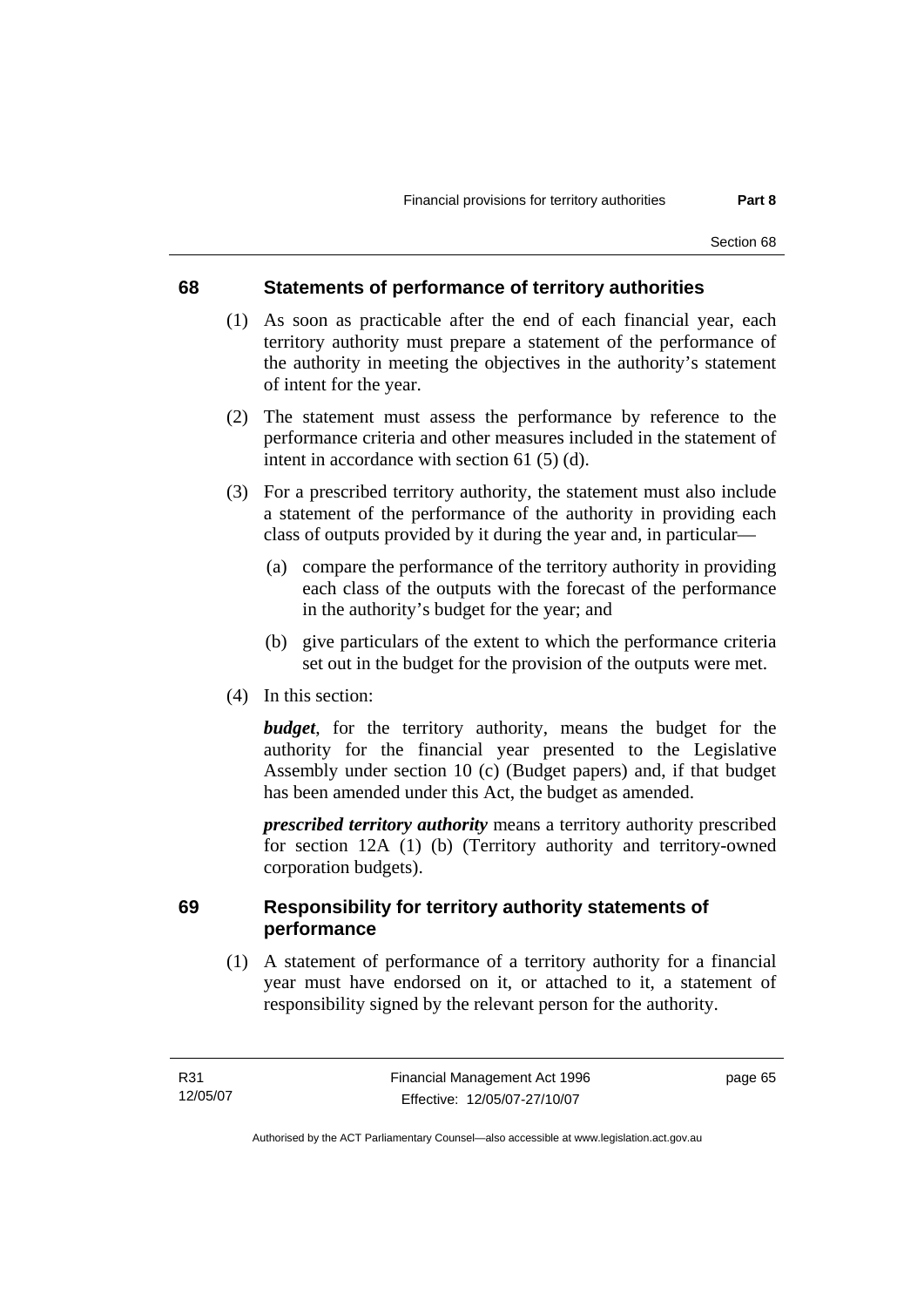Section 70

- (2) The statement of responsibility must—
	- (a) include a statement of the relevant person's responsibility for the preparation of the statement of performance and the judgments exercised in preparing them; and
	- (b) state that, in the relevant person's opinion, the statement of performance fairly reflects the performance of the authority during the financial year.
- (3) In this section:

*relevant person*, for the territory authority, means—

- (a) if the authority has a governing board—the chair of the governing board; or
- (b) if the authority does not have a governing board—the chief executive officer.

#### **70 Scrutiny of territory authority statements of performance**

- (1) The chief executive officer of a territory authority must give the auditor-general the authority's statement of performance for a financial year within the prescribed period after the end of the year.
- (2) The statement of performance given to the auditor-general must have endorsed on it, or attached to it, the statement of responsibility made for it under section 69.
- (3) The auditor-general must give the chief executive officer a report about the statement of performance as soon as practicable after the auditor-general receives it.
- (4) The report must be prepared in accordance with the financial management guidelines.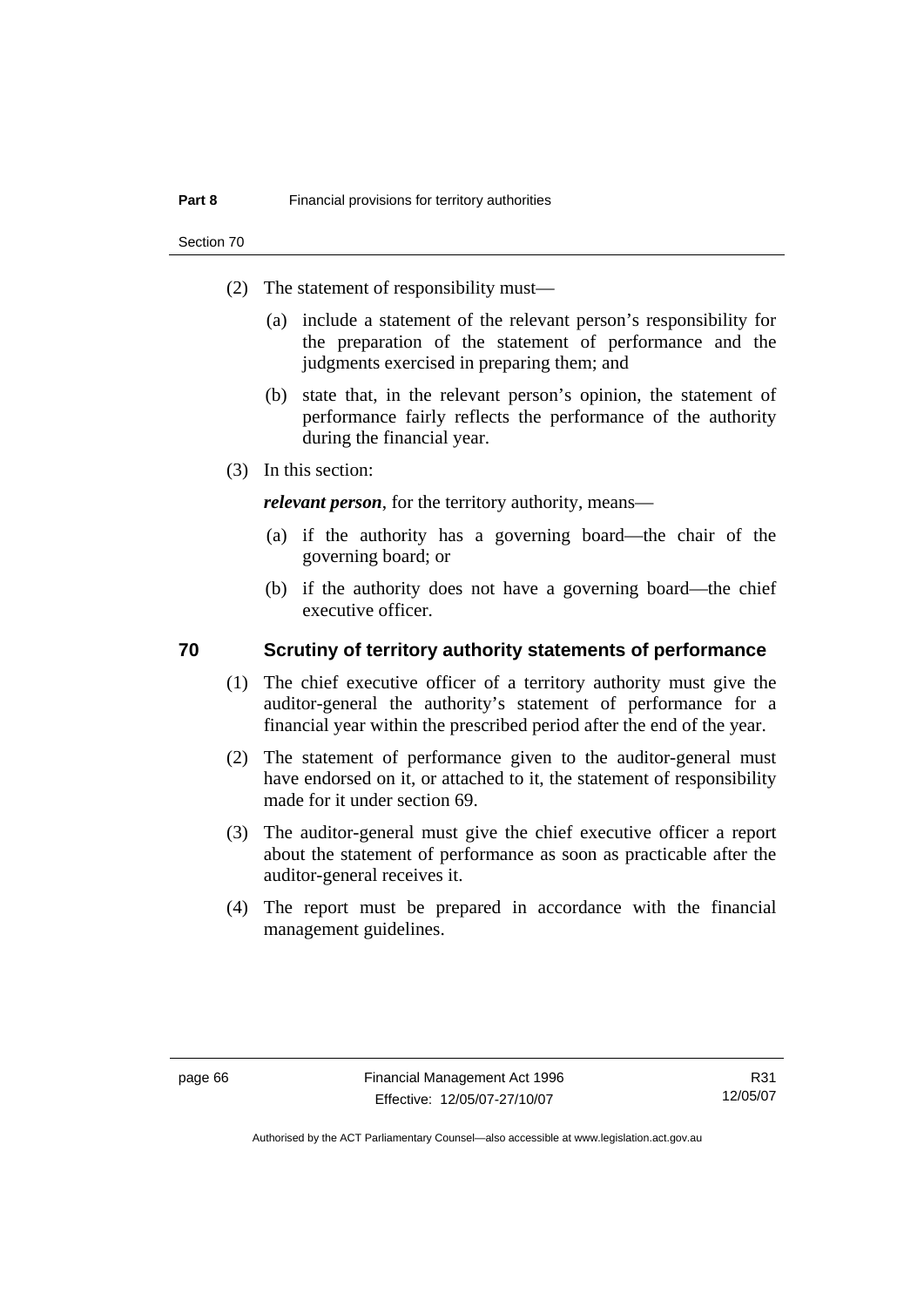## **71 Territory authority statements of performance to be included in annual reports etc**

A report prepared under the *Annual Reports (Government Agencies) Act 2004* for a territory authority for a financial year must include, or have attached to it—

- (a) the authority's statement of performance for the year; and
- (b) the auditor-general's report under section 70 (3) about the statement of performance.

Authorised by the ACT Parliamentary Counsel—also accessible at www.legislation.act.gov.au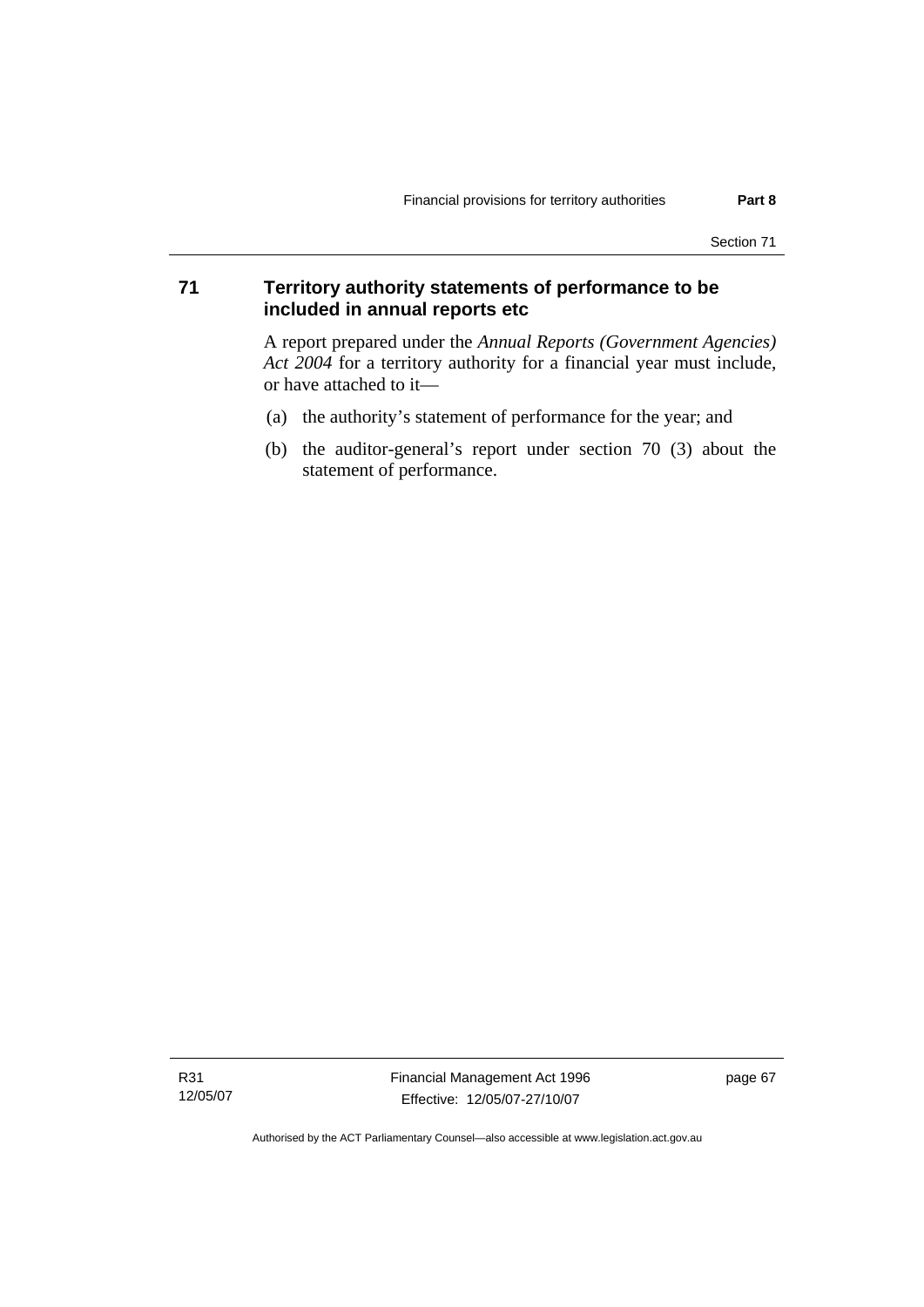# **Part 9 Governance of territory authorities**

#### *Notes for pt 9*

- *Note 1* Div 9.1 and div 9.5 apply to a territory authority, whether or not it has a governing board, unless the establishing Act otherwise provides (see eg the *Legal Aid Act 1977*, s 94A).
- *Note 2* The Legislation Act contains provisions relevant to territory authorities, including the following:
	- making appointments (s 206, s 207)
	- consultation with a committee of the Legislative Assembly (div 19.3.3)
	- eligibility for reappointment (s 208 and dict, pt 1, def *appoint*)
	- acting appointments (s 209)
	- resignations (s 210)
	- effect of appointment irregularity or defect (s 212).
- *Note 3* The *Remuneration Tribunal Act 1995* allows terms and conditions for people appointed to be set by determination under that Act.

# **Division 9.1 Definitions and important concepts**

#### **72 Definitions—pt 9**

In this part:

*applicable governmental policies*, for a territory authority—see section 103.

*establishing Act*, for a territory authority, governing board or governing board member, means the Act that establishes the authority or governing board.

*financial year*, for a territory authority, means—

(a) a period of 12 months beginning on 1 July; or

R31 12/05/07

Authorised by the ACT Parliamentary Counsel—also accessible at www.legislation.act.gov.au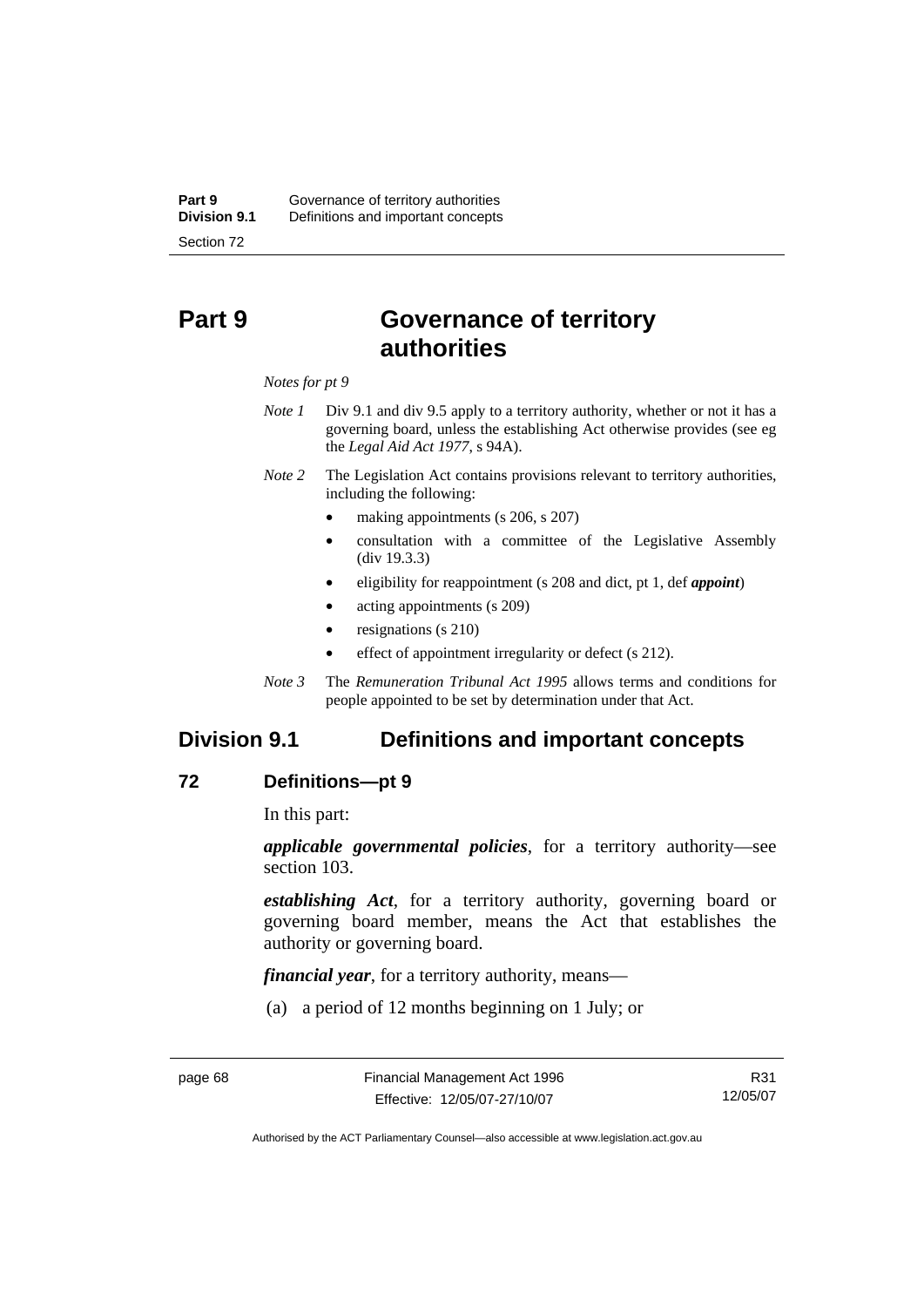(b) if the territory authority has, in writing, fixed another 12-month period as its financial year—the period fixed.

*governing board member*, for a territory authority with a governing board, includes the CEO.

*material interest*—see section 88 (4).

*relevant territory authority*—a territory authority to which part 8 applies is a *relevant territory authority*, unless the establishing Act for the authority provides otherwise.

#### **73 Nature of relevant territory authorities**

- (1) A relevant territory authority—
	- (a) is a corporation; and
	- (b) may sue and be sued in its corporate name; and
	- (c) may have a seal.
- (2) A relevant territory authority represents the Territory when exercising its functions, unless the establishing Act for the authority or another territory law otherwise provides.
- (3) A relevant territory authority has the same status, privileges and immunities as the Territory so far as it represents the Territory.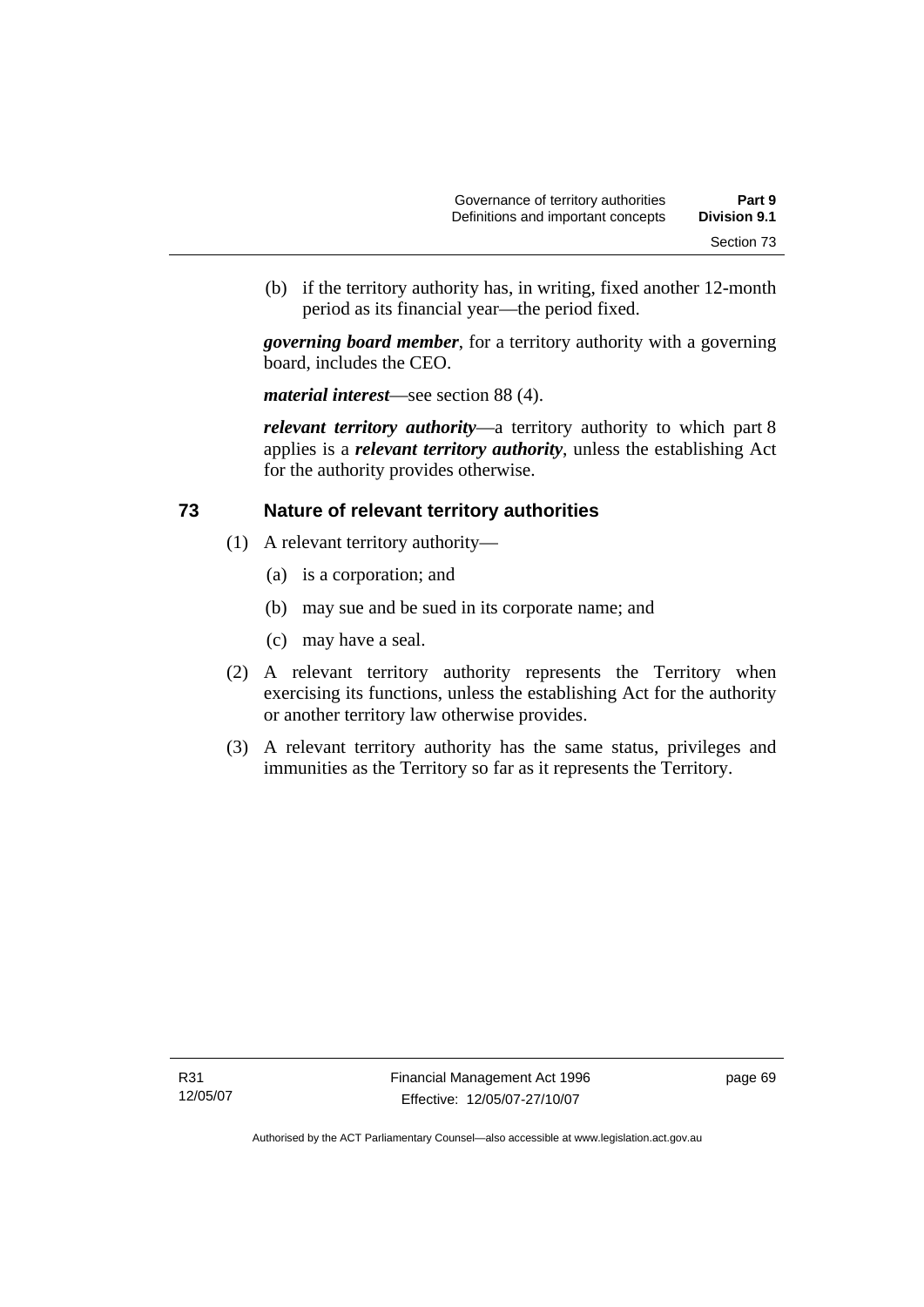#### **74 Powers of territory authorities generally**

 (1) A relevant territory authority has the legal capacity and powers of an individual both in and outside the ACT (including outside Australia).

#### **Examples**

- 1 to enter into a contract
- 2 to own, deal with and dispose of property
- 3 to act as trustee
- *Note* An example is part of the Act, is not exhaustive and may extend, but does not limit, the meaning of the provision in which it appears (see Legislation Act, s 126 and s 132).
- (2) Without limiting subsection (1), a relevant territory authority—
	- (a) has the powers given to it under this Act or another territory law; and
	- (b) may do anything that it is authorised to do by a territory law or a law of another jurisdiction; and
	- (c) may exercise its powers in and outside the ACT (including outside Australia).

#### **Example for par (b)**

A territory authority may arrange for the authority to be registered or recognised under a law of another jurisdiction.

- (3) A relevant territory authority's legal capacity to do something is not affected by the fact that the authority's interests are not, or would not be, served by doing it.
- (4) To remove any doubt, this section does not—
	- (a) authorise a relevant territory authority to do anything that is prohibited by a territory law or a law of another jurisdiction; and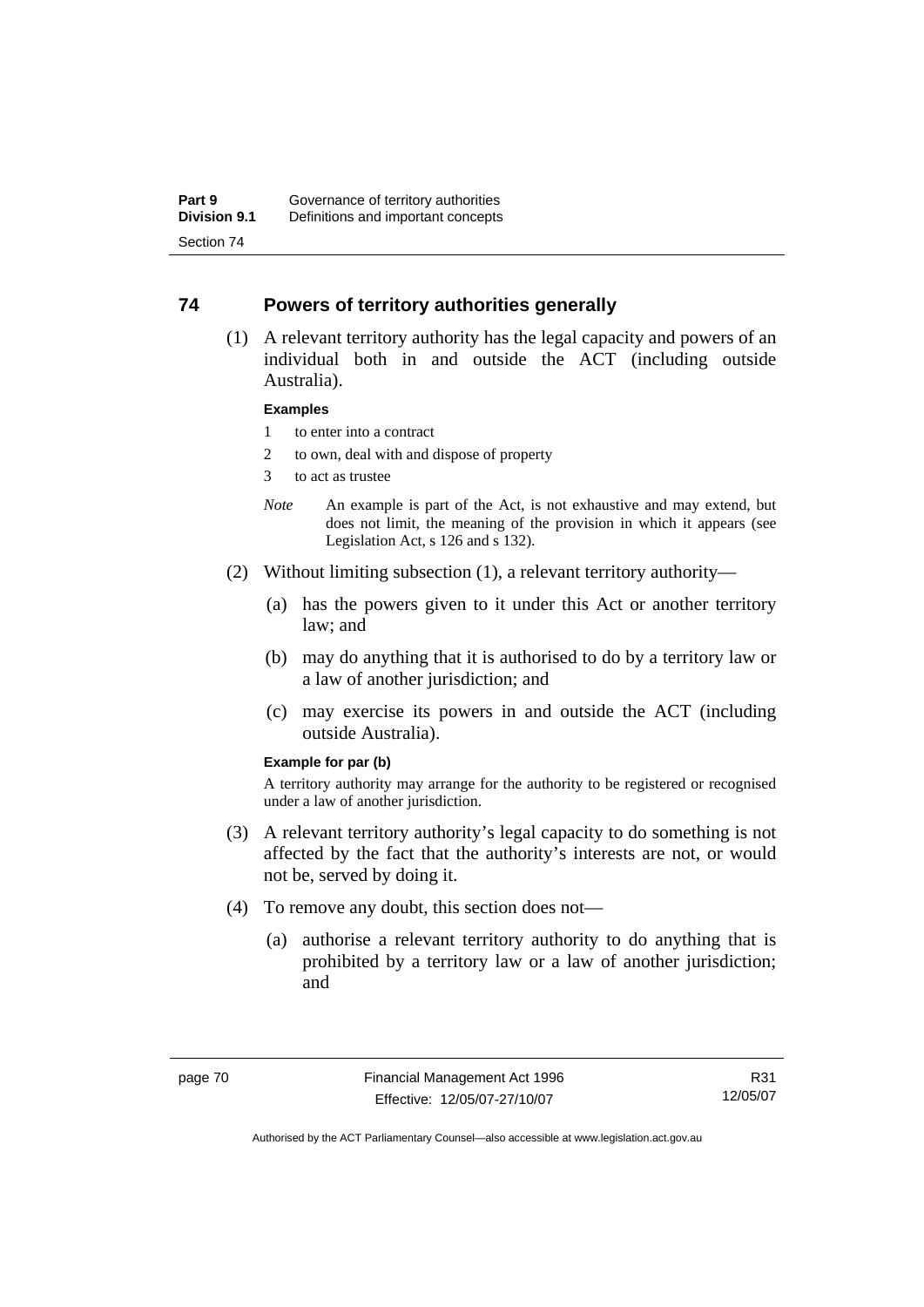- (b) give a relevant territory authority a right that a territory law or a law of another jurisdiction denies to the authority.
- (5) In this section:

*another jurisdiction* means the Commonwealth, a State, another Territory or a foreign country.

### **75 Execution of documents and assumptions people dealing with relevant territory authority may make**

(1) In this section:

*applied Corporations Act provisions* means the following provisions of the Corporations Act:

- (a) section 127 (which is about the execution of documents by a company);
- (b) section 128 (which is about a person's entitlement to make certain assumptions in dealing with a company);
- (c) section 129 (which is about the assumptions that may be made).
- (2) The applied Corporations Act provisions apply to a relevant territory authority as if—
	- (a) a reference to a *company* were a reference to the authority; and
	- (b) a reference to a *common seal* were a reference to any seal of the authority; and
	- (c) a reference to a *director* were a reference to a board member; and
	- (d) a reference to a company's *constitution* were a reference to this Act and the establishing Act; and
	- (e) a reference to an *officer* of a company were a reference to the chief executive officer and any member of staff of the authority; and

| R31      | Financial Management Act 1996 | page 71 |
|----------|-------------------------------|---------|
| 12/05/07 | Effective: 12/05/07-27/10/07  |         |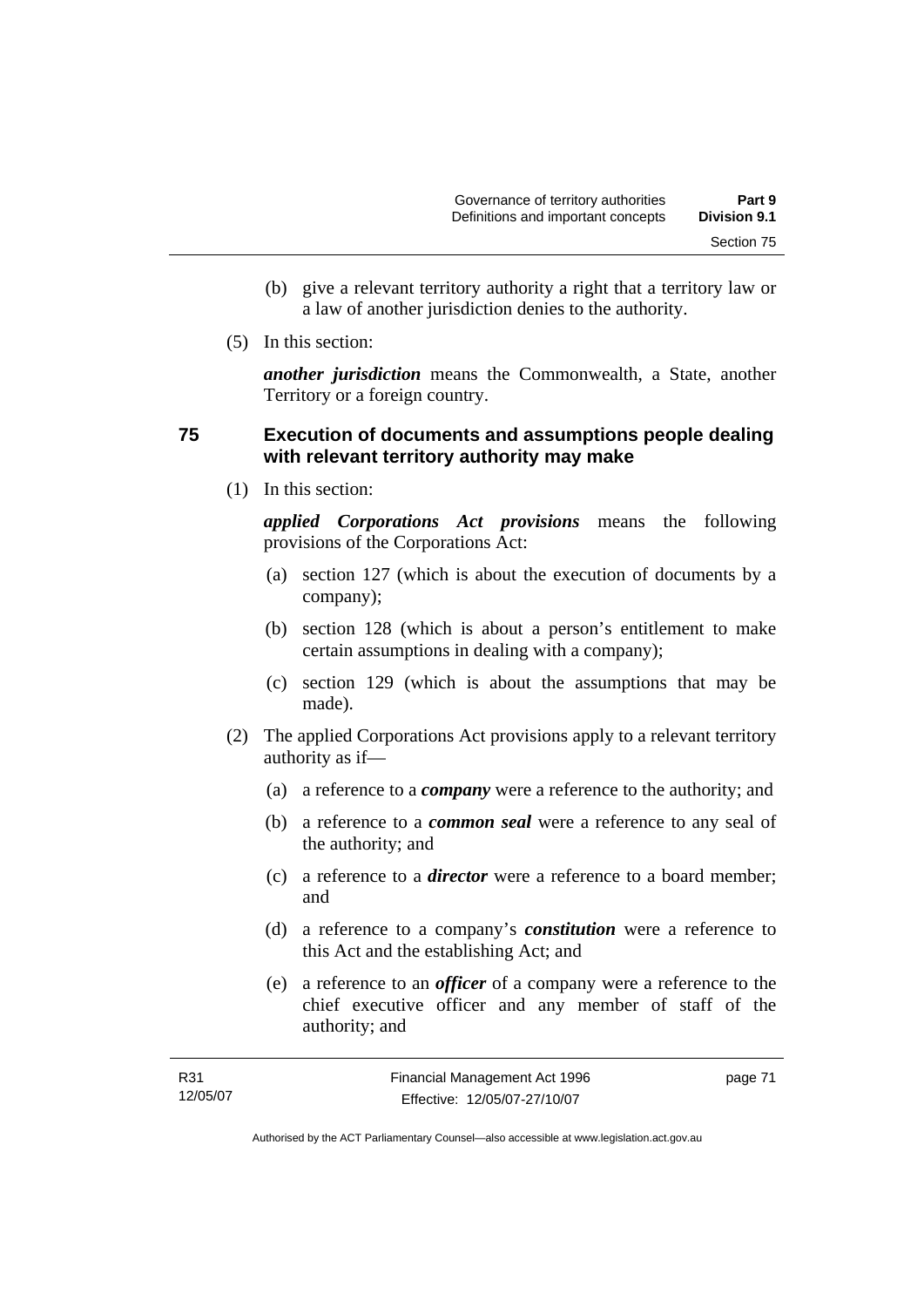- (f) a reference to *information available to the public from ASIC*  were a reference to information available to the public from the Territory; and
- (g) any other necessary changes, and any change prescribed by regulation, were made.

## **76 Governing board of territory authority**

- (1) A territory authority has a governing board if the establishing Act for the authority establishes a governing board for the authority.
- (2) To remove any doubt, only the following territory authorities have governing boards:
	- ACT Gambling and Racing Commission
	- Australian Capital Territory Public Cemeteries Authority
	- Building and Construction Industry Training Fund Authority
	- Cleaning Industry Long Service Leave Authority
	- Construction Industry Long Service Leave Authority
	- Cultural Facilities Corporation
	- Exhibition Park Corporation
	- Land Development Agency
	- a territory authority prescribed by the financial management guidelines.

# **77 Role of governing board**

- (1) If a territory authority has a governing board, the governing board has the following functions:
	- (a) setting the authority's policies and strategies;
	- (b) governing the authority consistently with the authority's establishing Act and other relevant legislation;
	- (c) ensuring, as far as practicable, that the authority operates in a proper, effective and efficient way;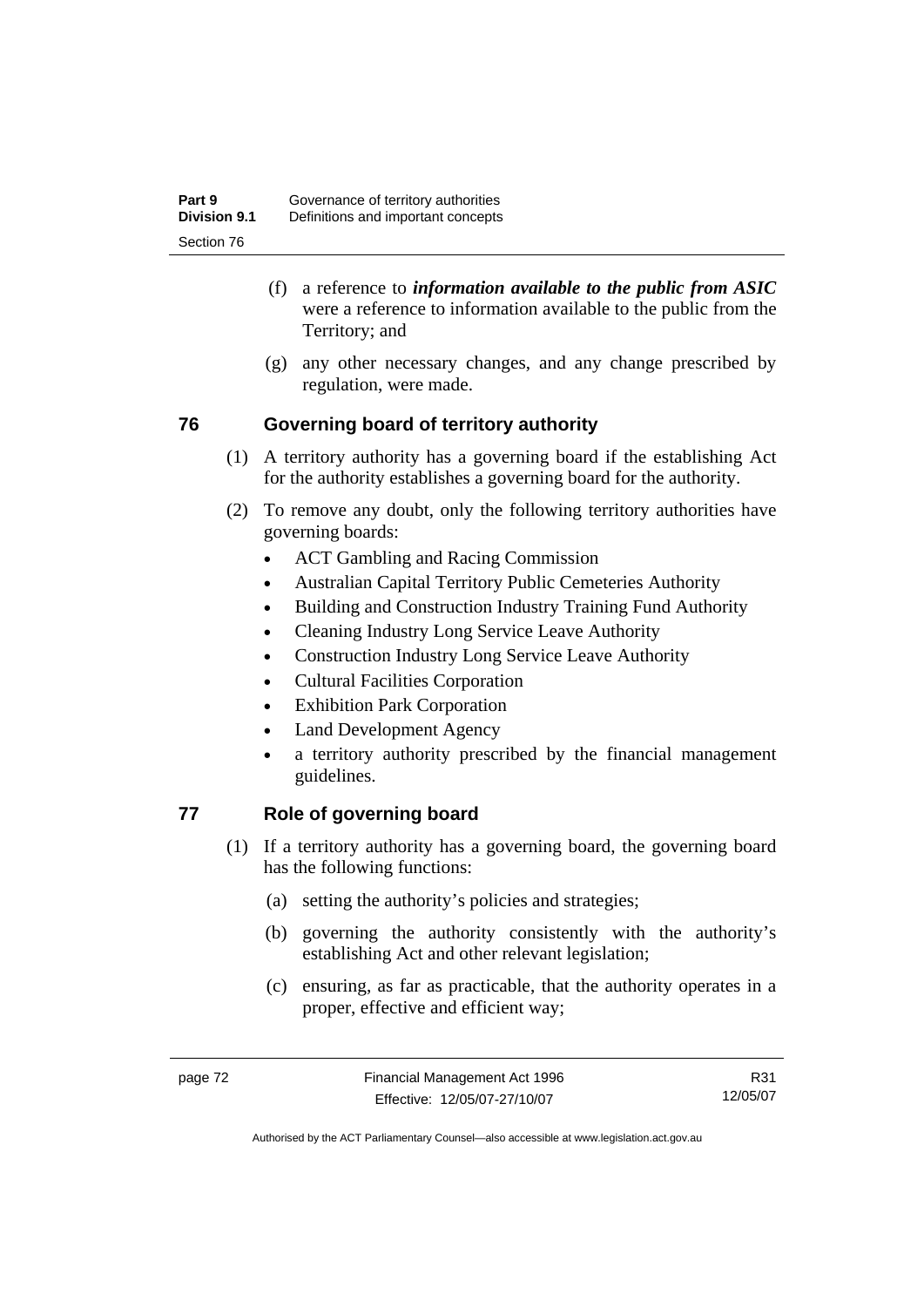(d) ensuring, as far as practicable, that the authority complies with applicable governmental policies (if any).

#### **Examples of policies for par (a)**

- 1 risk management
- 2 communication with government
- 3 corporate planning
- *Note* An example is part of the Act, is not exhaustive and may extend, but does not limit, the meaning of the provision in which it appears (see Legislation Act, s 126 and s 132).
- (2) This section does not limit the functions of a governing board.

# **Division 9.2 Governing board member appointments**

#### **78 Appointment of governing board members generally**

- (1) This section applies to the appointment of the members of the governing board of a territory authority, other than the CEO.
- (2) The responsible Minister for the territory authority may appoint the members.
	- *Note 1* For the making of appointments (including acting appointments), see the Legislation Act, pt 19.3.
	- *Note 2* In particular, an appointment may be made by naming a person or nominating the occupant of a position (see s 207).
	- *Note 3* Certain Ministerial appointments require consultation with an Assembly committee and are disallowable (see Legislation Act, div 19.3.3).
- (3) The only criteria for deciding whether to appoint a person as a member are—
	- (a) the contribution the person can make to the goals and objectives of the governing board; and
	- (b) the criteria stated in applicable governmental policies (if any) relating to appointments.

page 73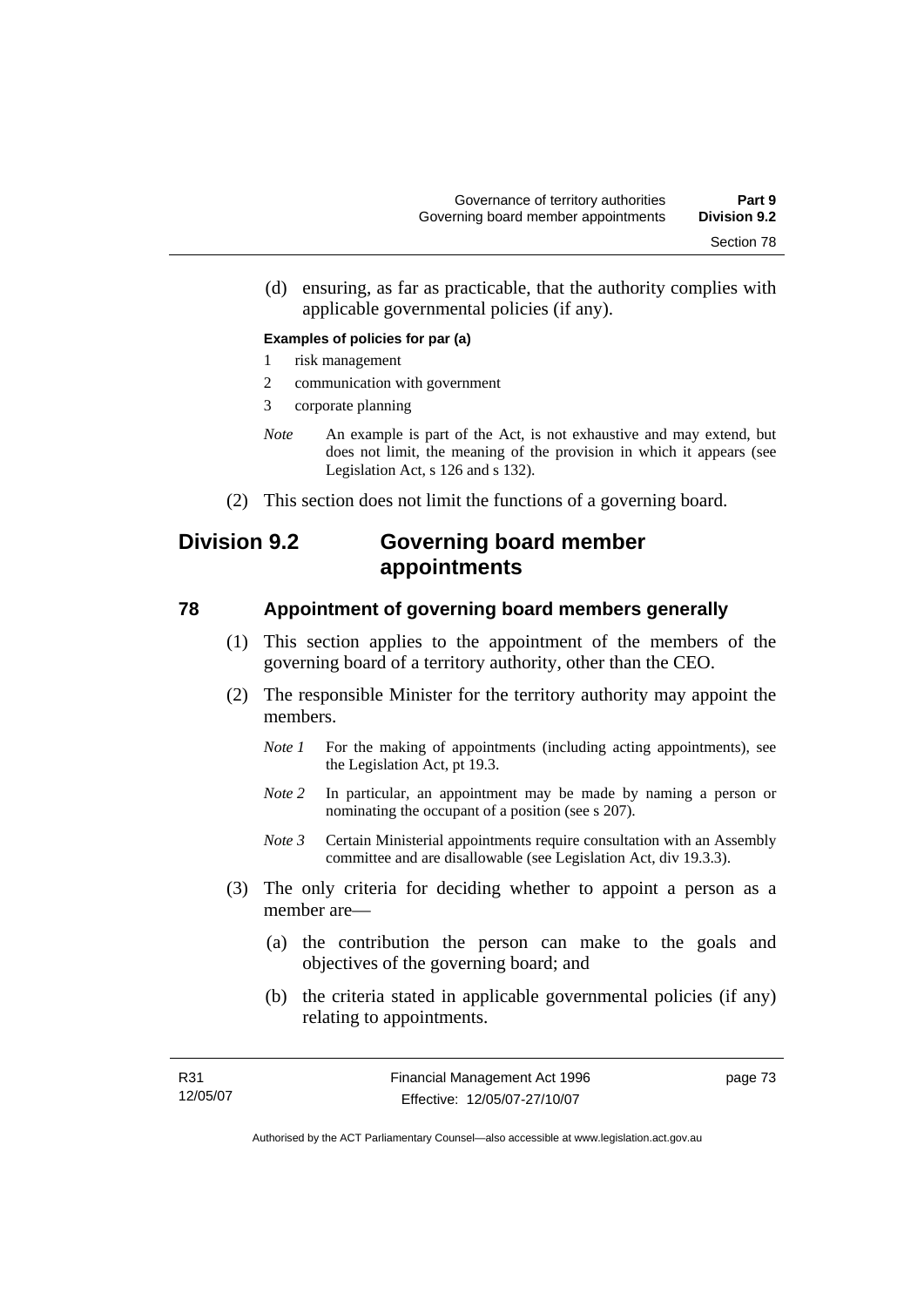- (4) However, the establishing Act may prescribe other criteria for deciding whether to appoint a person as a member.
- (5) An appointment of a member—
	- (a) must not be for longer than 3 years, unless the establishing Act allows a longer period; and
	- (b) is an appointment under the provision of the establishing Act that establishes the governing board.
- (6) The conditions of appointment of a member (other than a member required under the establishing Act to be a public servant or statutory office holder) are the conditions agreed between the Minister and the member, subject to any determination under the *Remuneration Tribunal Act 1995*.

#### **79 Appointment of chair and deputy chair**

- (1) The responsible Minister for a territory authority with a governing board may appoint a chair for the board and, unless the establishing Act otherwise provides, a deputy chair for the board.
	- *Note 1* For the making of appointments (including acting appointments), see the Legislation Act, pt 19.3.
	- *Note 2* In particular, an appointment may be made by naming a person or nominating the occupant of a position (see s 207).
	- *Note 3* Certain Ministerial appointments require consultation with an Assembly committee and are disallowable (see Legislation Act, div 19.3.3).
- (2) However, the responsible Minister must not appoint the CEO of the territory authority as chair or deputy chair.
- (3) The responsible Minister must try to ensure that the governing board of a territory authority always has a chair and, unless the establishing Act otherwise provides, deputy chair.

#### **80 Appointment of CEO of authority with governing board**

(1) This section applies to a territory authority with a governing board.

R31 12/05/07

Authorised by the ACT Parliamentary Counsel—also accessible at www.legislation.act.gov.au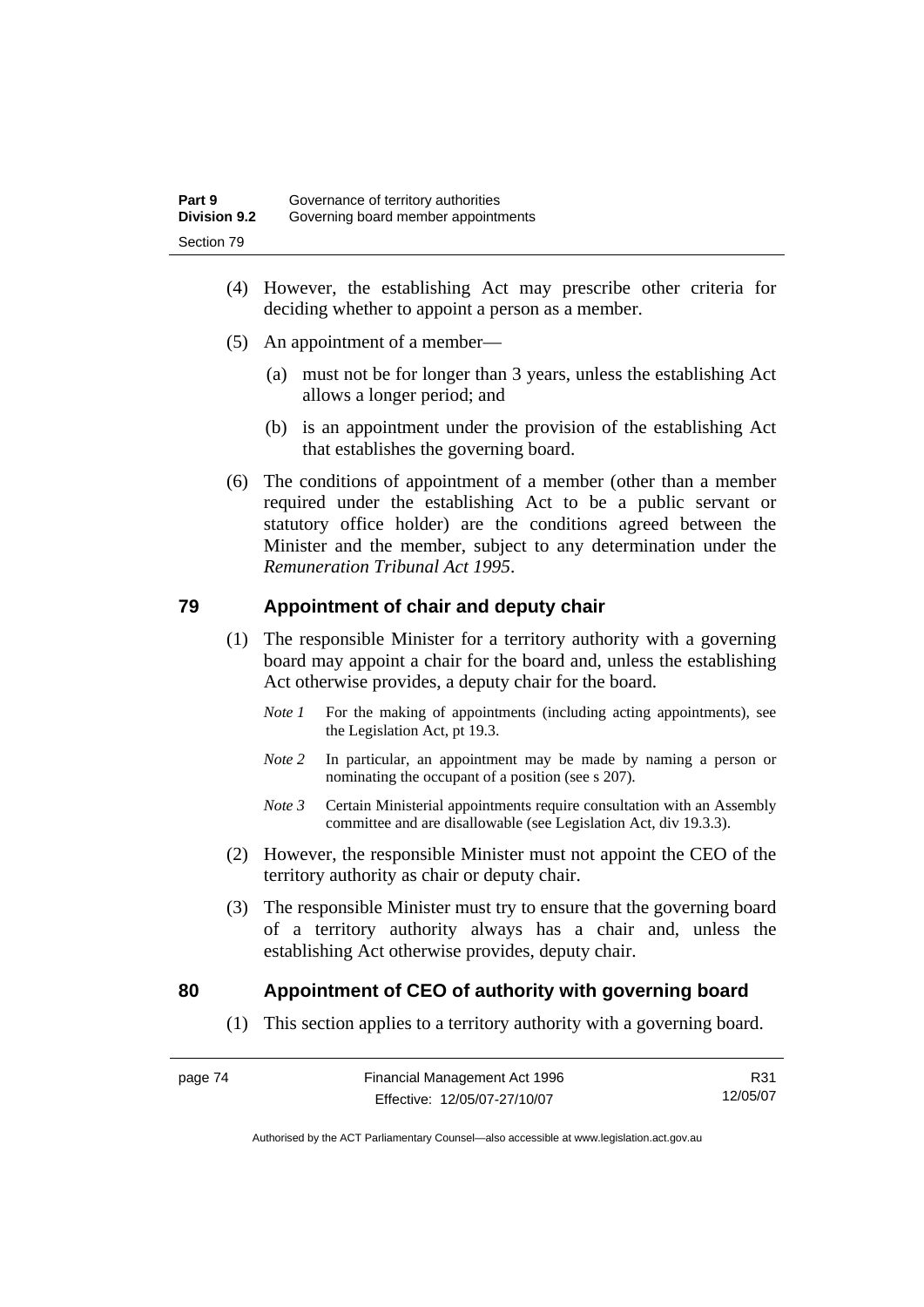- (2) The governing board of the territory authority must, after consulting the responsible Minister, appoint a CEO for the authority.
	- *Note 1* For the making of appointments (including acting appointments), see the Legislation Act, pt 19.3.
	- *Note 2* In particular, an appointment may be made by naming a person or nominating the occupant of a position (see s 207).
- (3) However, if the CEO is required under the establishing Act to be a public servant, the chief executive of the administrative unit responsible for the establishing Act must, after consulting the governing board and the responsible Minister, appoint a CEO for the authority.
- (4) The CEO is a member of the governing board.
- (5) However, the CEO is not a member of the governing board if it is considering or deciding—
	- (a) the appointment, or the ending of the appointment, of the CEO; or
	- (b) the CEO's conditions of appointment.
- (6) The conditions of appointment of a CEO (other than a CEO required under the establishing Act to be a public servant) are the conditions agreed between the governing board and the CEO, subject to any determination under the *Remuneration Tribunal Act 1995*.

#### **81 Ending board member appointments**

- (1) This section applies to a governing board member other than the CEO.
- (2) The responsible Minister may end the member's appointment—
	- (a) if the member contravenes a territory law; or
	- (b) for misbehaviour; or

page 75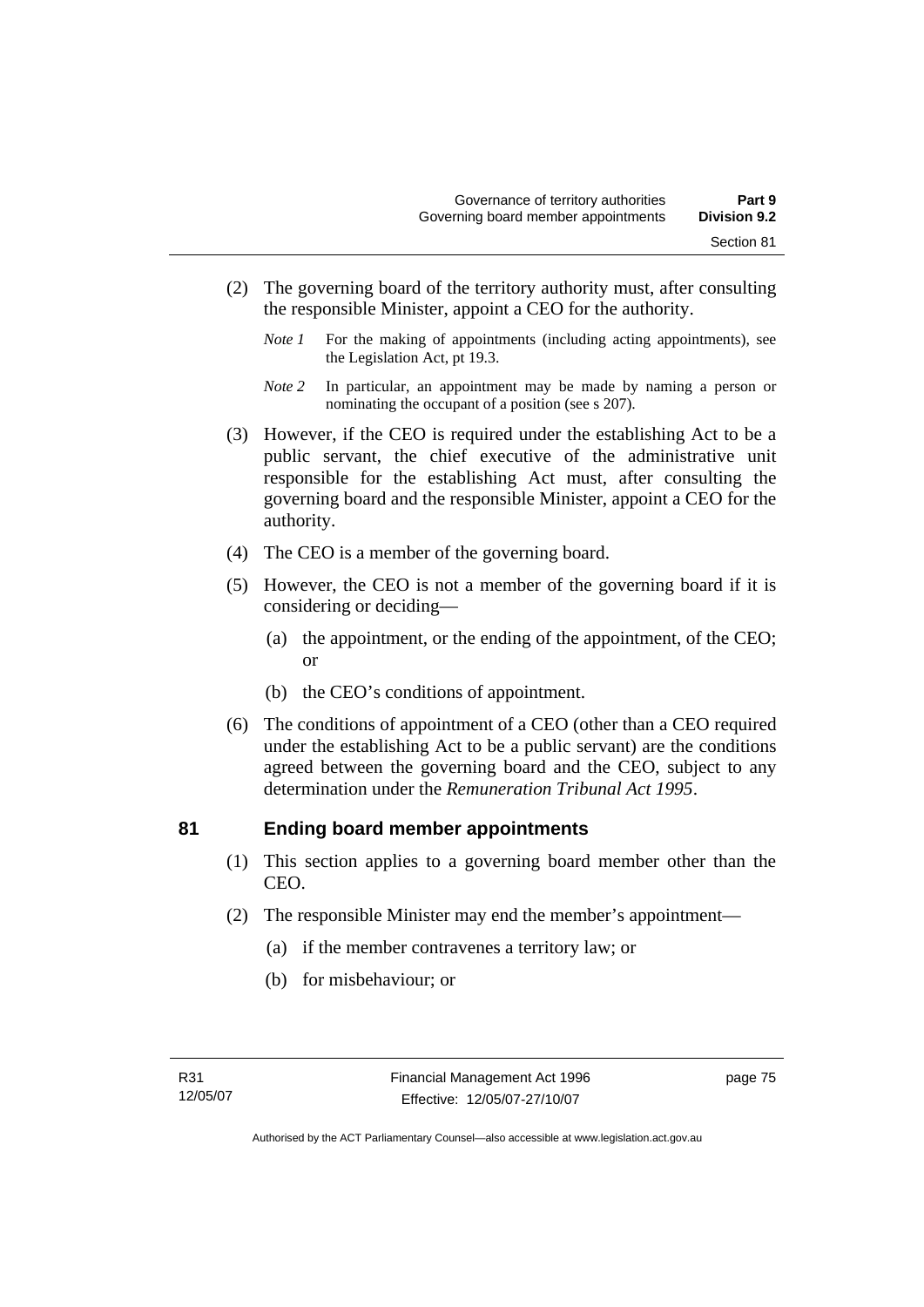- (c) if the member becomes bankrupt or executes a personal insolvency agreement; or
- (d) if the member is convicted, or found guilty, in Australia of an offence punishable by imprisonment for at least 1 year; or
- (e) if the member is convicted, or found guilty, outside Australia of an offence that, if it had been committed in the ACT, would be punishable by imprisonment for at least 1 year; or
- (f) if the member exercises the member's functions other than in accordance with section 85 (Honesty, care and diligence of governing board members); or
- (g) if the member fails to take all reasonable steps to avoid being placed in a position where a conflict of interest arises during the exercise of the member's functions; or
- (h) if the member contravenes section 88 (Disclosure of interests by governing board members); or
- (i) if the member is absent from 3 consecutive meetings of the board, otherwise than on approved leave; or
- (j) for physical or mental incapacity, if the incapacity substantially affects the exercise of the member's functions.
- *Note* A person's appointment also ends if the person resigns (see Legislation Act, s 210).
- (3) The Minister may also end the appointment of the member (the *member concerned*) if the board tells the Minister in writing that it has resolved, by a majority of at least  $\frac{2}{3}$  of the members, to recommend to the Minister that the member's appointment be ended.
- (4) The governing board may pass a resolution mentioned in subsection (3) only if—

Authorised by the ACT Parliamentary Counsel—also accessible at www.legislation.act.gov.au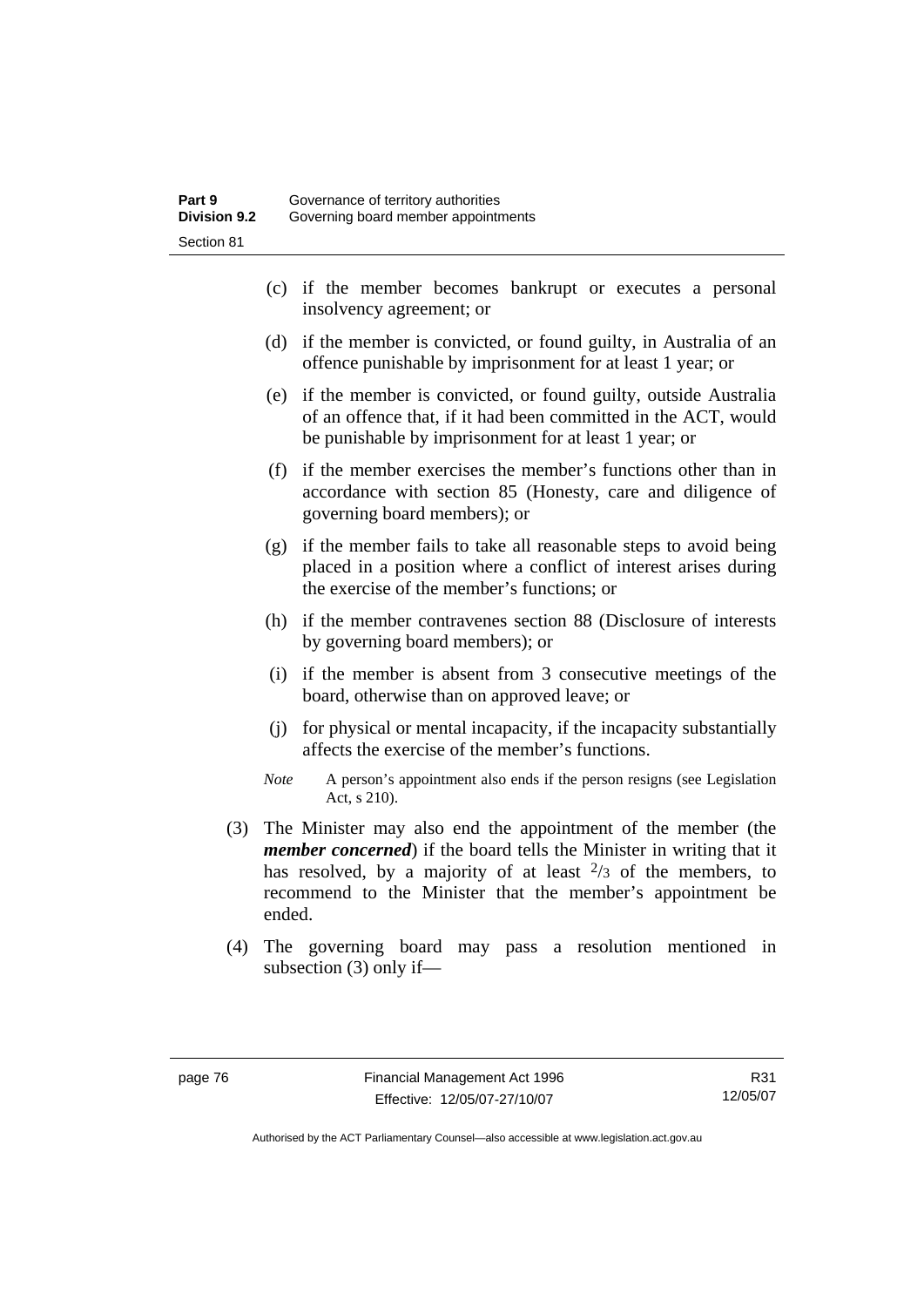- (a) at least 3 weeks written notice of the intention to consider the proposed resolution has been given to the member concerned; and
- (b) the member concerned has been given an opportunity to make submissions and present documents to a meeting of the board; and
- (c) if the member concerned has used the opportunity mentioned in paragraph (b)—a summary of the member's submissions is recorded in the minutes of the board and a copy of any documents presented is included in the minutes.

# **Division 9.3 Functions of governing board members**

# **82 Chair's functions**

The chair of the governing board of a territory authority has the following functions:

- (a) managing the affairs of the governing board;
- (b) ensuring, as far as practicable, that there is a good working relationship between the governing board and management of the authority;
- (c) ensuring the responsible Minister is kept informed about the operations of the authority.

# **83 Deputy chair's functions**

 (1) If the chair of the governing board of a territory authority is absent or cannot for any reason exercise the functions of the chair, the deputy chair of the governing board must exercise the functions of the chair.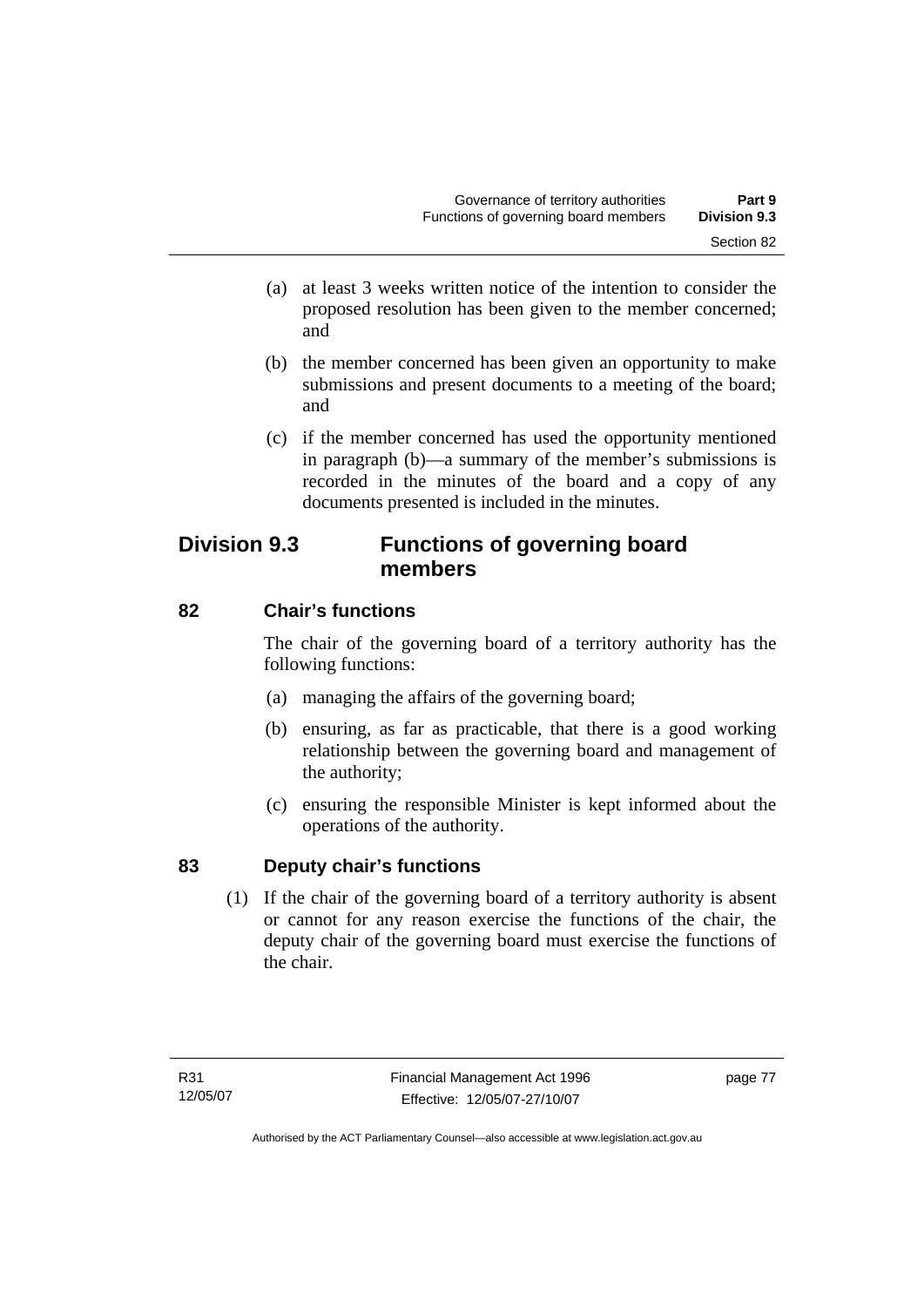| Part 9              | Governance of territory authorities  |
|---------------------|--------------------------------------|
| <b>Division 9.3</b> | Functions of governing board members |
| Section 84          |                                      |

- (2) However, this section does not apply to a territory authority if the establishing Act for the authority provides that it need not have a deputy chair.
	- *Note* The Legislation Act, s 209 deals with acting appointments.

#### **84 CEO's functions**

- (1) The CEO of a territory authority with a governing board has the following functions:
	- (a) ensuring, as far as practicable, that the authority's statement of intent is implemented effectively and efficiently;

**Example of implementation of statement of intent** 

achieving objectives in statement of intent

- (b) managing the day-to-day operations of the authority in accordance with—
	- (i) applicable governmental policies (if any); and
	- (ii) the policies of the authority set by the board; and
	- (iii) each legal requirement that applies to the authority;

#### **Example for par (iii)**

a direction by the independent competition and regulatory commission that relates to the authority

- (c) regularly advising the board about the operation and financial performance of the authority;
- (d) immediately advising the board about significant events.
	- *Note* An example is part of the Act, is not exhaustive and may extend, but does not limit, the meaning of the provision in which it appears (see Legislation Act, s 126 and s 132).
- (2) In this section:

*significant event*, for a territory authority, means an event that the authority is required to tell the responsible Minister about under section 101.

| page 78 | Financial Management Act 1996 | R31      |
|---------|-------------------------------|----------|
|         | Effective: 12/05/07-27/10/07  | 12/05/07 |

Authorised by the ACT Parliamentary Counsel—also accessible at www.legislation.act.gov.au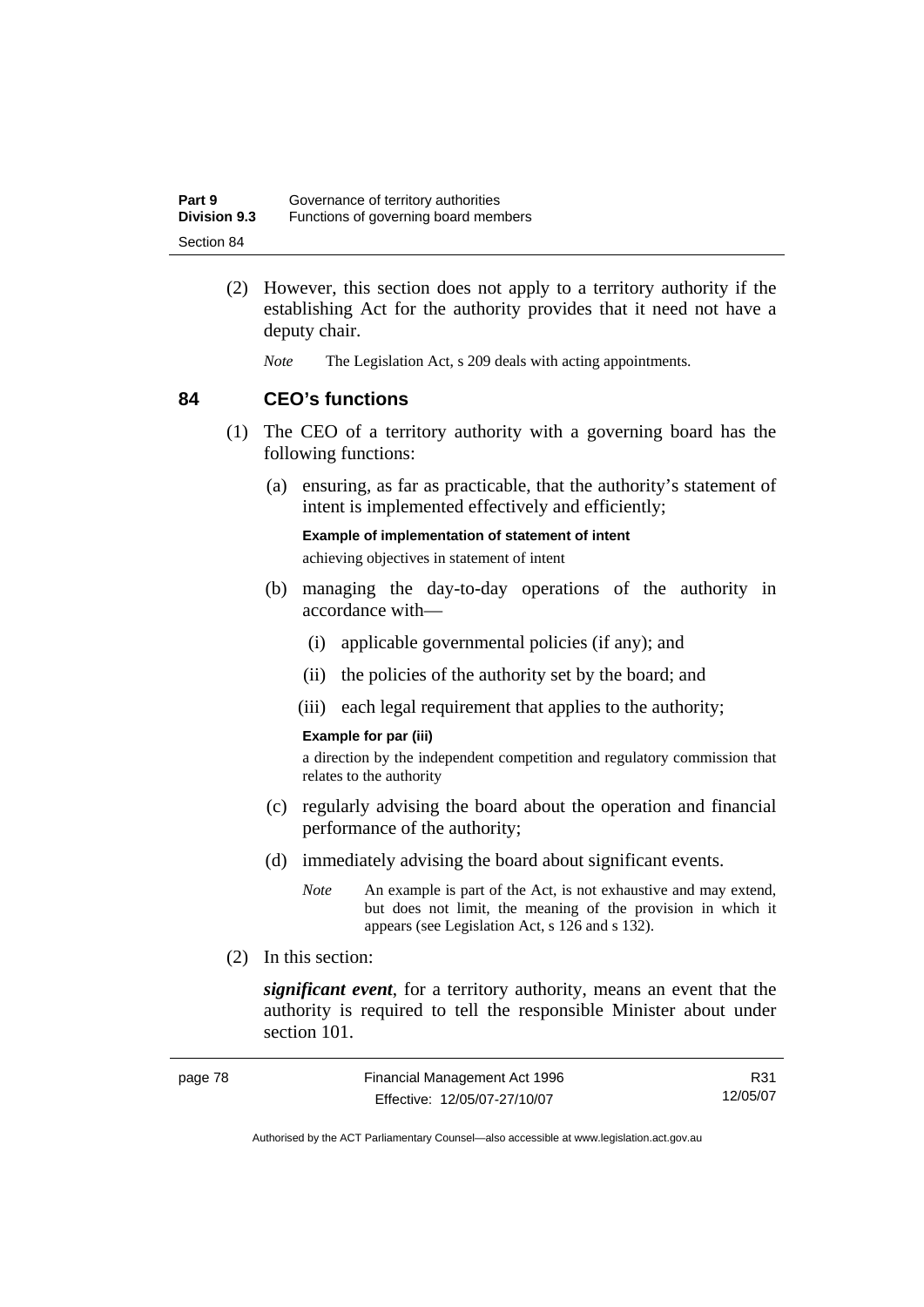## **85 Honesty, care and diligence of governing board members**

In exercising the functions of a governing board member, a member must exercise the degree of honesty, care and diligence required to be exercised by a director of a corporation in relation to the affairs of the corporation.

## **86 Conflicts of interest by governing board members**

A governing board member must take all reasonable steps to avoid being placed in a position where a conflict of interest arises during the exercise of the member's functions.

#### **87 Agenda to require disclosure of interest item**

The agenda for each meeting of a territory authority governing board must include an item requiring any material interest in an issue to be considered at the meeting to be disclosed to the meeting.

### **88 Disclosure of interests by governing board members**

- (1) If a governing board member has a material interest in an issue being considered, or about to be considered, by the governing board, the member must disclose the nature of the interest at a board meeting as soon as practicable after the relevant facts come to the member's knowledge.
	- *Note Material interest* is defined in s (4). The definition of *indirect interest* in s (4) applies to the definition of *material interest*.
- (2) The disclosure must be recorded in the governing board's minutes and, unless the board otherwise decides, the member must not—
	- (a) be present when the board considers the issue; or
	- (b) take part in a decision of the board on the issue.

#### **Example**

Albert, Boris and Chloe are members of a governing board. They have an interest in an issue being considered at a governing board meeting and they disclose the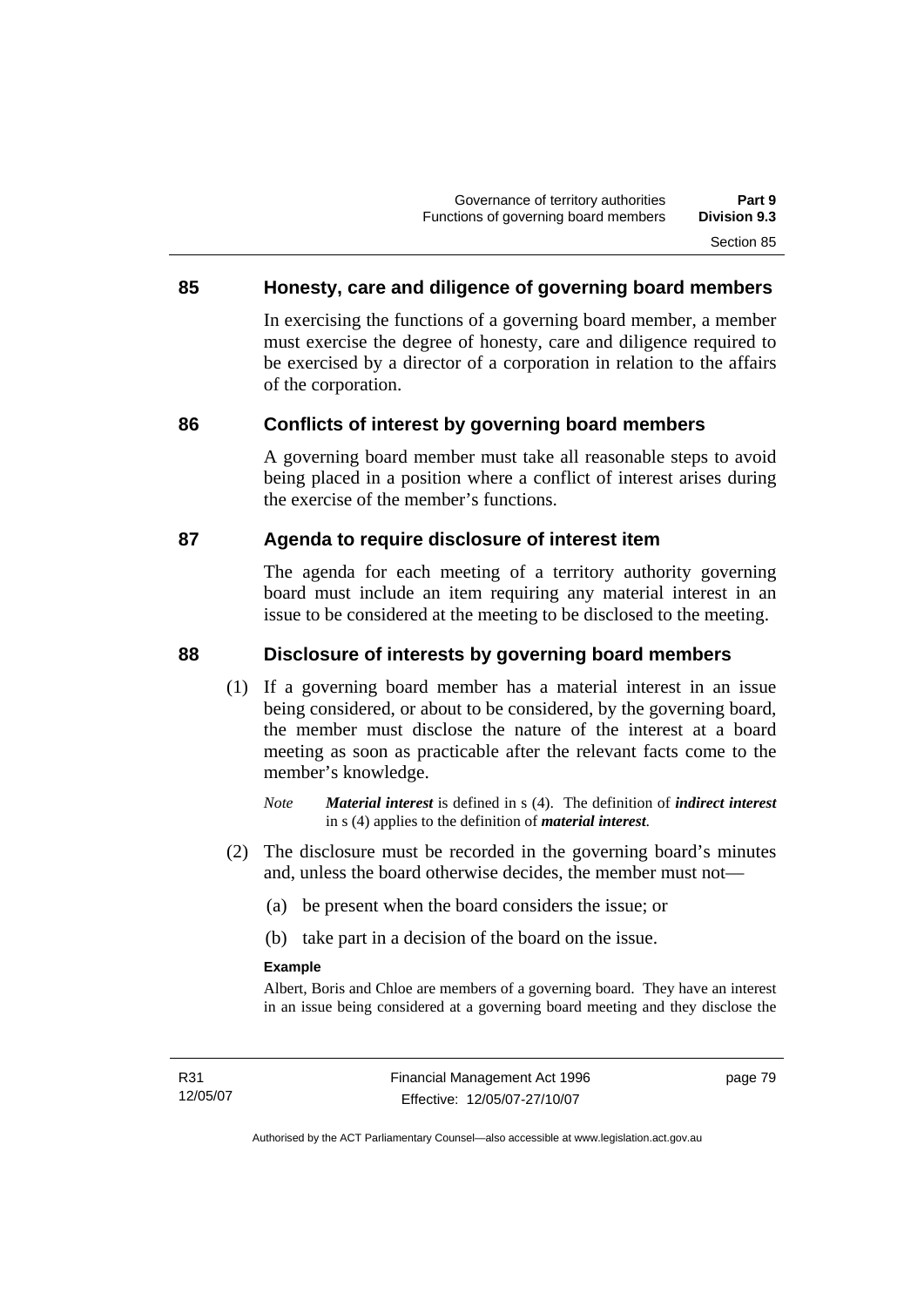#### **Part 9 Governance of territory authorities Division 9.3** Functions of governing board members Section 88

interest as soon as they become aware of it. Albert's and Boris's interests are minor but Chloe has a direct financial interest in the issue.

The governing board considers the disclosures and decides that because of the nature of the interests:

- Albert may be present when the board considers the issue but not take part in the decision
- Boris may be present for the consideration and take part in the decision.

The board does not make a decision allowing Chloe to be present or take part in the board's decision. Accordingly, since Chloe has a material interest she cannot be present for the consideration of the issue or take part in the decision.

- *Note* An example is part of the Act, is not exhaustive and may extend, but does not limit, the meaning of the provision in which it appears (see Legislation Act, s 126 and s 132).
- (3) Any other governing board member who also has a material interest in the issue must not be present when the board is considering its decision under subsection (2).
- (4) In this section:

*associate*, of a person, means—

- (a) the person's business partner; or
- (b) a close friend of the person; or
- (c) a family member of the person.

*executive officer*, of a corporation, means a person (however described) who is concerned with, or takes part in, the corporation's management, whether or not the person is a director of the corporation.

*indirect interest*—without limiting the kinds of indirect interests a person may have, a person has an *indirect interest* in an issue if any of the following has an interest in the issue:

(a) an associate of the person;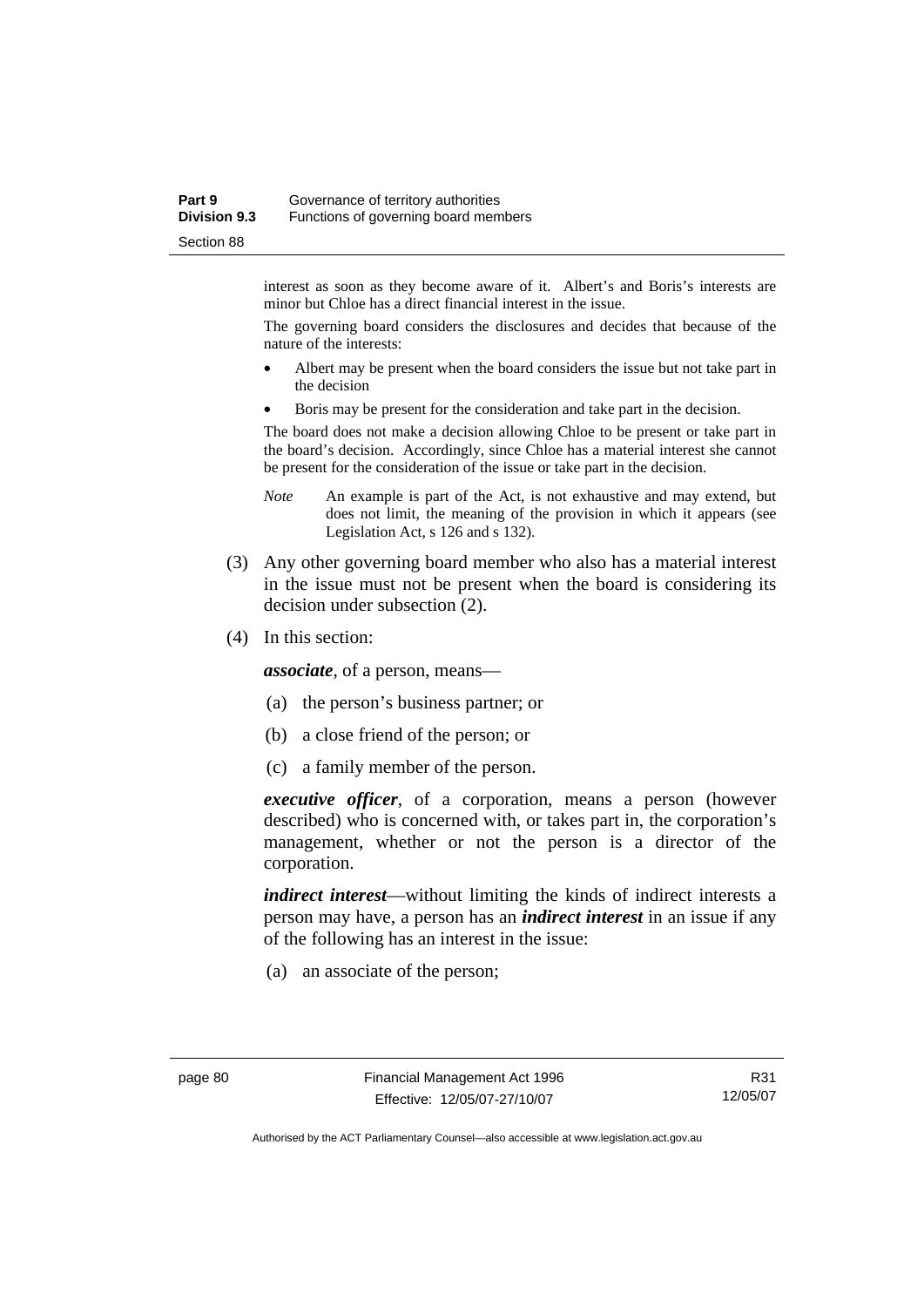- (b) a corporation if the corporation has not more than 100 members and the person, or an associate of the person, is a member of the corporation;
- (c) a subsidiary of a corporation mentioned in paragraph (b);
- (d) a corporation if the person, or an associate of the person, is an executive officer of the corporation;
- (e) the trustee of a trust if the person, or an associate of the person, is a beneficiary of the trust;
- (f) a member of a firm or partnership if the person, or an associate of the person, is a member of the firm or partnership;
- (g) someone else carrying on a business if the person, or an associate of the person, has a direct or indirect right to participate in the profits of the business.

*material interest*—a governing board member has a *material interest* in an issue if the member has—

- (a) a direct or indirect financial interest in the issue; or
- (b) a direct or indirect interest of any other kind if the interest could conflict with the proper exercise of the member's functions in relation to the board's consideration of the issue.

#### **89 Reporting of disclosed governing board interests to Minister**

- (1) Within 3 months after the day a material interest is disclosed under section 88 (1), the chair of the governing board must report to the responsible Minister in writing about—
	- (a) the disclosure; and
	- (b) the nature of the interest disclosed; and
	- (c) any decision by the board under section 88 (2).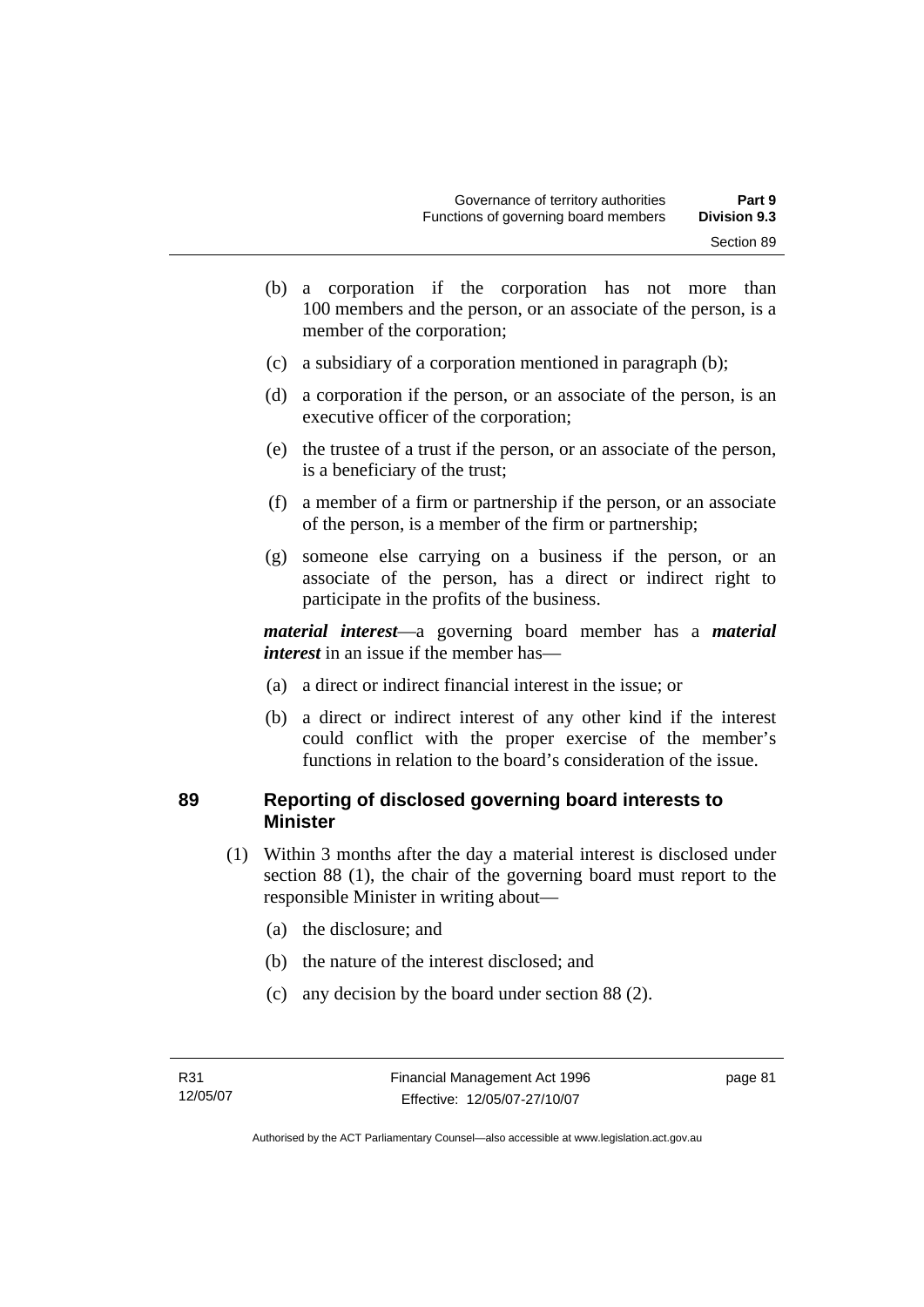| Part 9              | Governance of territory authorities  |
|---------------------|--------------------------------------|
| <b>Division 9.3</b> | Functions of governing board members |
| Section 90          |                                      |

- (2) The chair must also give the responsible Minister, not later than 31 days after the end of each financial year, a statement that sets out the information given to the Minister in reports under subsection (1) that relate to disclosures made during the previous financial year.
- (3) The responsible Minister must give a copy of the statement to the relevant committee of the Legislative Assembly within 31 days after the day the Minister receives the statement.
- (4) In this section:

#### *relevant committee* means—

- (a) a standing committee of the Legislative Assembly nominated by the Speaker for subsection (3); or
- (b) if no nomination under paragraph (a) is in effect—the standing committee of the Legislative Assembly responsible for public accounts.

#### **90 Protection of governing board members from liability**

- (1) A governing board member is not civilly liable for anything done or omitted to be done honestly and without recklessness—
	- (a) in the exercise of a function under a territory law; or
	- (b) in the reasonable belief that the act or omission was in the exercise of a function under a territory law.
- (2) Any liability that would, apart from this section, attach to a governing board member of a territory authority attaches instead to the authority.

#### **91 Indemnification and exemption of governing board members**

 (1) A territory authority must not exempt a governing board member (whether directly or through another entity) from liability to the authority.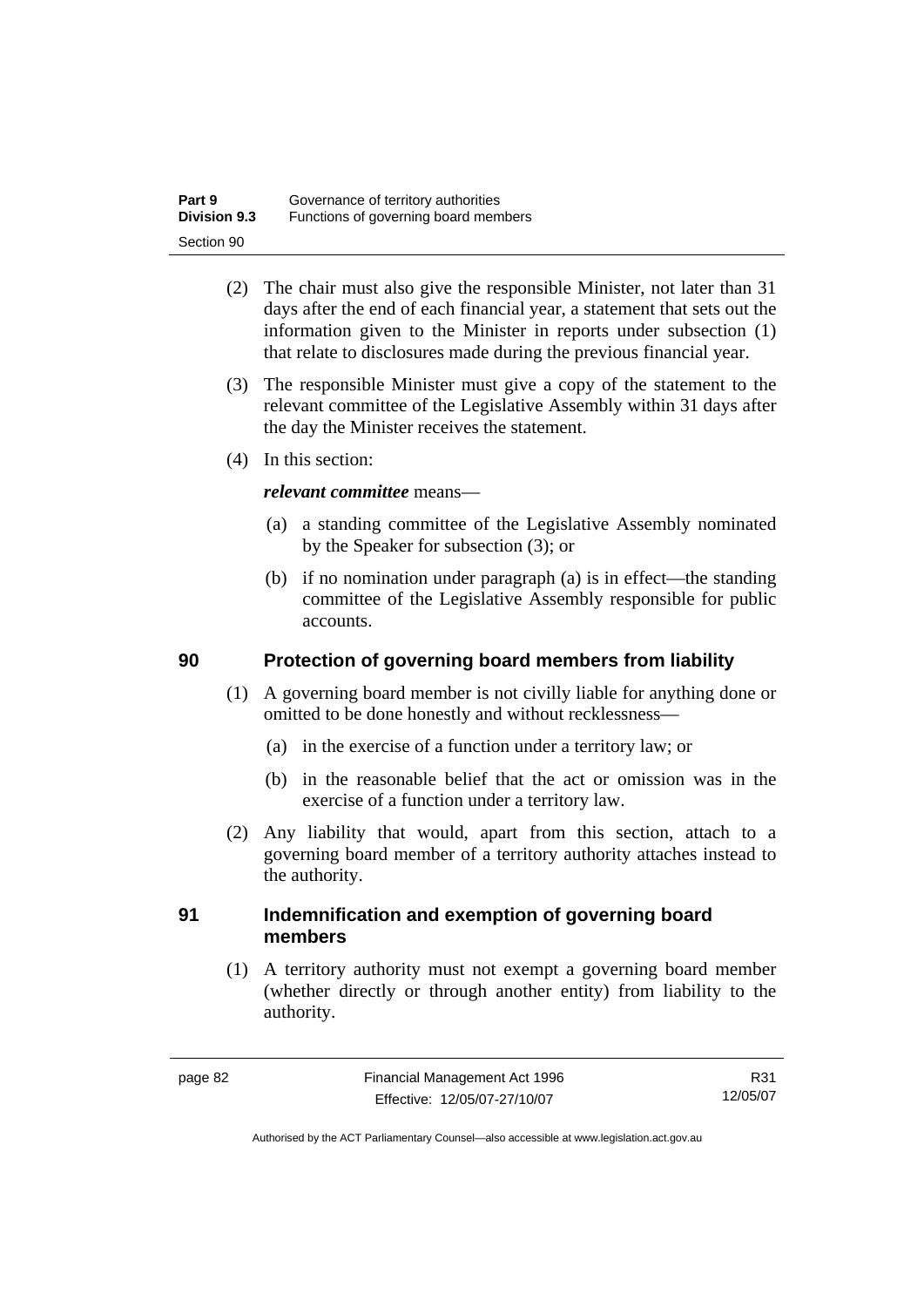- (2) A territory authority must not indemnify a governing board member (whether directly or through another entity and whether by agreement or by making a payment) against any of the following liabilities incurred as a board member:
	- (a) a liability owed to the authority;
	- (b) a liability owed to someone other than the authority that did not arise from honest conduct.
- (3) A territory authority must not indemnify a governing board member (whether directly or through another entity and whether by agreement or by making a payment) against legal costs incurred as a member if the costs are incurred—
	- (a) in defending or resisting a proceeding if the person is found to have a liability for which the person could not be indemnified under subsection (2); or
		- *Note* A governing board member is not personally liable for certain acts done or omissions made honestly and without recklessness (see s 90).
	- (b) in defending or resisting a criminal proceeding in which the person is found guilty.
- (4) In this section:

*authority* includes a subsidiary (if any) of the authority.

## **92 Compensation for exercise of functions etc**

- (1) A person may claim compensation from the Territory if the person suffers loss because of the exercise, or purported exercise, of a function under this part or the establishing Act.
- (2) Compensation may be claimed and ordered in a proceeding for compensation brought in a court of competent jurisdiction.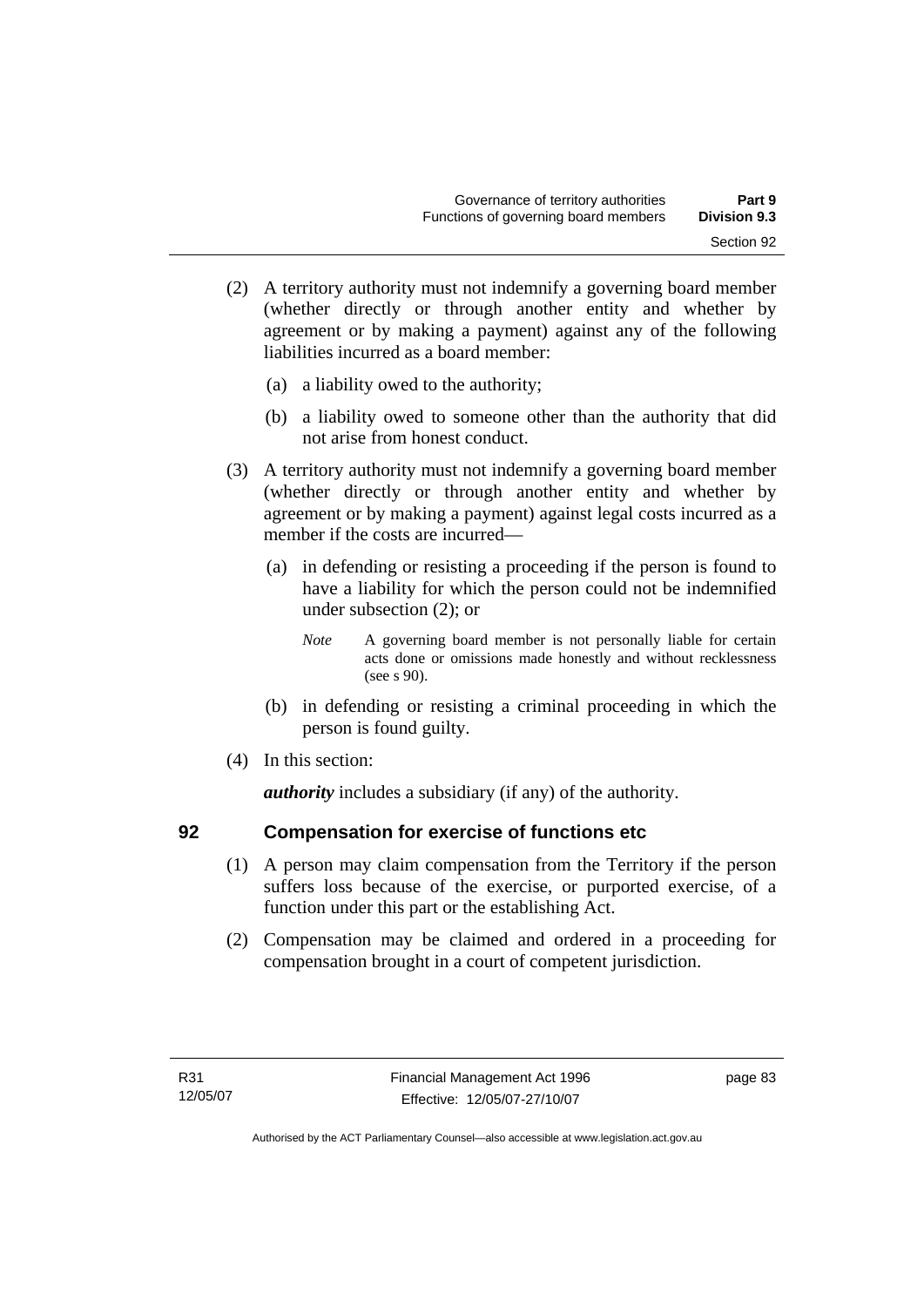| Part 9              | Governance of territory authorities |
|---------------------|-------------------------------------|
| <b>Division 9.4</b> | Governing board meetings            |
| Section 93          |                                     |

- (3) A court may order the payment of reasonable compensation for the loss or expense only if it is satisfied it is just to make the order in the circumstances of the particular case.
- (4) A regulation may prescribe matters that may, must or must not be taken into account by the court in considering whether it is just to make the order.

# **Division 9.4 Governing board meetings**

## **93 Time and place of governing board meetings**

- (1) Meetings of the governing board of a territory authority are to be held when and where it decides.
- (2) However, the governing board must meet—
	- (a) at least once every 3 months; or
	- (b) if the establishing Act requires the governing board to meet more frequently—at the times required under the establishing Act.
- (3) The chair—
	- (a) may at any time call a meeting of the governing board; and
	- (b) must call a meeting if asked by the Minister or at least 2 members.
- (4) The chair must give the other members reasonable notice of the time and place of a meeting called by the chair.

# **94 Presiding member at governing board meetings**

- (1) The chair presides at all meetings at which the chair is present.
- (2) If the chair is absent and the governing board has a deputy chair, the deputy chair presides.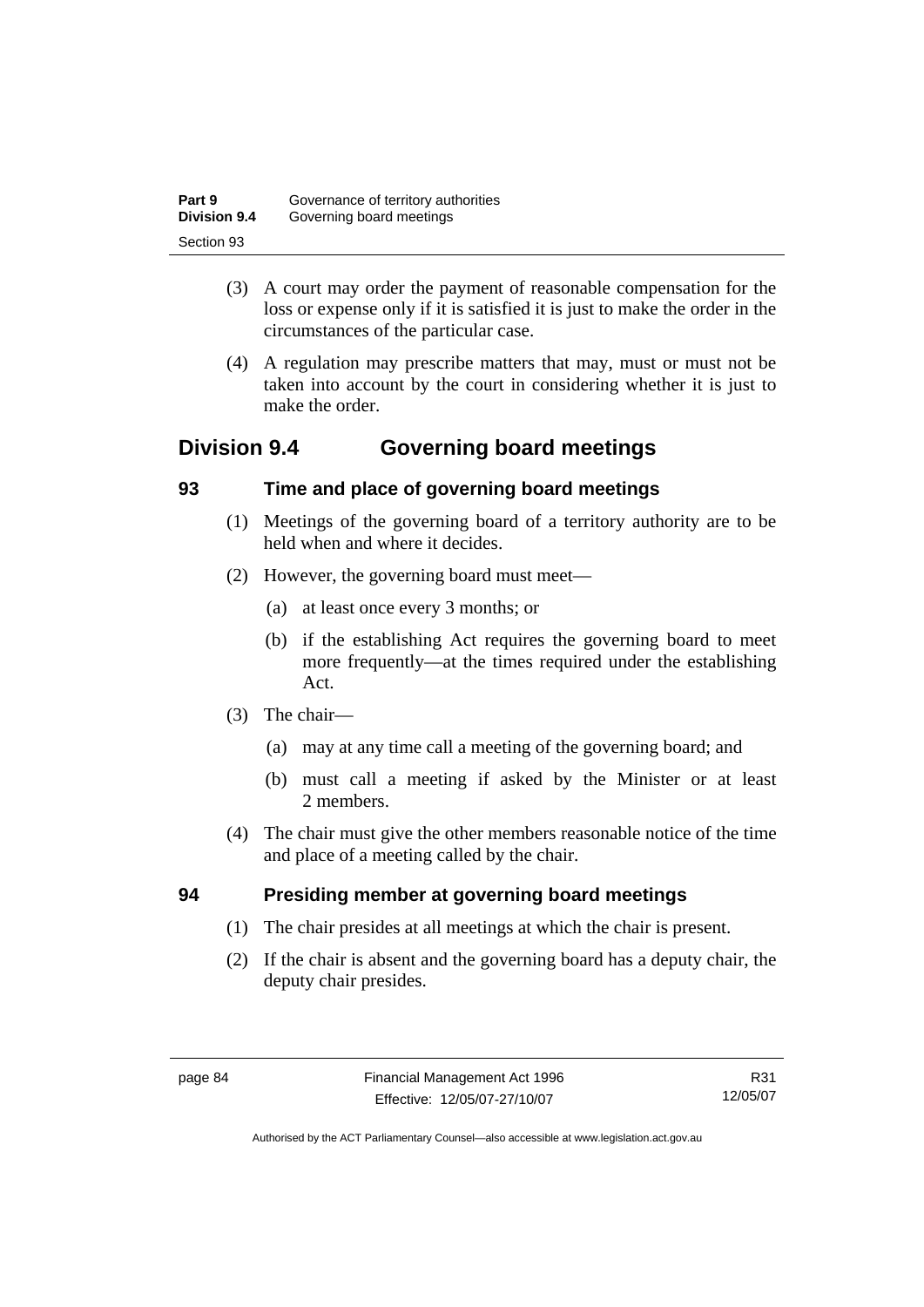- (3) If the chair and the deputy chair are absent or the chair is absent and there is no deputy chair, the member chosen by the members present presides.
- (4) However, the members must not choose the CEO to preside.

## **95 Quorum at governing board meetings**

- (1) Business may be carried on at a meeting of the governing board only if at least 1/2 the number of members appointed are present.
- (2) However, if the establishing Act for the governing board provides that a board member is a non-voting member, that board member is not counted as a member appointed or present for subsection (1).

## **96 Voting at governing board meetings**

- (1) At a meeting of the governing board each member has a vote on each question to be decided, unless the establishing Act for the board otherwise provides.
- (2) A question is decided by a majority of the votes of the members present and voting but, if the votes are equal, the member presiding has a deciding vote.

# **97 Conduct of governing board meetings etc**

- (1) The governing board may conduct its proceedings (including its meetings) as it considers appropriate.
- (2) A meeting may be held using a method of communication, or a combination of methods of communication, that allows a board member taking part to hear what each other member taking part says without the members being in each other's presence.

#### **Examples**

a phone link, a satellite link

*Note* An example is part of the Act, is not exhaustive and may extend, but does not limit, the meaning of the provision in which it appears (see Legislation Act, s 126 and s 132).

| R31      | Financial Management Act 1996 | page 85 |
|----------|-------------------------------|---------|
| 12/05/07 | Effective: 12/05/07-27/10/07  |         |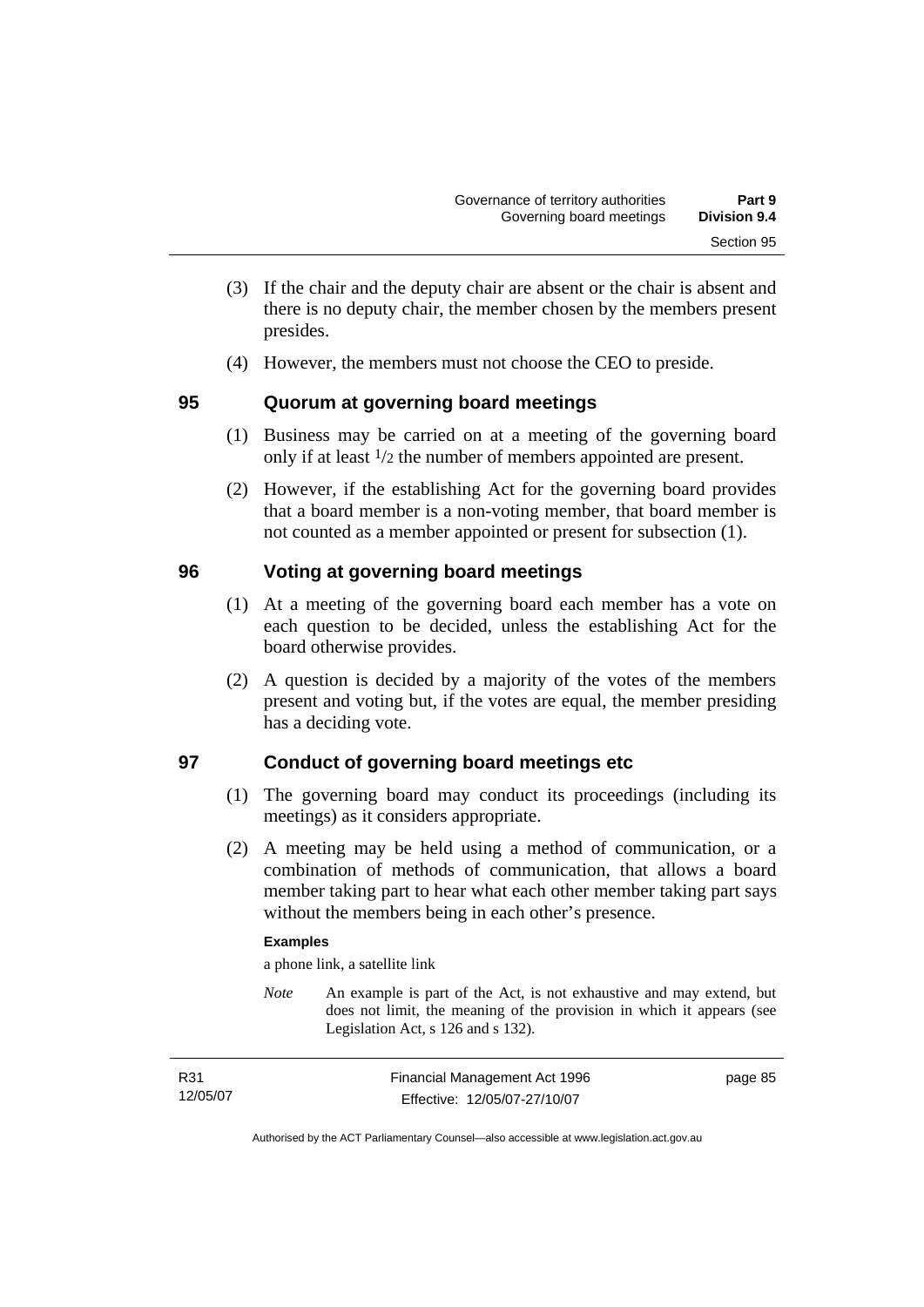| Part 9              | Governance of territory authorities                    |
|---------------------|--------------------------------------------------------|
| <b>Division 9.5</b> | Requirements and obligations for territory authorities |
| Section 98          |                                                        |

- (3) A governing board member who takes part in a meeting conducted under subsection (2) is taken, for all purposes, to be present at the meeting.
- (4) A resolution is a valid resolution of the governing board, even if it is not passed at a meeting of the board, if all members agree to the proposed resolution in writing or by electronic communication.

**Example of electronic communication**  email

(5) The board must keep minutes of its meetings.

# **Division 9.5 Requirements and obligations for territory authorities**

#### **98 Limitations on authorities forming corporations etc**

- (1) A relevant territory authority must not do any of the following without the Treasurer's prior written approval:
	- (a) subscribe for, or purchase, shares in or debentures or other securities of, a corporation;
	- (b) form, or take part in the formation of, a corporation.
- (2) An approval under subsection (1)—
	- (a) must relate only to a particular corporation or proposed corporation; and
	- (b) may be given subject to the conditions or restrictions stated in the approval.
- (3) If a relevant territory authority does something mentioned in subsection (1), the authority must tell the responsible Minister within 2 weeks after the day the authority does the thing.
- (4) The responsible Minister must—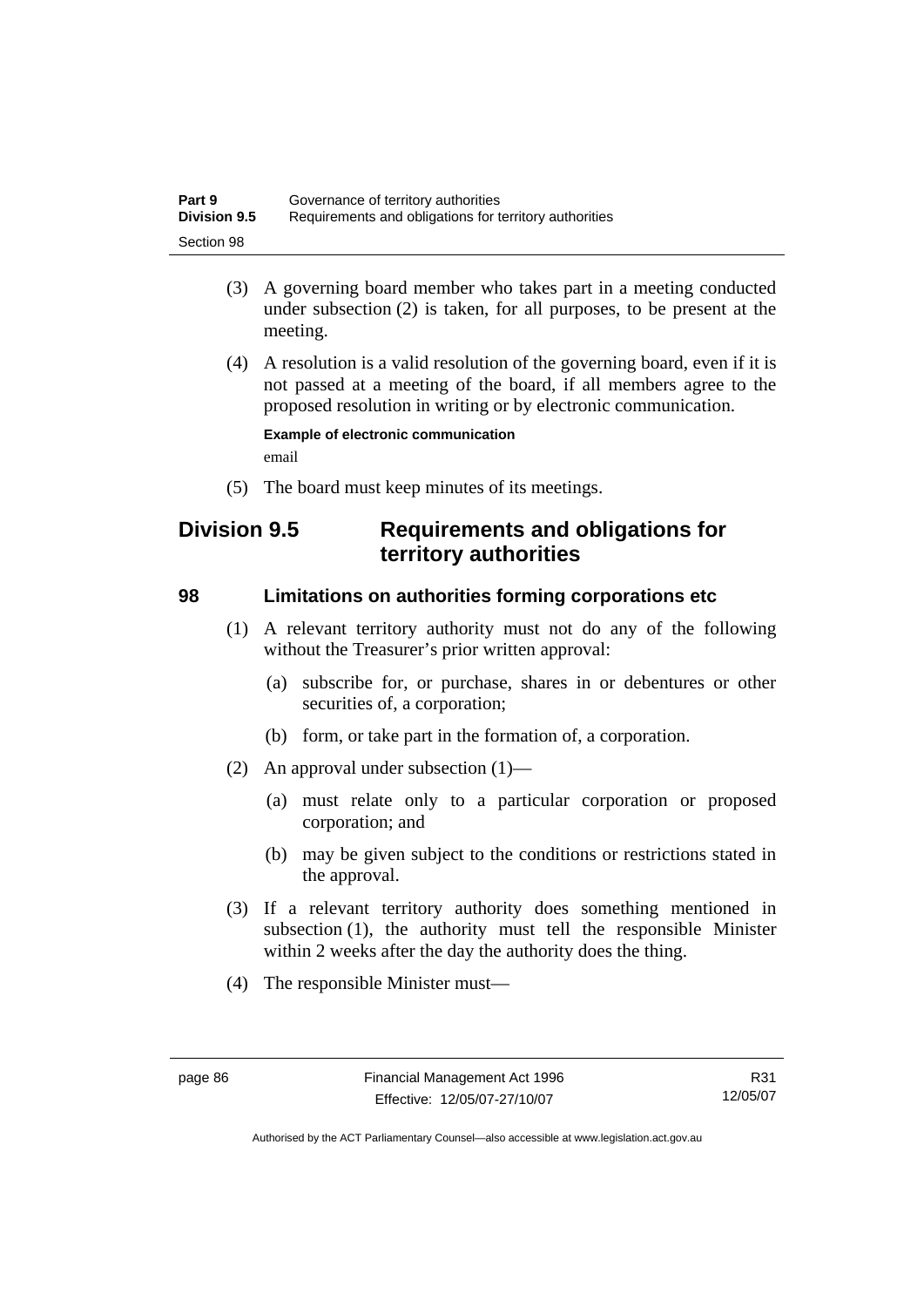- (a) prepare a written statement setting out details of, and reasons for, the relevant territory authority's action; and
- (b) present the statement to the Legislative Assembly within 6 sitting days after the day the Minister is told about the action.
- (5) A statement need not include any material that is commercially sensitive.
- (6) However, if commercially sensitive information is not included in the statement, the responsible Minister must, when presenting the statement to the Legislative Assembly, also present a further statement setting out the general nature of the information and the reason for its non-inclusion in the statement.

#### **99 Limitations on authorities taking part in joint ventures and trusts**

- (1) A relevant territory authority must not take part in a joint venture or trust without the Treasurer's prior written approval.
- (2) An approval under subsection (1)—
	- (a) may apply generally or may relate to a particular proposed joint venture or trust; and
	- (b) may be given subject to the conditions or restrictions stated in the approval.
- (3) If a relevant territory authority enters into an agreement for a joint venture or trust, the authority must tell the responsible Minister within 2 weeks after the day the authority enters into the agreement.
- (4) The responsible Minister must—
	- (a) prepare a written statement setting out details of, and reasons for, the agreement; and
	- (b) present the statement to the Legislative Assembly within 6 sitting days after the day the Minister is told about the agreement.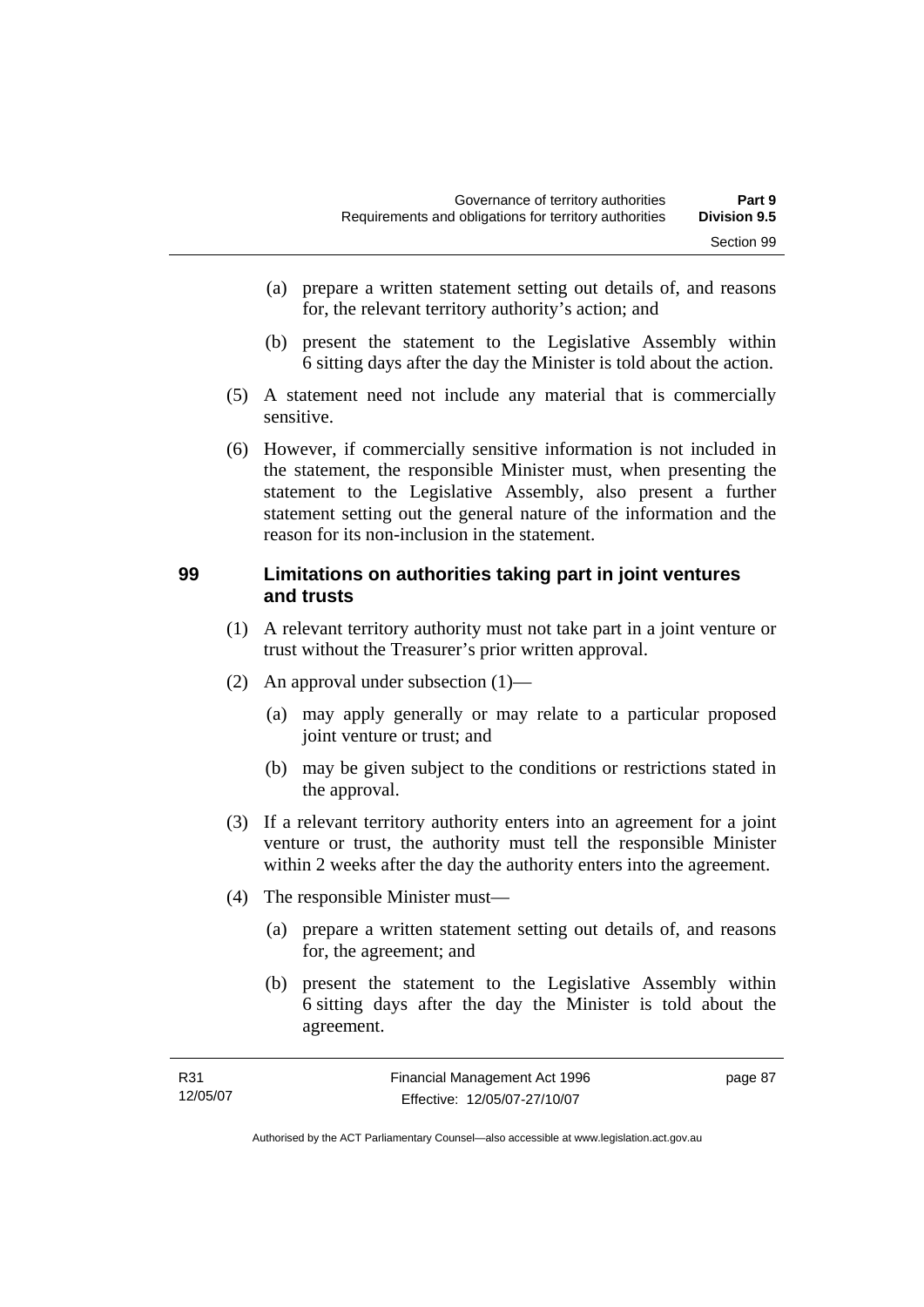| Part 9              | Governance of territory authorities                    |
|---------------------|--------------------------------------------------------|
| <b>Division 9.5</b> | Requirements and obligations for territory authorities |
| Section 100         |                                                        |

- (5) A statement need not include any material that is commercially sensitive.
- (6) However, if commercially sensitive information is not included in the statement, the responsible Minister must, when presenting the statement to the Legislative Assembly, also present a further statement setting out the general nature of the information and the reason for its non-inclusion in the statement.

#### **100 Corporations, joint ventures and trusts in which authority has interest**

- (1) If a relevant territory authority has a controlling interest in a corporation, joint venture or trust, the authority must ensure that—
	- (a) the auditor-general is appointed auditor for the corporation, joint venture or trust; and
	- (b) the corporation or joint venture, or a trustee for the trust, does not do anything that the authority itself could not do.
- (2) If a relevant territory authority has an interest, other than a controlling interest, in a corporation, joint venture or trust, the authority must try to ensure that the auditor-general is appointed auditor for the corporation, joint venture or trust.
	- *Note* The *Auditor-General Act 1996*, s 14 allows the auditor-general to require a person to give to the auditor-general information and documents.
- (3) In this section—

*controlling interest*—see the *Auditor-General Act 1996*, section 5.

#### **101 Obligation of authorities to tell Minister about significant events**

 (1) A relevant territory authority must, as soon as practicable, tell the responsible Minister of any significant event that affects, or seems likely to affect—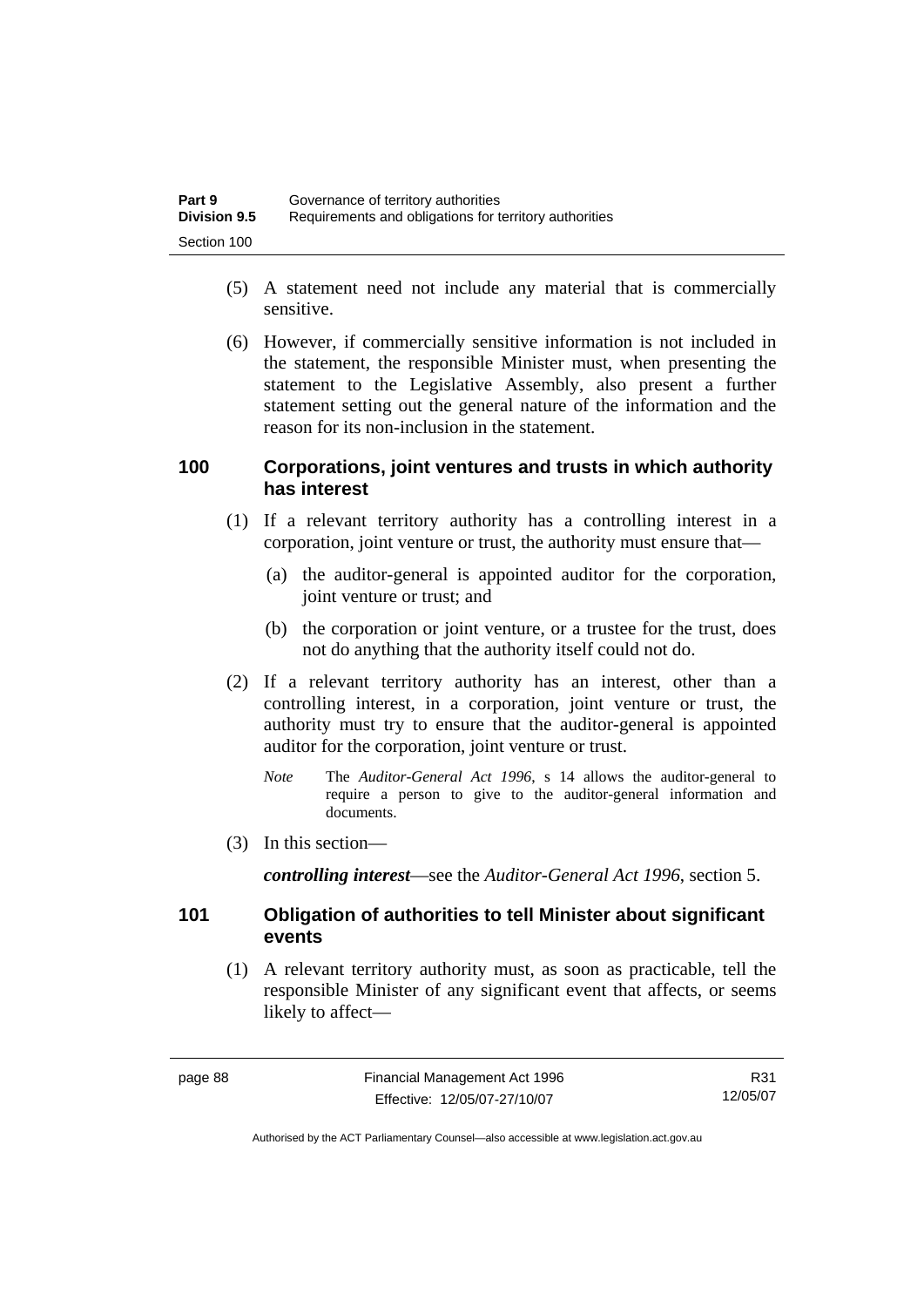- (a) the value of the authority; or
- (b) a significant part of the authority's assets; or
- (c) the performance of the authority as a whole; or
- (d) the carrying out of a significant activity of the authority.
- (2) For this section, an event, part of assets or activity is *significant* for a relevant territory authority if—
	- (a) it is significant when interpreted in accordance with accounting standards relating to materiality ordinarily used in Australia when the decision about whether it is significant is made; or
	- (b) a document published by the authority identifies it as significant (however described); or
	- (c) a memorandum of understanding or other agreement between the responsible Minister or Treasurer and the authority identifies it as significant (however described); or
	- (d) it is prescribed under the financial management guidelines.

#### **102 Ministerial directions to authorities about financial etc statements**

- (1) The responsible Minister for a relevant territory authority may, in writing, direct the relevant person for the authority to give the Minister financial or other statements relating to the authority.
- (2) Without limiting subsection (1), the direction may state the form in which the statements are to be given and the period to which they must relate.
- (3) A relevant person for a relevant territory authority who receives a direction under subsection (1) must prepare the statements required by the direction and give them to the responsible Minister within 1 month after the day the person receives the direction or, if a longer period is allowed by the Minister, within the longer period.

page 89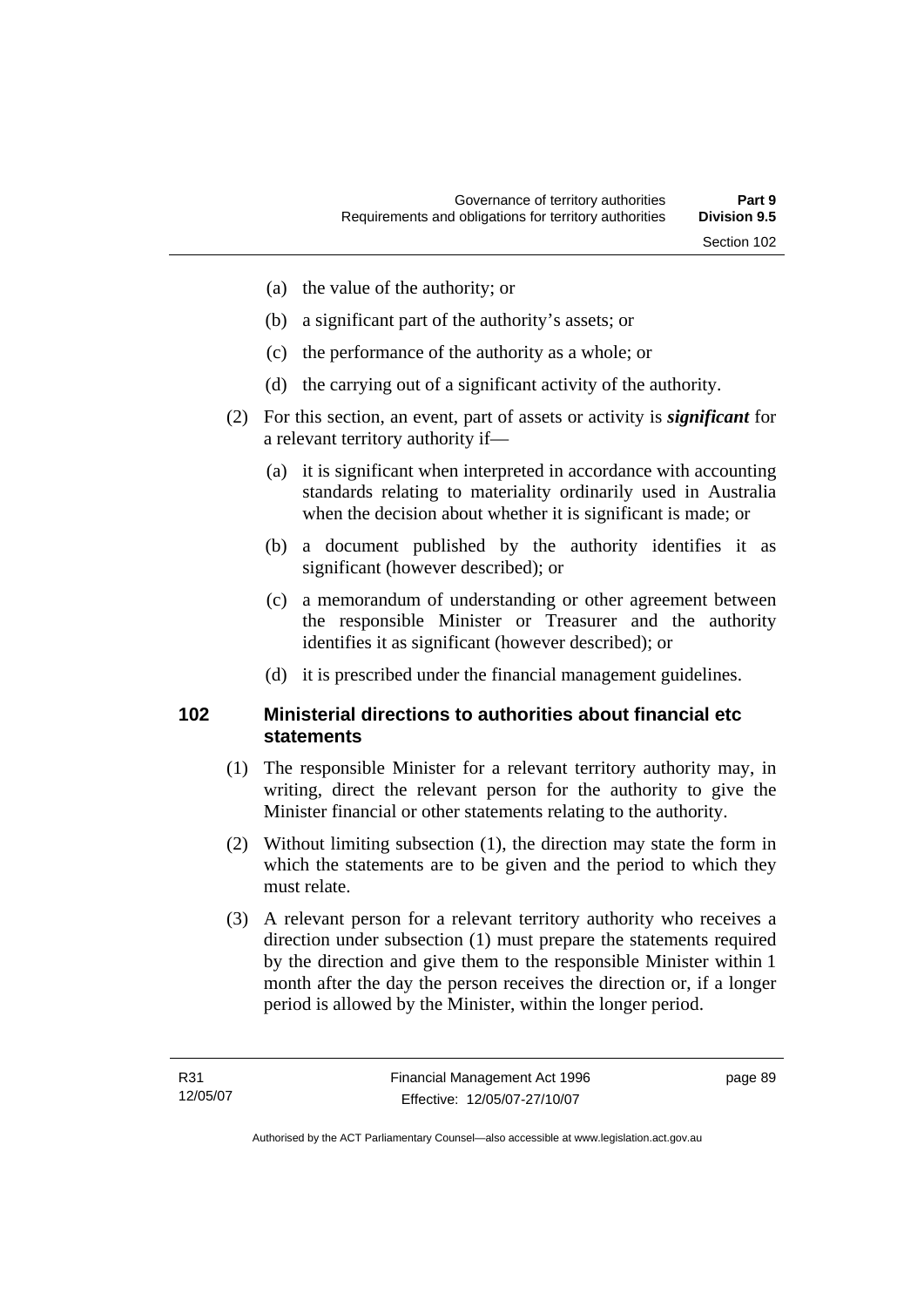| Part 9              | Governance of territory authorities                    |
|---------------------|--------------------------------------------------------|
| <b>Division 9.5</b> | Requirements and obligations for territory authorities |
| Section 103         |                                                        |

- (4) The responsible Minister must not allow a longer period under subsection (3) for complying with a direction unless satisfied that there are special circumstances that justify the longer period.
- (5) In this section:

*relevant person*, for a relevant territory authority, means—

- (a) if the authority has a governing board—the chair of the governing board; or
- (b) if the authority does not have a governing board—the chief executive officer.

#### **103 Application of government policies to authorities**

- (1) The responsible Minister for a relevant territory authority may, after consulting the authority, tell the authority, in writing, the general government policies (*applicable governmental policies*) that are to apply to the authority.
- (2) A relevant territory authority must ensure that the authority complies, as far as practicable, with the applicable governmental policies.
- (3) For the *Trade Practices Act 1974* (Cwlth), this Act authorises—
	- (a) the decision to apply applicable governmental policies to an authority; and
	- (b) the doing of, or the failure to do, anything by or in relation to the authority to comply with applicable governmental policies.
- (4) A notice under subsection (1) is a notifiable instrument.

*Note* A notifiable instrument must be notified under the Legislation Act.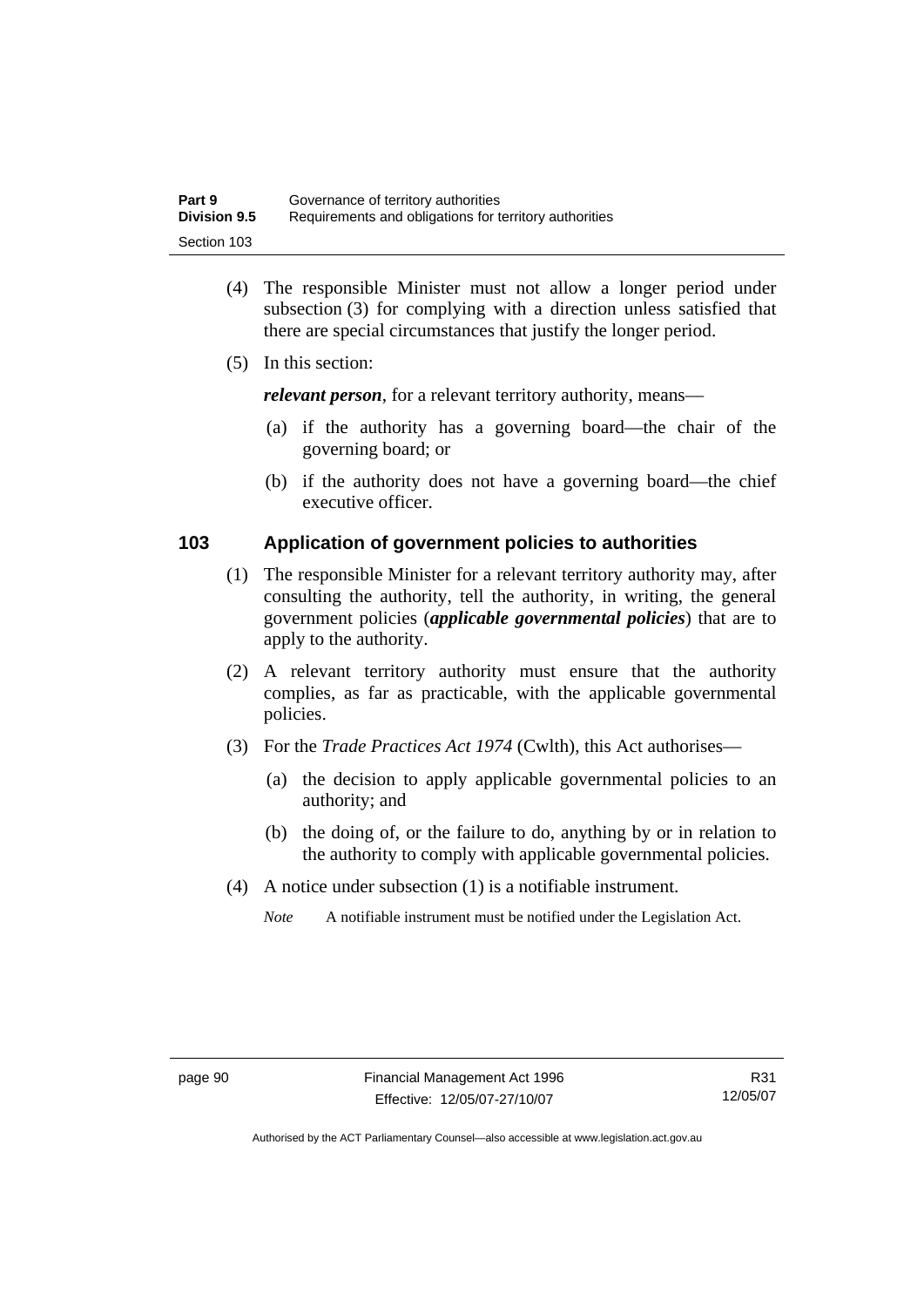# **Division 9.6 Restructuring of territory authorities**

#### **104 Purpose of div 9.6**

The purpose of this division is to facilitate the transfer of assets, rights and liabilities of, or held by, territory authorities to which this division applies.

*Note 1* A *liability* includes an obligation (see Legislation Act, dict, pt 1).

*Note 2* See also the Legislation Act, dict, def *asset*.

## **105 What territory authorities does div 9.6 apply to?**

- (1) This division applies to a territory authority if the authority is prescribed by regulation for this division.
- (2) A reference in this division to a *division 9.6 authority* is a reference to a territory authority to which this division applies.
- (3) To remove any doubt—
	- (a) nothing in this Act prevents a division 9.6 authority also being a division 9.7 authority; and
	- (b) a regulation may prescribe a territory authority for this division whether or not this part would otherwise apply to the authority.

## **106 Responsible Minister may direct div 9.6 authority to sell or transfer assets**

 (1) The responsible Minister for a division 9.6 authority may direct the authority to sell or transfer a stated asset of, or held by, the authority.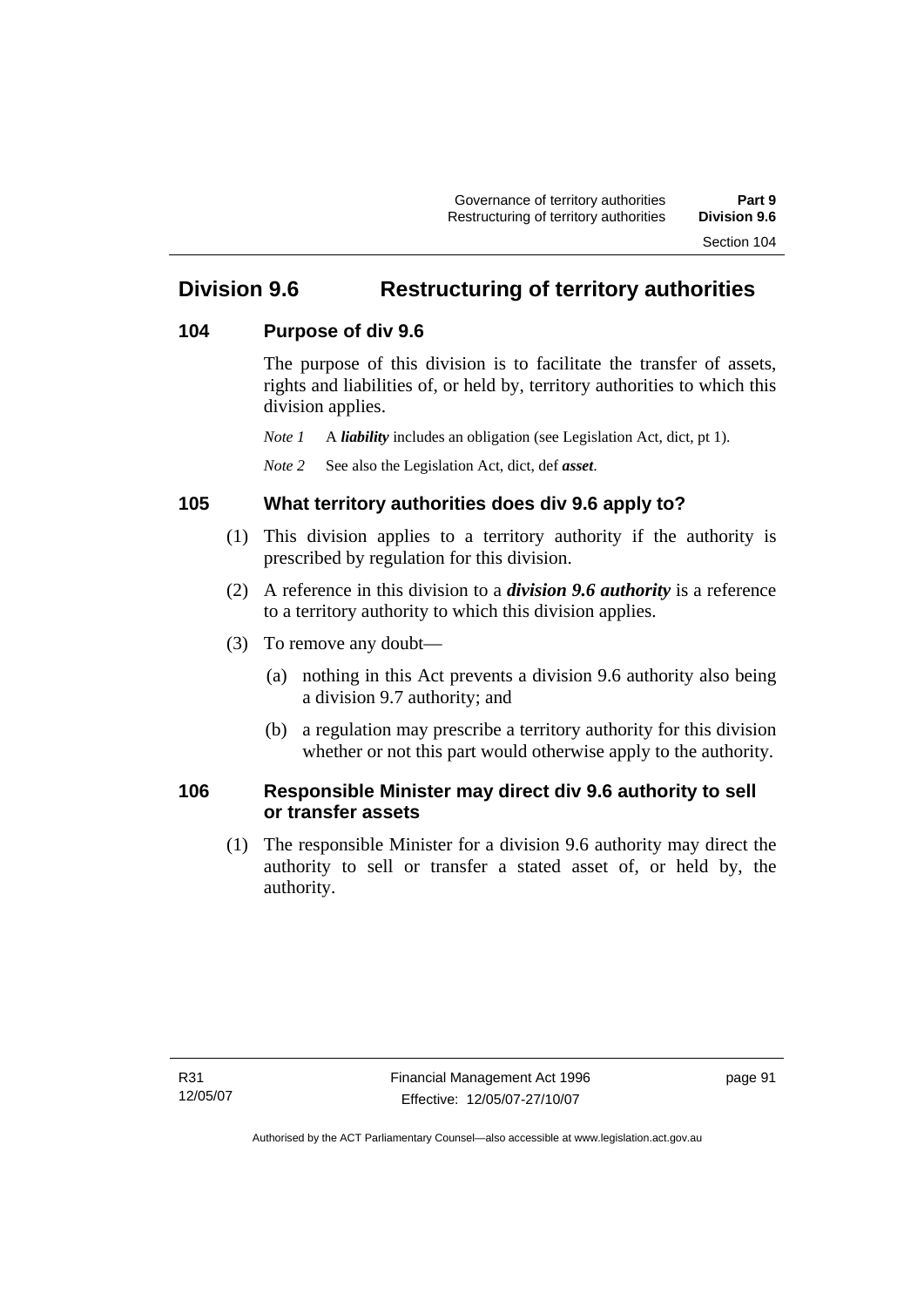| Part 9              | Governance of territory authorities    |
|---------------------|----------------------------------------|
| <b>Division 9.6</b> | Restructuring of territory authorities |
| Section 107         |                                        |

 (2) The direction may also impose on the division 9.6 authority requirements to assist or regulate, or otherwise in relation to, the sale or transfer.

#### **Examples of other requirements**

- 1 that a sale or transfer must be to a stated entity
- 2 that a sale or transfer must be finished before a stated time
- 3 that a sale or transfer must be undertaken in a stated way
- 4 that an asset must be sold for a price within a stated price-range
- 5 that an asset must be marketed, and the sale undertaken, through a stated agent
- *Note* An example is part of the Act, is not exhaustive and may extend, but does not limit, the meaning of the provision in which it appears (see Legislation Act, s 126 and s 132).
- (3) The division 9.6 authority must comply with the direction.
- (4) A direction under subsection (1) is a notifiable instrument.

*Note* A notifiable instrument must be notified under the Legislation Act.

 (5) To remove any doubt, this section is additional to, and does not limit, any other provision of this division.

#### **107 Transfer of assets by declaration—div 9.6 authorities**

- (1) The responsible Minister for a division 9.6 authority may make 1 or more of the following declarations (a *transfer declaration*) in relation to an asset of, or held by, the authority:
	- (a) a declaration that the stated asset vests in a stated entity at a stated time without a conveyance, transfer or assignment;
	- (b) a declaration that a stated instrument relating to the asset continues to have effect after the asset vests in a stated entity as if a reference in the instrument to the authority were a reference to the entity;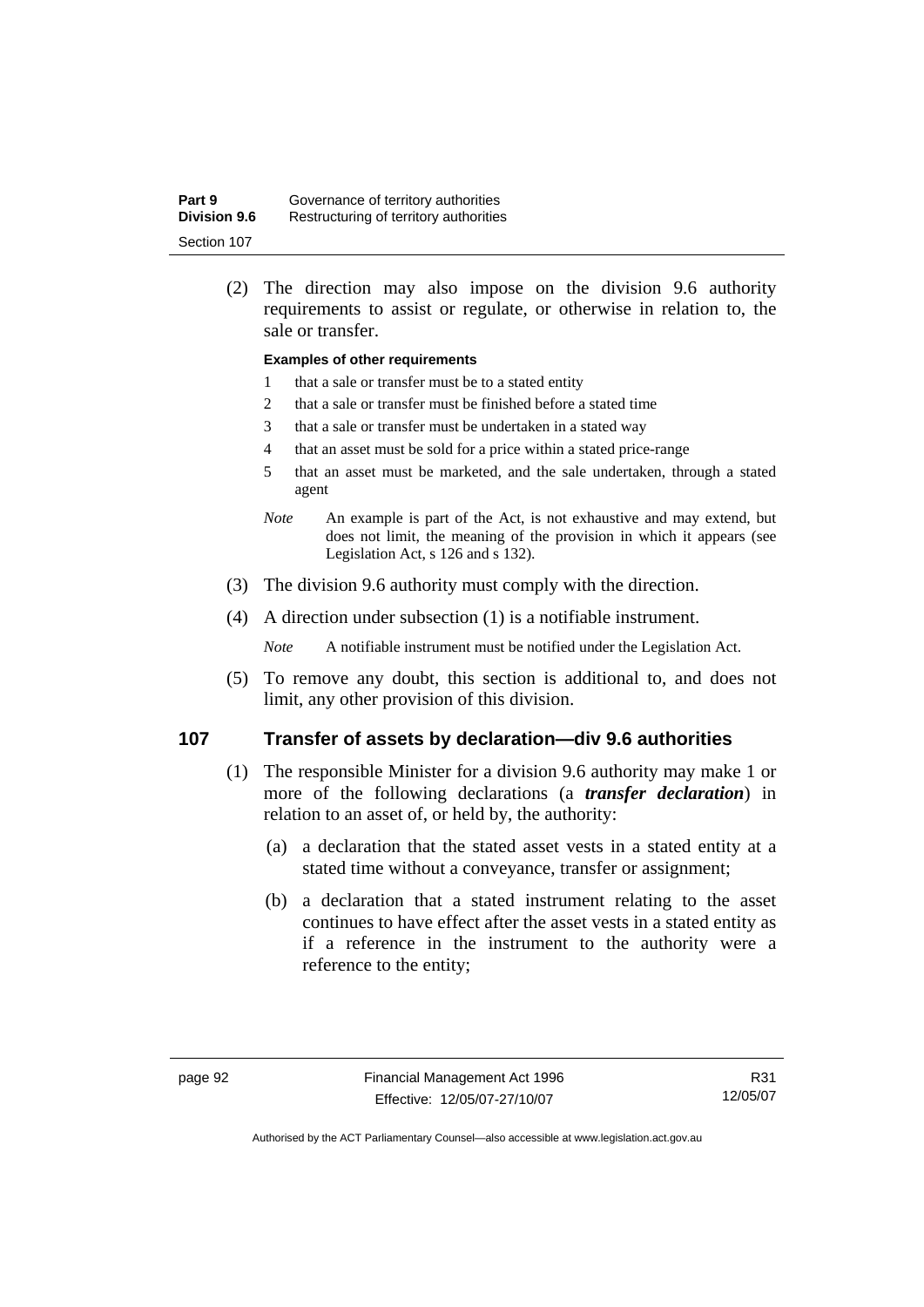- (c) a declaration that a stated entity becomes the authority's successor in law in relation to the asset after the asset vests in the entity.
- (2) A transfer declaration has effect in accordance with its terms.
- (3) A transfer declaration is a notifiable instrument.

*Note* A notifiable instrument must be notified under the Legislation Act.

- (4) To remove any doubt, the making of a transfer declaration in relation to an asset of, or held by, a division 9.6 authority does not prevent the authority from transferring assets not dealt with in the declaration otherwise than in accordance with the declaration.
- (5) To remove any doubt, this section is additional to, and does not limit, any other provision of this division.

## **108 Transfer of contractual rights and liabilities by declaration—div 9.6 authorities**

- (1) The responsible Minister for a division 9.6 authority may declare that the authority's rights and liabilities under a stated contract to which the authority is party—
	- (a) stop being the rights and liabilities of the authority at a stated time; and
	- (b) become rights and liabilities of a stated entity at that time.
- (2) The responsible Minister for a division 9.6 authority may declare that a stated contract continues to have effect after a stated time as if a reference in the contract were a reference to a stated entity.
- (3) The responsible Minister for a division 9.6 authority may declare that a stated instrument relating to a stated contract continues to have effect after the authority's rights and liabilities under the contract become rights and liabilities of a stated entity as if a reference in the instrument to the authority were a reference to the entity.

page 93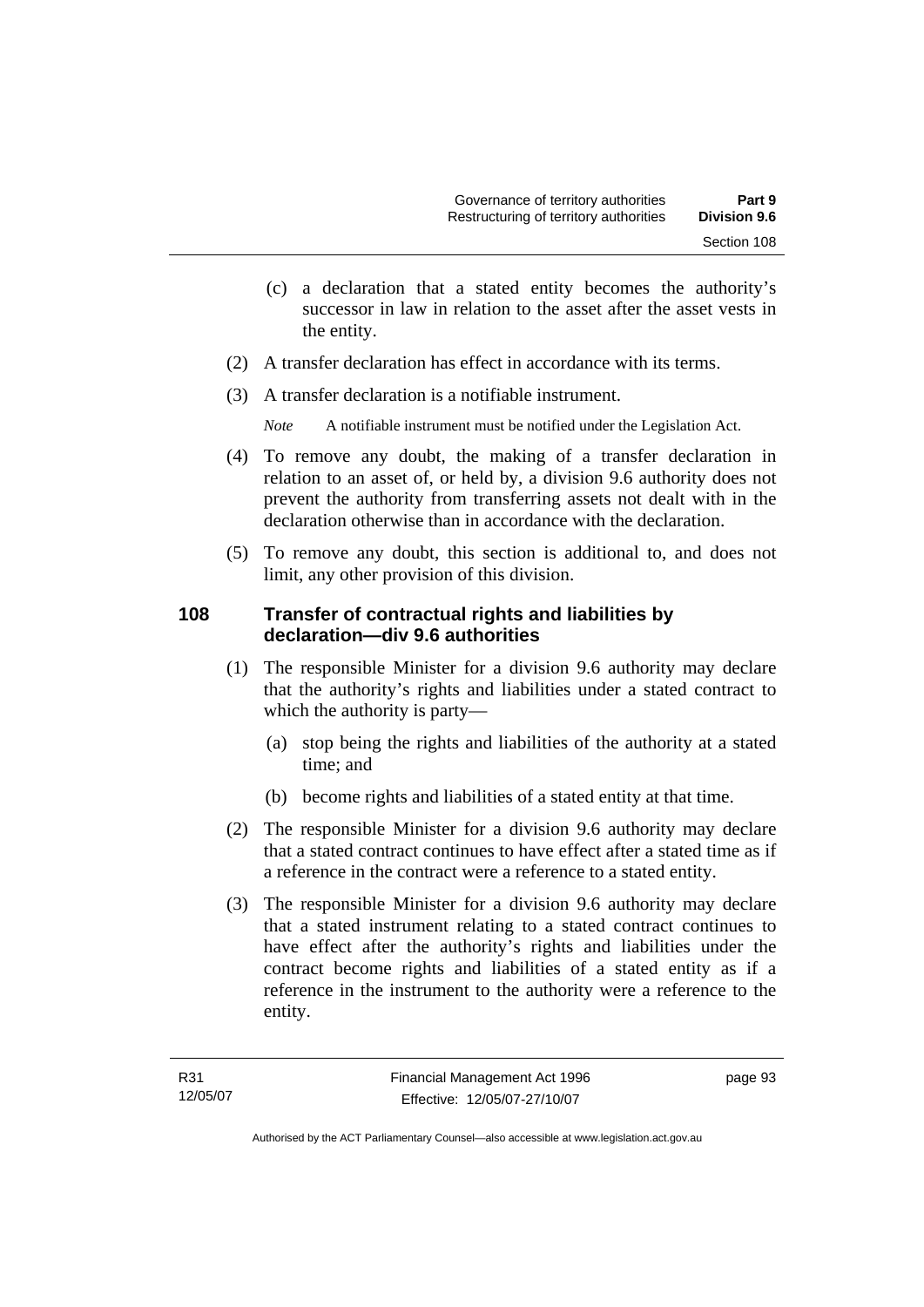| Part 9              | Governance of territory authorities    |
|---------------------|----------------------------------------|
| <b>Division 9.6</b> | Restructuring of territory authorities |
| Section 109         |                                        |

- (4) The responsible Minister for a division 9.6 authority may declare that a stated person becomes the authority's successor in law, in relation to the authority's rights and liabilities under a stated contract, immediately after the authority's rights and liabilities under the contract become rights and liabilities of the entity.
- (5) A declaration under this section has effect according to its terms.
- (6) A declaration under this section is a notifiable instrument.

*Note* A notifiable instrument must be notified under the Legislation Act.

 (7) To remove any doubt, this section is additional to, and does not limit, any other provision of this division.

#### **109 Transfer of liabilities by declaration—div 9.6 authorities**

- (1) The responsible Minister for a division 9.6 authority may make 1 or more of the following declarations in relation to a liability of the authority:
	- (a) a declaration that a stated liability stops being a liability of the authority and becomes a liability of a stated entity at a stated time;
	- (b) a declaration that a stated instrument relating to a stated liability continues to have effect after the liability becomes a liability of a stated entity as if a reference in the instrument to the authority were a reference to the entity;
	- (c) a declaration that a stated entity becomes the authority's successor in law in relation to a stated liability immediately after the liability becomes a liability of the entity.
- (2) A declaration under subsection (1) has effect in accordance with its terms.
- (3) A declaration under subsection (1) is a notifiable instrument.

*Note* A notifiable instrument must be notified under the Legislation Act.

R31 12/05/07

Authorised by the ACT Parliamentary Counsel—also accessible at www.legislation.act.gov.au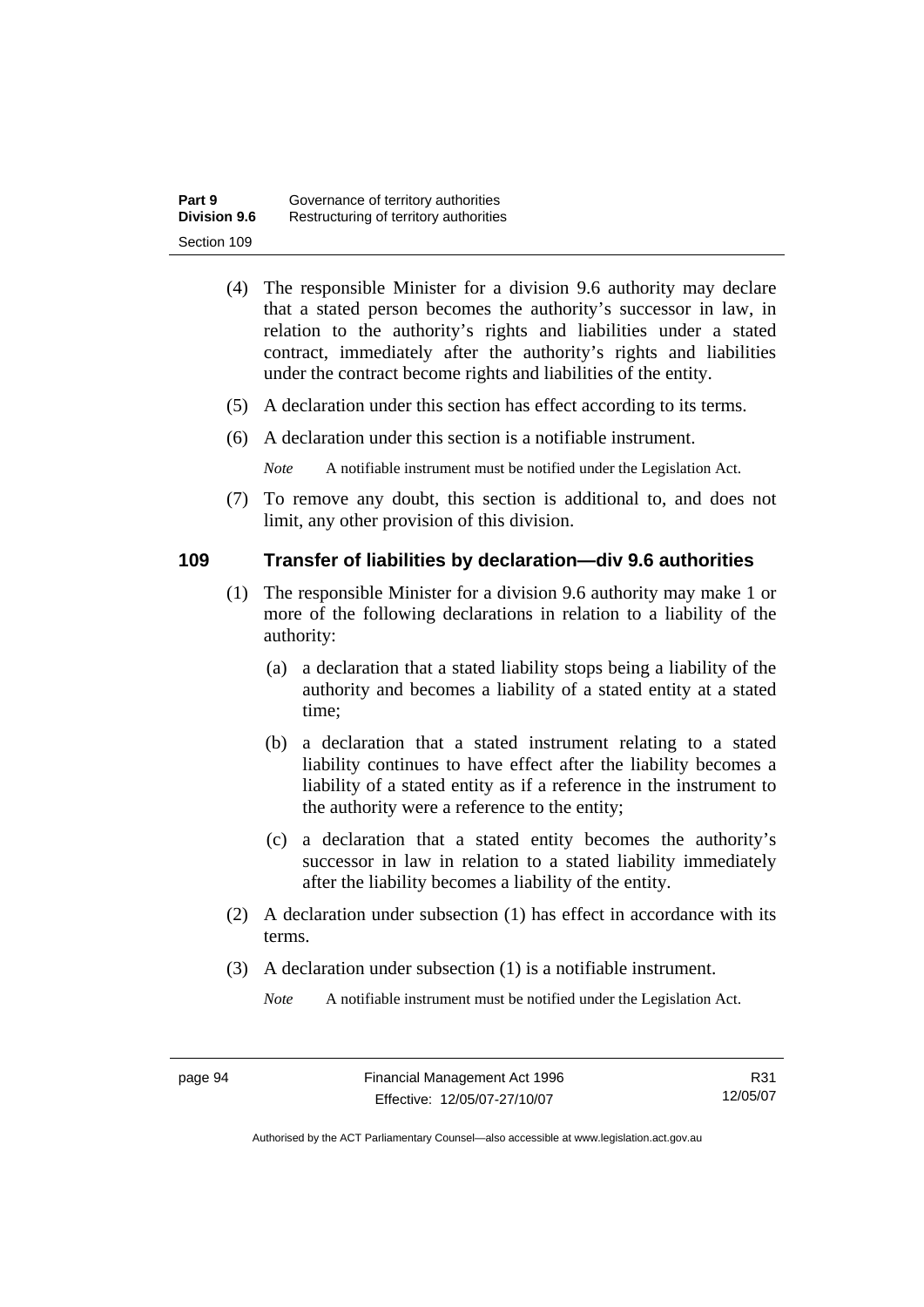(4) To remove any doubt, this section is additional to, and does not limit any other provision of this division.

## **110 Assistance given by authorities for div 9.6**

 (1) A division 9.6 authority may, on the authority's own initiative, give the Territory assistance in relation to the transfer of the authority's assets.

#### **Examples of forms of assistance**

- 1 giving information
- 2 giving financial assistance
- 3 giving a financial benefit to an entity
- 4 giving facilities, information and other assistance in relation to the conduct of a due diligence procedure or market briefing
- 5 entering into an agreement with the Territory
- *Note* An example is part of the Act, is not exhaustive and may extend, but does not limit, the meaning of the provision in which it appears (see Legislation Act, s 126 and s 132).
- (2) A division 9.6 authority must, if asked in writing by the responsible Minister for the authority, assist the Territory in relation to the transfer of the authority's assets.
- (3) If a division 9.6 authority must give assistance under subsection (2), the assistance must be given within the period, and in the way, stated in the request.
- (4) To remove any doubt, a division 9.6 authority that gives assistance under this section does not incur civil liability only because of the giving of assistance.
- (5) Any liability that would, apart from this section, attach to the division 9.6 authority attaches instead to the Territory.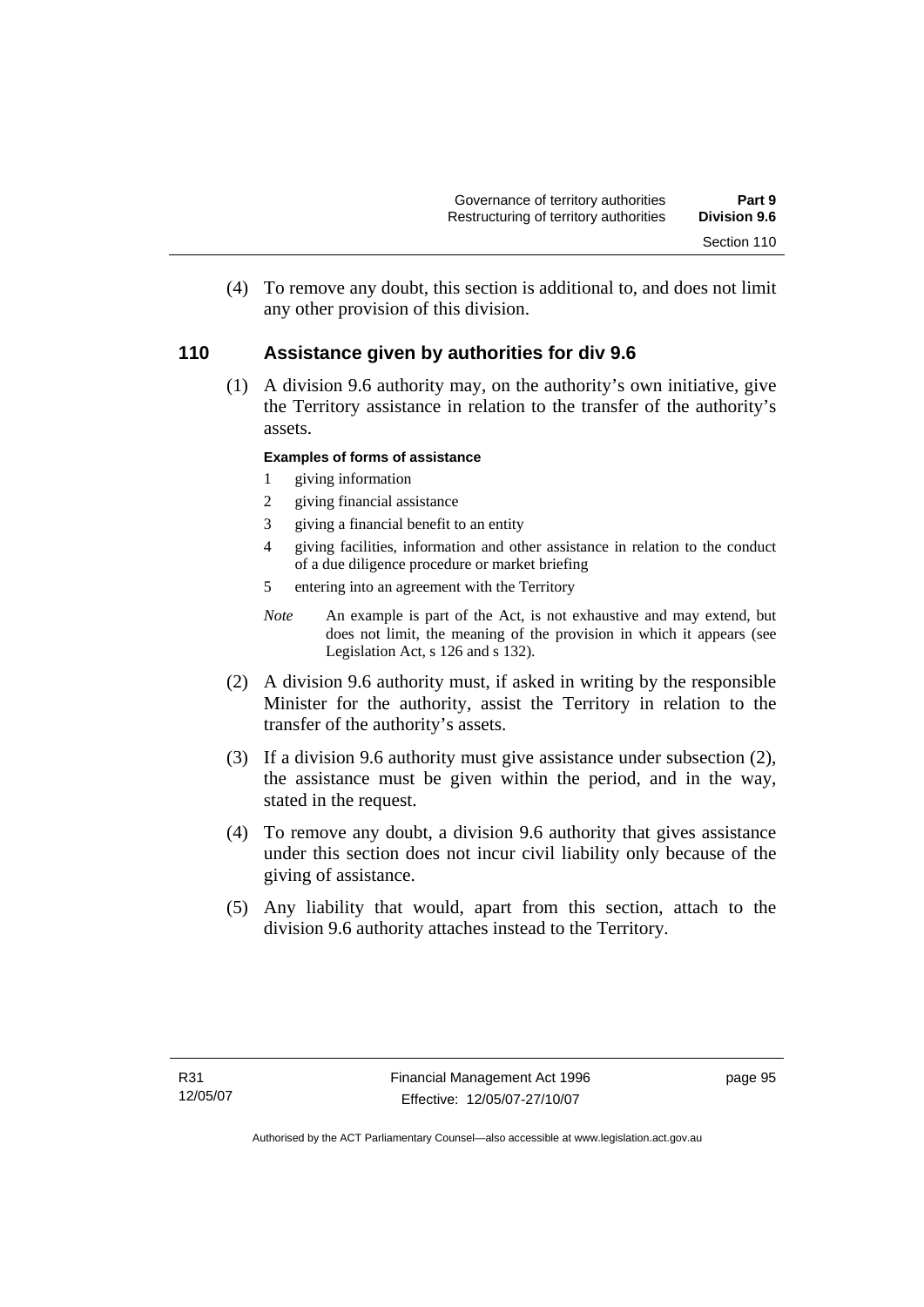### **111 Assistance given by governing board members for div 9.6**

 (1) The governing board, or a member of the governing board, of a division 9.6 authority may, on the board's or member's own initiative, give the Territory assistance in relation to the transfer of the authority's assets.

#### **Examples of forms of assistance**

- 1 giving information
- 2 giving financial assistance
- 3 giving a financial benefit to an entity
- 4 giving facilities, information and other assistance in relation to the conduct of a due diligence procedure or market briefing
- 5 entering into an agreement with the Territory
- *Note* An example is part of the Act, is not exhaustive and may extend, but does not limit, the meaning of the provision in which it appears (see Legislation Act, s 126 and s 132).
- (2) The governing board, or a member of the governing board, of a division 9.6 authority must, if asked in writing by the responsible Minister for the authority, assist the Territory in relation to the transfer of the authority's assets.
- (3) If the governing board, or a member of the governing board, of a division 9.6 authority must give assistance under subsection (2), the assistance must be given within the period, and in the way, stated in the request.
- (4) To remove any doubt, a governing board or a member of a governing board who gives assistance under this section does not incur civil liability only because of the giving of assistance.
- (5) Any liability that would, apart from this section, attach to the members or member of the governing board attaches instead to the Territory.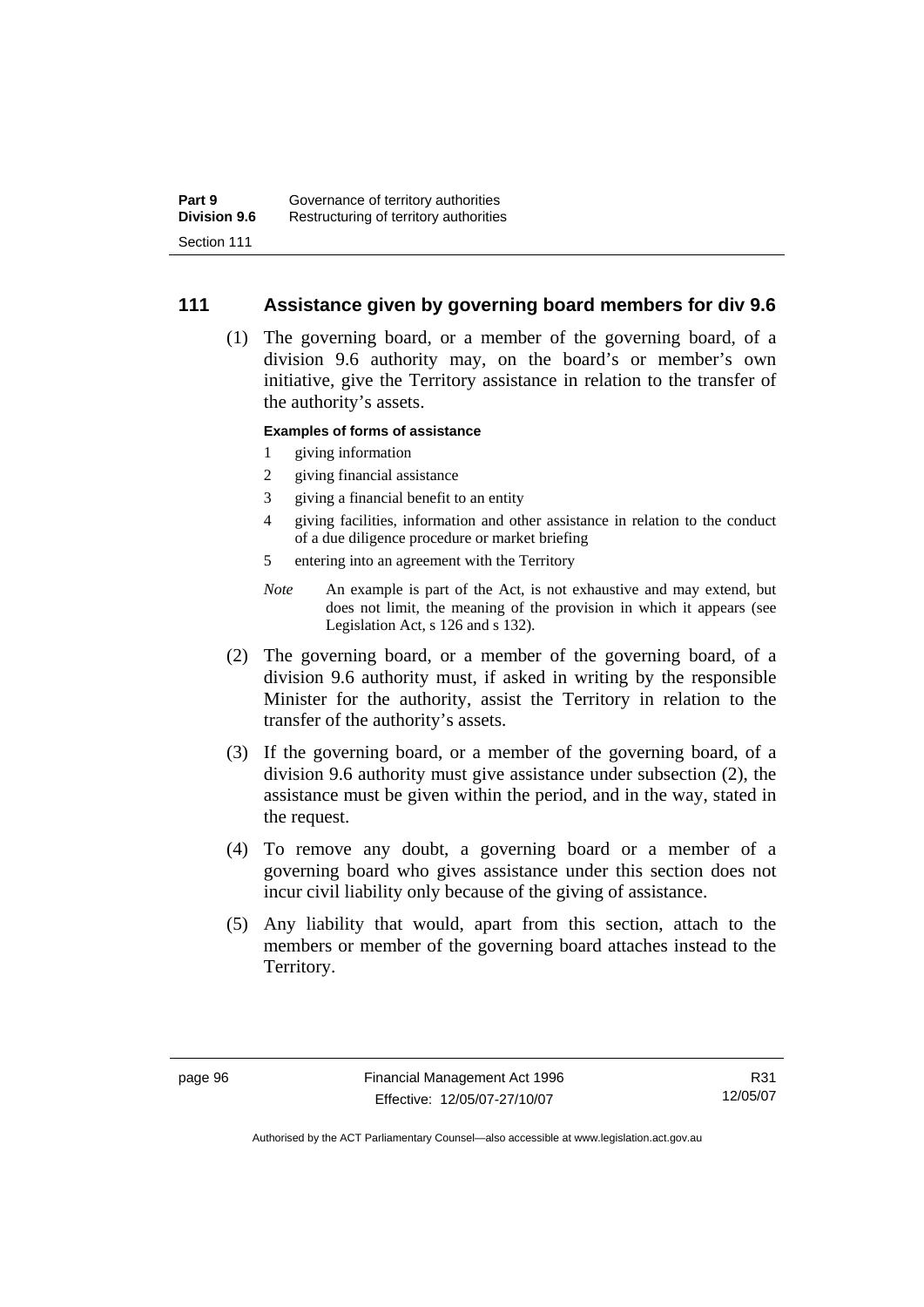## **112 Use of information by Territory and div 9.6 authorities**

- (1) This section applies to information provided under section 110 (Assistance given by authorities for div 9.6) or section 111 (Assistance given by governing board members for div 9.6) in relation to a division 9.6 authority.
- (2) The Territory, the division 9.6 authority or an associated person may use the information for a purpose related to, or consequent on, the transfer of the authority's assets.
- (3) The Territory, the territory authority or an associated person may give the information to someone else for a purpose related to, or consequent on, the transfer of the authority's assets.
- (4) If a person gives information or uses information under this section—
	- (a) the giving of the information is not—
		- (i) a breach of confidence; or
		- (ii) a breach of professional etiquette or ethics; or
		- (iii) a breach of a rule of professional conduct; and
	- (b) the person does not incur civil liability only because of the giving or using of the information.
- (5) In this section:

*associated person*—each of the following is an *associated person* in relation to a division 9.6 authority:

- (a) the responsible Minister for the authority;
- (b) a public employee;
- (c) a person who exercises a function for the Territory in relation to the transfer of the authority's assets;
- (d) a member of the governing board of the territory authority;

page 97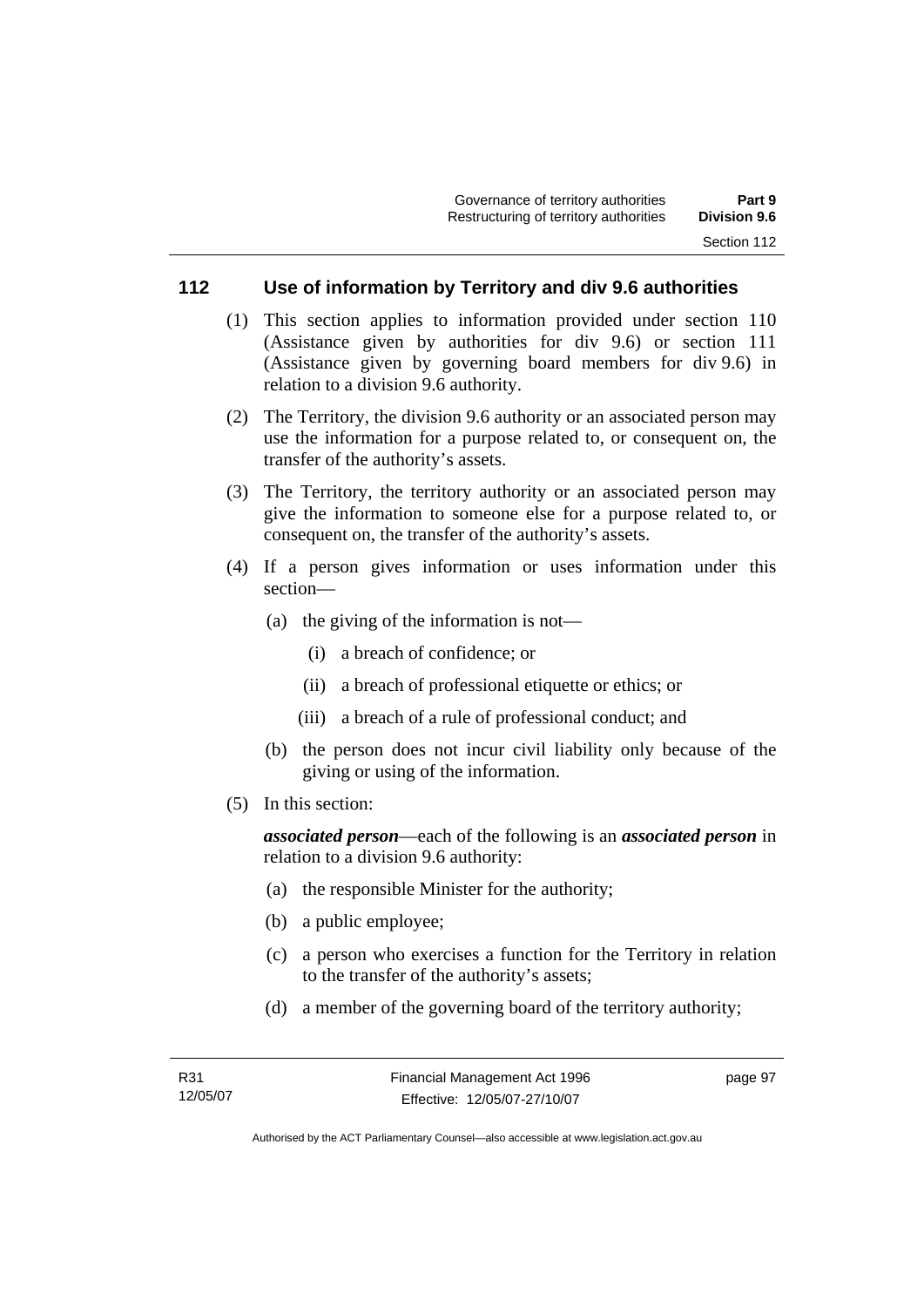- (e) an officer or employee of the authority;
- (f) a person who exercises a function for the authority in relation to the authority's assets.

#### **113 Contracts relating to the protection of information responsible Minister for div 9.6 authority**

- (1) The responsible Minister for a division 9.6 authority may, on behalf of the Territory, enter into a contract with an entity relating to the protection of information if—
	- (a) the information is provided under section 110 (Assistance given by authorities for div 9.6) or section 111 (Assistance given by governing board members for div 9.6); and
	- (b) publication of the information might be expected to substantially prejudice the entity's commercial interests.
- (2) To remove any doubt, subsection (1) does not limit the power of the Territory to enter into contracts.

#### **114 Contracts relating to the protection of information div 9.6 authority**

- (1) A division 9.6 authority may enter into a contract with an entity relating to the protection of information if—
	- (a) the information is provided under section 110 (Assistance given by authorities for div 9.6) or section 111 (Assistance given by governing board members for div 9.6); and
	- (b) publication of the information might be expected to substantially prejudice the entity's commercial interests.
- (2) To remove any doubt, subsection (1) does not limit the power of the division 9.6 authority to enter into contracts.

#### **115 Transfer of pending proceedings—div 9.6 authorities**

(1) This section applies if—

| page 98 | Financial Management Act 1996 | R31      |
|---------|-------------------------------|----------|
|         | Effective: 12/05/07-27/10/07  | 12/05/07 |

Authorised by the ACT Parliamentary Counsel—also accessible at www.legislation.act.gov.au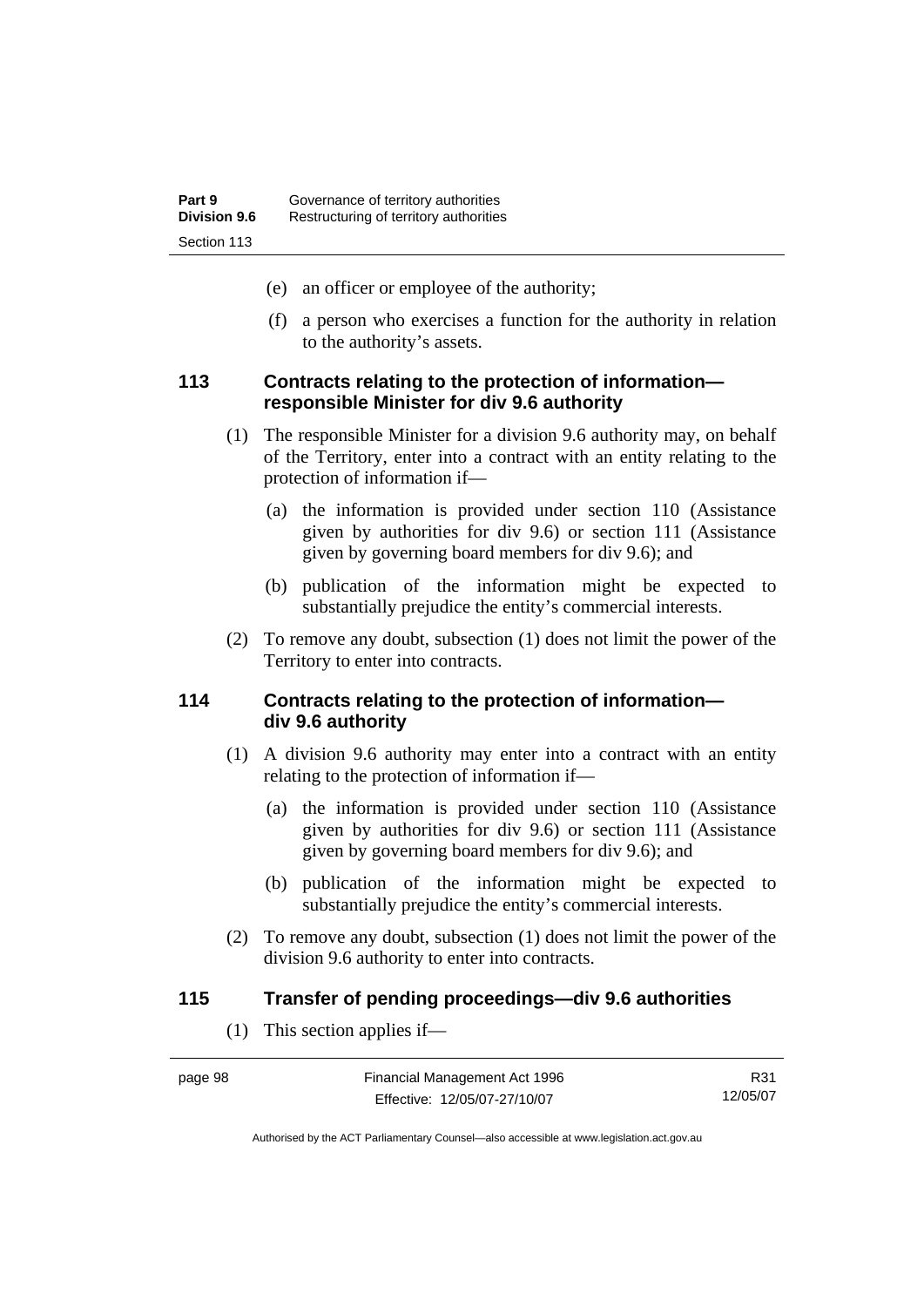- (a) an entity (the *successor*) becomes the successor in law of someone else (the *original entity*) at a particular time (the *handover time*) in relation to a particular asset, right or liability because of a declaration made by a Minister under this division; and
- (b) a proceeding to which the original entity was a party was pending in a court or other entity immediately before the handover time; and
- (c) the proceeding related, completely or partly, to the asset, right or liability.
- (2) The successor is, by force of this subsection, substituted for the original entity as a party to the proceeding to the extent to which the proceeding relates to the asset, right or liability.
- (3) The court or other entity in which, or before which, a proceeding has been continued under this section may give directions about the proceeding.
- (4) However, subsection (2) does not apply if the responsible Minister for the original entity determines otherwise.
- (5) A determination under subsection (3) is a notifiable instrument.

*Note* A notifiable instrument must be notified under the Legislation Act.

# **116 Proceedings and evidence—div 9.6 authorities**

- (1) This section applies if an entity (the *successor*) becomes the successor in law of someone else (the *original entity*) at a particular time (the *handover time*) in relation to a particular asset, right or liability because of a declaration made by a Minister under this division.
- (2) A proceeding for a cause of action may be brought against the successor in relation to the asset, right or liability if, before handover time—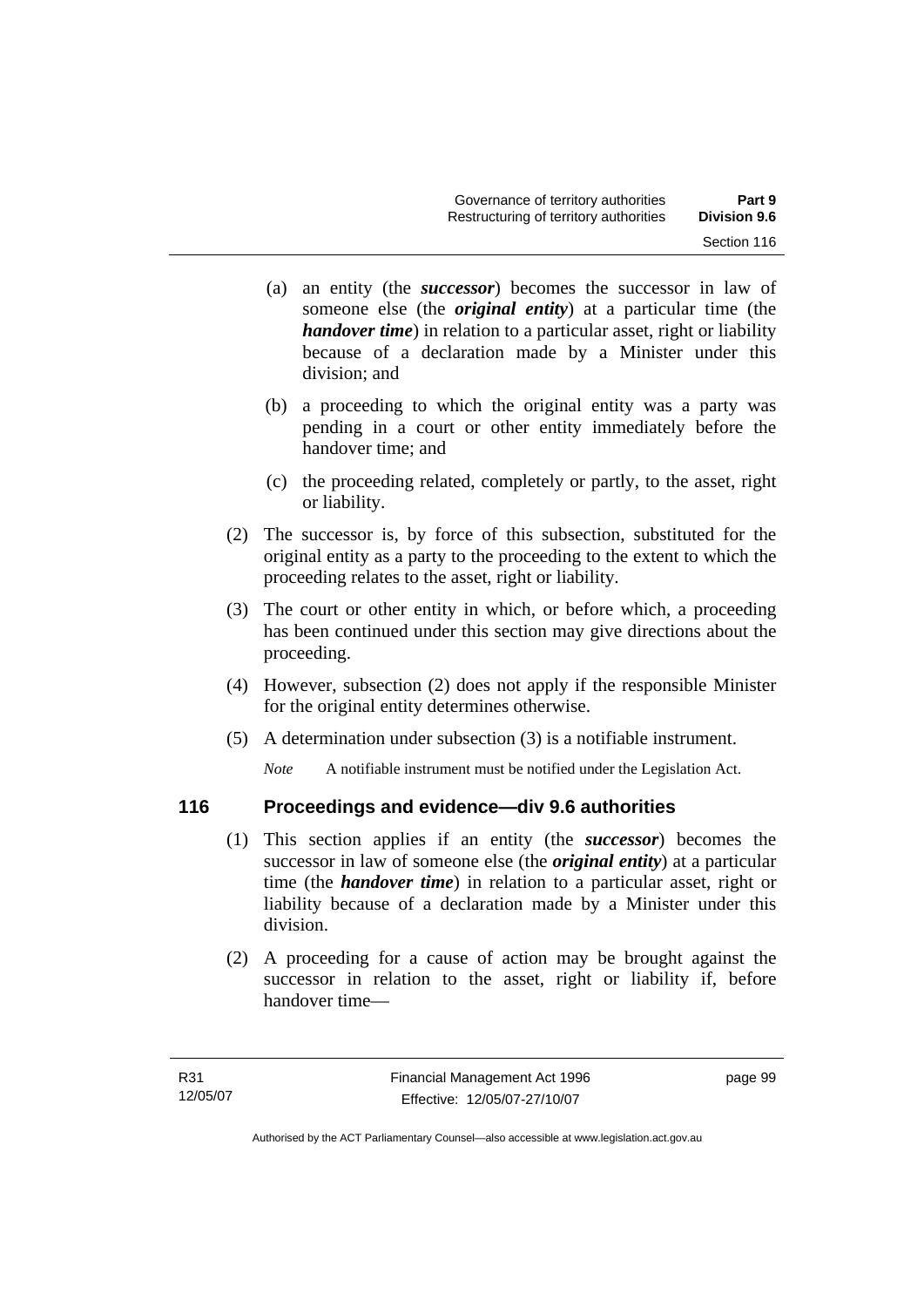- (a) the cause of action had accrued against the original entity in relation to the asset, right or liability; and
- (b) a proceeding had not started in relation to the cause of action; and
- (c) the limitation period for the cause of action had not ended.
- (3) The *Limitation Act 1985,* part 3 (Postponement of bar) applies to the starting of a proceeding that may be brought by or against the successor under this section as if the cause of action had been accrued by, or had accrued against, the successor.
- (4) The court or other entity in which, or before which, a proceeding has been or may be started under this section may give directions about the proceeding.
- (5) Any evidence that, before handover time, would have been admissible for or against the original entity in relation to the asset, right or liability is admissible for or against the successor.
- (6) An order made in a proceeding by or against the original entity in relation to the asset, right or liability before handover time may be enforced by or against the successor.
- (7) In this section:

*proceeding* includes a proceeding by way of appeal or review (including review under the *Ombudsman Act 1989*).

## **117 Operation of div 9.6 not breach of contract etc**

To remove any doubt, the operation of this division must not be taken to—

- (a) place a person in breach of contract or confidence; or
- (b) otherwise make a person guilty of a civil wrong; or
- (c) place a person in breach of, or create a default under, any territory law or provision in an agreement, arrangement or

R31 12/05/07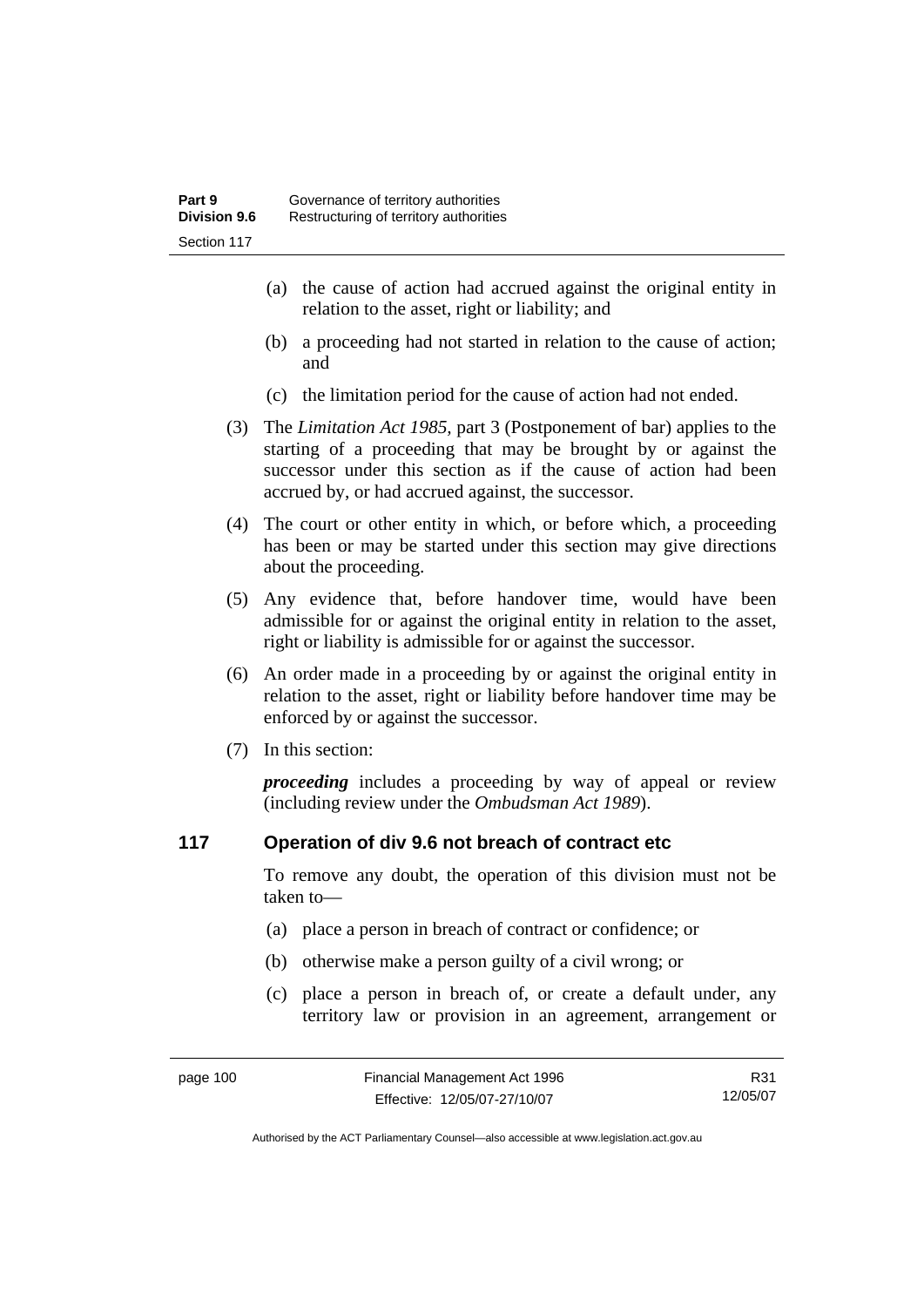understanding, including, for example, a contractual provision prohibiting, restricting or regulating the following:

- (i) the assignment or transfer of an asset, right or liability;
- (ii) the disclosure of information; or
- (d) release a surety from any of surety's liabilities in relation to a liability that is transferred under a declaration made by a Minister under this division; or
- (e) fulfil a condition that—
	- (i) allows an entity to terminate an agreement or liability; or
	- (ii) alters the operation or effect of an agreement; or
	- (iii) requires an amount to be paid before its stated maturity.
- *Note* An example is part of the Act, is not exhaustive and may extend, but does not limit, the meaning of the provision in which it appears (see Legislation Act, s 126 and s 132).

## **118 Transfer of assets etc not otherwise disposed of—div 9.6 authorities**

- (1) This section applies in relation to an asset, right or liability of a division 9.6 authority if—
	- (a) the authority ceases to exist; and
	- (b) apart from this section, division 9.7 would not apply in relation to the authority; and
	- (c) the asset, right or liability has not been disposed of after the authority ceases to exist.
- (2) Division 9.7 applies in relation to the division 9.6 authority as if it were a division 9.7 authority, but only in relation to the asset, right or liability that has not been disposed of.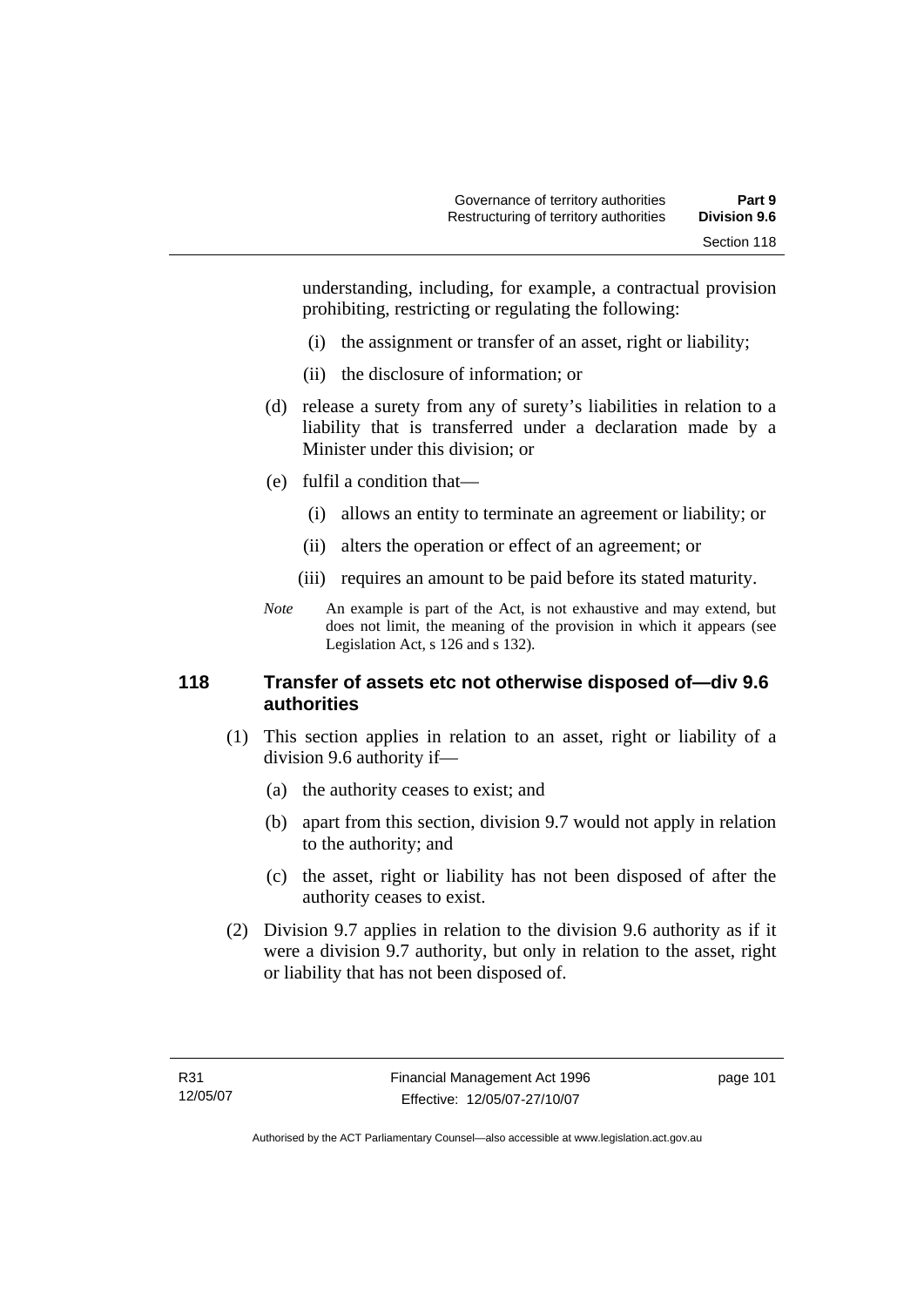# **119 Annual reports etc for div 9.6 authorities**

(1) In this section:

*division 9.6 authority* means a division 9.6 authority that has ceased to exist and is not also a division 9.7 authority.

*financial year*––see the *Annual Reports (Government Agencies) Act 2004*, section 6 (3).

*handover day*, in relation to a division 9.6 authority, means the day the authority ceases to exist.

*relevant financial year*, for a division 9.6 authority, means a financial year—

- (a) beginning before the handover day for the authority; and
- (b) for which a report had not been presented by the authority under the *Annual Reports (Government Agencies) Act 2004*, section 6 (Annual report of public authority) before the handover day.

*responsible Minister*, for a division 9.6 authority, means the Minister who was the responsible Minister for the authority immediately before it ceased to exist.

- (2) The responsible Minister for a division 9.6 authority must present an annual report for the authority for each relevant financial year.
- (3) An annual report under subsection (2) must include anything that the annual report would have been required to include before handover day for the division 9.6 authority.
- (4) The applied provisions of part 8 (Financial provisions for territory authorities) apply in relation to a division 9.6 authority in relation to any period before the handover day as if—
	- (a) the authority had not ceased to exist; and

R31 12/05/07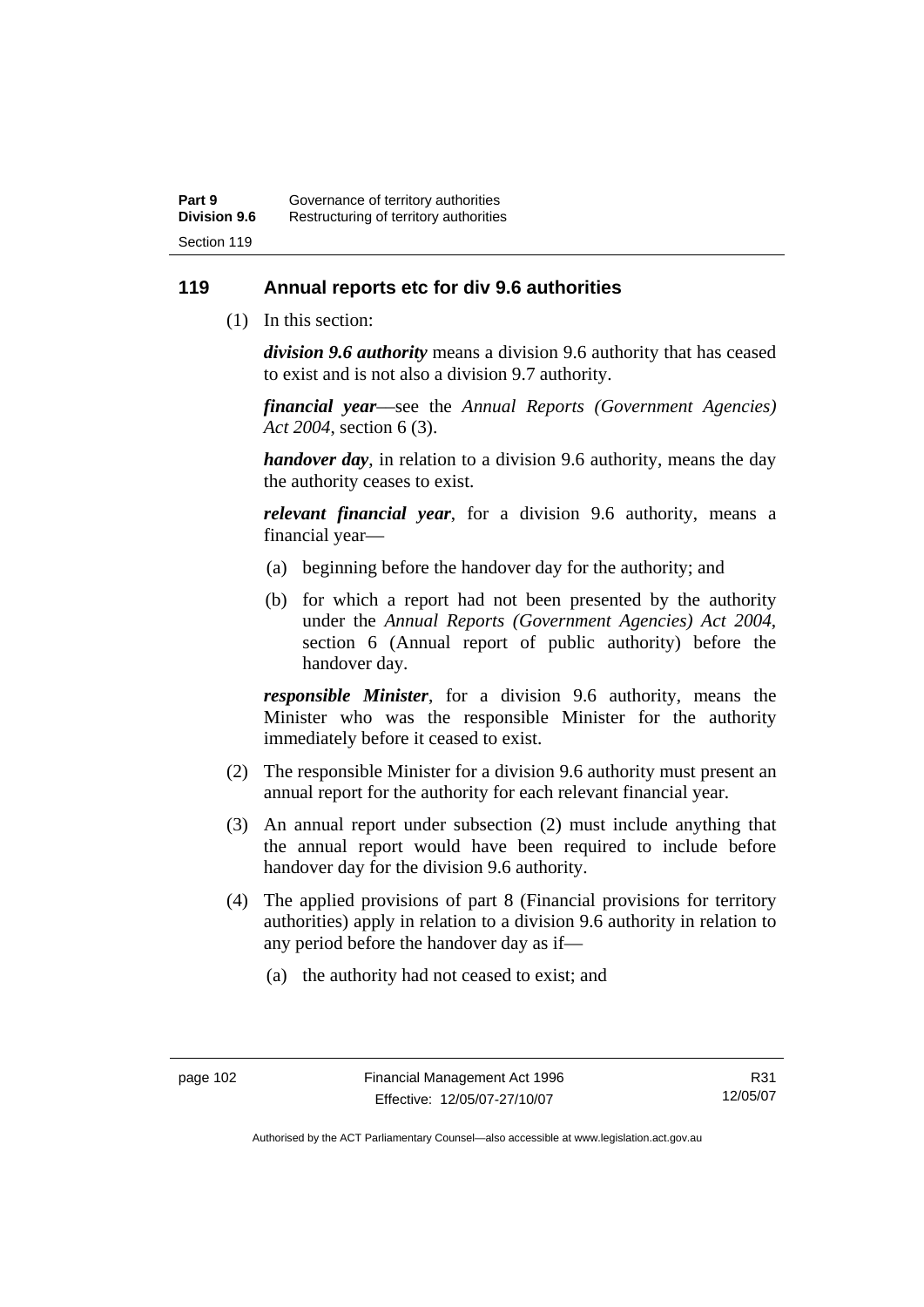- (b) a reference in section 63 and section 68 to the authority included a reference to the responsible Minister for the authority; and
- (c) a reference in section 64 and section 69 to the relevant person for the authority included a reference to the responsible Minister for the authority; and
- (d) a reference in section 65 and section 70 to the chief executive officer of the authority included a reference to the responsible Minister for the authority; and
- (e) all other necessary changes were made; and
- (f) any changes prescribed by regulation were made.
- (5) For subsection (4), the *applied provisions of part 8* are the following:
	- section 63 (Annual financial statements of territory authorities)
	- section 64 (Responsibility for annual financial statements of territory authorities)
	- section 65 (Audit of annual financial statements of territory authorities)
	- section 66 (Annual financial statements of territory authorities to be included in annual reports etc)
	- section 68 (Statements of performance of territory authorities)
	- section 69 (Responsibility for territory authority statements of performance)
	- section 70 (Scrutiny of territory authority statements of performance)
	- section 71 (Territory authority statements of performance to be included in annual reports).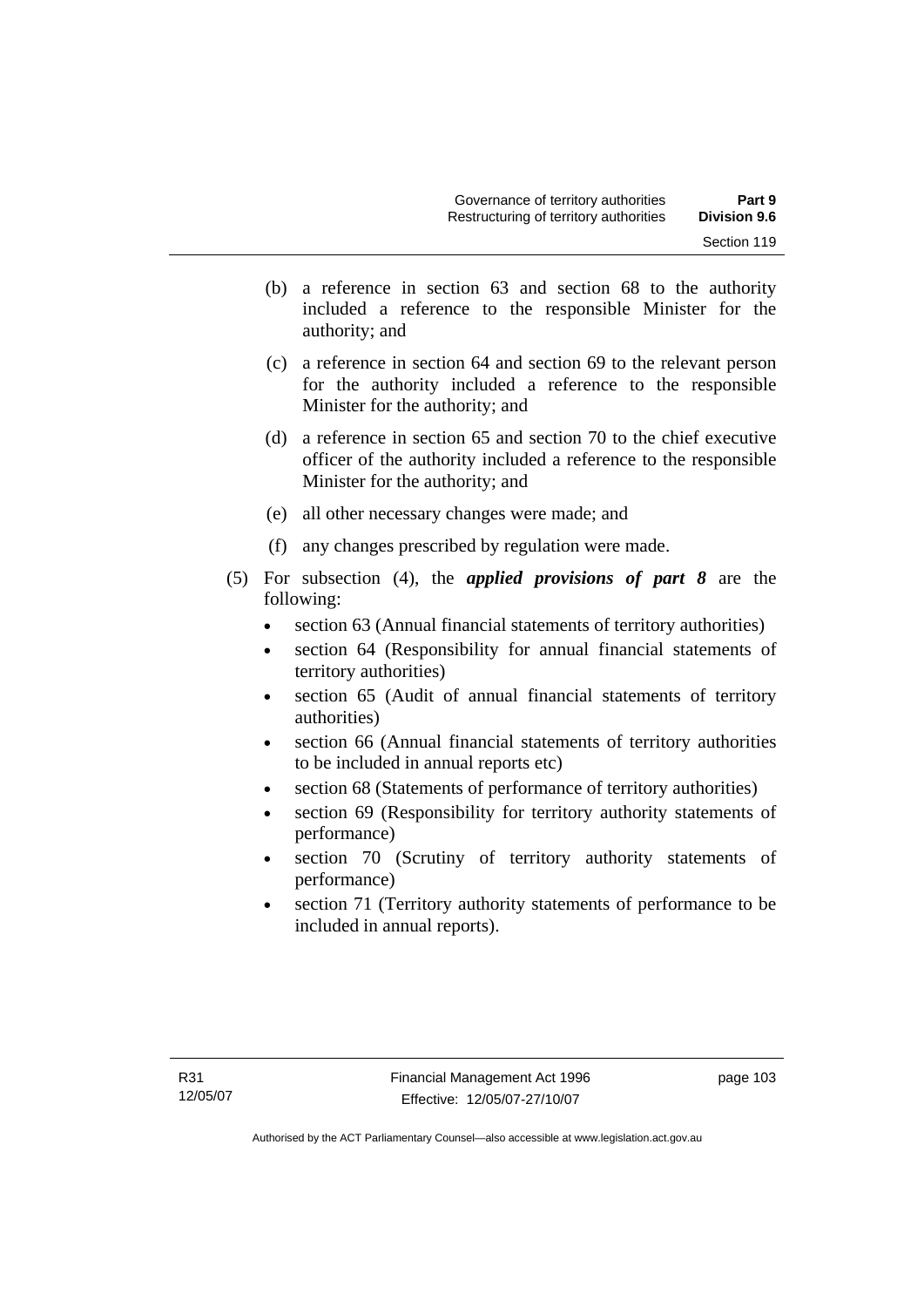# **Division 9.7 Additional provisions for restructuring of certain territory authorities**

# **120 What territory authorities does div 9.7 apply to?**

- (1) This division applies to a territory authority if the authority is prescribed by regulation for this division.
	- *Note* This division also applies in relation to territory authorities in relation to certain assets, rights and liabilities (see s 118).
- (2) A reference in this division to a *division 9.7 authority* is a reference to a territory authority to which this division applies.
- (3) To remove any doubt, a regulation may prescribe a territory authority for this division whether or not this part would otherwise apply to the authority.

# **121 Definitions—div 9.7**

In this division:

*handover day*, in relation to a division 9.7 authority, means the day the authority ceases to exist.

*territory authority* includes a territory authority that has ceased to exist.

# **122 Vesting of assets, rights and liabilities—div 9.7 authorities**

- (1) All assets, rights and liabilities of a division 9.7 authority immediately before handover day vest in the Territory on handover day.
- (2) To remove any doubt, all records of the territory authority, including applications made to the authority, become the records of the Territory on handover day.

R31 12/05/07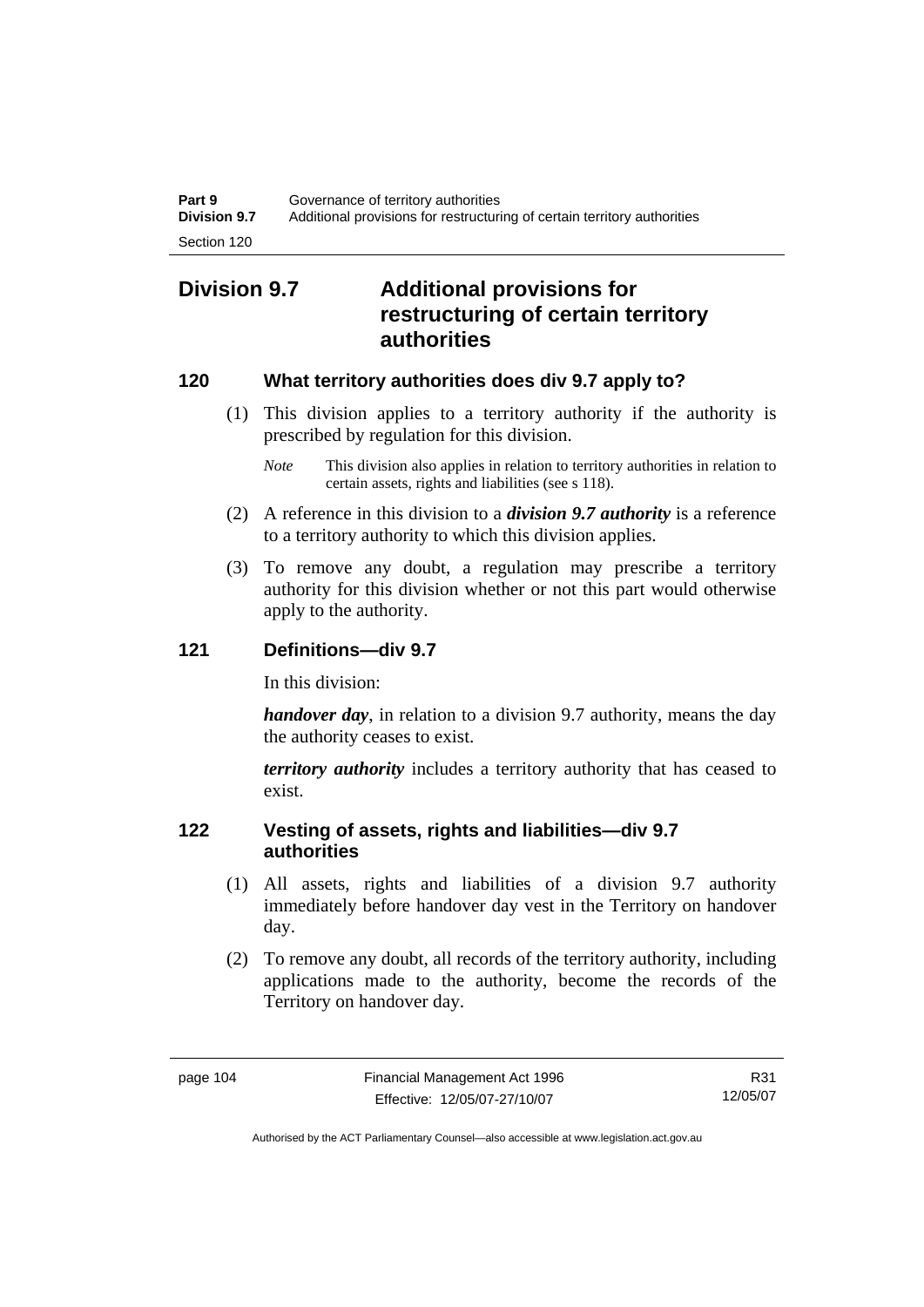# **123 Proceedings and evidence—div 9.7 authorities**

- (1) For a proceeding started before handover day and to which a division 9.7 authority is a party, the Territory is substituted as a party on the handover day.
- (2) A proceeding for a cause of action in relation to a division 9.7 authority may be brought against the Territory if, before handover day—
	- (a) the cause of action had accrued against the authority; and
	- (b) a proceeding had not started in relation to the cause of action; and
	- (c) the limitation period for the cause of action had not ended.
- (3) The *Limitation Act 1985,* part 3 (Postponement of bar) applies to the starting of a proceeding that may be brought by or against the Territory under this section as if the cause of action had been accrued by, or had accrued against, the Territory.
- (4) The court or other entity in which, or before which, a proceeding may be or has been started or continued under this section may give directions about the proceeding.
- (5) Any evidence that would, before a division 9.7 authority ceased to exist, have been admissible for or against the authority is admissible for or against the Territory.
- (6) An order made in a proceeding by or against a division 9.7 authority before the handover day may, after the handover day, be enforced by or against the Territory.
- (7) In this section:

*proceeding* includes a proceeding by way of appeal or review (including review under the *Ombudsman Act 1989*).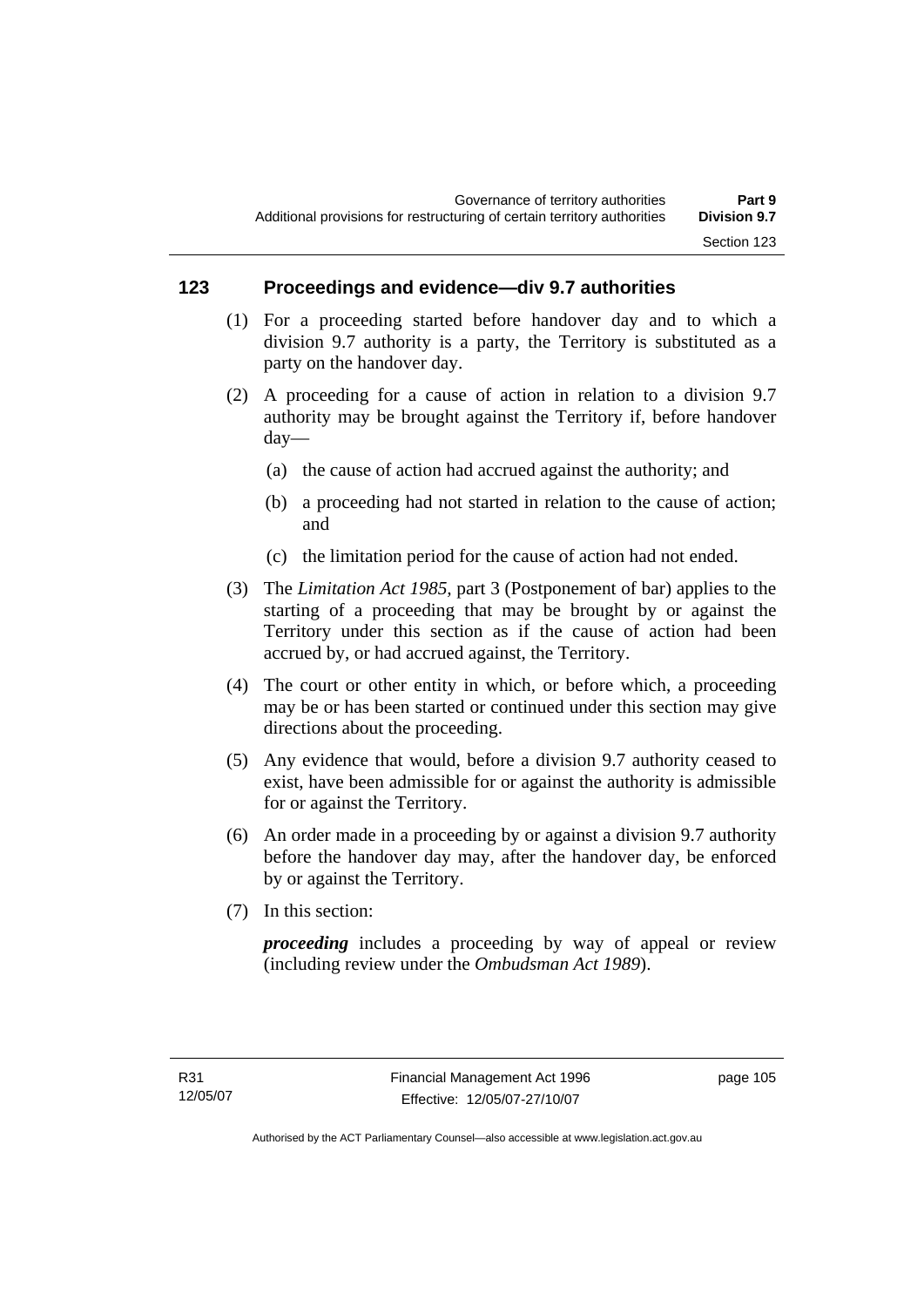# **124 Annual reports and financial statements for div 9.7 authorities**

(1) In this section:

*division 9.7 authority* means a division 9.7 authority that has ceased to exist.

*financial year*––see the *Annual Reports (Government Agencies) Act 2004*, section 6 (3).

*relevant financial year*, for a division 9.7 authority, means a financial year—

- (a) beginning before the handover day for the authority; and
- (b) for which a report had not been presented by the authority under the *Annual Reports (Government Agencies) Act 2004*, section 6 (Annual report of public authority) before the handover day.

*responsible Minister*, for a division 9.7 authority, means the Minister who was the responsible Minister for the authority immediately before it ceased to exist.

- (2) The responsible Minister for a division 9.7 authority must present an annual report for the authority for each relevant financial year.
- (3) An annual report under subsection (2) must include anything that the annual report would have been required to include before handover day for the division 9.7 authority.
- (4) The applied provisions of part 8 (Financial provisions for territory authorities) apply in relation to a division 9.7 authority in relation to any period before the handover day as if—
	- (a) the authority had not ceased to exist; and
	- (b) a reference in section 63 and section 68 to the authority included a reference to the responsible Minister for the authority; and

R31 12/05/07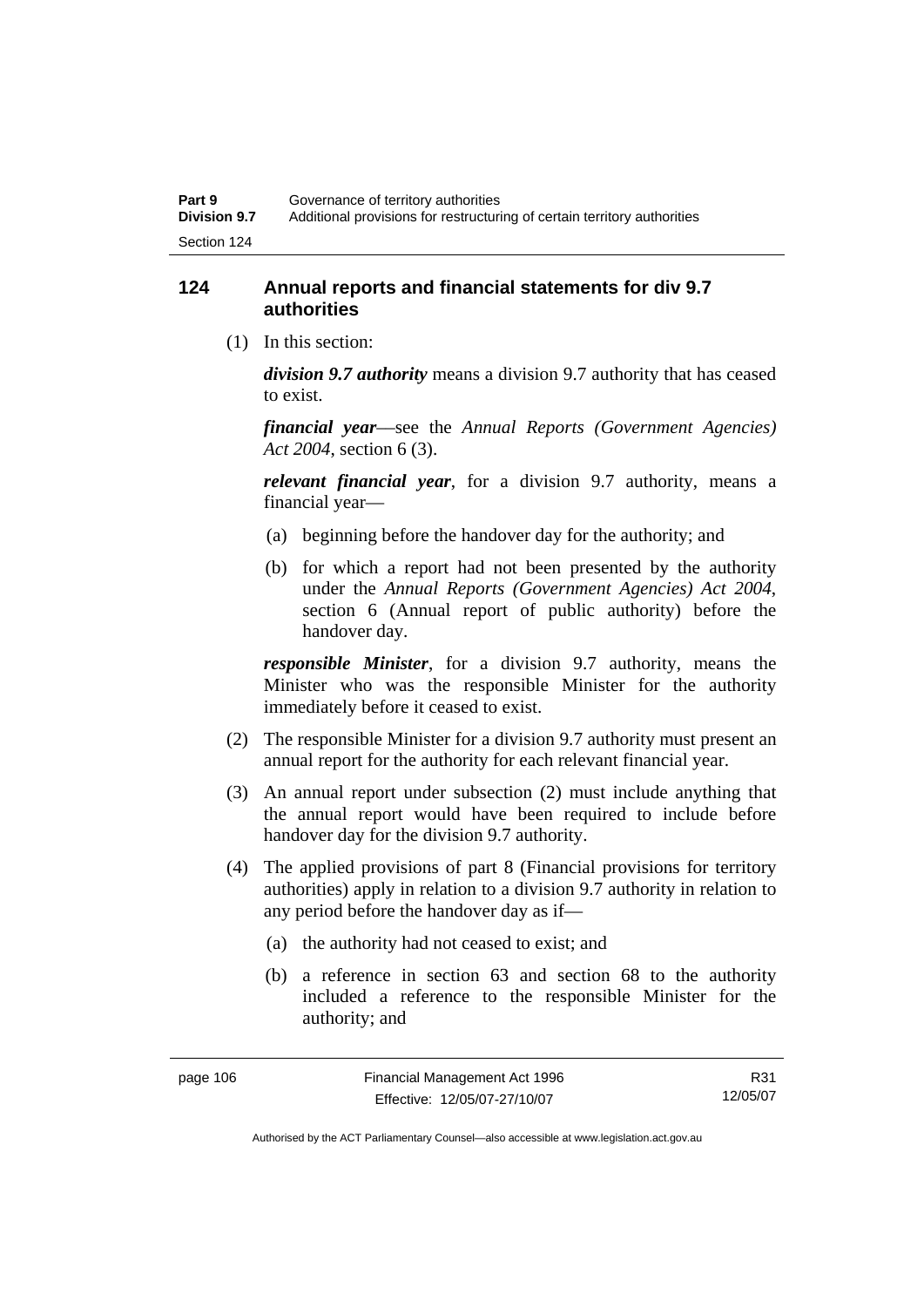- (c) a reference in section 64 and section 69 to the relevant person for the authority included a reference to the responsible Minister for the authority; and
- (d) a reference in section 65 and section 70 to the chief executive officer of the authority included a reference to the responsible Minister for the authority; and
- (e) all other necessary changes were made; and
- (f) any changes prescribed by regulation were made.
- (5) For subsection (4), the *applied provisions of part 8* are the following:
	- section 63 (Annual financial statements of territory authorities)
	- section 64 (Responsibility for annual financial statements of territory authorities)
	- section 65 (Audit of annual financial statements of territory authorities)
	- section 66 (Annual financial statements of territory authorities to be included in annual reports etc)
	- section 68 (Statements of performance of territory authorities)
	- section 69 (Responsibility for territory authority statements of performance)
	- section 70 (Scrutiny of territory authority statements of performance)
	- section 71 (Territory authority statements of performance to be included in annual reports).

# **125 References to div 9.7 authority**

In any contract, agreement or arrangement, a reference to a division 9.7 authority is, for the application of the contract, agreement or arrangement on or after the handover day, a reference to the Territory.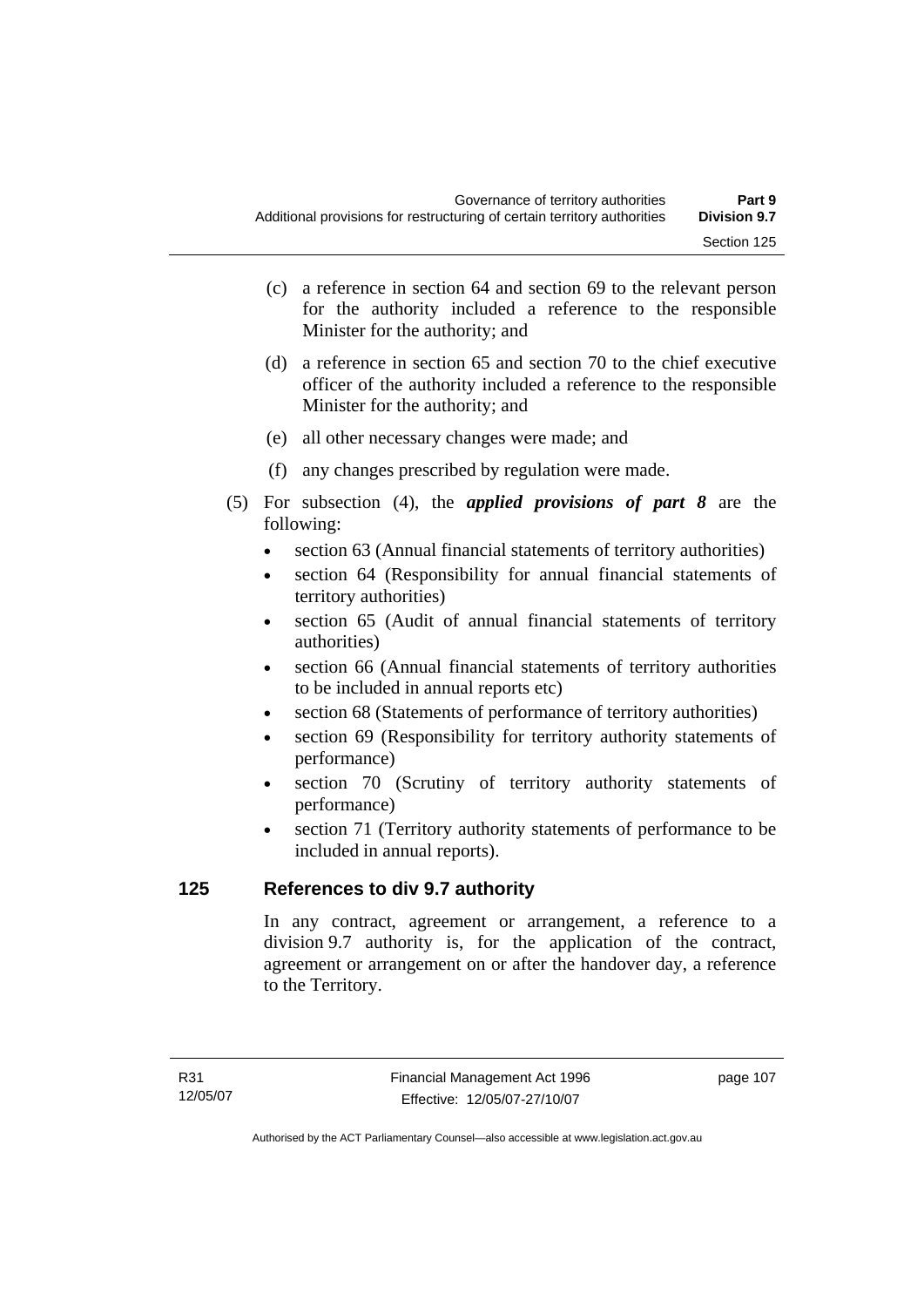#### **Part 10** Miscellaneous

Section 130

# **Part 10 Miscellaneous**

## **130 Act of grace payments**

- (1) If the Treasurer considers it appropriate to do so because of special circumstances, the Treasurer may authorise the payment by a department of an amount to a person (the *payee*) although the payment of that amount (the *relevant amount*) would not otherwise be authorised by law or required to meet a legal liability.
- (2) The authorisation may provide for the relevant amount to be paid  $by-$ 
	- (a) more than 1 instalment and on the dates specified in the authorisation; or
	- (b) periodical payments of an amount, and for the period, specified in the authorisation.
- (3) An authorisation may be expressed to be subject to conditions to be complied with by the payee.
- (4) If a condition is contravened, the Treasurer may by written notice addressed to the last-known address of the payee require the payee, within 30 days of receipt of the notice, to pay an amount equal to all or part of the relevant amount.
- (5) If the payee does not pay the amount specified in the notice under subsection (4), the amount may be recovered by the Territory as a debt.
- (6) If the payment of an amount by a department is authorised under this section, the Treasurer must —
	- (a) direct that the amount be paid from an appropriate appropriation for the department specified by the Treasurer; or
	- (b) authorise payment of the amount under section 18; or

R31 12/05/07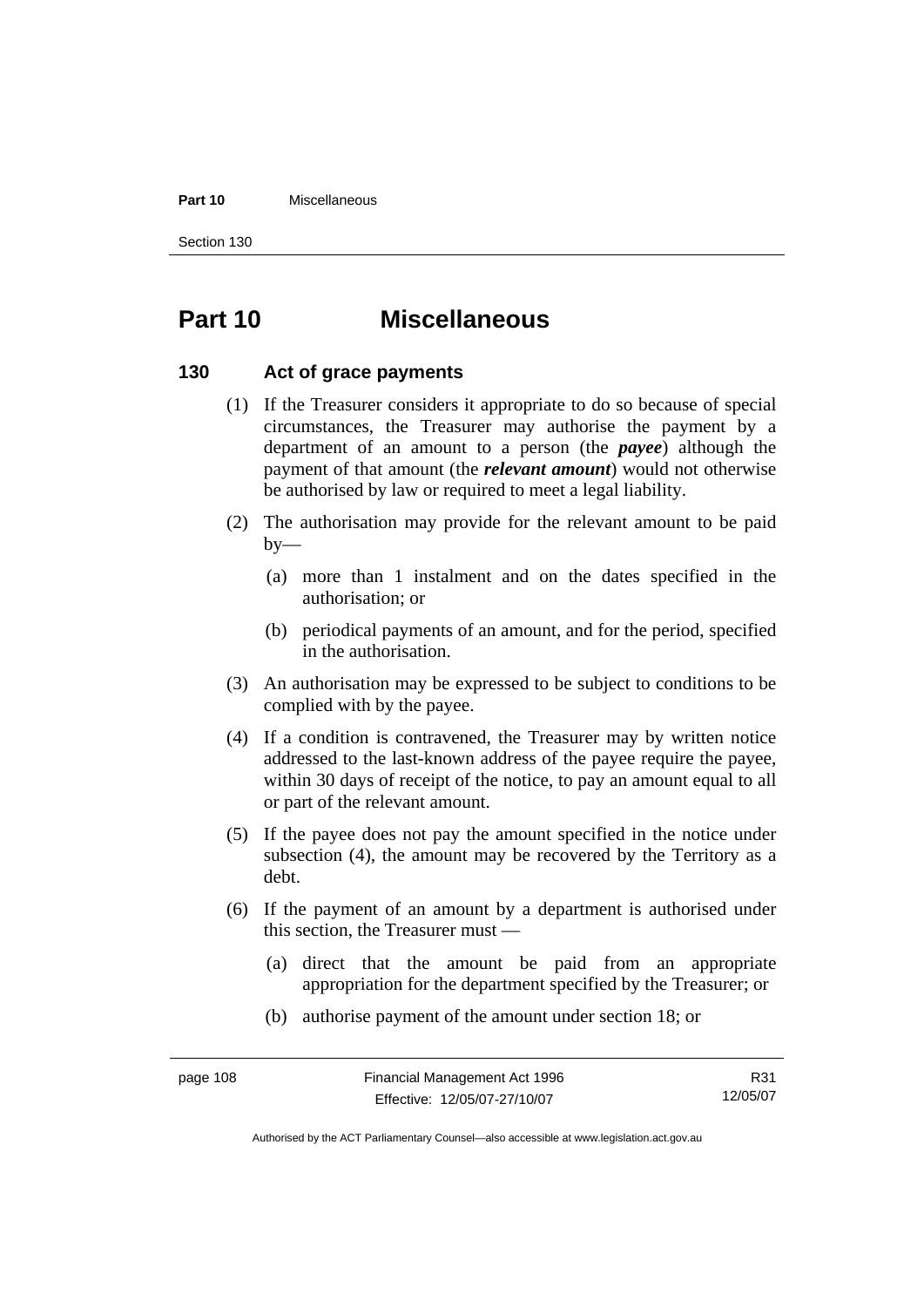- (c) authorise payment of the amount out of the public money of the Territory.
- (7) The public money of the Territory is appropriated for subsection  $(6)$  (c).
- (8) A payment made by a department under this section must be reported in notes to the financial statements of the department that relate to the financial year when the payment was made.
- (9) The notes must indicate in relation to each payment under this section the amount and grounds for the payment.
- (10) The notes relating to a payment under this section must not disclose the identity of the payee unless disclosure was agreed to by the payee as a condition of authorising the payment.

## **131 Waiver of debts etc**

- (1) The Treasurer may, in writing, on behalf of the Territory—
	- (a) waive the Territory's right to payment of an amount payable to the Territory; or
	- (b) postpone any right of the Territory to be paid a debt in priority to another debt; or
	- (c) allow the payment by instalments of an amount payable to the Territory; or
	- (d) defer the time for payment of an amount payable to the Territory.
- (2) A waiver relating to an amount payable to the Territory by a person may be expressed to be subject to a condition that the person agrees to pay an amount to the Territory in circumstances specified in the waiver.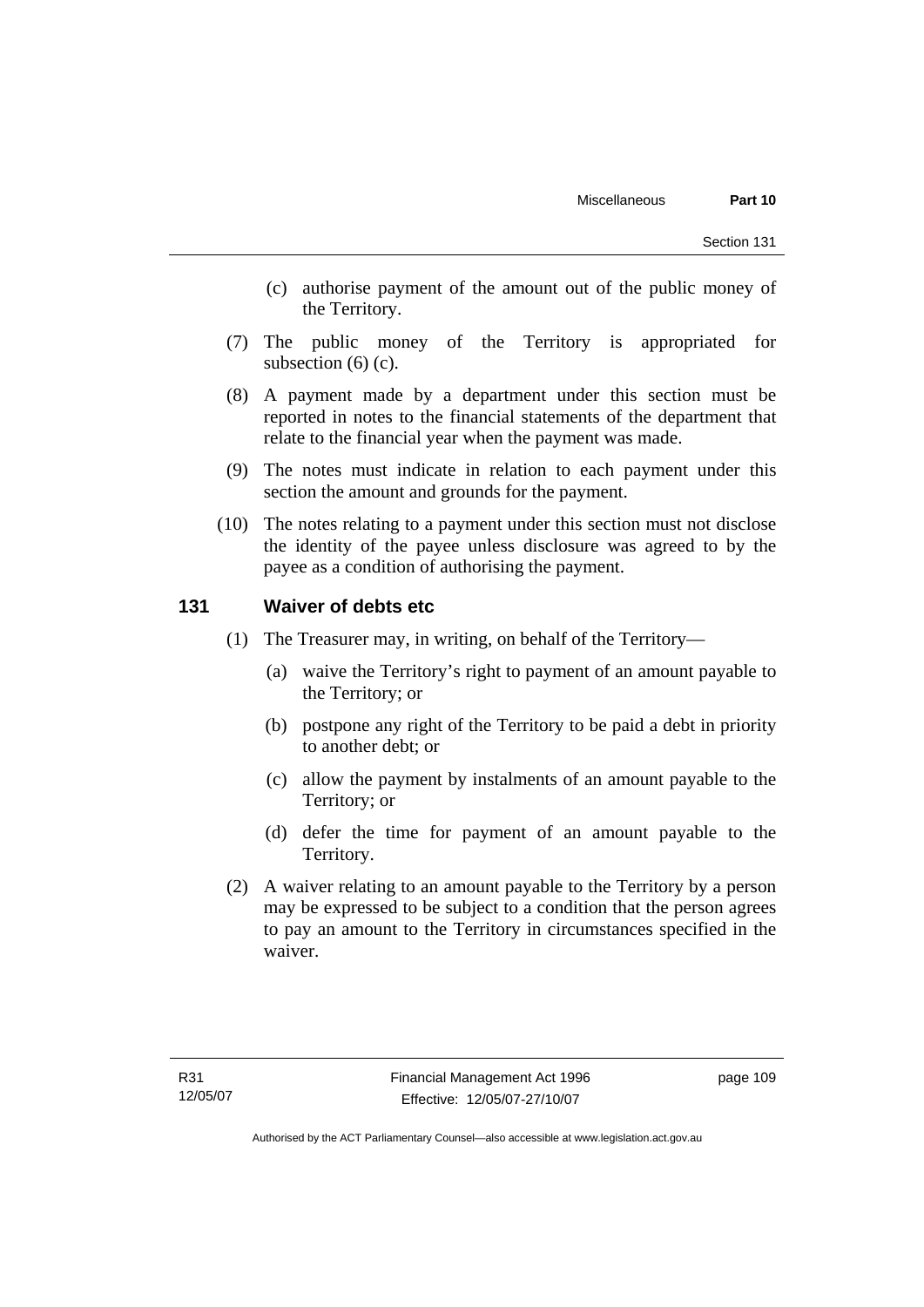#### **Part 10** Miscellaneous

Section 132

 (3) A waiver relating to an amount payable to the Territory must be reported in the notes to the financial statements of the relevant department that relate to the year in which the right to payment was waived.

## **132 Payments in relation to deceased estates**

- (1) If, at the time of a person's death (whether before or after the commencement of this section), the Territory owed an amount to the person, the Treasurer may pay that amount to the person who the Treasurer considers should receive the payment.
- (2) In deciding who should be paid, the Treasurer must have regard  $to$ —
	- (a) the provisions of any will of the deceased person that identify the persons entitled to property under the will; and
	- (b) the law relating to the disposition of the property of deceased people.
- (3) Before making a payment to a person, the Treasurer may require the person to produce any documents and other evidence relating to—
	- (a) the disposition of the deceased person's estate; or
	- (b) the family of the deceased person and any other people apparently entitled to share in the estate of the deceased person.
- (4) Subject to subsection (3), the Treasurer may make the payment without requiring production of probate of the will, or letters of administration of the estate, of the deceased person.
- (5) If a payment is made in relation to an amount owing to a deceased person, the Territory is discharged from any further liability in relation to that amount.
- (6) This section does not relieve the recipient of a payment from liability to deal with the money in accordance with law.

R31 12/05/07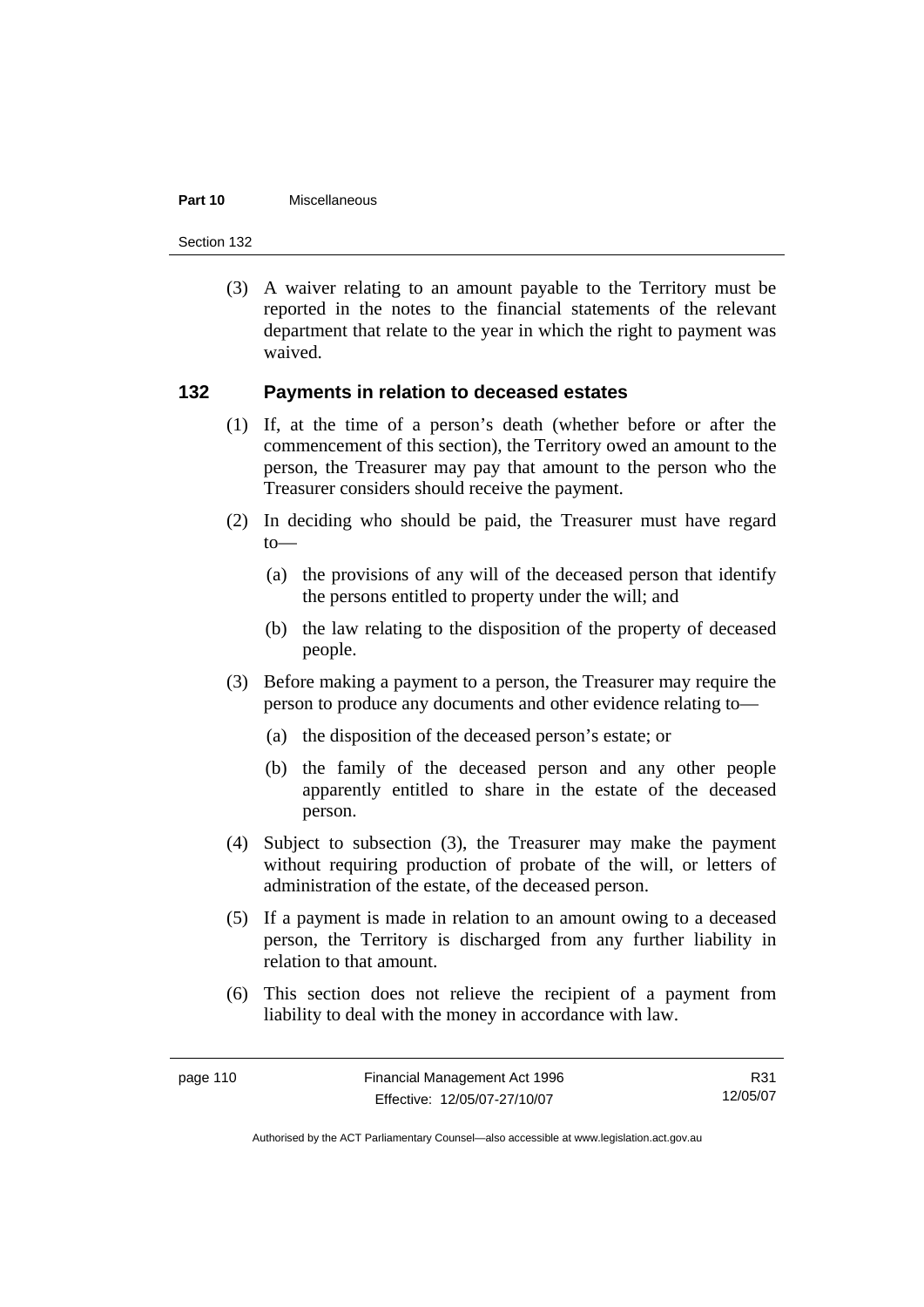# **133 Guideline-making power**

- (1) The Treasurer may, in writing, make financial management guidelines for this Act.
- (2) A financial management guideline is a disallowable instrument.
	- *Note* A disallowable instrument must be notified, and presented to the Legislative Assembly, under the Legislation Act.

# **134 Regulation-making power**

The Executive may make regulations for this Act.

*Note* A regulation must be notified, and presented to the Legislative Assembly, under the Legislation Act.

R31 12/05/07 Financial Management Act 1996 Effective: 12/05/07-27/10/07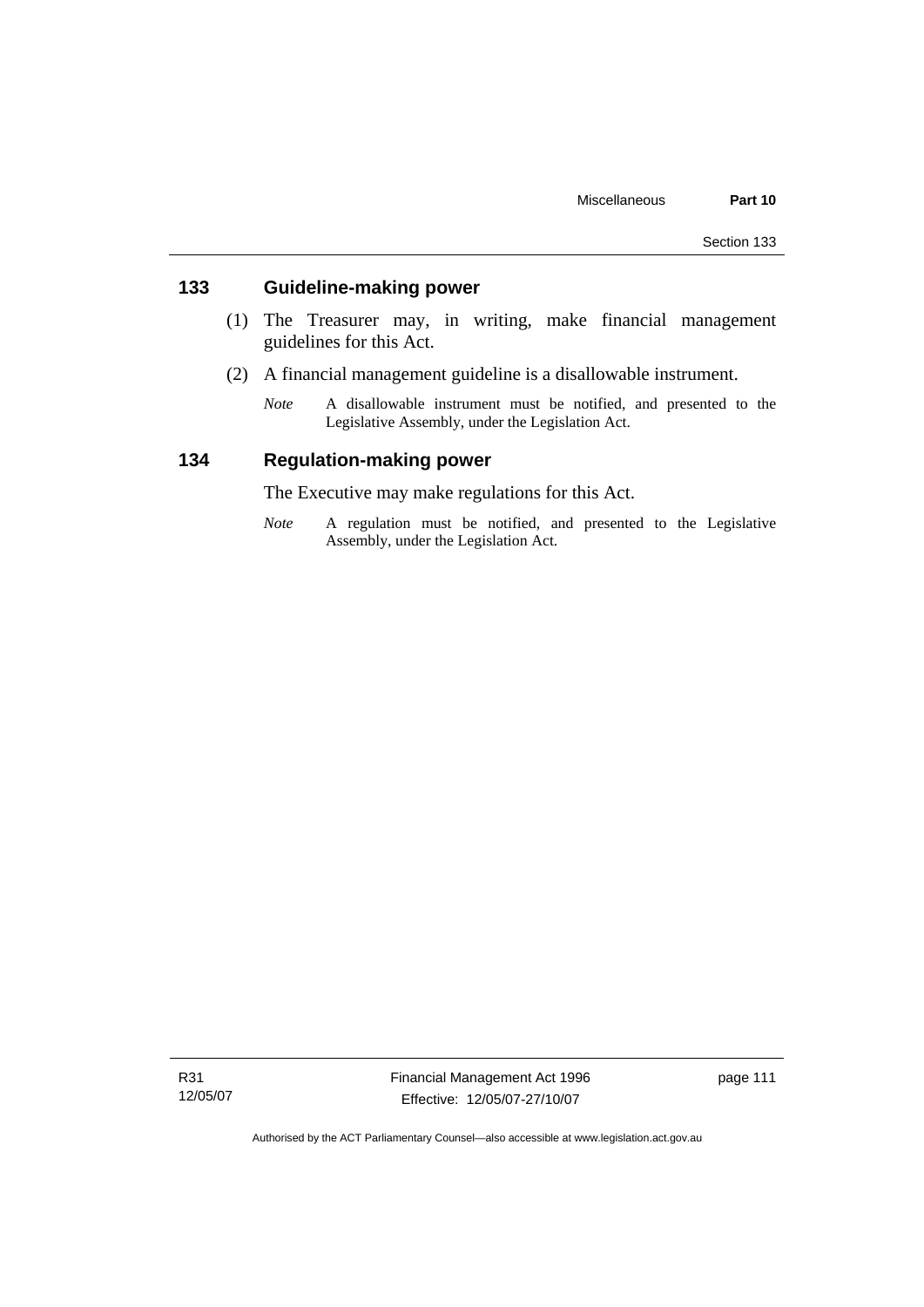#### **Part 19 Transitional—Financial Management Legislation Amendment Act 2005**

Section 152

# **Part 19 Transitional—Financial Management Legislation Amendment Act 2005**

# **M 152 Application of Legislation Act, s 94 to certain appointments, elections and approvals**

## **155 Transitional regulations**

- (1) A regulation may prescribe transitional matters necessary or convenient to be prescribed because of the enactment of the *Financial Management Legislation Amendment Act 2005*.
- (2) A regulation may modify this part (including its operation in relation to another territory law) to make provision in relation to anything that, in the Executive's opinion, is not, or not adequately or appropriately, dealt with in this part.
- (3) A regulation under subsection (2) has effect despite anything elsewhere in this Act or another territory law.
- (4) This section expires 2 years after the day it commences.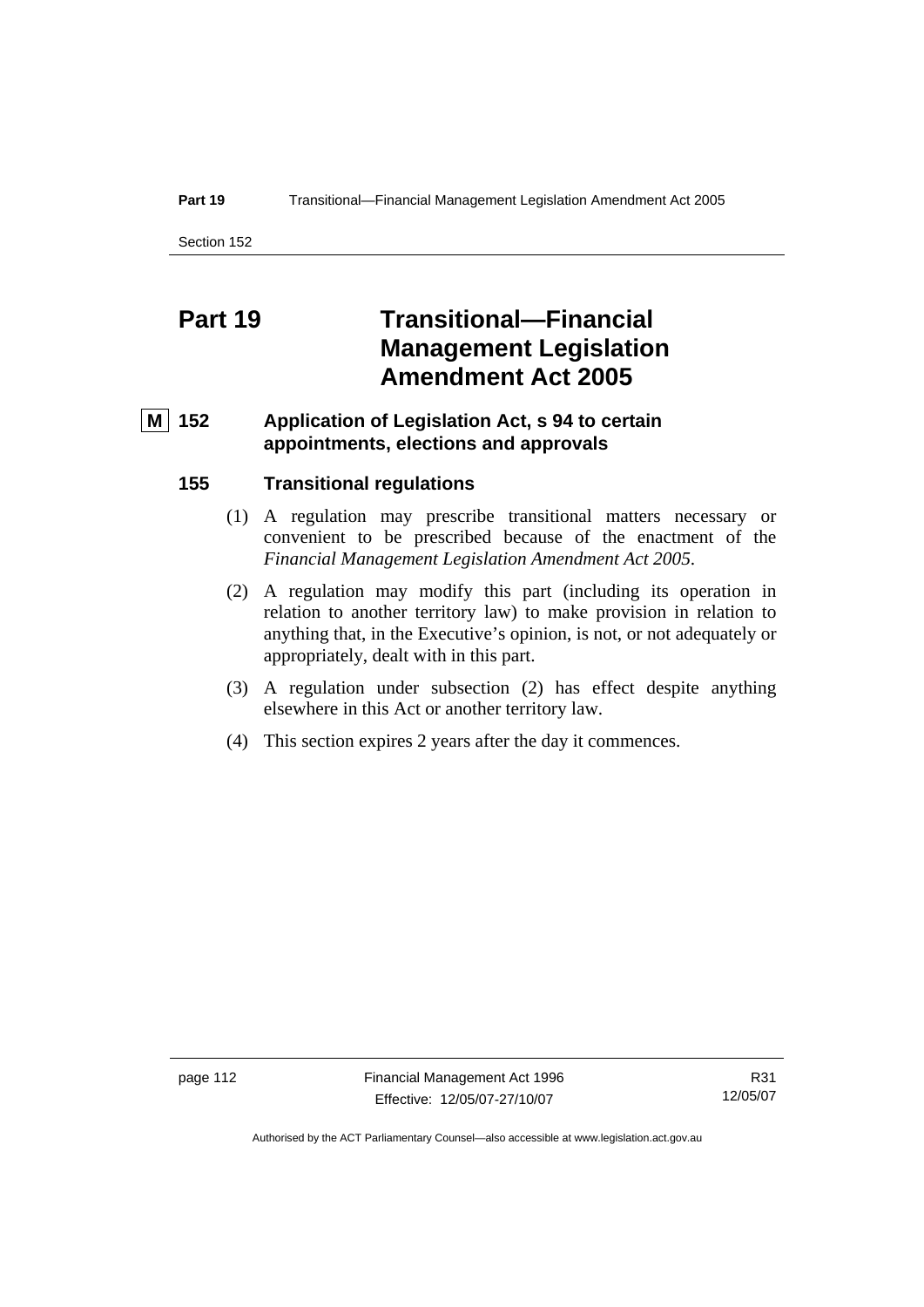# **Part 20 Transitional—Administrative (Miscellaneous Amendments) Act 2006**

# **222 Transitional regulations—Administrative (Miscellaneous Amendments) Act 2006**

- (1) A regulation may prescribe transitional matters necessary or convenient to be prescribed because of the enactment of the *Administrative (Miscellaneous Amendments) Act 2006*.
- (2) A regulation may modify this part (including its operation in relation to another territory law) to make provision in relation to anything that, in the Executive's opinion, is not, or not adequately or appropriately, dealt with in this part.
- (3) A regulation under subsection (2) has effect despite anything elsewhere in this Act or another territory law.

# **223 Expiry—pt 20**

This part expires 2 years after the day this section commences.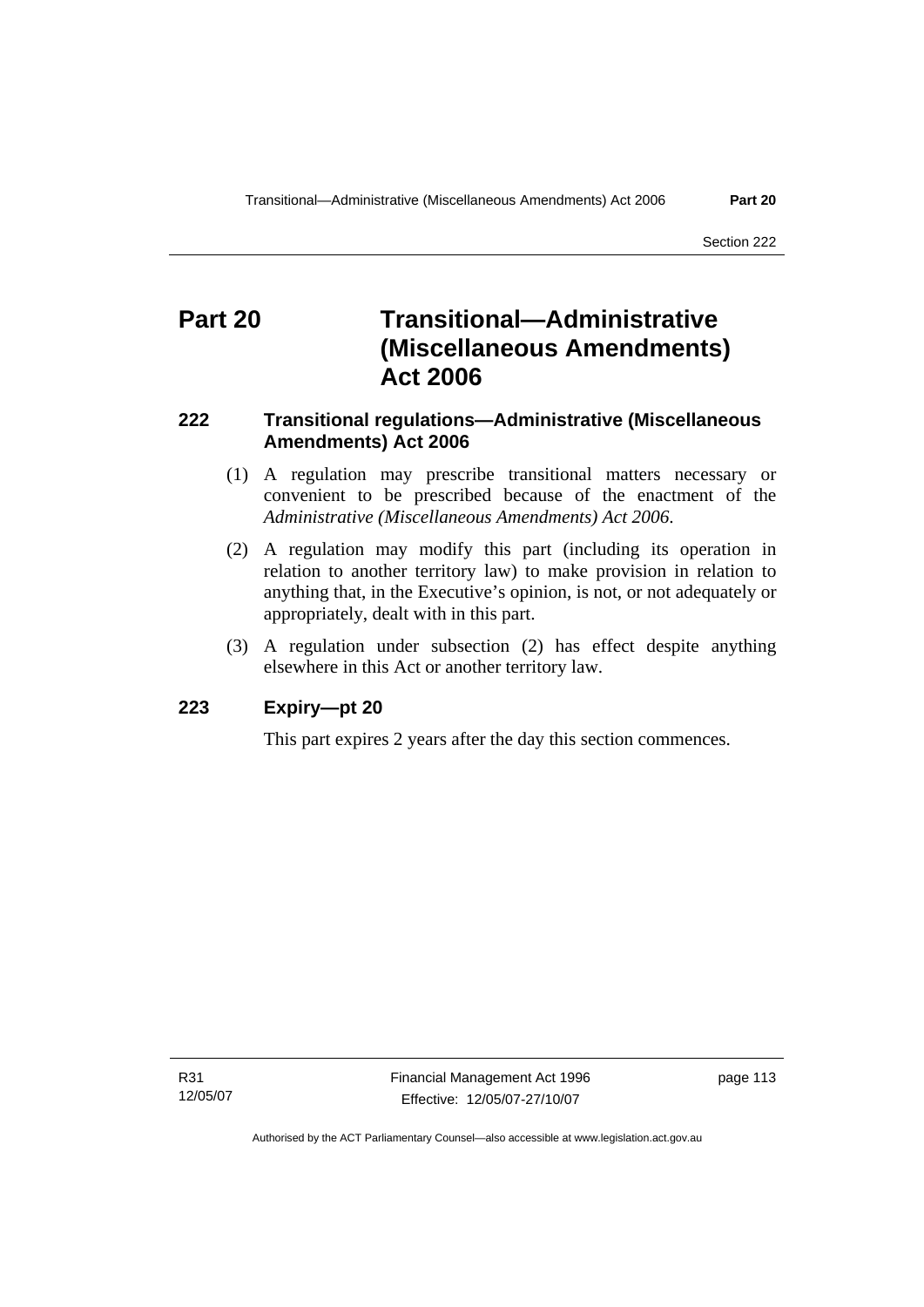# **Dictionary**

(see s 3)

*Note 1* The Legislation Act contains definitions and other provisions relevant to this Act.

*Note 2* For example, the Legislation Act, dict, pt 1, defines the following terms:

- Act
	- administrative unit
	- auditor-general
	- authorised deposit-taking institution
	- chief executive (see s 163)
	- exercise
	- **function**
	- GST
	- may (see s  $146$ )
	- Minister (see s 162)
	- must (see s  $146$ )
	- person
	- Self-Government Act
	- territory-owned corporation.

*applicable governmental policies*, for a territory authority, for part 9 (Governance of territory authorities)—see section 103.

*appropriation* means an appropriation of public money by any Act including this Act.

*Appropriation Act* means an Act that makes appropriations in relation to a financial year for purposes mentioned in section 8.

*appropriation unit* means a class of outputs, or a group of output classes, for which an appropriation is made by an Appropriation Act.

*banking account* means an account with an authorised deposit-taking institution that is, or is substantially the same as, a bank account.

R31 12/05/07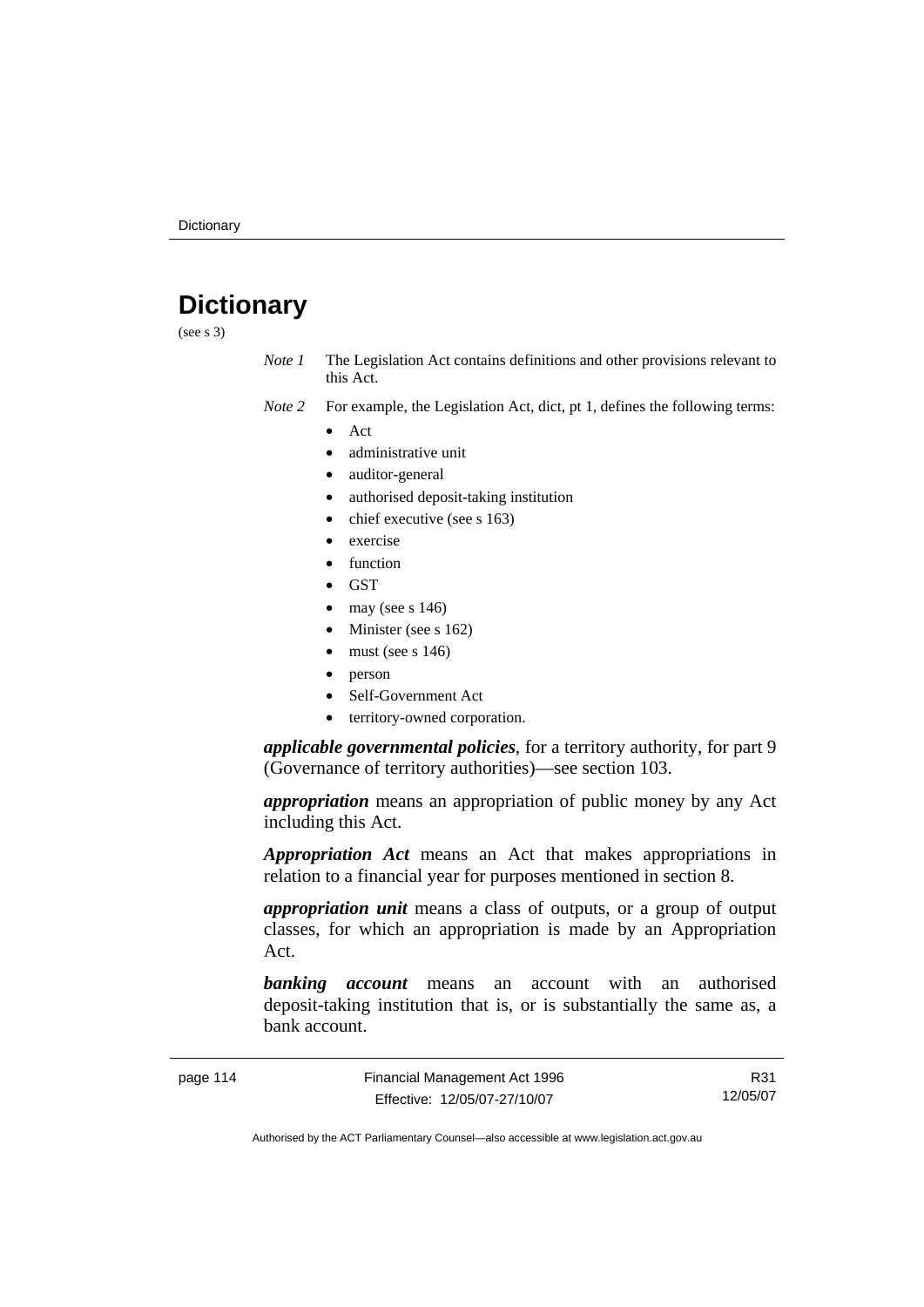*borrowing* includes—

- (a) raising money or obtaining credit, whether by dealing in securities or otherwise; and
- (b) entering into a financing lease;

but does not include using a credit card or overdraft facility, or otherwise obtaining credit, in a transaction forming part of the day-to-day operations of the Territory or a territory authority.

*budget papers* means documents presented to the Legislative Assembly under section 10 or section 13 (1).

*capital injection* means an amount provided, or to be provided, to a department, a territory authority or a territory-owned corporation for—

- (a) the purchase of assets to be held by the department or to be owned by the authority or corporation; or
- (b) the development of assets held by the department or owned by the authority or corporation; or
- (c) augmenting the assets held by the department or owned by the authority or corporation; or
- (d) reducing the liabilities of the department, the authority or the corporation;

but does not include an amount provided from an appropriation for a purpose mentioned in section  $8(1)(a)$  or (c) or (2) (a).

*CEO*—see *chief executive officer*.

*chief executive officer* (or *CEO*), of a territory authority, means the person (however described) who is responsible for managing the affairs of the authority.

*class of outputs* means a group of outputs identified as a class by an Appropriation Act.

*contract* includes an agreement or arrangement.

page 115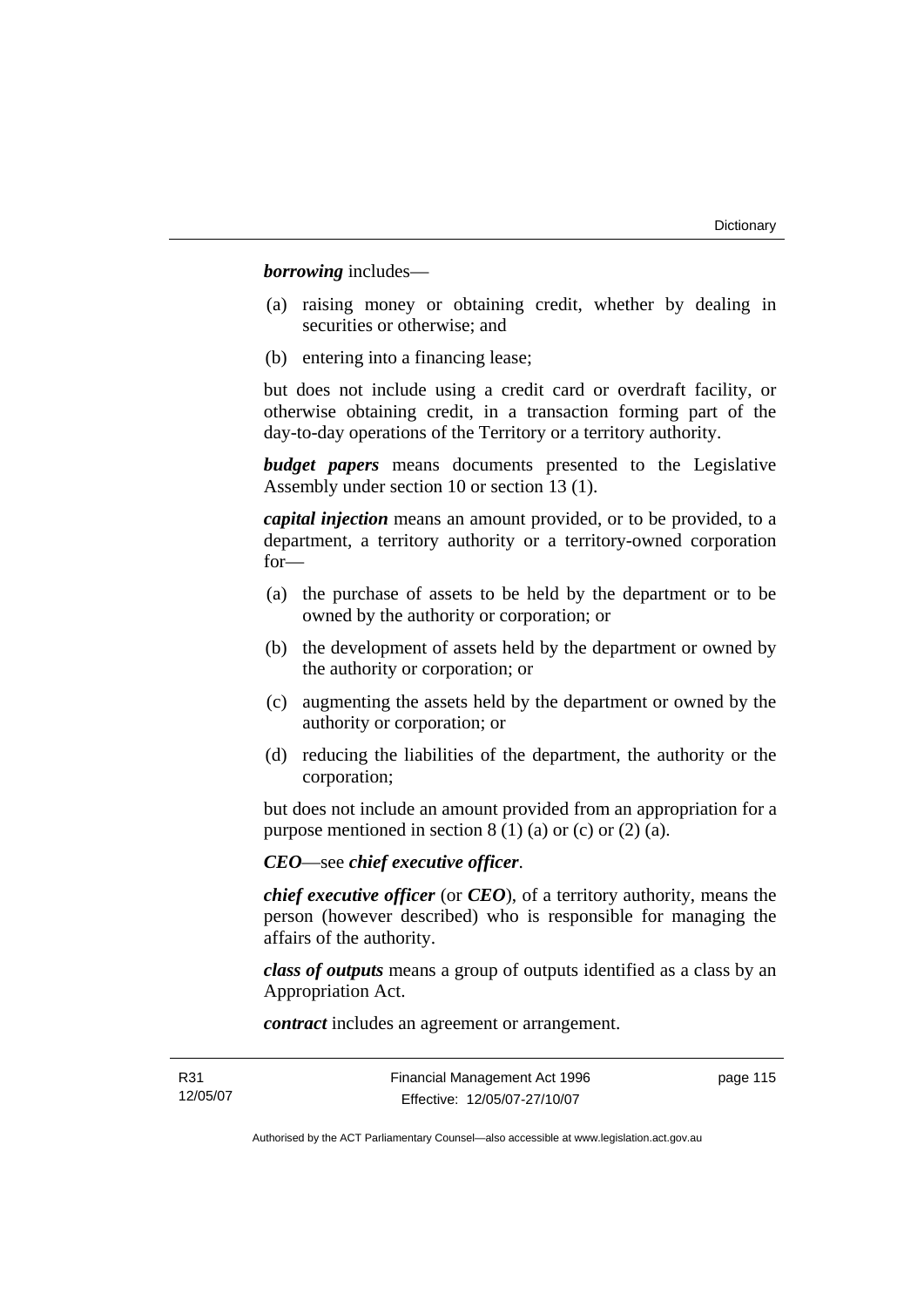*department* means—

- (a) an administrative unit (excluding any part of an administrative unit prescribed for paragraph (b) and any administrative unit forming part of a group of administrative units prescribed for paragraph (c)); or
- (b) a part of an administrative unit prescribed for this paragraph; or
- (c) a group of 2 or more administrative units prescribed for this paragraph.

*departmental banking account* means a banking account mentioned in section 34 (1).

*division 9.6 authority* means a territory authority to which division 9.6 applies (see s 105).

*division 9.7 authority* means a territory authority to which division 9.7 applies (see s 120).

*establishing Act*, for a territory authority, governing board or governing board member, for part 9 (Governance of territory authorities)—see section 72.

*expenses*, in relation to an output, means the expenses incurred in providing the output quantified on an accrual accounting basis and includes the overhead expenses properly attributable to the output.

*financial management guidelines* means the financial management guidelines under this Act.

*financial year*, for a territory authority, for part 9 (Governance of territory authorities)—see section 72.

#### *general government sector* means—

 (a) those organisations whose primary function is to provide services that are mainly not market orientated, are mainly for the consumption of the community generally, involve the transfer or redistribution of income, and are financed mainly through appropriation; and

R31 12/05/07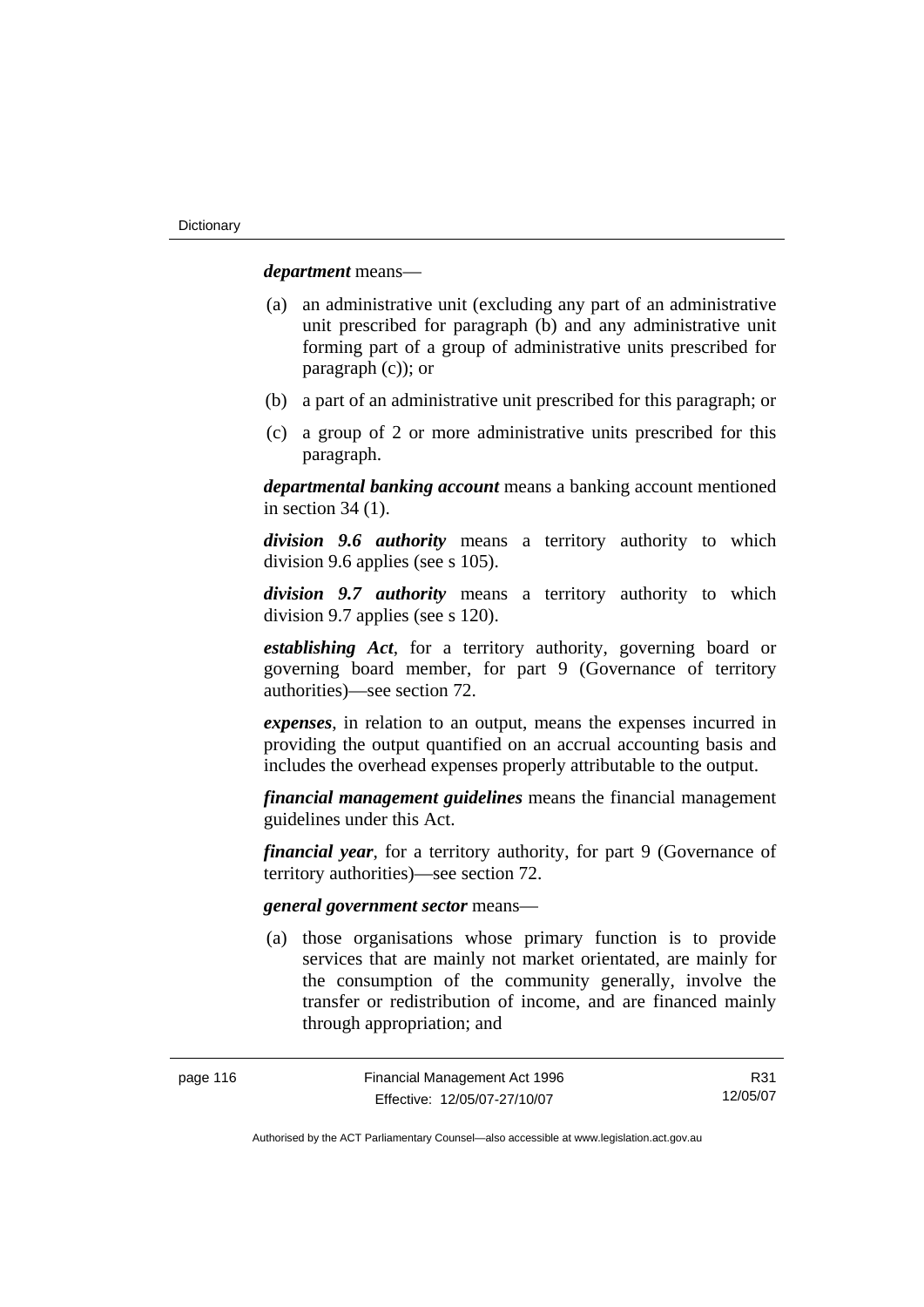(b) those organisations that are controlled by the Territory and provide investment or other financial services.

*generally accepted accounting principles* means accounting principles and procedures that are—

- (a) recognised by the accounting profession as appropriate for reporting financial information relating to government, a department or a territory authority; and
- (b) consistent with this Act and any relevant Appropriation Act.

*governing board*, for a territory authority, means the governing board for the authority mentioned in section 76.

*governing board member*, for a territory authority with a governing board for part 9 (Governance of territory authorities)—see section 72.

*handover day*, for division 9.7 (Additional provisions for restructuring of certain territory authorities)—see section 121.

*input tax credit*—see the *A New Tax System (Goods and Services Tax) Act 1999* (Cwlth), dictionary.

*interest* includes a dividend and any other financial return on a deposit, loan or other investment.

*invest* includes enter into a transaction or arrangement for the protection or enhancement of investments.

*Legislative Assembly secretariat***—**see the *Public Sector Management Act 1994*, dictionary.

*material interest*, for part 9 (Governance of territory authorities) see section 88 (4).

*outcomes* means the consequences for the community of outputs.

*outputs* means goods produced or services provided by a department or territory authority or a person producing goods or providing services on behalf of a department or territory authority.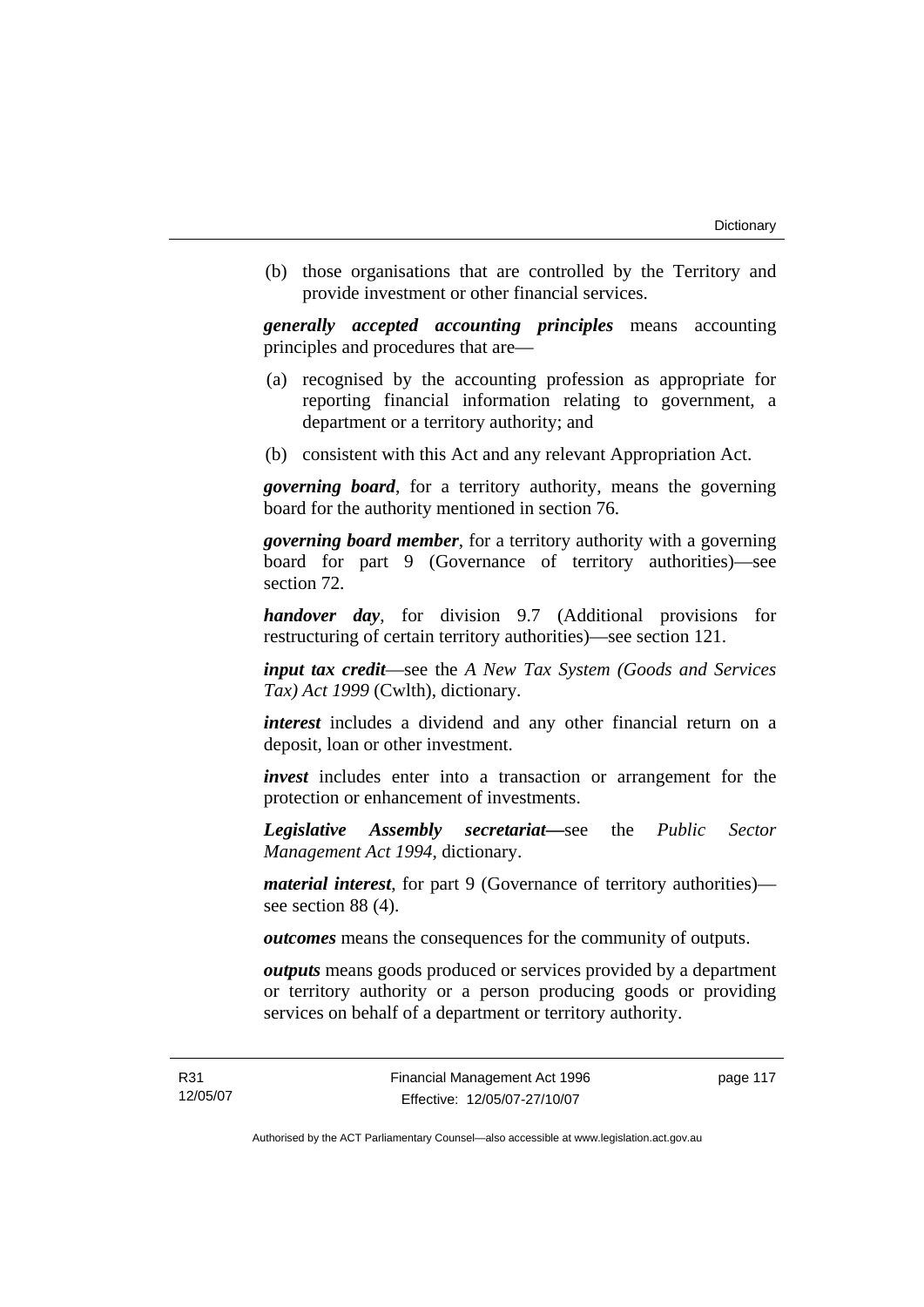*prescribed* means prescribed by the financial management guidelines.

*public money* means all money received by the Territory, including the proceeds of all loans raised on behalf of the Territory, but does not include—

- (a) money held by the Territory as trust money; or
- (b) money received by a territory-owned corporation or subsidiary of a territory-owned corporation; or
- (c) money received by the Territory from a territory-owned corporation or subsidiary of a territory-owned corporation for investment for the corporation or subsidiary; or
- (d) money received by a territory authority; or
- (e) money received by the Territory from a territory authority for investment for the authority; or
- (f) money received by the Territory—
	- (i) in repayment of an investment made by the Territory for a territory authority; or
	- (ii) as interest on such an investment.

*public trading enterprise sector* means those organisations whose primary function is to provide goods and services that are mainly market orientated and non-regulatory in nature and who may recover a significant part of their costs from individual consumers.

*relevant territory authority*, for part 9 (Governance of territory authorities)—see section 72.

*responsible chief executive*, in relation to a department, means—

 (a) if the department is constituted by an administrative unit or a part of an administrative unit—the chief executive of that administrative unit; or

R31 12/05/07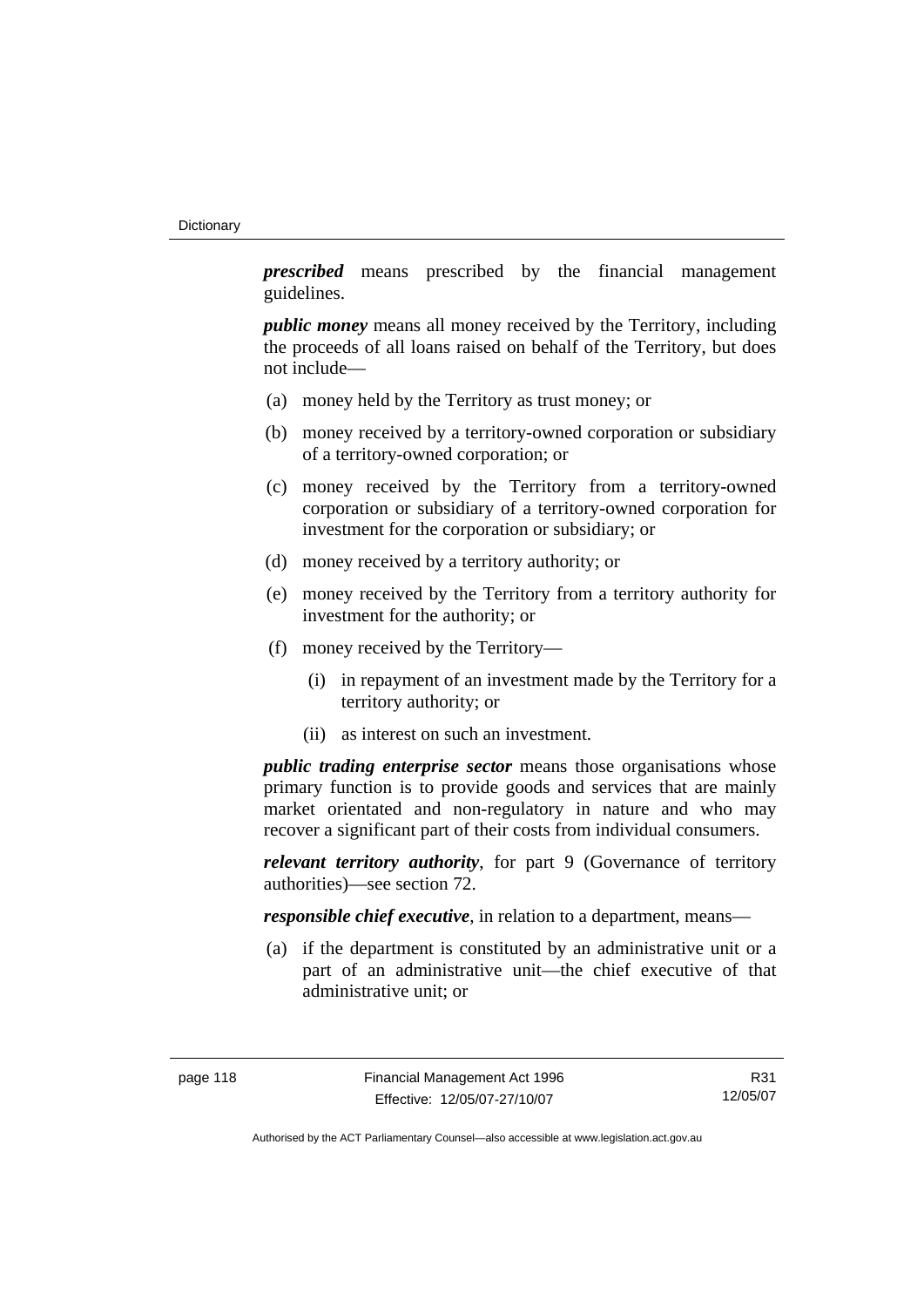(b) if the department is constituted by a group of 2 or more administrative units—the person prescribed as the responsible chief executive in relation to the department.

*responsible Minister* means—

- (a) in relation to a department that is constituted by an administrative unit or a part of an administrative unit—the Minister to whom responsibility for that administrative unit has been allocated under the *Public Sector Management Act 1994*, section 14; and
- (b) in relation to a department that is constituted by a group of 2 or more administrative units—the Minister prescribed as the responsible Minister in relation to the department; and
- (c) in relation to a territory authority—the Minister administering the Act under which the authority is established; and
- (d) in relation to a territory-owned corporation—the Minister administering the *Territory-owned Corporations Act 1990*.

*securities* includes stocks, debentures, notes, bonds, promissory notes, bills of exchange, and any other securities approved in writing by the Treasurer.

*statement of intent*, for a territory authority—see section 61 (1).

*subsidiary*—see the *Territory-owned Corporations Act 1990*, dictionary.

*superannuation appropriation*—see the *Territory Superannuation Provision Protection Act 2000*, dictionary.

*superannuation banking account*—see the *Territory Superannuation Provision Protection Act 2000*, section 7.

*taxable supply*—see the *A New Tax System (Goods and Services Tax) Act 1999* (Cwlth), dictionary.

R31 12/05/07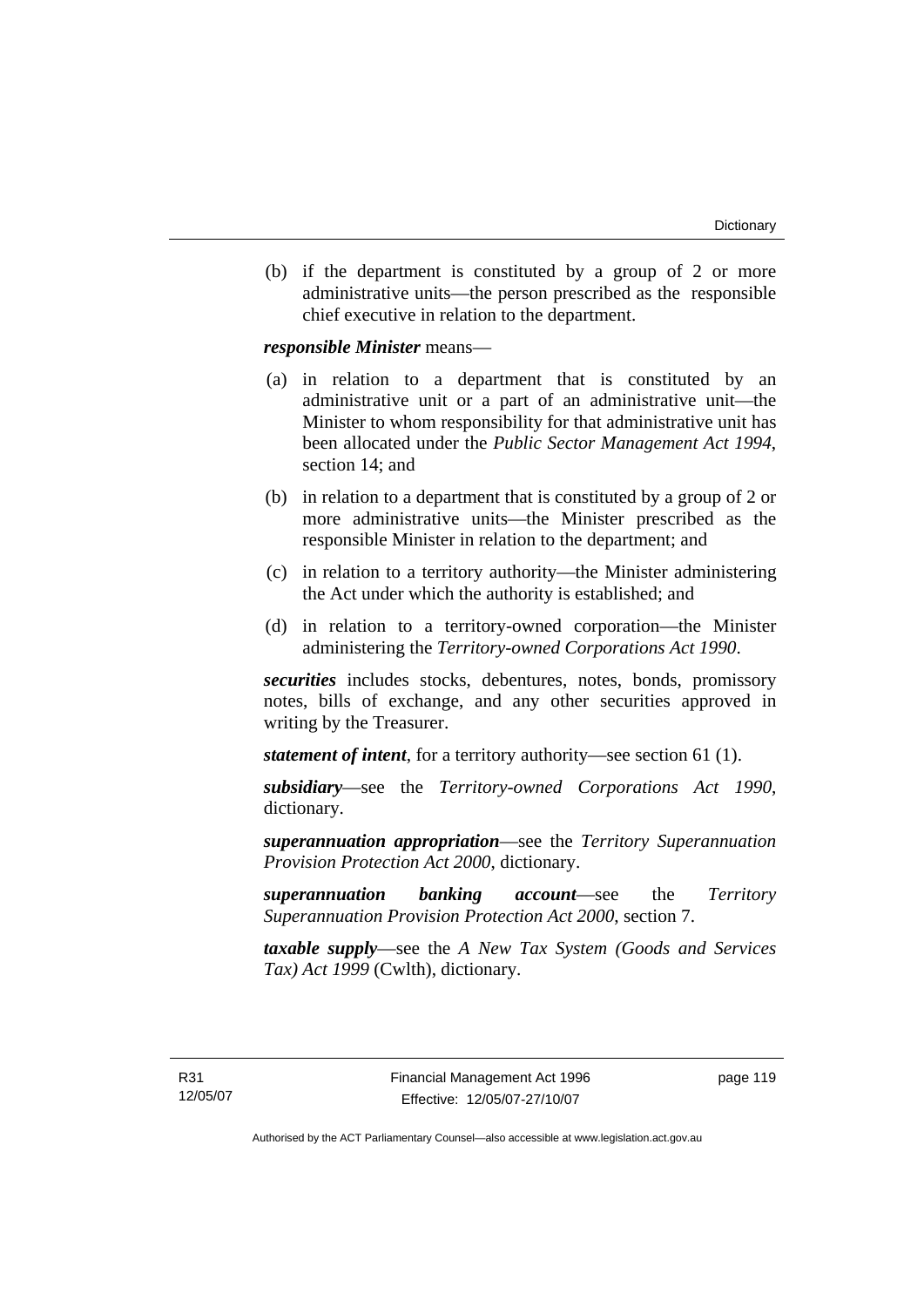### *territory authority*—

- (a) means a body corporate established by an Act; and
- (b) to remove any doubt, includes an entity to which part 8 applies; and
- (c) for division 9.7 (Additional provisions for restructuring of certain territory authorities)—includes a territory authority that has ceased to exist; but
- (d) does not include a body declared under section 3B not to be a territory authority.

*territory banking account* means the banking account mentioned in section 33.

*trust money* means—

- (a) money deposited with the Territory pending the completion of a transaction or the determination of a dispute and that may become repayable to the depositor or payable to the Territory or anyone else; or
- (b) all money that is paid into a territory court for possible repayment to the payee or a third party because of any Act, order, instruction or authority; or
- (c) money that belongs to or is owing to any person and is collected by the Territory because of an agreement between the Territory and that person; or
- (d) unclaimed money that is owing to or belongs to anyone and is deposited with the Territory; or
- (e) money that is paid to the Territory in trust for any other lawful purpose including interest on trust money.

R31 12/05/07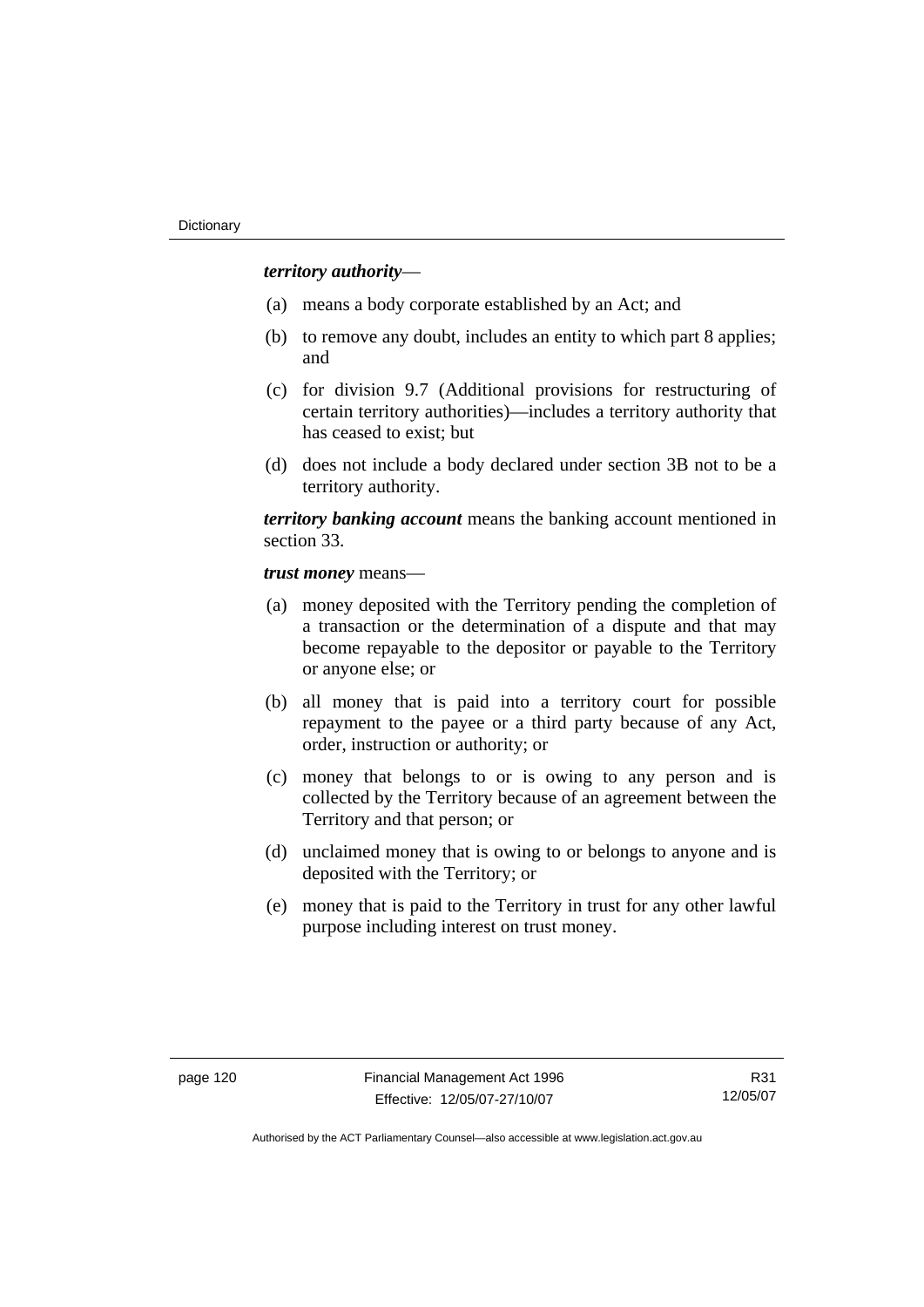# **Endnotes**

# **1 About the endnotes**

Amending and modifying laws are annotated in the legislation history and the amendment history. Current modifications are not included in the republished law but are set out in the endnotes.

Not all editorial amendments made under the *Legislation Act 2001*, part 11.3 are annotated in the amendment history. Full details of any amendments can be obtained from the Parliamentary Counsel's Office.

Uncommenced amending laws and expiries are listed in the legislation history and the amendment history. These details are underlined. Uncommenced provisions and amendments are not included in the republished law but are set out in the last endnote.

If all the provisions of the law have been renumbered, a table of renumbered provisions gives details of previous and current numbering.

The endnotes also include a table of earlier republications.

| $am = amended$                               | $ord = ordinance$                         |
|----------------------------------------------|-------------------------------------------|
| $amdt = amendment$                           | $orig = original$                         |
| $ch = chapter$                               | $par = paragraph/subparagraph$            |
| $def = definition$                           | $pres = present$                          |
| $dict = dictionary$                          | $prev = previous$                         |
| disallowed = disallowed by the Legislative   | $(\text{prev}) = \text{previously}$       |
| Assembly                                     | $pt = part$                               |
| $div = division$                             | $r = rule/subrule$                        |
| $exp = expires/expired$                      | $renum = renumbered$                      |
| $Gaz = gazette$                              | $reloc = relocated$                       |
| $hdg =$ heading                              | $R[X]$ = Republication No                 |
| $IA = Interpretation Act 1967$               | $RI = reissue$                            |
| $ins = inserted/added$                       | $s = section/subsection$                  |
| $LA =$ Legislation Act 2001                  | $sch = schedule$                          |
| $LR =$ legislation register                  | $sdiv = subdivision$                      |
| $LRA =$ Legislation (Republication) Act 1996 | $sub =$ substituted                       |
| $mod = modified/modification$                | SL = Subordinate Law                      |
| $o = order$                                  | underlining = whole or part not commenced |
| $om = omitted/repealed$                      | or to be expired                          |
|                                              |                                           |

## **2 Abbreviation key**

R31 12/05/07 Financial Management Act 1996 Effective: 12/05/07-27/10/07

page 121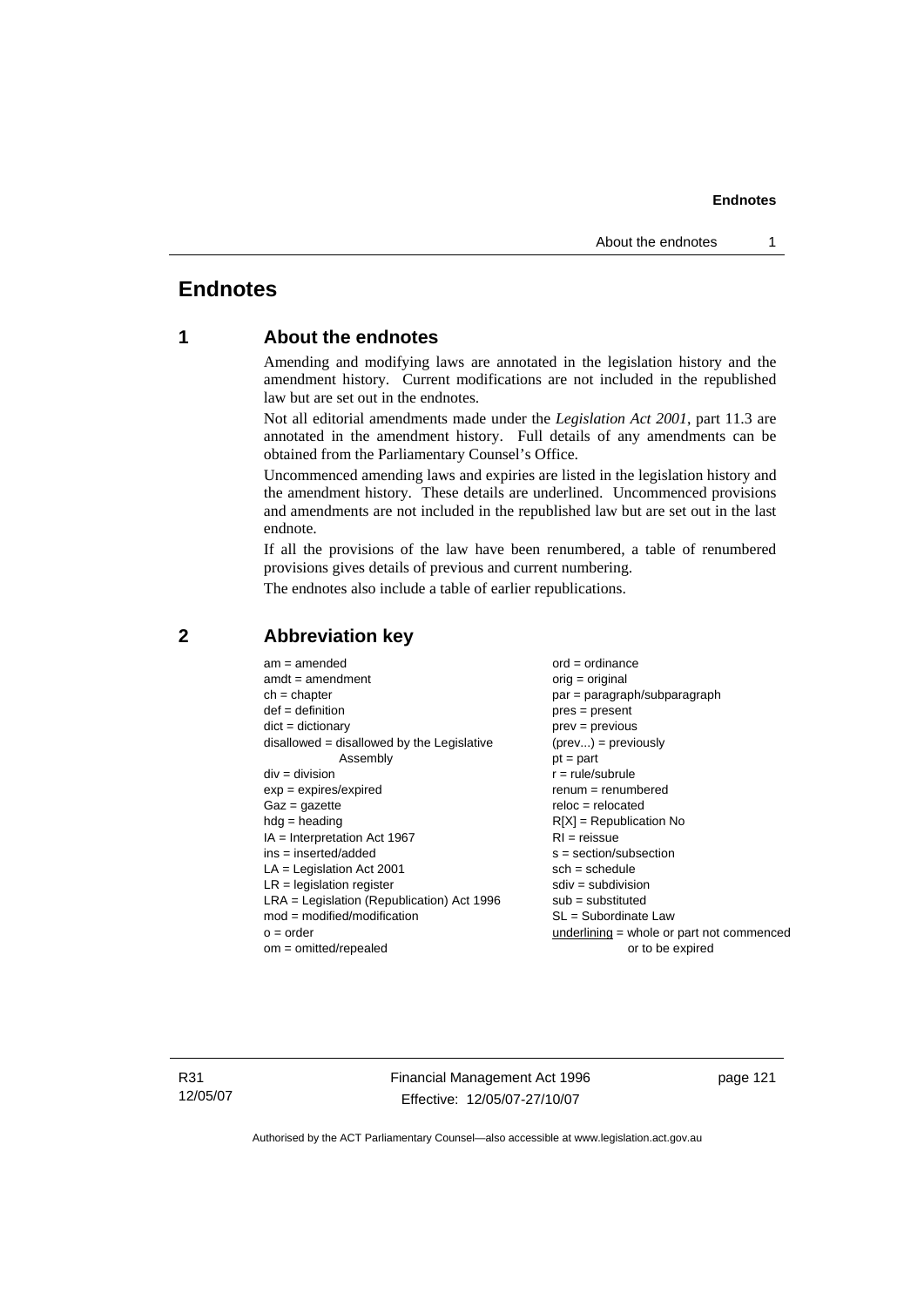| 3 | Legislation history |  |
|---|---------------------|--|
|---|---------------------|--|

## **3 Legislation history**

**Financial Management Act 1996 No 22**  notified 4 June 1996 (Gaz 1996 No 101) commenced 1 July 1996 (s 2)

as amended by

### **Financial Management (Amendment) Act 1997 No 39**  notified 1 September 1997 (Gaz 1997 No S257) commenced 1 September 1997 (s 2)

**Financial Management (Amendment) Act (No 2) 1997 No 102**  notified 24 December 1997 (Gaz 1997 No S420) ss 1-3 commenced 24 December 1997 (s 2 (1)) remainder commenced 14 January 1998 (s 2 (2) and Gaz 1998 No S24)

**Financial Management (Amendment) Act (No 3) 1997 No 124**  notified 24 December 1997 (Gaz 1997 No S420) commenced 24 December 1997 (s 2)

**Trustee (Amendment) Act 1999 No 28 sch**  notified 21 May 1999 (Gaz 1999 No S24) sch commenced 21 May 1999 (s 2)

#### **Financial Sector Reform (ACT) Act 1999 No 33 sch**  notified 25 June 1999 (Gaz 1999 No S34)

s 1, s 2 and dict commenced 25 June 1999 (s 2 (1)) sch commenced 1 July 1999 (s 2 (2) and Cwlth Gaz 1999 No S289)

#### **Appropriation Act 1999-2000 No 36 s 9**  notified 12 July 1999 (Gaz 1999 No S44)

s 9 commenced 12 July 1999 (s 2)

## **Financial Management Amendment Act 1999 No 58**  notified 10 November 1999 (Gaz 1999 No 45) commenced 10 November 1999 (s 2)

page 122 Financial Management Act 1996 Effective: 12/05/07-27/10/07

R31 12/05/07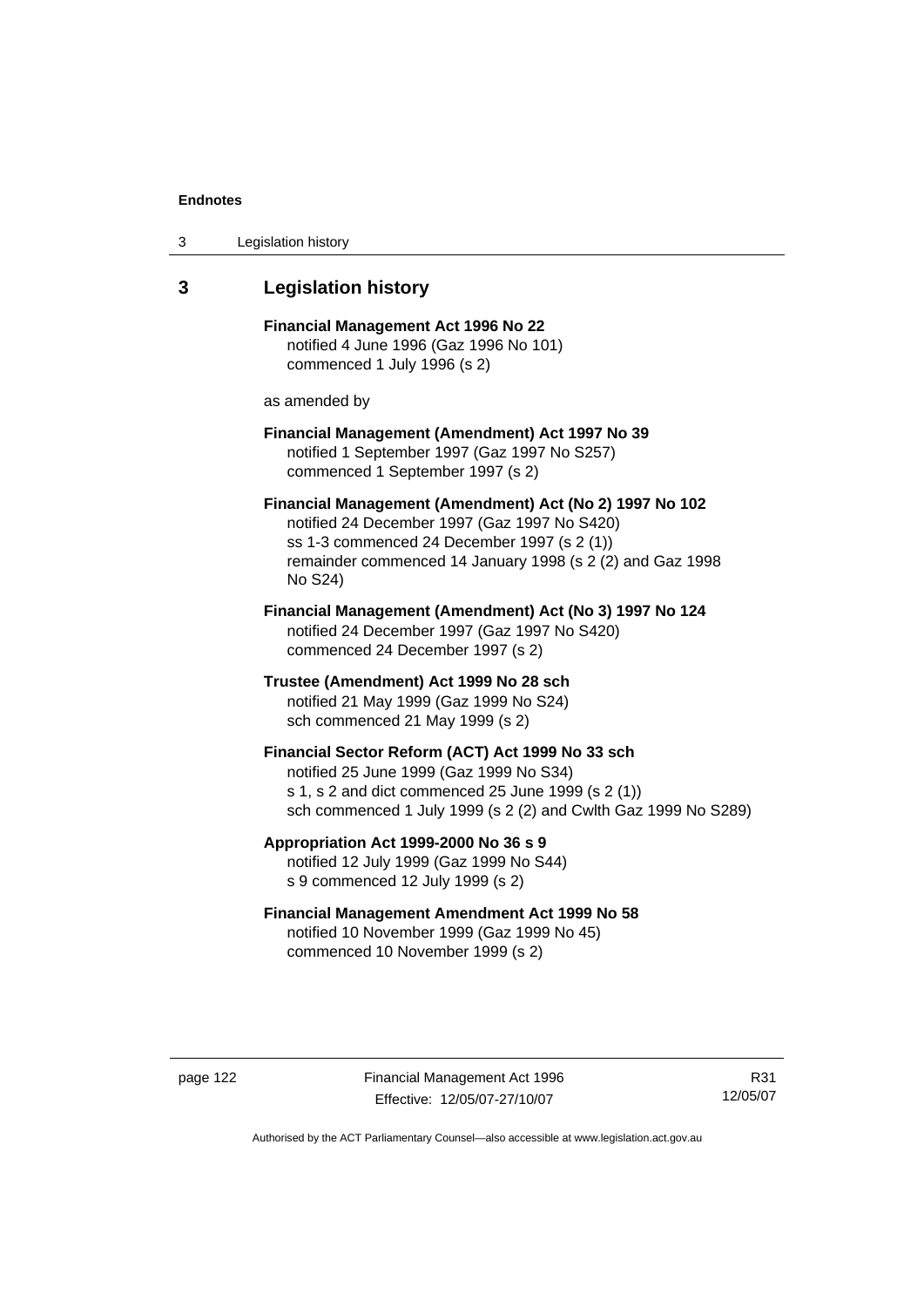#### **Territory Superannuation Provision Protection Act 2000 No 21 sch**

notified 15 June 2000 (Gaz 2000 No 24) s 1, s 2 commenced 15 June 2000 (IA s 10B) sch commenced 1 July 2000 (s 2)

#### **Financial Management Amendment Act 2000 No 27**

notified 30 June 2000 (Gaz 2000 No S30) s 1, s 2 commenced 30 June 2000 (IA s 10B) remainder commenced 30 June 2000 (s 2)

#### **Financial Management Amendment Act 2001 No 4**

notified 8 March 2001 (Gaz 2001 No 10) s 1, s 2 commenced 8 March 2001 (IA s 10B) s 3 commenced 8 March 2001 (s 2) remainder commenced 8 September 2001 (IA s 10E)

#### **Statute Law Amendment Act 2001 No 11 sch 3**

notified 29 March 2001 (Gaz 2001 No 13) commenced 29 March 2001 (s 2)

#### **Financial Management Amendment Act 2001 (No 2) 2001 No 42**

notified 29 June 2001 (Gaz 2001 No S36)

- s 1, s 2 commenced 29 June 2001 (IA s 10B)
- s 3, s 4, s 6, s 7 commenced 29 June 2001 (s 2 (1))
- s 5 commenced 1 July 2001 (s 2 (2))

## **Appropriation Act 2001-2002 2001 No 43 s 12**

notified 29 June 2001 (Gaz 2001 No S36)

- s 1, s 2 commenced 29 June 2001 (IA s 10B)
- s 12 commenced 1 July 2001 (s 2)

### **Legislation (Consequential Amendments) Act 2001 No 44 pt 146**

notified 26 July 2001 (Gaz 2001 No 30) s 1, s 2 commenced 26 July 2001 (IA s 10B) pt 146 commenced 12 September 2001 (s 2 and see Gaz 2001 No S65)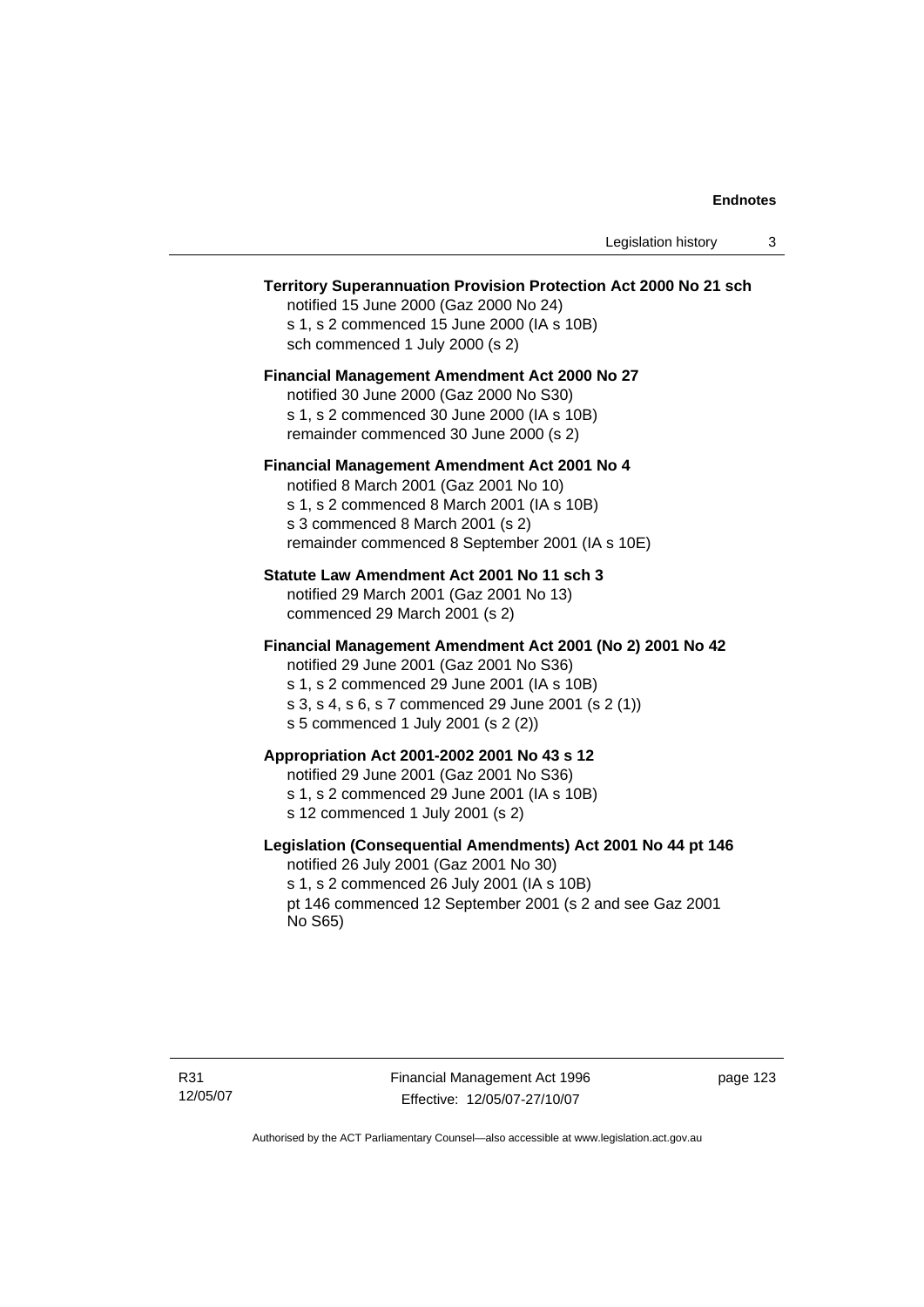3 Legislation history

### **Financial Management Legislation Amendment Act 2001 No 45 pt 2 (as am by 2002 No 30 pt 3.26)**

notified 12 July 2001 (Gaz 2001 No 28) s 1, s 2 commenced 12 July 2001 (IA s 10B) s 4 commenced 12 January 2002 (s 2 (3) and see Act 2002 No 30 amdt 3.370) pt 2 remainder commenced 12 January 2002 (LA s 79)

#### **Statute Law Amendment Act 2001 No 56 pt 3.20**

notified 5 September 2001 (Gaz 2001 No S65) commenced 5 September 2001 (s 2)

## **Financial Management Amendment Act 2001 (No 3) 2001 No 95**

notified 10 September 2001 (Gaz 2001 No S66) s 1, s 2 commenced 10 September 2001 (LA s 75) remainder commenced 1 January 2002 (CN 2001 No 6)

#### **Financial Management Amendment Act 2001 (No 4) No 97**

notified LR 20 December 2001 commenced 20 December 2001 (s 2)

#### **Appropriation Act 2002-2003 No 29 s 12**

notified LR 9 September 2002 taken to have commenced 30 June 2002 (s 2)

## **Statute Law Amendment Act 2002 No 30 pt 3.25**

notified LR 16 September 2002 s 1, s 2 taken to have commenced 19 May 1997 (LA s 75 (2)) amdt 3.369 taken to have commenced 31 December 2001 (s 2 (2)) pt 3.25 remainder commenced 17 September 2002 (s 2 (1))

#### **Financial Management Amendment Act 2002 No 38**

notified LR 8 October 2002 s 1, s 2 commenced 8 October 2002 (LA s 75 (1))

remainder commenced 1 November 2002 (s 2 and CN2002-12)

### **Appropriation Act 2002-2003 (No 2) A2003-9 s 9**

notified LR 7 March 2003

s 1, s 2 commenced 7 March 2003 (LA s 75 (1))

s 9 commenced 8 March 2003 (s 2)

R31 12/05/07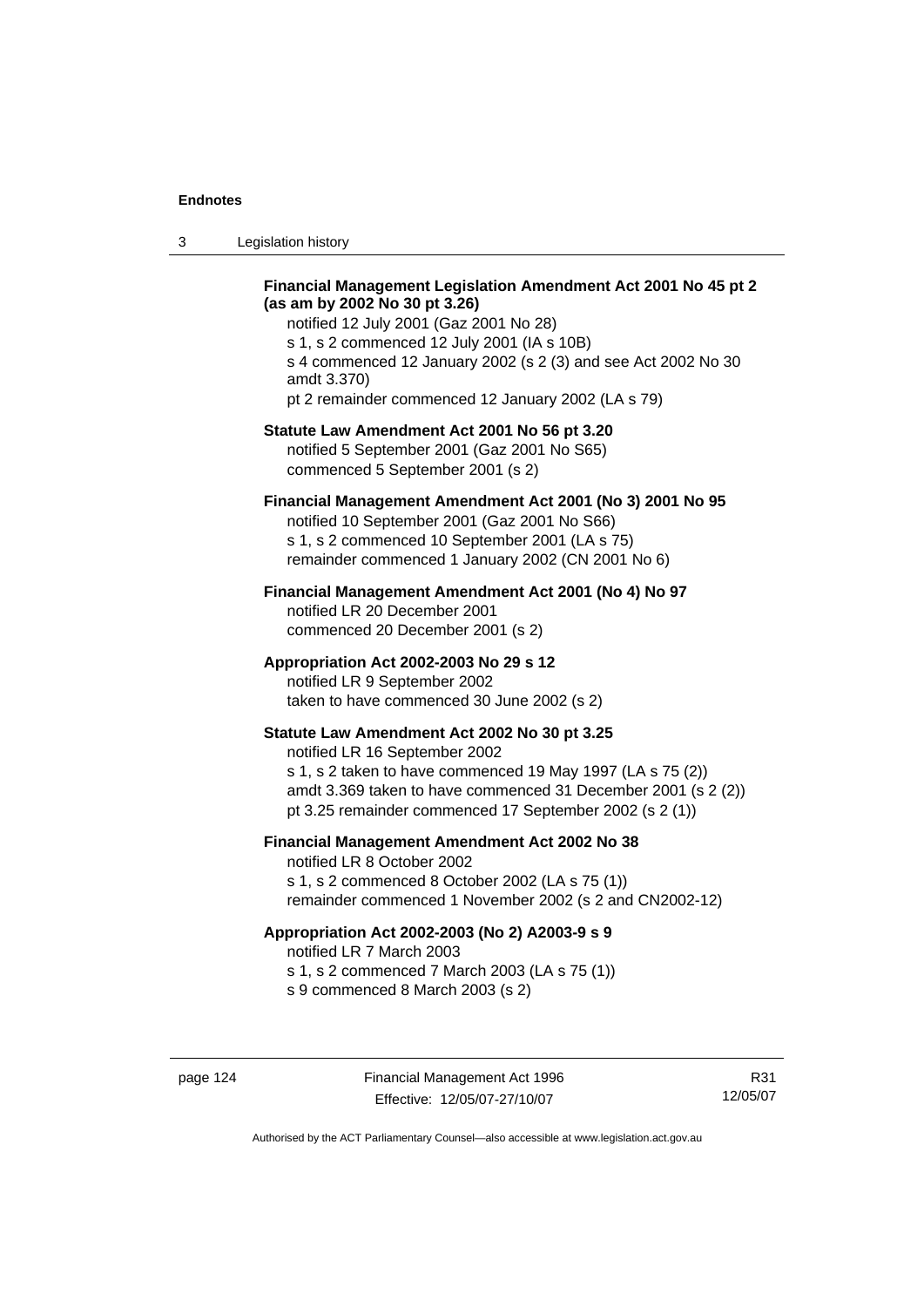#### **Financial Management Amendment Act 2003 A2003-21**

notified LR 19 May 2003 s 1, s 2 commenced 19 May 2003 (LA s 75 (1)) remainder commenced 20 May 2003 (s 2)

#### **Appropriation Act 2003-2004 A2003-27**  notified LR 30 June 2003 commenced 30 June 2003 (s 2)

### **Financial Management Amendment Act 2003 (No 2) A2003-46**

notified LR 31 October 2003 s 1, s 2 commenced 31 October 2003 (LA s 75 (1)) remainder commenced 1 November 2003 (s 2)

#### **Statute Law Amendment Act 2003 (No 2) A2003-56 sch 3 pt 3.9**

notified LR 5 December 2003 s 1, s 2 commenced 5 December 2003 (LA s 75 (1)) sch 3 pt 3.9 commenced 19 December 2003 (s 2)

#### **Financial Management Amendment Act 2004 A2004-19**  notified LR 6 April 2004

s 1, s 2 commenced 6 April 2004 (LA s 75 (1)) remainder commenced 7 April 2004 (s 2)

#### **Financial Management Amendment Act 2004 (No 2) A2004-33**

notified LR 30 June 2004 s 1, s 2 commenced 30 June 2004 (LA s 75 (1)) remainder commenced 1 July 2004 (s 2)

#### **Appropriation Act 2004-2005 A2004-35 s 12**

notified LR 30 June 2004 commenced 30 June 2004 (s 2)

#### **Territory Owned Corporations Amendment Act 2004 A2004-53 sch 1**  notified LR 16 August 2004

s 1, s 2 commenced 16 August 2004 (LA s 75 (1)) sch 1 commenced 17 August 2004 (s 2)

## **Statute Law Amendment Act 2005 A2005-20 sch 3 pt 3.22**

notified LR 12 May 2005

- s 1, s 2 taken to have commenced 8 March 2005 (LA s 75 (2))
- sch 3 pt 3.22 commenced 2 June 2005 (s 2 (1))

R31 12/05/07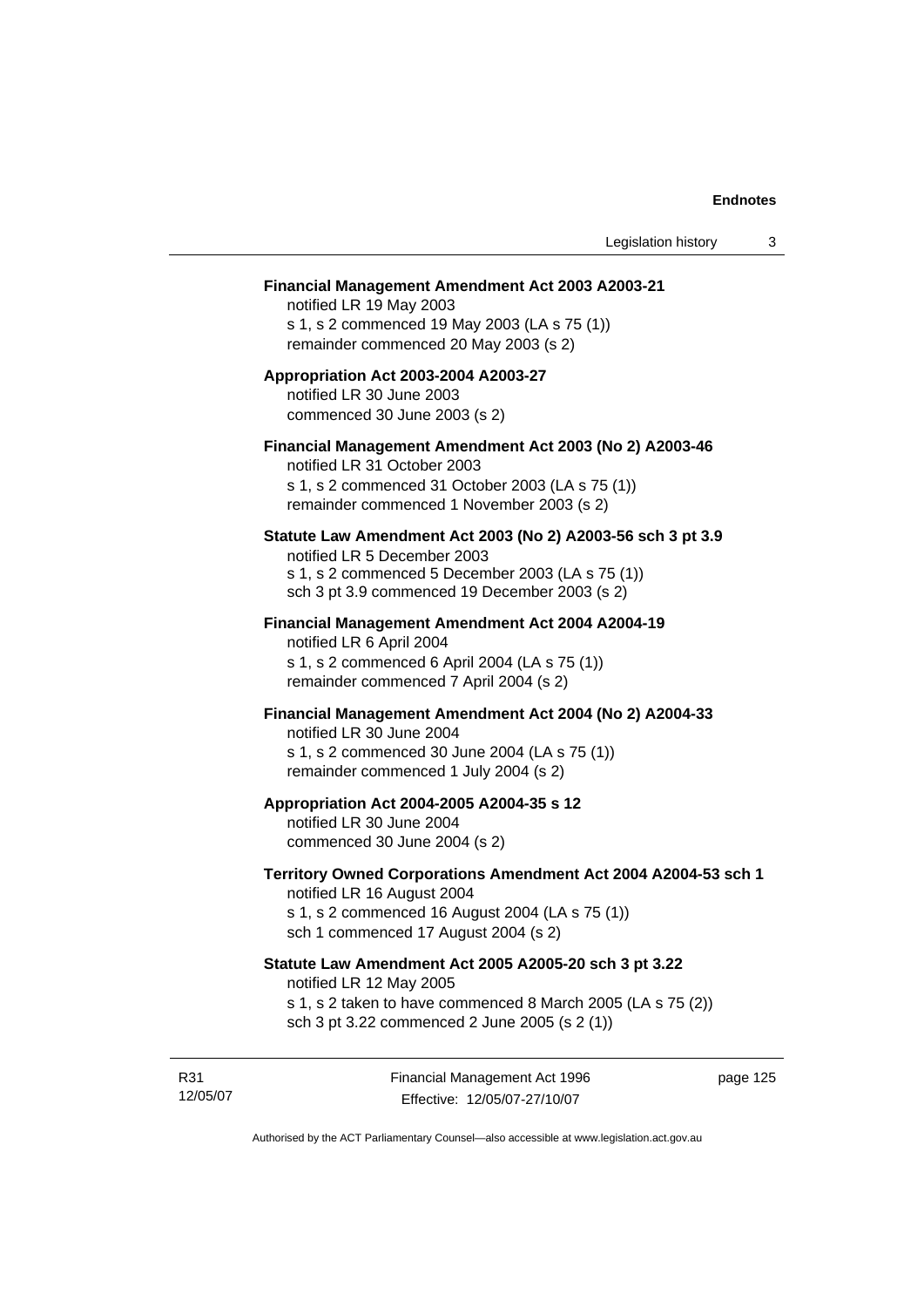3 Legislation history

#### **Appropriation Act 2005-2006 A2005-32 s 12, s 13**

notified LR 1 July 2005

s 1, s 2 taken to have commenced 30 June 2005 (LA s 75 (2))

s 12, s 13 taken to have commenced 30 June 2005 (s 2)

#### **Public Sector Management Amendment Act 2005 A2005-42 sch 1 pt 1.1**

notified LR 31 August 2005 s 1, s 2 commenced 31 August 2005 (LA s 75 (1)) sch 1 pt 1.1 commenced 1 September 2005 (s 2)

## **Financial Management Legislation Amendment Act 2005 A2005-52**

notified LR 26 October 2005

s 1, s 2 commenced 26 October 2005 (LA s 75 (1)) s 7, s 9, s 10, s 14, s 15, ss 17-32, s 38 (in part), s 39, s 40, s 42 (in part), s 49 commenced 27 October 2005 (s 2 (1)) remainder commenced 1 January 2006 (s 2 (2))

as modified by

#### **Financial Management Regulation 2005 SL2005-42 sch 1 (as am by A2006-30 amdt 1.61, amdt 1.62)**

notified LR 21 December 2005 s 1, s 2 commenced 21 December 2005 (LA s 75 (1)) sch 1 commenced 1 January 2006 (s 2)

as amended by

#### **Administrative (Miscellaneous Amendments) Act 2006 A2006-30 sch 1 pt 1.3, amdt 1.61, amdt 1.62**

notified LR 16 June 2006 s 1, s 2 commenced 16 June 2006 (LA s 75 (1)) amdt 1.45, amdt 1.52 so far as it inserts s 220, amdt 1.56 commenced 19 June 2006 (s 2 (2)) amdt 1.39, amdt 1.40, amdt 1.43, amdt 1.44 commenced 1 July 2006 (s 2 (2) and CN2006-15) sch 1 pt 1.3 remainder, amdt 1.61, amdt 1.62 commenced 1 July 2006  $(s 2(1))$ 

page 126 Financial Management Act 1996 Effective: 12/05/07-27/10/07

R31 12/05/07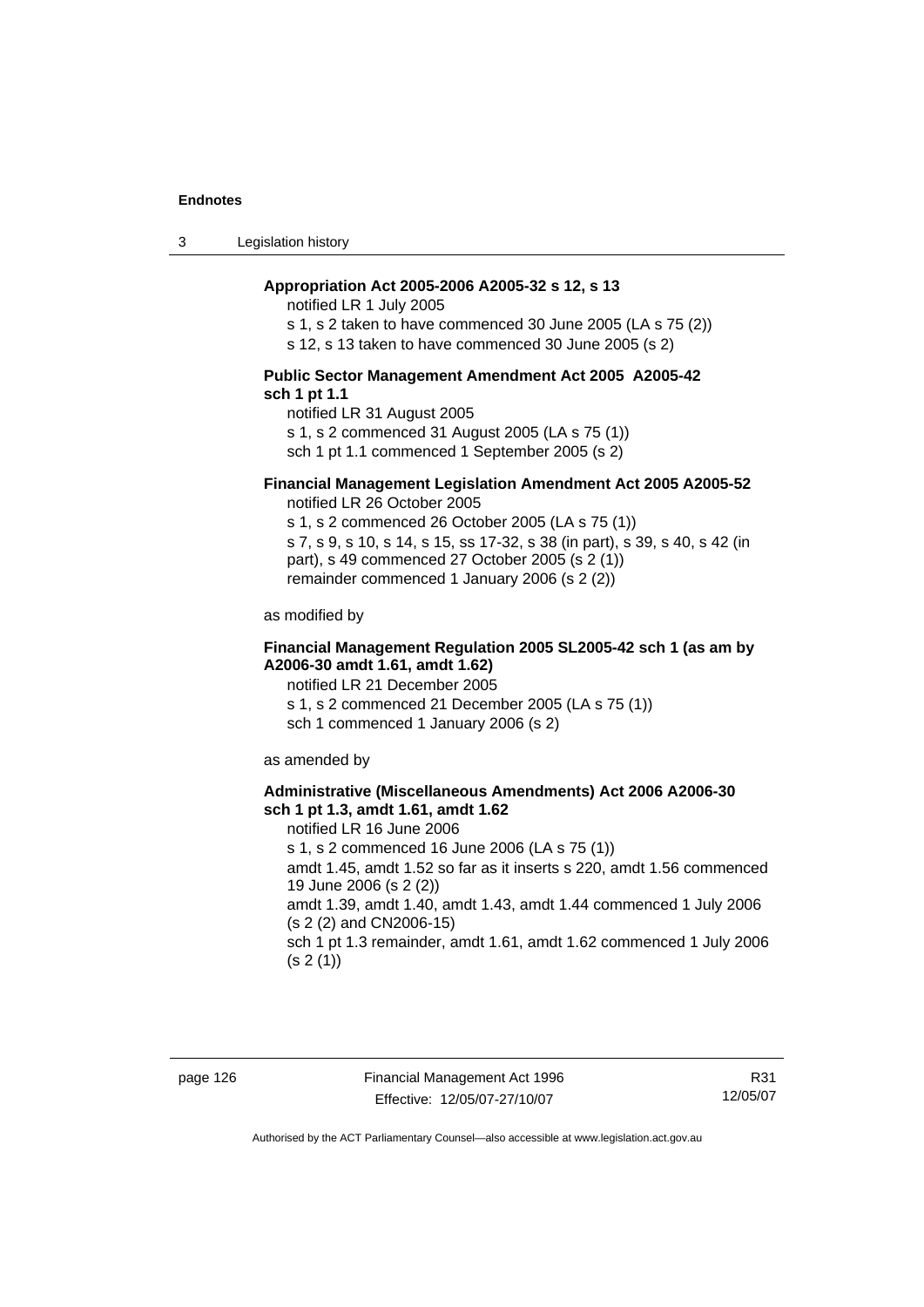#### **Statute Law Amendment Act 2007 A2007-3 sch 3 pt 3.45**

notified LR 22 March 2007 s 1, s 2 taken to have commenced 1 July 2006 (LA s 75 (2)) sch 3 pt 3.45 commenced 12 April 2007 (s 2 (1))

#### **Financial Management Amendment Act 2007 A2007-10**

notified LR 11 May 2007

s 1, s 2 commenced 11 May 2007 (LA s 75 (1)) remainder commenced 12 May 2007 (s 2)

## **4 Amendment history**

## **Name of Act**  s 1 sub 2001 No 56 amdt 3.255 **Act subject to Territory Superannuation Provision Protection Act** s 2 sub 2000 No 21 sch **Dictionary** s 3 hdg sub 2000 No 21 sch s 3 am 2000 No 21 sch remaining defs reloc to dict 2001 No 95 amdt 1.4 sub 2001 No 95 amdt 1.5 def *bank* om 1999 No 33 sch def *banking institution* ins 1997 No 102 s 4 om 1999 No 33 sch def *Territory activities* ins 1997 No 124 s 4 om 2001 No 95 amdt 1.3 def *Treasurer* om 2001 No 95 amdt 1.2 **Notes**  s 3A **orig s 3A** renum as s 3B **pres s 3A**  ins 2001 No 95 amdt 1.5 **Declaration that certain bodies are not territory authorities for Act**  s 3B (prev s 3A) ins 2000 No 21 sch am 2001 No 44 amdt 1.1631, amdt 1.1632 renum as s 3B 2001 No 95 amdt 1.6 sub A2005-52 s 4 **Budget management**  pt 2 hdg sub A2003-46 s 4 **Appropriations and budgets**  div 2.1 hdg ins A2003-46 s 4

R31 12/05/07 Financial Management Act 1996 Effective: 12/05/07-27/10/07

page 127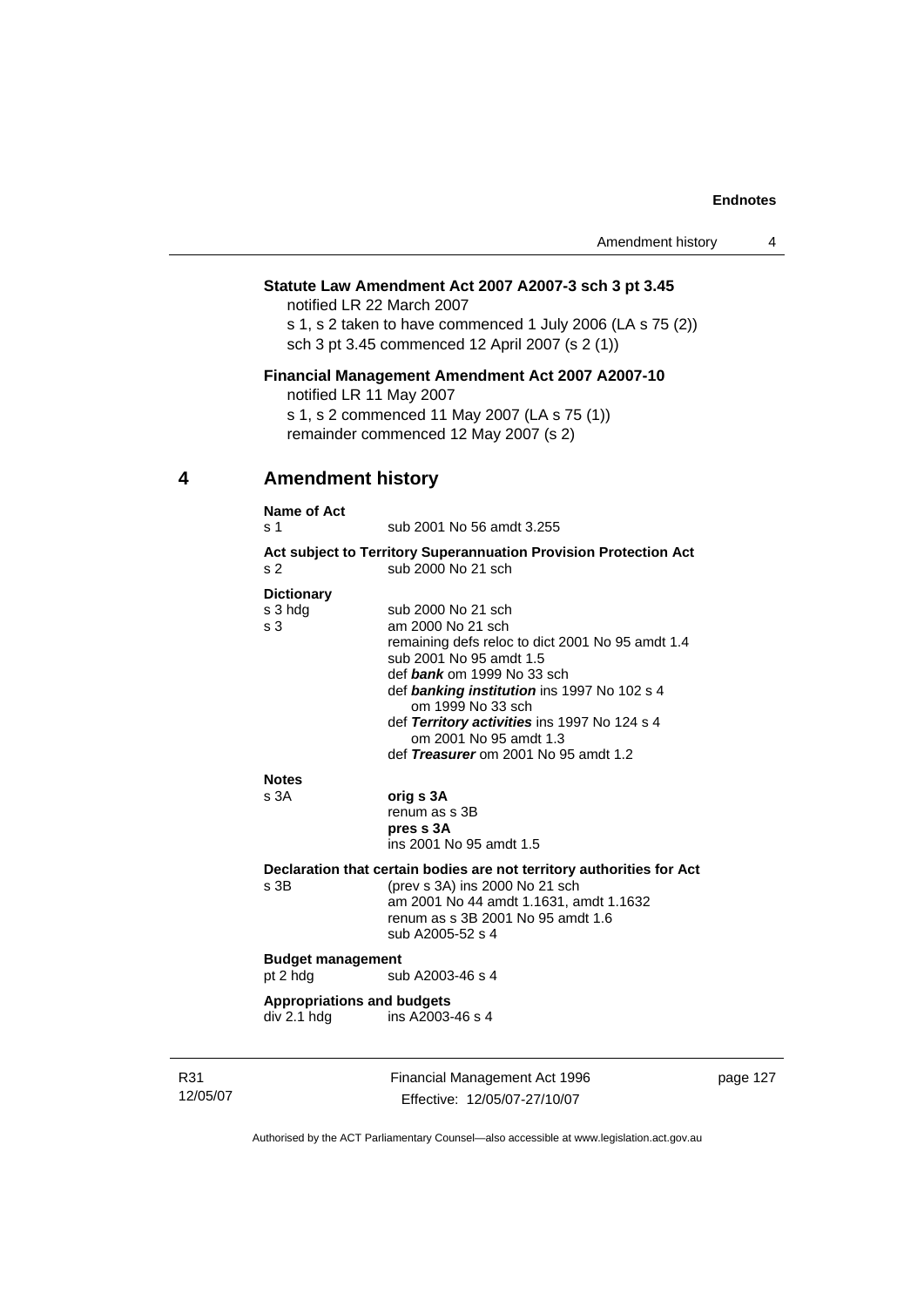| 4        | Amendment history                                                                                                                                                                                                          |
|----------|----------------------------------------------------------------------------------------------------------------------------------------------------------------------------------------------------------------------------|
|          | Form of appropriations<br>sub A2005-52 s 5<br>s 8                                                                                                                                                                          |
|          | Net appropriations for outputs<br>s 9<br>am 2000 No 27 s 5                                                                                                                                                                 |
|          | Net appropriations for capital injections<br>ins 2000 No 27 s 6<br>s 9A                                                                                                                                                    |
|          | Appropriations for payments on behalf of Territory to be net appropriations<br>ins 2001 No 95 s 5<br>s 9B                                                                                                                  |
|          | <b>Budget papers</b><br>s <sub>10</sub><br>am 1997 No 124 s 5; 2001 No 56 amdt 3.257; A2005-52 s 6                                                                                                                         |
|          | <b>Territory budgets</b><br>s 11<br>am 1997 No 124 s 6; 2001 No 4 s 4; 2001 No 56 amdt 3.258;<br>2001 No 95 s 6<br>sub A2003-46 s 5<br>am A2005-32 s 12                                                                    |
|          | Financial policy objectives and strategies statement<br>ins A2003-46 s 5<br>s 11A                                                                                                                                          |
|          | <b>Departmental budgets</b><br>am 1997 No 102 s 5; 1997 No 124 s 7; 1999 No 58 s 3; 2001<br>s 12<br>No 56 amdt 3.258; 2001 No 95 s 7; ss renum R6 LA (see<br>2001 No 95 amdt 1.7); 2002 No 38 s 4, s 5<br>sub A2005-52 s 7 |
|          | Territory authority and territory-owned corporation budgets<br>s 12A<br>ins 1997 No 124 s 8<br>am 2001 No 56 amdt 3.258; 2001 No 95 s 8<br>sub A2005-52 s 8                                                                |
|          | <b>Supplementary budget papers</b><br>s 13<br>am 2001 No 56 amdt 3.259, amdt 3.260<br>sub 2001 No 97 s 4<br>am A2005-52 s 9                                                                                                |
|          | Amendment of budgets for supplementary appropriation<br>s 13A<br>ins A2003-9 s 9<br>sub A2005-52 s 10                                                                                                                      |
|          | Transfer of funds between appropriations<br>s 14<br>am 1997 No 102 s 6; 2000 No 21 sch; 2001 No 56 amdt 3.261                                                                                                              |
|          | Transfer of funds within appropriations<br>s 15<br>am 1997 No 102 s 7; 2001 No 56 amdt 3.262                                                                                                                               |
|          | Reclassification of certain appropriations<br>ins 1997 No 102 s 8; 2001 No 56 amdt 3.263<br>s 15A                                                                                                                          |
| page 128 | Financial Management Act 1996<br>R31                                                                                                                                                                                       |

Authorised by the ACT Parliamentary Counsel—also accessible at www.legislation.act.gov.au

12/05/07

Effective: 12/05/07-27/10/07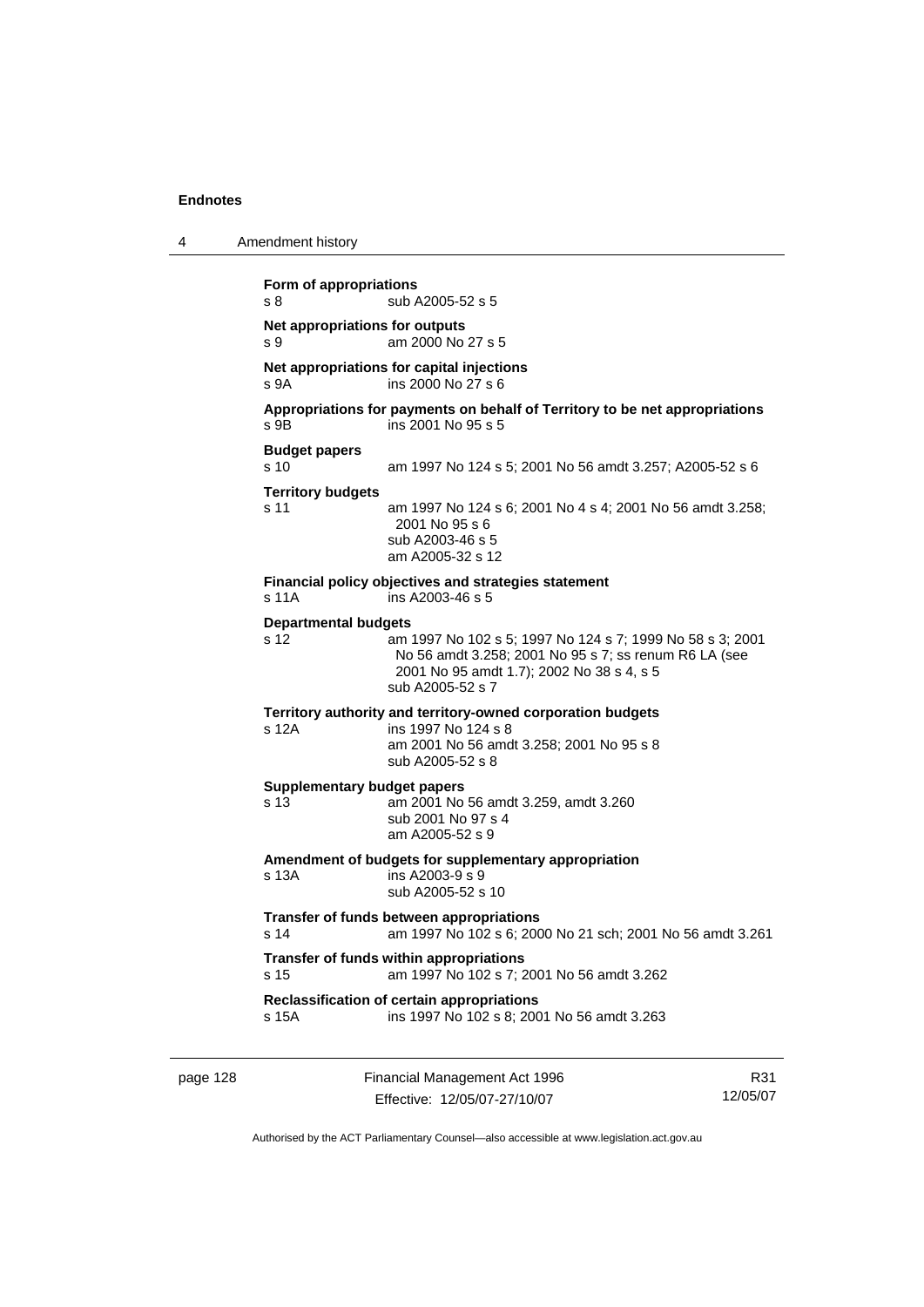## **Transfer of functions after Appropriation Act passed**  s 16 am 2000 No 21 sch; 2001 No 56 amdt 3.263 sub A2005-52 s 11 **Appropriation for accrued employee entitlements**  s 16A ins A2003-21 s 4 om A2004-19 s 4 ins A2007-10 s 4 **Rollover of undispersed appropriation**   $ins$  A2007-10 s 4 **Variation of appropriations for Commonwealth grants** s 17 am 1997 No 102 s 9; 2001 No 56 amdt 3.264, amdt 3.265; 2002 No 38 s 6 **Variations of appropriations for certain payments to Commonwealth** s 17A ins 1999 No 36 s 9 am 2000 No 27 s 7; 2001 No 43 s 12; 2001 No 56 amdt 3.266, amdt 3.267; A2003-27 s 12; A2004-35 s 12; A2005-32 s 13 **Treasurer's advance**  s 18 am 2001 No 56 amdt 3.268; 2001 No 97 s 5, s 6; ss renum R4 LA sub A2004-33 s 4 am A2005-20 amdt 3.153 **Assembly to be told about treasurer's advance** s 18A ins 1997 No 102 s 10 am 2001 No 56 amdt 3.269 om 2002 No 38 s 7 ins A2004-33 s 4 **Payments for Territory GST liabilities** s 19A ins 1997 No 39 s 4 sub 2000 No 27 s 8 **Authorisation of expenditure of certain Commonwealth grants**  ins 1997 No 102 s 11 am 2001 No 56 amdt 3.269 **Amendment of capital injection conditions**  s 19C ins 2002 No 38 s 8 sub A2005-52 s 12 **Amendment of performance criteria**  s 19D ins 2002 No 38 s 8 sub A2005-52 s 13 **Amendment of financial targets**<br>s 19F ins 2002 No 3  $ins$  2002 No 38 s 8 om A2005-52 s 14

R31 12/05/07 Financial Management Act 1996 Effective: 12/05/07-27/10/07

page 129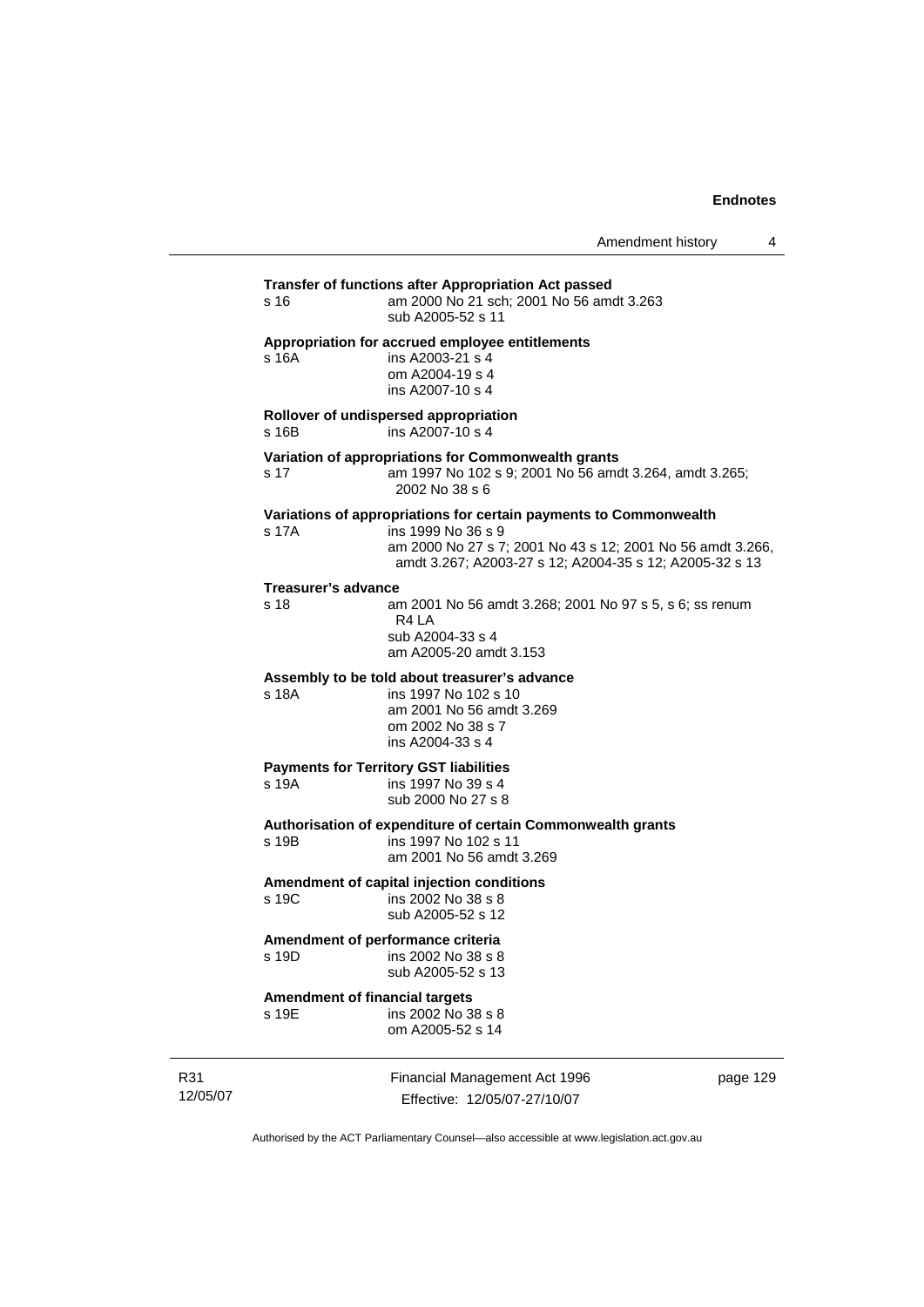4 Amendment history

**Amendment of budgets**   $ins$  A2004-19 s 5 am A2004-33 s 5 om A2005-52 s 15 **Budgets for Legislative Assembly secretariat**  s 20 am A2003-21 s 5 **Budget reviews and pre-election updates**  div 2.2 hdg ins A2003-46 s 6 **Budget review**  s 20A ins A2003-46 s 6 **Purpose and contents of budget review**   $ins$  A2003-46 s 6 **Pre-election budget update**  s 20C ins A2003-46 s 6 **Purpose and contents of pre-election budget update**  s 20D ins A2003-46 s 6 am A2005-52 s 16 **Financial reports of the Territory**  div 3.1 hdg (prev pt 3 div 1 hdg) renum R3 LA (see 2001 No 95 amdt 1.11) **Meaning of** *the Territory* **in div 3.1**  s 21 hdg am R3 LA **Annual financial statements of the Territory**  s 22 am 2001 No 95 s 9; A2005-52 s 17 **Responsibility for annual financial statements**  s 23 am A2005-52 s 18 **Audit of annual financial statements**  s 24 am 2002 No 38 s 9, amdt 1.1; A2003-46 s 7; A2005-52 ss 19-21 **Presentation of annual financial statements to Legislative Assembly**  s 25 hdg sub 2002 No 38 amdt 1.2<br>s 25 september 2001 No 56 amdt 3.2 am 2001 No 56 amdt 3.270; A2003-46 s 8, s 9 **Quarterly departmental performance reports**  s 25A reloc to s 30A **Periodic financial statements** s 26 am 1997 No 124 s 10; 2001 No 42 s 4 (6), (7) exp 30 June 2001 (s 26 (7)) sub 2001 No 42 s 5; 2001 No 95 s 11

page 130 Financial Management Act 1996 Effective: 12/05/07-27/10/07

R31 12/05/07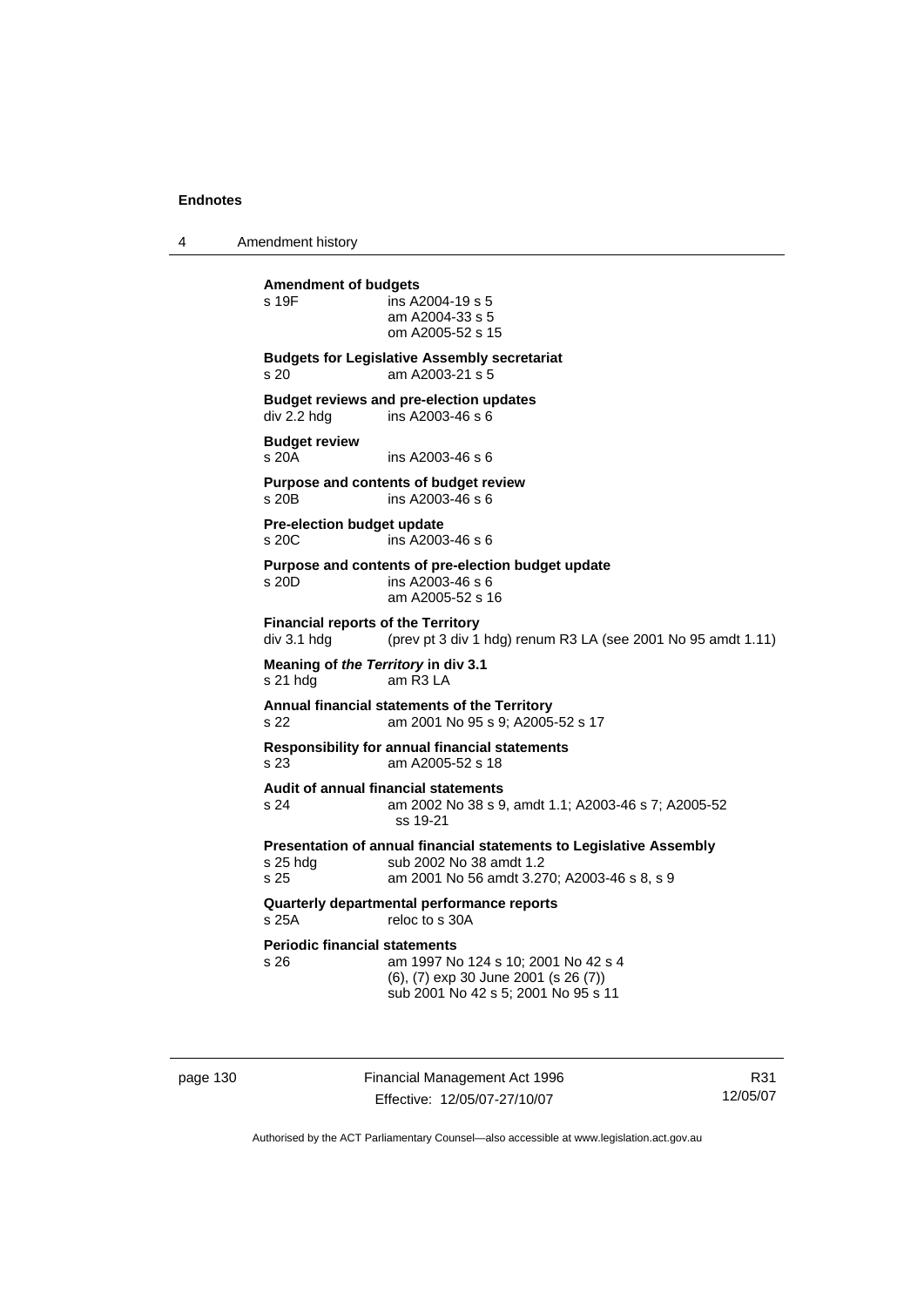|                         | Amendment history                                                                                                                                                                                                | 4 |
|-------------------------|------------------------------------------------------------------------------------------------------------------------------------------------------------------------------------------------------------------|---|
| div 3.2 hdg             | Financial reports and performance statements of departments<br>(prev pt 3 div 2 hdg) renum R3 LA (see 2001 No 95 amdt 1.11)<br>sub A2005-52 s 22                                                                 |   |
| s 27                    | Annual financial statements of departments<br>am 2001 No 56 amdt 3.272; 2001 No 95 s 12; 2002 No 38<br>ss 10-13; pars renum R10 LA (see 2002 No 38 amdt 1.5);<br>A2005-52 ss 23-26                               |   |
| s 28 hdg<br>s 28        | Responsibility for annual financial statements of departments<br>sub 2002 No 38 amdt 1.6<br>sub A2005-52 s 27                                                                                                    |   |
| s 29                    | Audit of financial statements of departments<br>sub 2002 No 38 s 14<br>am A2005-52 s 28, s 29                                                                                                                    |   |
| s 29A                   | Audit of financial statements for departments for 2000-2001<br>ins 2001 No 42 s 6<br>exp 31 December 2001 (s 29A (2))                                                                                            |   |
|                         | Departmental annual financial statements to be included in annual reports                                                                                                                                        |   |
| etc<br>s 30 hdg<br>s 30 | sub 2002 No 38 amdt 1.7<br>am 2001 No 56 amdt 3.273<br>sub A2005-52 s 30                                                                                                                                         |   |
| s 30A                   | Statements of performance of departments<br>(prev s 25A) ins 1997 No 124 s 9<br>am 2001 No 56 amdt 3.271; 2001 No 95 s 10; 2002 No 38<br>amdt $1.3$<br>reloc from s 25A 2002 No 38 amdt 1.4<br>sub A2005-52 s 31 |   |
| s 30B                   | Responsibility for departmental statements of performance<br>ins A2005-52 s 31                                                                                                                                   |   |
| s 30C                   | Scrutiny of departmental statements of performance<br>ins A2005-52 s 31                                                                                                                                          |   |
| s 30D                   | Departmental statements of performance to be included in annual reports etc<br>ins A2005-52 s 31                                                                                                                 |   |
| s 30E                   | Half-yearly departmental performance reports<br>ins A2005-52 s 31                                                                                                                                                |   |
| s 31                    | Responsibilities of chief executives of departments<br>am 2002 No 38 s 15; A2005-20 amdt 3.154<br>sub A2005-52 s 32                                                                                              |   |
| s 32                    | Agreement for the conduct of banking for Territory<br>am 1997 No 102 sch; 1999 No 33 sch                                                                                                                         |   |

R31 12/05/07 Financial Management Act 1996 Effective: 12/05/07-27/10/07

page 131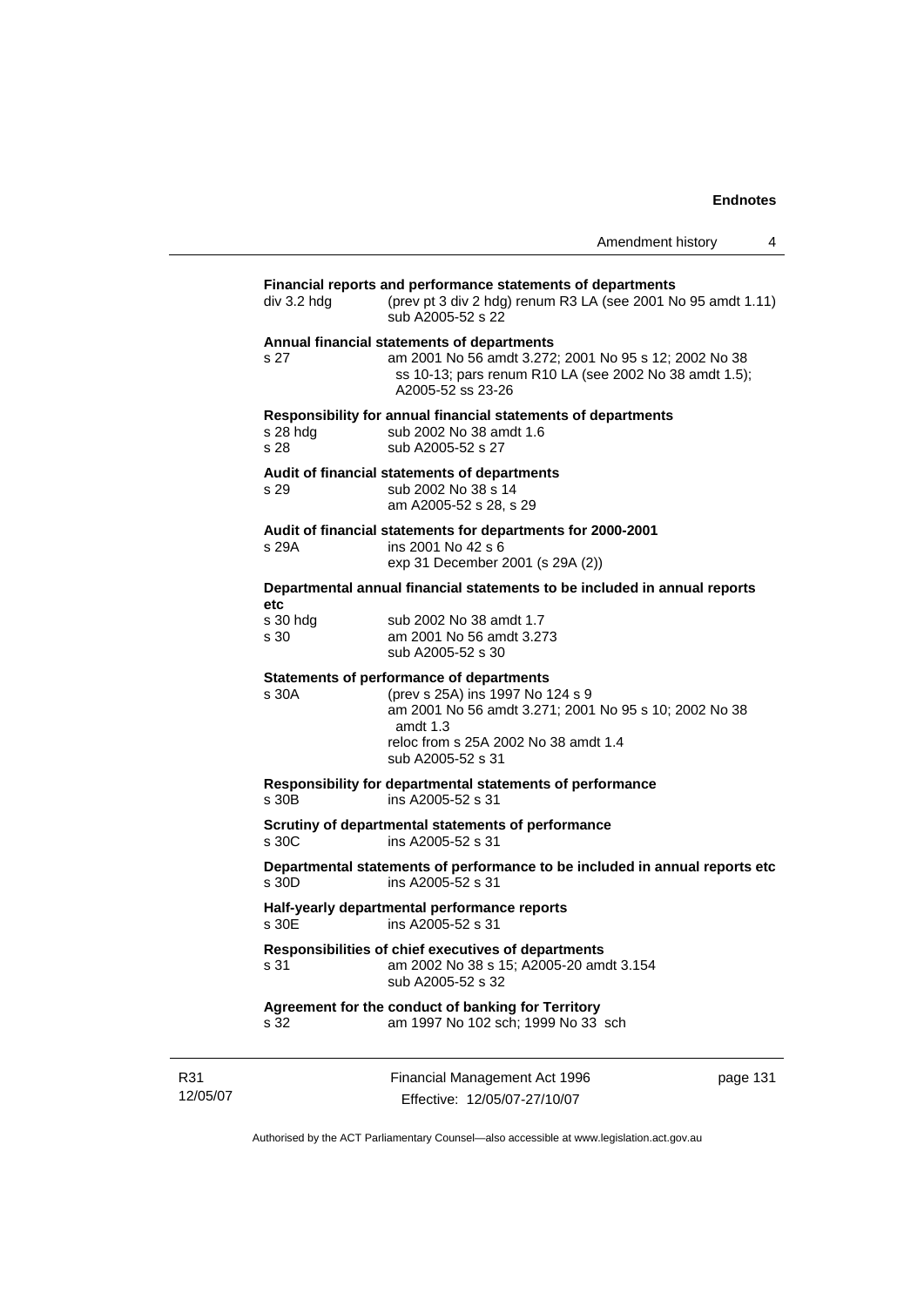| 4 | Amendment history |
|---|-------------------|
|---|-------------------|

| <b>Territory banking account</b><br>s 33               | am 1997 No 102 sch                                                                                                                                                                                         |
|--------------------------------------------------------|------------------------------------------------------------------------------------------------------------------------------------------------------------------------------------------------------------|
| <b>Departmental banking accounts</b><br>s 34           | am 1997 No 102 sch; 1999 No 33 sch; 2001 No 95 s 13; 2001<br>No 95 s 7; ss renum R6 LA (see 2001 No 95 amdt 1.8); 2002<br>No 38 s 16                                                                       |
| s 34A                                                  | Transfer of departmental banking account<br>prev s 34A renum as s 34B<br>ins 2001 No 95 s 14                                                                                                               |
| s 34B                                                  | End of year balances of departmental banking accounts<br>(prev s 34A) ins 1997 No 102 s 12<br>renum 2001 No 95 s 15                                                                                        |
| <b>Payments into banking accounts</b><br>s 35          | am 1997 No 102 sch; 1999 No 33 sch                                                                                                                                                                         |
| s 36                                                   | Transfer following change in departmental responsibilities<br>am 1997 No 102 sch                                                                                                                           |
| s 36A                                                  | Transfers from departmental banking accounts to territory banking account<br>ins 2002 No 38 s 17                                                                                                           |
| s 37 hdg<br>s 37                                       | Payments from territory banking account<br>sub 2002 No 38 s 18<br>am 1997 No 102 sch; 2000 No 21 sch; 2001 No 95 s 16; 2002<br>No 38 s 19; ss renum R10 LA (see 2002 No 38 amdt 1.8);<br>A2005-52 ss 33-35 |
| Investment of certain public money<br>s 38 hdg<br>s 38 | sub 2000 No 21 sch<br>am 1997 No 102 sch; 1999 No 33 sch; 2000 No 21 sch; 2001<br>No 45 s 5; 2001 No 95 s 17; A2003-21 s 6, s 7; ss renum<br>R12 LA (see A2003-21 s 8)                                     |
| <b>Borrowing and guarantees</b><br>pt 6 hdg            | sub 2001 No 45 s 6                                                                                                                                                                                         |
| s 42                                                   | Borrowings by territory authorities to be approved<br>am 2001 No 95 s 18, amdt 1.9; A2007-10 s 5                                                                                                           |
| s 43                                                   | Territory authorities may give security<br>am A2007-10 s 6                                                                                                                                                 |
| s 44                                                   | Power to approve borrowings not delegable<br>am A2007-10 s 7                                                                                                                                               |
| s 45                                                   | Loans to be paid into territory banking account<br>am 1997 No 102 sch; 2001 No 95 s 19                                                                                                                     |

page 132 Financial Management Act 1996 Effective: 12/05/07-27/10/07

R31 12/05/07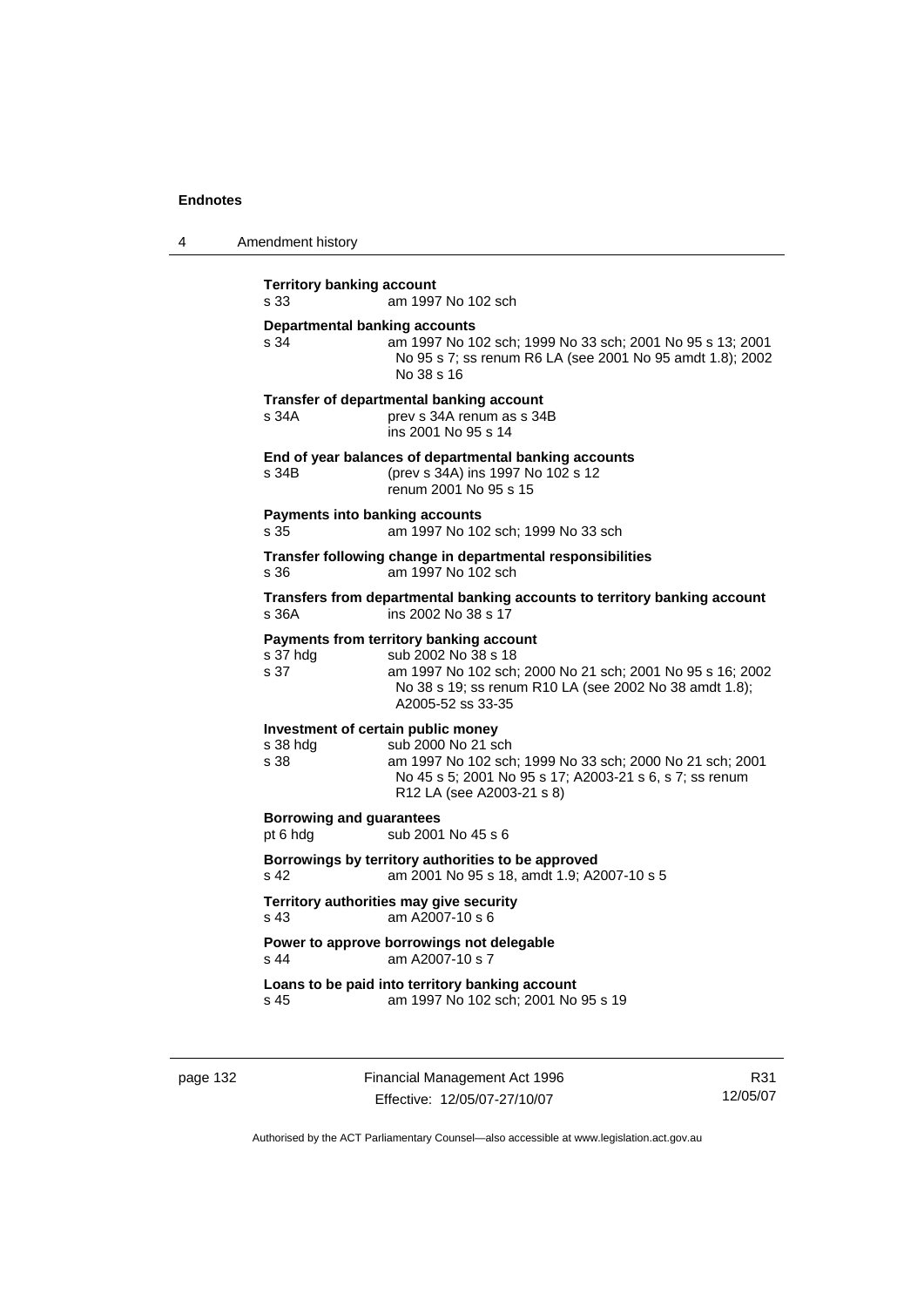```
Financial Management Act 1996 
                  Effective: 12/05/07-27/10/07 
                                                              page 133 
Payments by Treasurer 
s 46 sub 2002 No 38 s 20
Guarantees by Territory 
s 47 am 2001 No 56 amdt 3.274 
Financial derivatives<br>s 48 on
                 om 2001 No 45 s 7
Departmental trust banking accounts
s 51 am 1997 No 102 sch; 1999 No 33 sch; 2002 No 38 s 21 
Transfer of departmental trust banking accounts 
s 51A ins A2005-52 s 36 
Transfers between trust banking accounts—changes in departmental 
responsibilities 
                 ins A2005-52 s 36
Transfers between trust banking accounts—investment 
s 51C ins A2005-52 s 36 
Transfers between trust banking account and territory banking account 
s 52 am 1997 No 102 sch 
                  sub 2001 No 95 s 20; A2005-52 s 37 
Investment of trust money 
s 53 am 1999 No 28 sch 
Unclaimed trust money 
s 53A ins 1997 No 102 s 13 
                  am 1999 No 33 sch; 2001 No 44 amdts 1.1633-1.1635; 
                  ss renum R3 LA (see 2001 No 44 amdt 1.1636); 2001 No 95 
                  s 21; ss renum R6 LA; 2002 No 30 amdt 3.367 
Review of decisions 
s 53B ins 1997 No 102 s 13 
                  am 2002 No 30 amdt 3.368 
Notification of decisions 
s 53C ins 1997 No 102 s 13 
Financial provisions for territory authorities 
pt 8 hdg sub A2005-52 s 38
Application—pt 8 
s 54 am A2005-20 amdt 3.155 
                  sub A2005-52 s 38 
                  am A2006-30 amdts 1.37-1.40 
Responsibilities of chief executive officers of territory authorities 
s 55 am 1997 No 102 sch; 1999 No 33 sch; 2002 No 38 s 22 
                  sub A2005-52 s 38
```
Authorised by the ACT Parliamentary Counsel—also accessible at www.legislation.act.gov.au

R31 12/05/07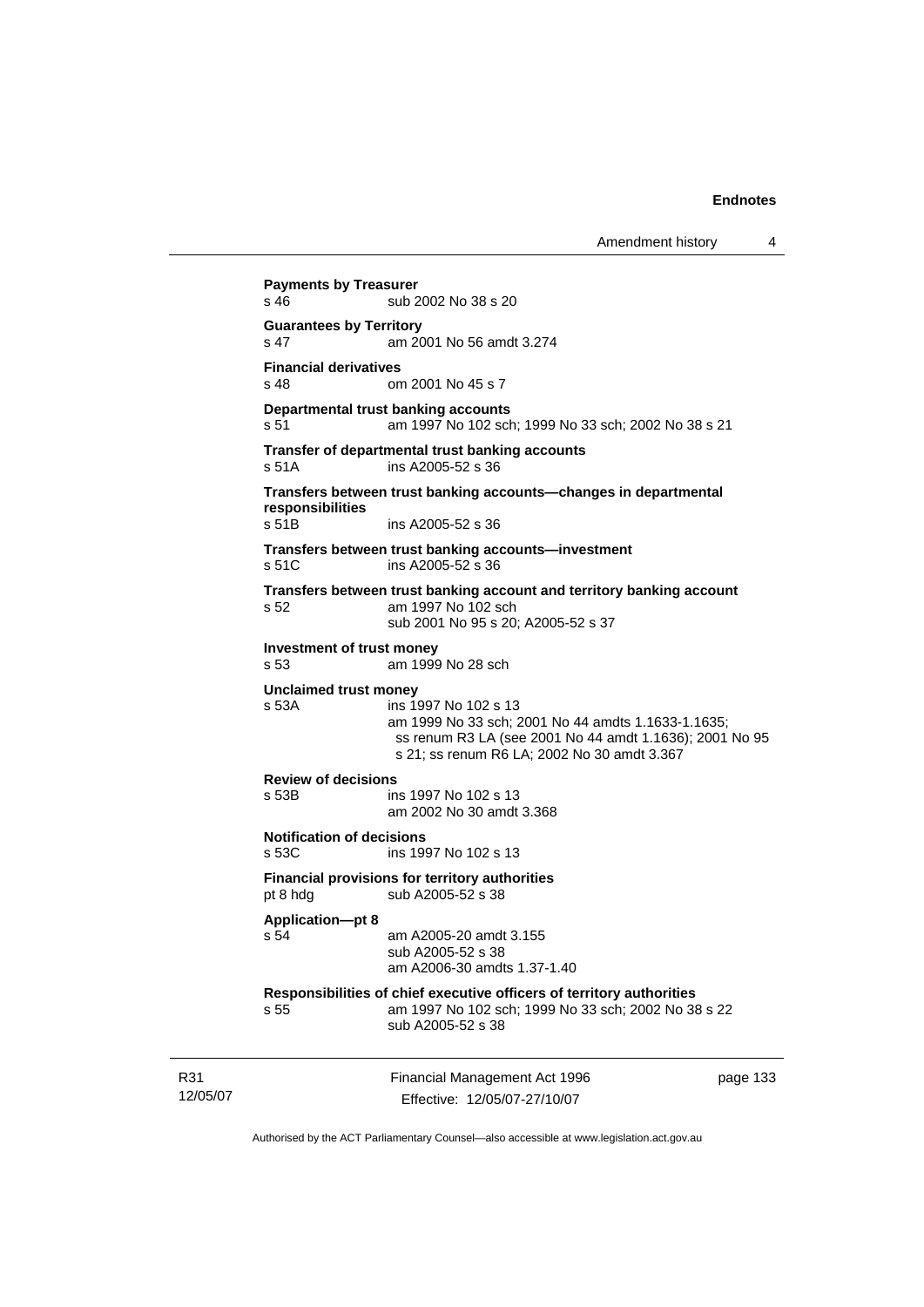4 Amendment history

| s 56                                       | Responsibilities of governing boards of territory authorities<br>am 1997 No 102 sch; 1999 No 33 sch; 2001 No 45 s 8; 2001<br>No 95 s 22; 2002 No 38 s 23, s 24; A2003-21 ss 9-12;<br>ss renum R12 LA (see A2003-21 s 13)<br>sub A2005-52 s 38 |
|--------------------------------------------|-----------------------------------------------------------------------------------------------------------------------------------------------------------------------------------------------------------------------------------------------|
| s 57                                       | <b>Banking accounts of territory authorities</b><br>am 2001 No 95 s 23<br>sub A2005-52 s 38                                                                                                                                                   |
| s 58                                       | Investment by territory authorities<br>am 2001 No 95 s 24<br>sub A2005-52 s 38                                                                                                                                                                |
| Borrowing by territory authorities<br>s 59 | am 2001 No 95 s 25<br>om A2005-52 s 38 (see s 2 (1))<br>ins A2005-52 s 38 (see s 2 (2))                                                                                                                                                       |
| s 60                                       | <b>Guarantees by territory authorities</b><br>om A2005-52 s 38 (see s 2 (1))<br>ins A2005-52 s 38 (see s 2 (2))                                                                                                                               |
| s 61                                       | Territory authority statements of intent<br>sub 2002 No 38 s 25<br>om A2005-52 s 38 (see s 2 (1))<br>ins A2005-52 s 38 (see s 2 (2))                                                                                                          |
| s 61A                                      | Audit of annual financial statements for 2000-2001<br>ins 2001 No 42 s 7<br>exp 31 December 2001 (s 61A (2))                                                                                                                                  |
| s 62                                       | Presentation of statements of intent of territory authorities<br>am 2001 No 56 amdt 3.275; R8 LA (see also 2002 No 38<br>amdt 1.9)<br>om A2005-52 s 38 (see s 2 (1))<br>ins A2005-52 s 38 (see s 2 (2))                                       |
| s 63                                       | Annual financial statements of territory authorities<br>sub A2005-52 s 38                                                                                                                                                                     |
| s 64                                       | Responsibility for annual financial statements of territory authorities<br>orig s 64<br>renum as s 104 and then s 130<br>pres s 64<br>ins A2005-52 s 38                                                                                       |

page 134 Financial Management Act 1996 Effective: 12/05/07-27/10/07

R31 12/05/07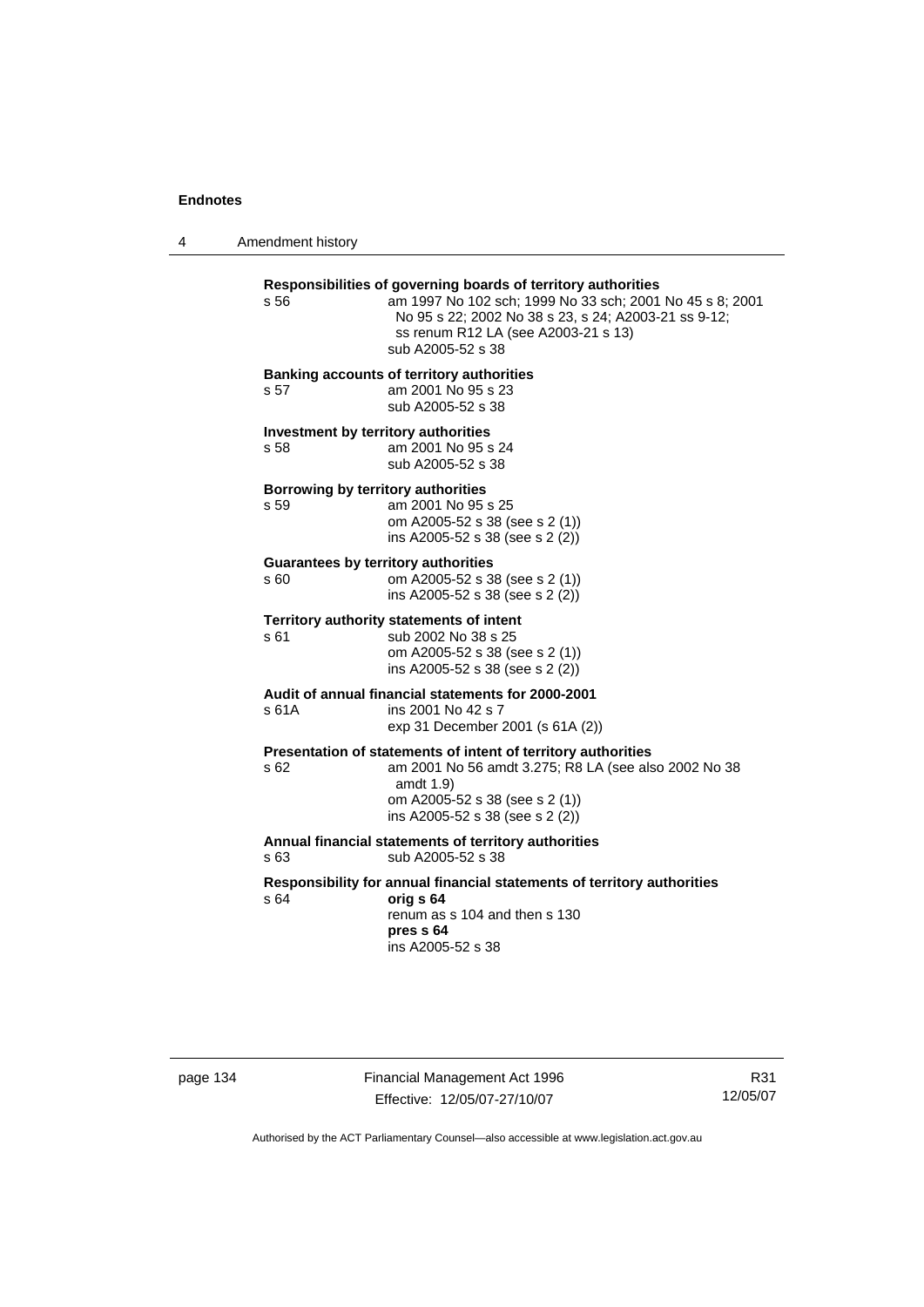**Audit of annual financial statements of territory authorities**  s 65 **orig s 65**  renum as s 105 and then s 131 **pres s 65**  ins A2005-52 s 38 **Annual financial statements of territory authorities to be included in annual reports etc**  s 66 **orig s 66**  renum as s 106 and then s 132 **pres s 66**  ins A2005-52 s 38 **Guideline-making power**  s 66A ins 2000 No 27 s 9 om 2001 No 44 amdt 1.1637 **Treasurer may require interim financial statements etc for territory authorities** s 67 **orig s 67**  renum as s 107 and then s 133 **pres s 67**  ins A2005-52 s 38 **Statements of performance of territory authorities**  s 68 **orig s 68**  renum as s 108 and then s 134 **pres s 68**  ins A2005-52 s 38 **Responsibility for territory authority statements of performance**  s 69 ins A2005-52 s 38 **Scrutiny of territory authority statements of performance**  s 70 ins A2005-52 s 38 **Territory authority statements of performance to be included in annual reports etc**  ins A2005-52 s 38 **Governance of territory authorities**  pt 9 hdg **orig pt 9 hdg**  renum as pt 10 hdg **pres pt 9 hdg**  ins A2005-52 s 41 **Definitions and important concepts**  div 9.1 hdg ins A2005-52 s 41

R31 12/05/07 Financial Management Act 1996 Effective: 12/05/07-27/10/07

page 135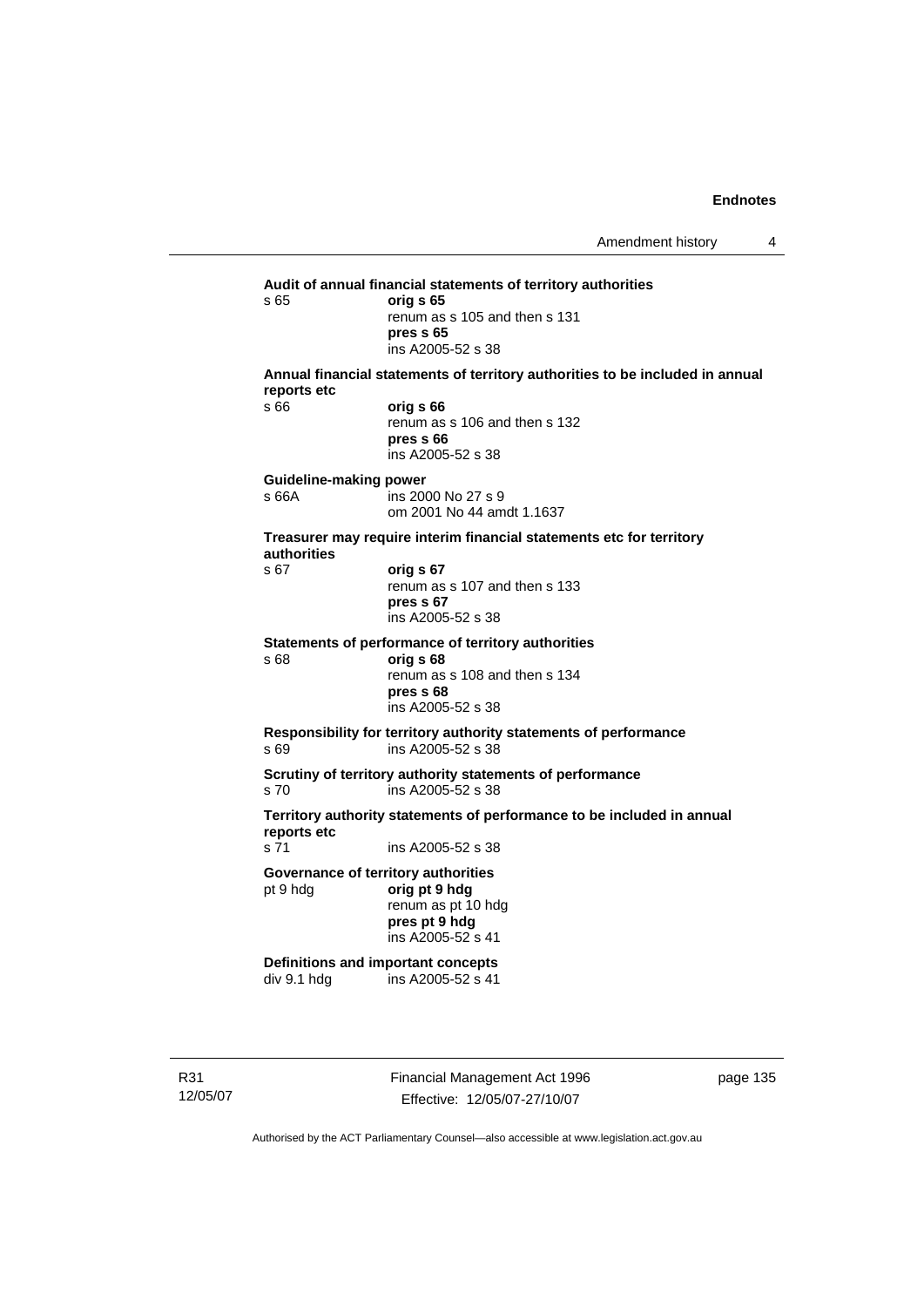4 Amendment history

**Definitions—pt 9**  ins A2005-52 s 41 def *applicable governmental policies* ins A2005-52 s 41 def *establishing Act* ins A2005-52 s 41 def *financial year* ins A2005-52 s 41 def *governing board member* ins A2005-52 s 41 def *material interest* ins A2005-52 s 41 def *relevant territory authority* ins A2005-52 s 41 **Nature of relevant territory authorities**  s 73 ins A2005-52 s 41 **Powers of territory authorities generally**  s 74 ins A2005-52 s 41 **Execution of documents and assumptions people dealing with relevant territory authority may make**  s 75 ins A2005-52 s 41 **Governing board of territory authority**  s 76 ins A2005-52 s 41 am A2006-30 amdts 1.41-1.44 **Role of governing board**  s 77 ins A2005-52 s 41 **Governing board member appointments**  div 9.2 hdg ins A2005-52 s 41 **Appointment of governing board members generally**  s 78 ins A2005-52 s 41 **Appointment of chair and deputy chair**  s 79 ins A2005-52 s 41 **Appointment of CEO of authority with governing board**  s 80 ins A2005-52 s 41 **Ending board member appointments**  s 81 ins A2005-52 s 41 **Functions of governing board members**  div 9.3 hdg ins A2005-52 s 41 **Chair's functions**  s 82 ins A2005-52 s 41 **Deputy chair's functions**  s 83 ins A2005-52 s 41 **CEO's functions**  s 84 ins A2005-52 s 41

page 136 Financial Management Act 1996 Effective: 12/05/07-27/10/07

R31 12/05/07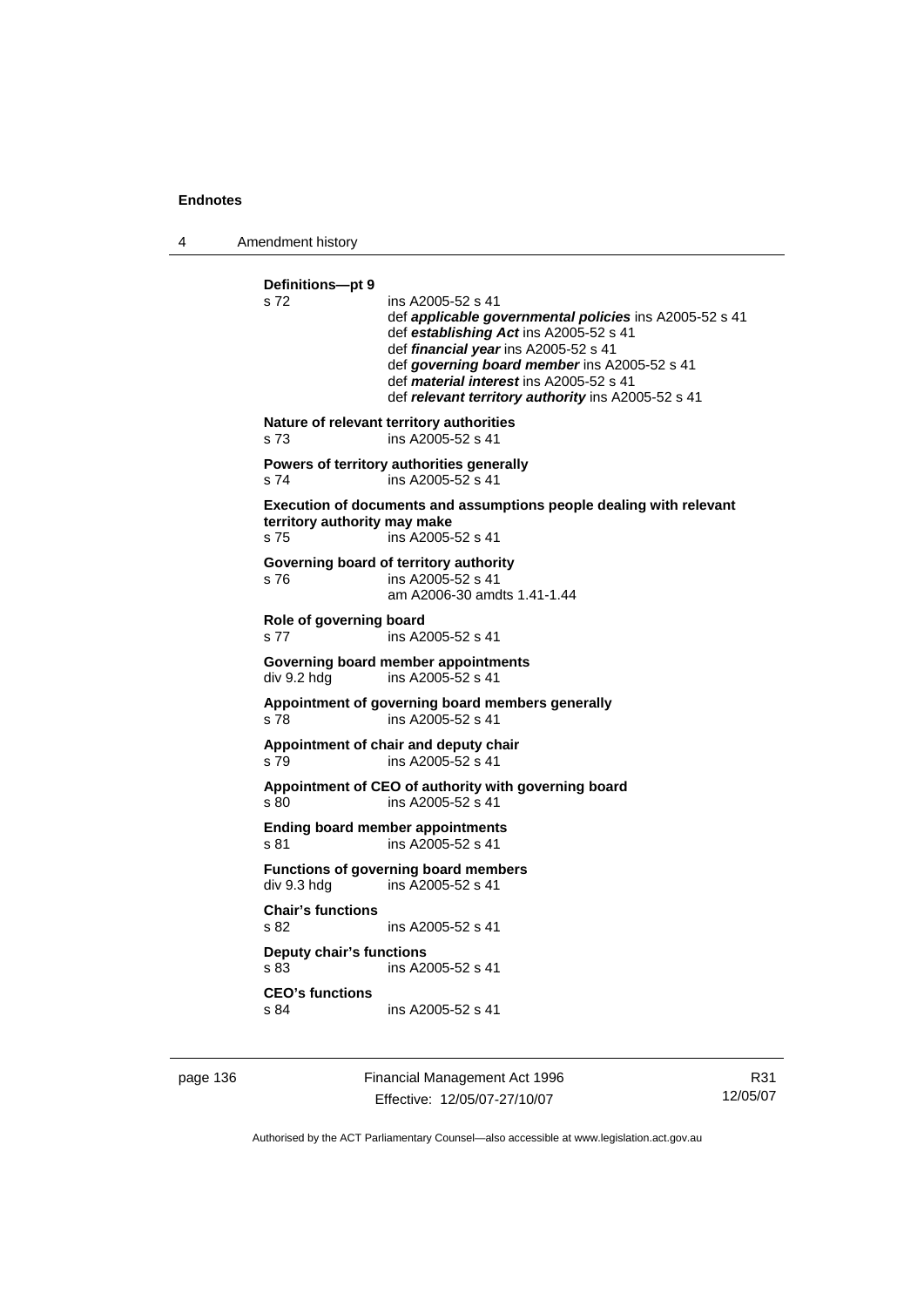| Amendment history |  |
|-------------------|--|
|-------------------|--|

**Honesty, care and diligence of governing board members**  s 85 ins A2005-52 s 41 **Conflicts of interest by governing board members**  s 86 ins A2005-52 s 41 **Agenda to require disclosure of interest item**  s 87 ins A2005-52 s 41 **Disclosure of interests by governing board members**  s 88 ins A2005-52 s 41 **Reporting of disclosed governing board interests to Minister**  s 89 ins A2005-52 s 41 **Protection of governing board members from liability**  s 90 ins A2005-52 s 41 **Indemnification and exemption of governing board members**  s 91 ins A2005-52 s 41 **Compensation for exercise of functions etc**  s 92 ins A2005-52 s 41 **Governing board meetings**  div 9.4 hdg ins A2005-52 s 41 **Time and place of governing board meetings**  s 93 ins A2005-52 s 41 **Presiding member at governing board meetings**  s 94 ins A2005-52 s 41 **Quorum at governing board meetings**  s 95 ins A2005-52 s 41 **Voting at governing board meetings**  s 96 ins A2005-52 s 41 **Conduct of governing board meetings etc**  s 97 ins A2005-52 s 41 **Requirements and obligations for territory authorities**  ins  $A2005 - 52$  s 41 **Limitations on authorities forming corporations etc**  s 98 ins A2005-52 s 41 **Limitations on authorities taking part in joint ventures and trusts**  s 99 ins A2005-52 s 41 **Corporations, joint ventures and trusts in which authority has interest**  s 100 ins A2005-52 s 41

R31 12/05/07 Financial Management Act 1996 Effective: 12/05/07-27/10/07

page 137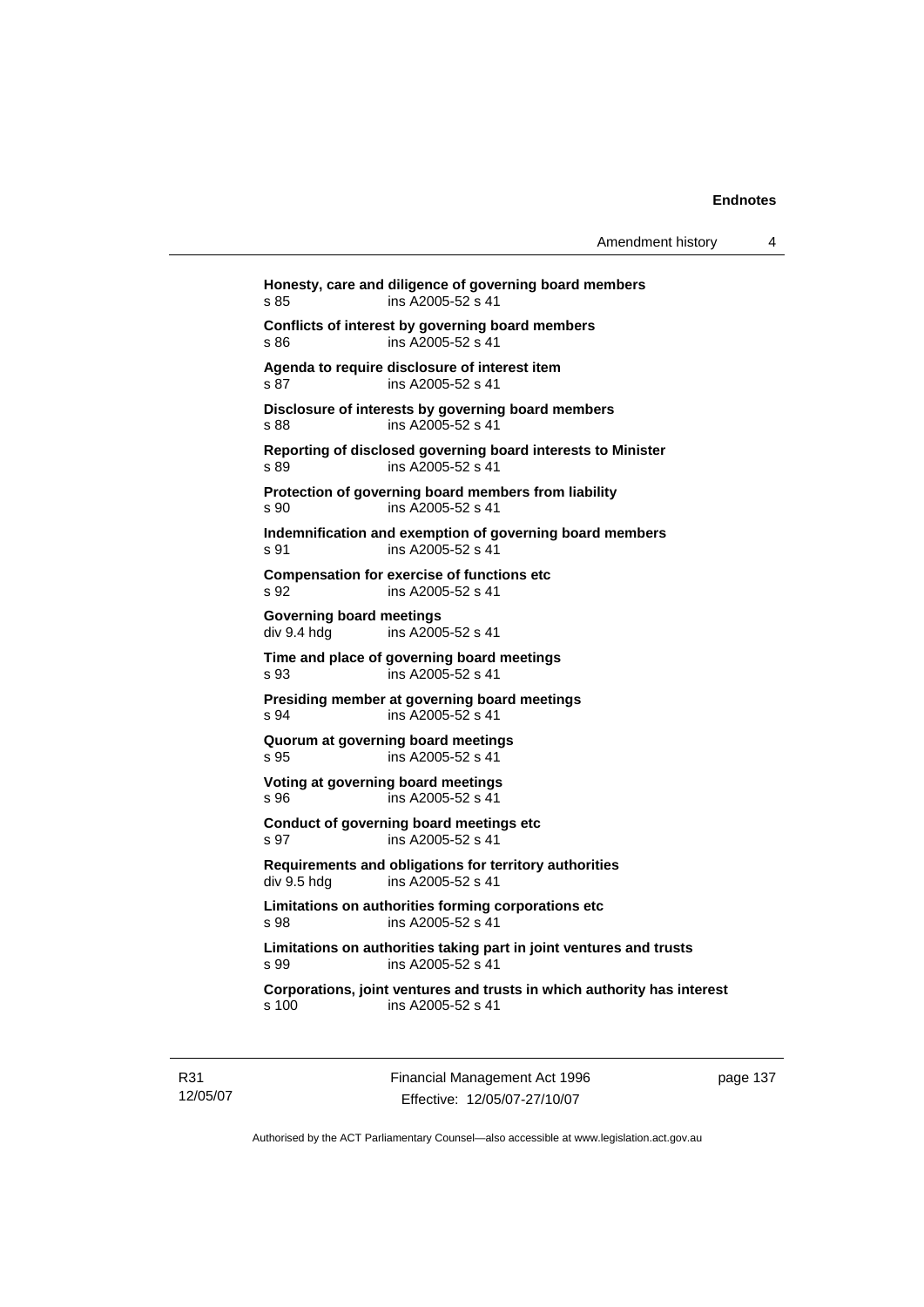```
4 Amendment history 
Obligation of authorities to tell Minister about significant events 
s 101 ins A2005-52 s 41
Ministerial directions to authorities about financial etc statements 
                   ins A2005-52 s 41
Application of government policies to authorities 
s 103 ins A2005-52 s 41 
Restructuring of territory authorities 
div 9.6 hdg ins A2006-30 amdt 1.45 
Purpose of div 9.6 
                   s 104 orig s 104
                    renum as s 130 
                   pres s 104 
                    ins A2006-30 amdt 1.45 
What territory authorities does div 9.6 apply to? 
s 105 orig s 105
                    renum as s 131 
                   pres s 105 
                    ins A2006-30 amdt 1.45 
Responsible Minister may direct div 9.6 authority to sell or transfer assets 
                   s 106 orig s 106
                    renum as s 132 
                   pres s 106 
                    ins A2006-30 amdt 1.45 
Transfer of assets by declaration—div 9.6 authorities 
s 107 orig s 107
                    renum as s 133 
                   pres s 107 
                    ins A2006-30 amdt 1.45 
Transfer of contractual rights and liabilities by declaration—div 9.6 
authorities 
                   s 108 orig s 108
                    renum as s 134 
                   pres s 108 
                    ins A2006-30 amdt 1.45 
Transfer of liabilities by declaration—div 9.6 authorities 
s 109 orig s 109
                    renum as s 150 
                   pres s 109 
                    ins A2006-30 amdt 1.45
```
page 138 Financial Management Act 1996 Effective: 12/05/07-27/10/07

R31 12/05/07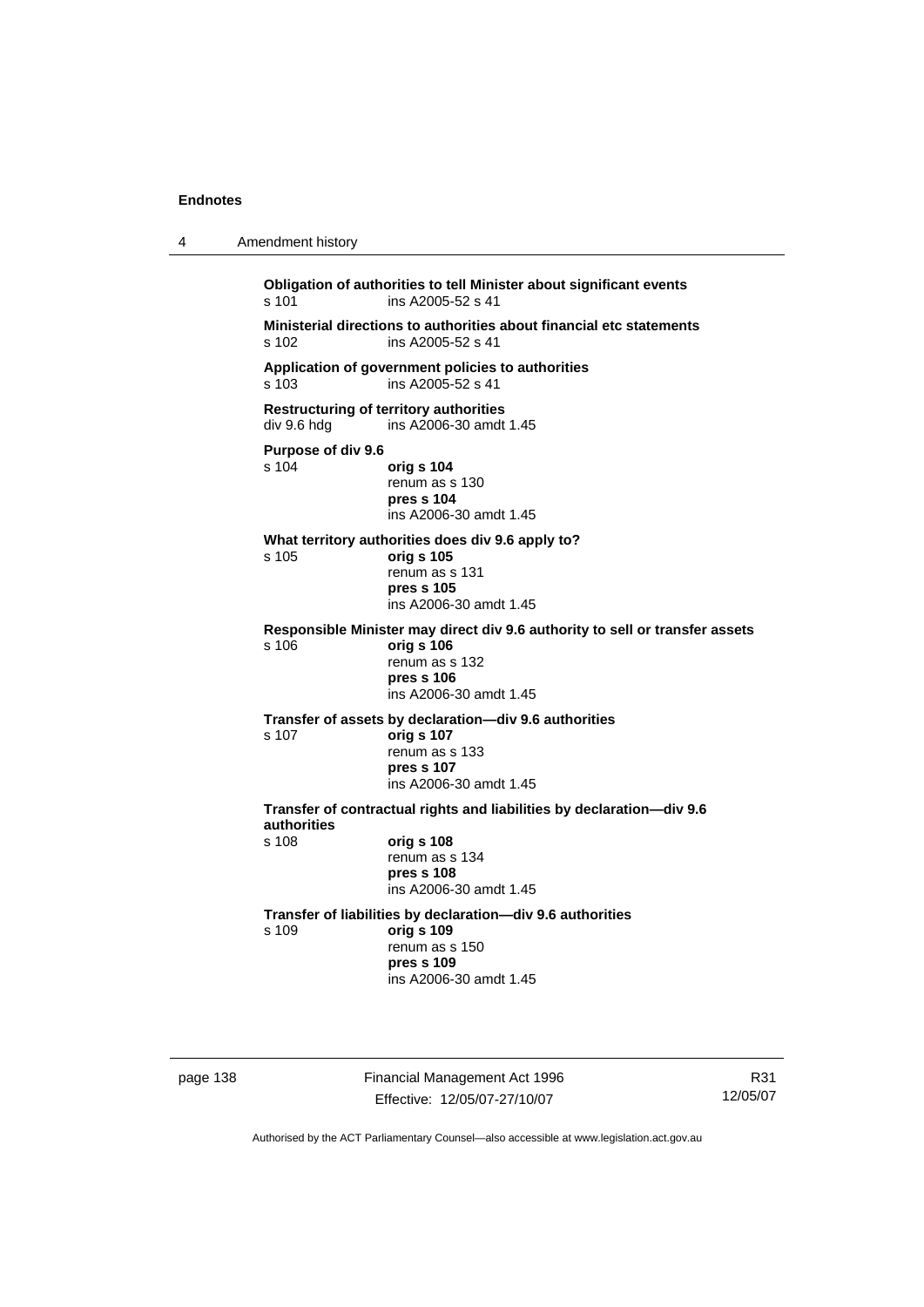**Assistance given by authorities for div 9.6**  s 110 **orig s 110** renum as s 151 **pres s 110**  ins A2006-30 amdt 1.45 **Application of Legislation Act, s 94 to certain appointments, elections and approvals**  s 110A sub as s 152 **Application of Act to Health Promotion Act**  s 110B ins as mod SL2005-42 sch 1 mod 1.1 (om A2006-30 amdt 1.62) **Assistance given by governing board members for div 9.6**  s 111 **orig s 111** renum as s 155 **pres s 111**  ins A2006-30 amdt 1.45 **Use of information by Territory and div 9.6 authorities**  s 112 ins A2006-30 amdt 1.45 **Contracts relating to the protection of information—responsible Minister for div 9.6 authority**  s 113 ins A2006-30 amdt 1.45 **Contracts relating to the protection of information—div 9.6 authority**  s 114 ins A2006-30 amdt 1.45 **Transfer of pending proceedings—div 9.6 authorities**  s 115 ins A2006-30 amdt 1.45 **Proceedings and evidence—div 9.6 authorities**  s 116 ins A2006-30 amdt 1.45 **Operation of div 9.6 not breach of contract etc**  s 117 ins A2006-30 amdt 1.45 **Transfer of assets etc not otherwise disposed of—div 9.6 authorities**  s 118 ins A2006-30 amdt 1.45 **Annual reports etc for div 9.6 authorities**  s 119 ins A2006-30 amdt 1.45 Additional provisions for restructuring of certain territory authorities<br>div 9.7 hdg ins A2006-30 amdt 1.45 ins A2006-30 amdt  $1.45$ **What territory authorities does div 9.7 apply to?**  s 120 ins A2006-30 amdt 1.45

Financial Management Act 1996 Effective: 12/05/07-27/10/07

page 139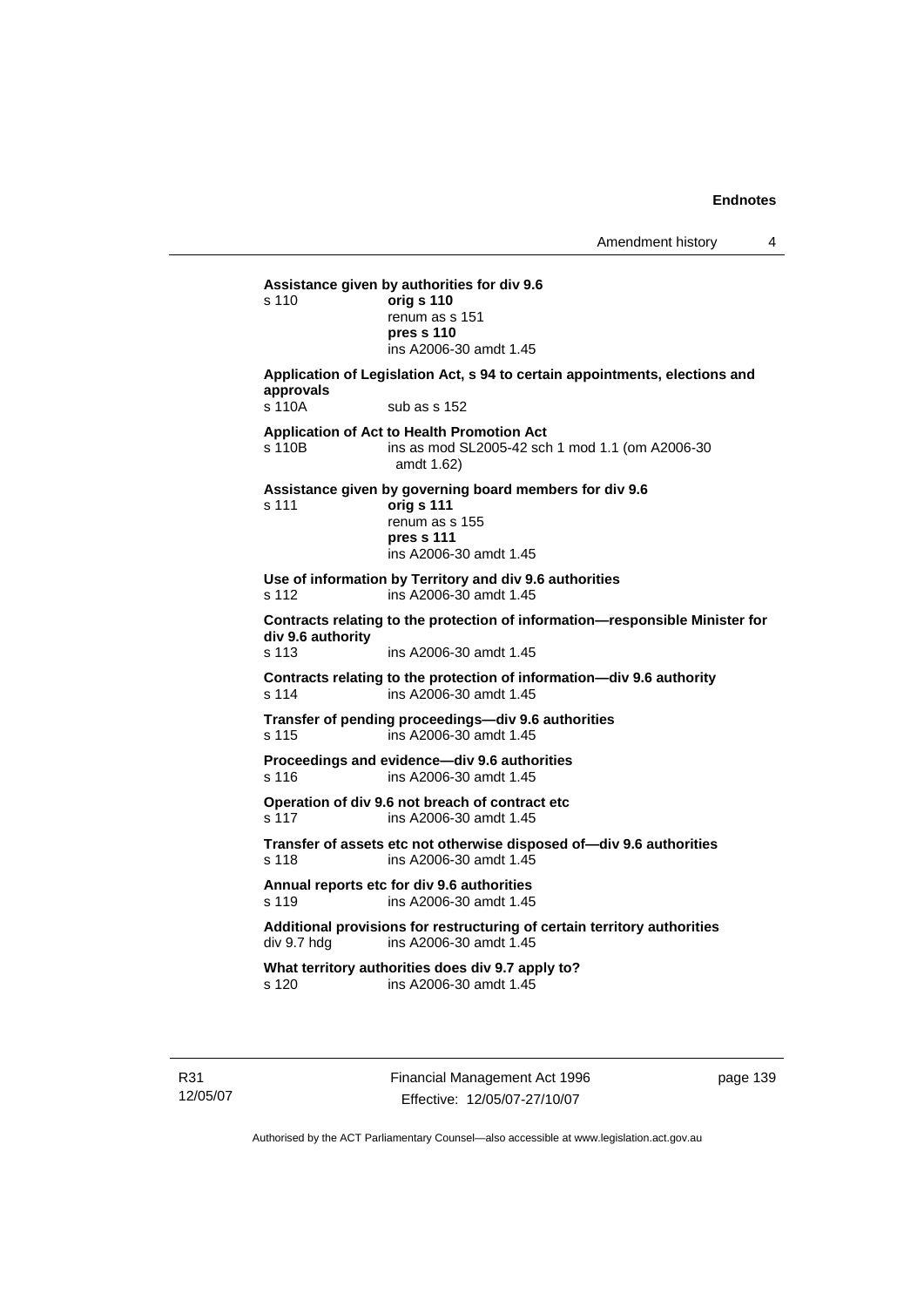| 4 | Amendment history                        |                                                                                                                                                                                                    |
|---|------------------------------------------|----------------------------------------------------------------------------------------------------------------------------------------------------------------------------------------------------|
|   | Definitions-div 9.7<br>s 121             | ins A2006-30 amdt 1.45<br>def handover day ins A2006-30 amdt 1.45<br>def territory authority ins A2006-30 amdt 1.45                                                                                |
|   | s 122                                    | Vesting of assets, rights and liabilities—div 9.7 authorities<br>ins A2006-30 amdt 1.45                                                                                                            |
|   | s 123                                    | Proceedings and evidence-div 9.7 authorities<br>ins A2006-30 amdt 1.45                                                                                                                             |
|   | s 124                                    | Annual reports and financial statements for div 9.7 authorities<br>ins A2006-30 amdt 1.45                                                                                                          |
|   | References to div 9.7 authority<br>s 125 | ins A2006-30 amdt 1.45                                                                                                                                                                             |
|   | <b>Miscellaneous</b><br>pt 10 hdg        | (prev pt 9 hdg) renum A2005-52 s 39                                                                                                                                                                |
|   | s 130                                    | Responsibility for annual financial statements of territory authorities<br>(prev s 64) am 2001 No 95 amdt 1.10<br>renum as s 104 A2005-52 s 40<br>renum as s 130 A2006-30 amdt 1.46                |
|   | s 131                                    | Audit of annual financial statements of territory authorities<br>(prev s 65) renum as s 105 A2005-52 s 40<br>renum as s 131 A2006-30 amdt 1.46                                                     |
|   | reports etc                              | Annual financial statements of territory authorities to be included in annual                                                                                                                      |
|   | s 132                                    | (prev s 66) renum as s 106 A2005-52 s 40<br>renum as s 132 A2006-30 amdt 1.46                                                                                                                      |
|   | <b>authorities</b>                       | Treasurer may require interim financial statements etc for territory                                                                                                                               |
|   | s 133 hdg<br>s 133                       | (prev s 67 hdg) sub 2000 No 27 s 10<br>(prev s 67) am 2000 No 27 s 10<br>sub 2001 No 44 amdt 1.1637<br>am A2003-56 amdt 3.139<br>renum as s 107 A2005-52 s 40<br>renum as s 133 A2006-30 amdt 1.46 |
|   | s 134                                    | Statements of performance of territory authorities<br>(prev s 68) ins 2001 No 44 amdt 1.1637<br>renum as s 108 A2005-52 s 40<br>renum as s 134 A2006-30 amdt 1.46                                  |
|   | <b>Transitional</b><br>pt 11 hdg         | sub as pt 19 hdg                                                                                                                                                                                   |
|   |                                          |                                                                                                                                                                                                    |

page 140 Financial Management Act 1996 Effective: 12/05/07-27/10/07

R31 12/05/07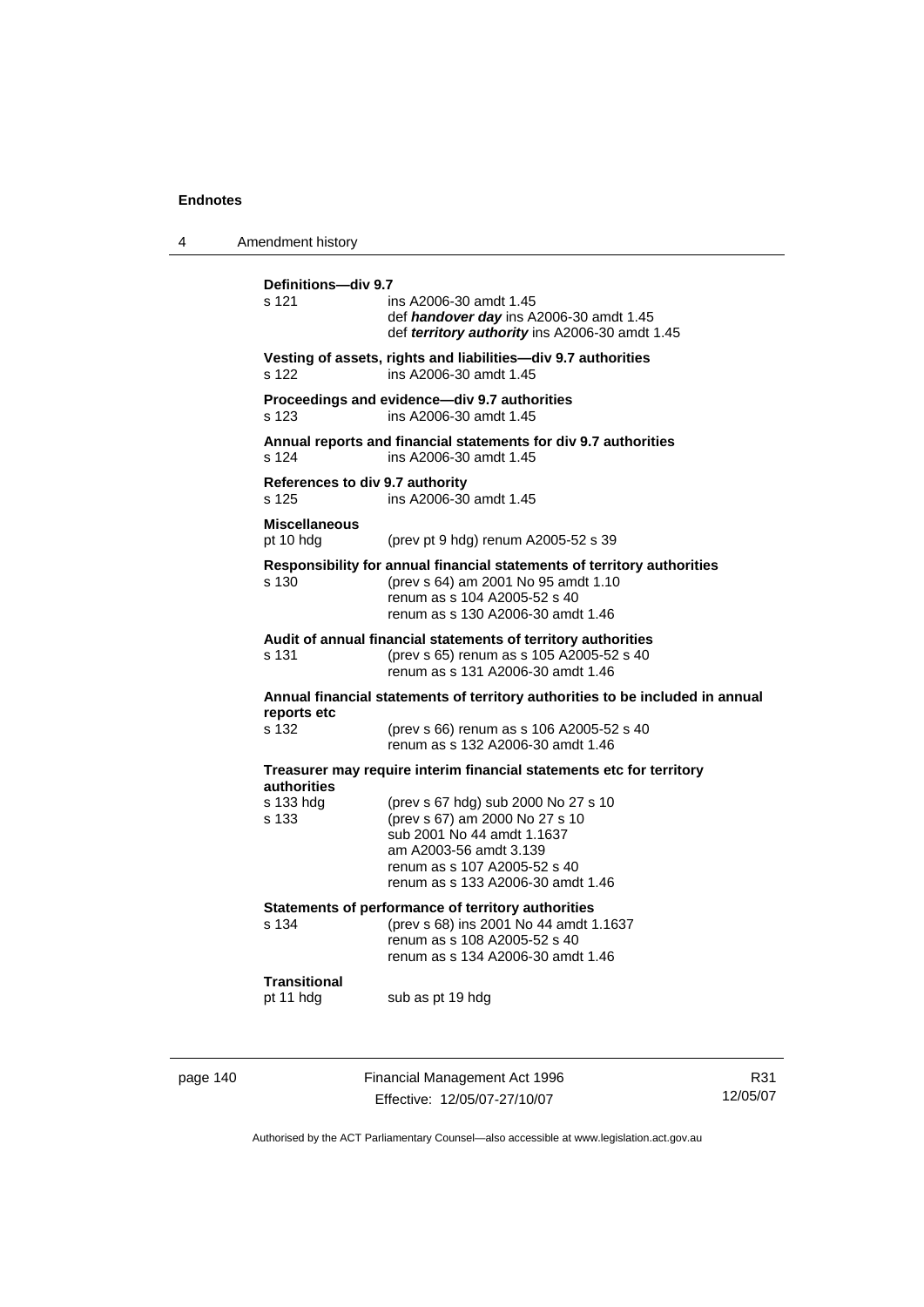| pt 19 hdg                                | Transitional-Financial Management Legislation Amendment Act 2005<br>(prev pt 11 hdg) ins A2005-52 s 42<br>sub as pt 19 hdg A2006-30 amdt 1.47 |  |  |
|------------------------------------------|-----------------------------------------------------------------------------------------------------------------------------------------------|--|--|
|                                          | Financial Management Legislation Amendment Act 2005-provisions with<br>1 July 2005 application                                                |  |  |
| s 150                                    | (prev s 109) ins A2005-52 s 42<br>renum as s 150 A2006-30 amdt 1.48<br>exp 27 October 2006 (s 150 (4))                                        |  |  |
| 1 July 2006 application                  | Financial Management Legislation Amendment Act 2005-provisions with                                                                           |  |  |
| s 151                                    | (prev s 110) ins A2005-52 s 42<br>am A2006-30 amdt 1.49<br>renum as s 151 A2006-30 amdt 1.50<br>exp 27 October 2006 (s 151 (4))               |  |  |
| approvals                                | Application of Legislation Act, s 94 to certain appointments, elections and                                                                   |  |  |
| s 152                                    | (prev s 110A) ins as mod SL2005-42 sch 1 mod 1.1 (sub as<br>s 152 A2006-30 amdt 1.61)<br>exp 27 October 2007 (s 152 (4))                      |  |  |
| <b>Transitional regulations</b><br>s 155 | (prev s 111) ins A2005-52 s 42<br>renum as s 155 A2006-30 amdt 1.51                                                                           |  |  |
|                                          | exp 27 October 2007 (s 155 (4))                                                                                                               |  |  |
| pt 20 hdg                                | Transitional-Administrative (Miscellaneous Amendments) Act 2006<br>ins A2006-30 amdt 1.52<br>exp 1 July 2008 (s 223)                          |  |  |
| s 220                                    | Transitional-definition of territory authority<br>ins A2006-30 amdt 1.52                                                                      |  |  |
|                                          | exp 19 July 2006 (s 220 (2) (LA s 88 declaration applies))                                                                                    |  |  |
| s 221                                    | Transitional-Legislation Act, s 84 inapplicable<br>ins A2006-30 amdt 1.52<br>exp 1 August 2006 (s 221 (2) (LA s 88 declaration applies))      |  |  |
| 2006                                     | Transitional regulations-Administrative (Miscellaneous Amendments) Act                                                                        |  |  |
| s 222                                    | ins A2006-30 amdt 1.52<br>exp 1 July 2008 (s 223)                                                                                             |  |  |
| Expiry-pt 20<br>s 223                    | ins A2006-30 amdt 1.52<br>exp 1 July 2008 (s 223)                                                                                             |  |  |

R31 12/05/07 Financial Management Act 1996 Effective: 12/05/07-27/10/07

page 141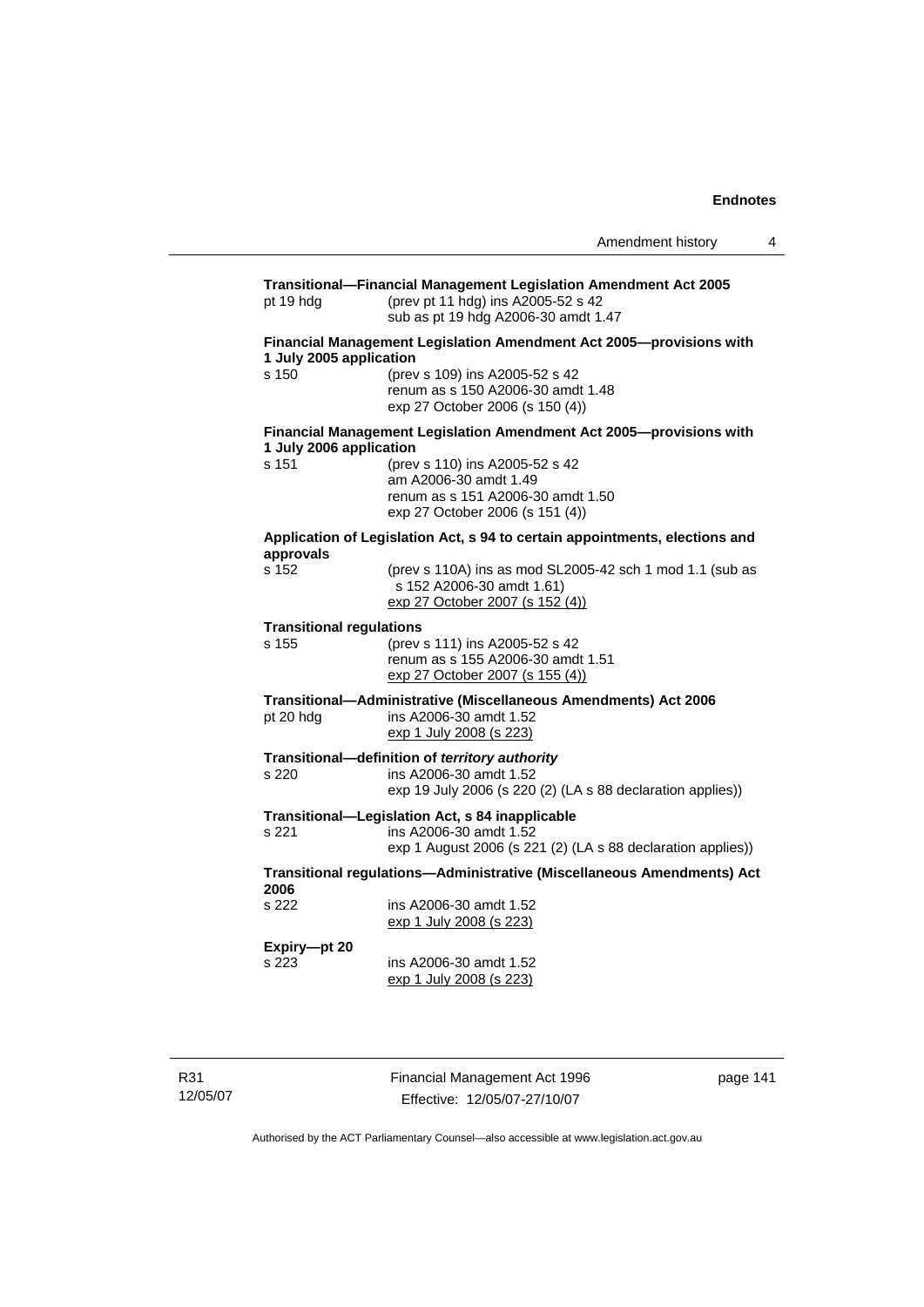| 4 | Amendment history         |                                                                                                |
|---|---------------------------|------------------------------------------------------------------------------------------------|
|   |                           |                                                                                                |
|   | <b>Dictionary</b><br>dict | am A2005-52 s 43                                                                               |
|   |                           | def applicable governmental policies ins A2005-52 s 44                                         |
|   |                           | def <i>appropriation</i> reloc from s 3 2001 No 95 amdt 1.4                                    |
|   |                           | def Appropriation Act reloc from s 3 2001 No 95 amdt 1.4                                       |
|   |                           | def appropriation unit reloc from s 3 2001 No 95 amdt 1.4                                      |
|   |                           | def banking account ins 1997 No 102 s 4                                                        |
|   |                           | am 1999 No 33 sch                                                                              |
|   |                           | reloc from s 3 2001 No 95 amdt 1.4                                                             |
|   |                           | def <b>borrowing</b> reloc from s 3 2001 No 95 amdt 1.4                                        |
|   |                           | def budget papers am 2001 No 56 amdt 3.256                                                     |
|   |                           | reloc from s 3 2001 No 95 amdt 1.4<br>def capital injection reloc from s 3 2001 No 95 amdt 1.4 |
|   |                           | sub A2005-52 s 45                                                                              |
|   |                           | def CEO ins A2005-52 s 46                                                                      |
|   |                           | def <i>chief executive officer</i> reloc from s 3 2001 No 95                                   |
|   |                           | amdt 1.4                                                                                       |
|   |                           | sub A2005-52 s 47                                                                              |
|   |                           | def class of outputs reloc from s 3 2001 No 95 amdt 1.4                                        |
|   |                           | def contract ins A2006-30 amdt 1.53                                                            |
|   |                           | def department reloc from s 3 2001 No 95 amdt 1.4                                              |
|   |                           | def departmental banking account am 1997 No 102 sch<br>reloc from s 3 2001 No 95 amdt 1.4      |
|   |                           | def division 9.6 authority ins A2006-30 amdt 1.54                                              |
|   |                           | def division 9.7 authority ins A2006-30 amdt 1.54                                              |
|   |                           | def establishing Act ins A2005-52 s 48                                                         |
|   |                           | def expenses reloc from s 3 2001 No 95 amdt 1.4                                                |
|   |                           | def financial management guidelines sub 2001 No 11                                             |
|   |                           | amdt 3.125                                                                                     |
|   |                           | reloc from s 3 2001 No 95 amdt 1.4                                                             |
|   |                           | def financial year ins A2005-52 s 48<br>def general government sector ins 1997 No 124 s 4      |
|   |                           | reloc from s 3 2001 No 95 amdt 1.4                                                             |
|   |                           | def generally accepted accounting practice reloc from s 3                                      |
|   |                           | 2001 No 95 amdt 1.4                                                                            |
|   |                           | sub A2005-52 s 49                                                                              |
|   |                           | def governing board ins A2005-52 s 50                                                          |
|   |                           | def governing board member ins A2005-52 s 50                                                   |
|   |                           | def GST ins 2000 No 27 s 4                                                                     |
|   |                           | reloc from s 3 2001 No 95 amdt 1.4<br>om A2005-52 s 51                                         |
|   |                           | def handover day ins A2006-30 amdt 1.55                                                        |
|   |                           | def <i>input tax credit</i> ins 2000 No 27 s 4                                                 |
|   |                           | reloc from s 3 2001 No 95 amdt 1.4                                                             |
|   |                           |                                                                                                |
|   |                           |                                                                                                |

page 142 Financial Management Act 1996 Effective: 12/05/07-27/10/07

R31 12/05/07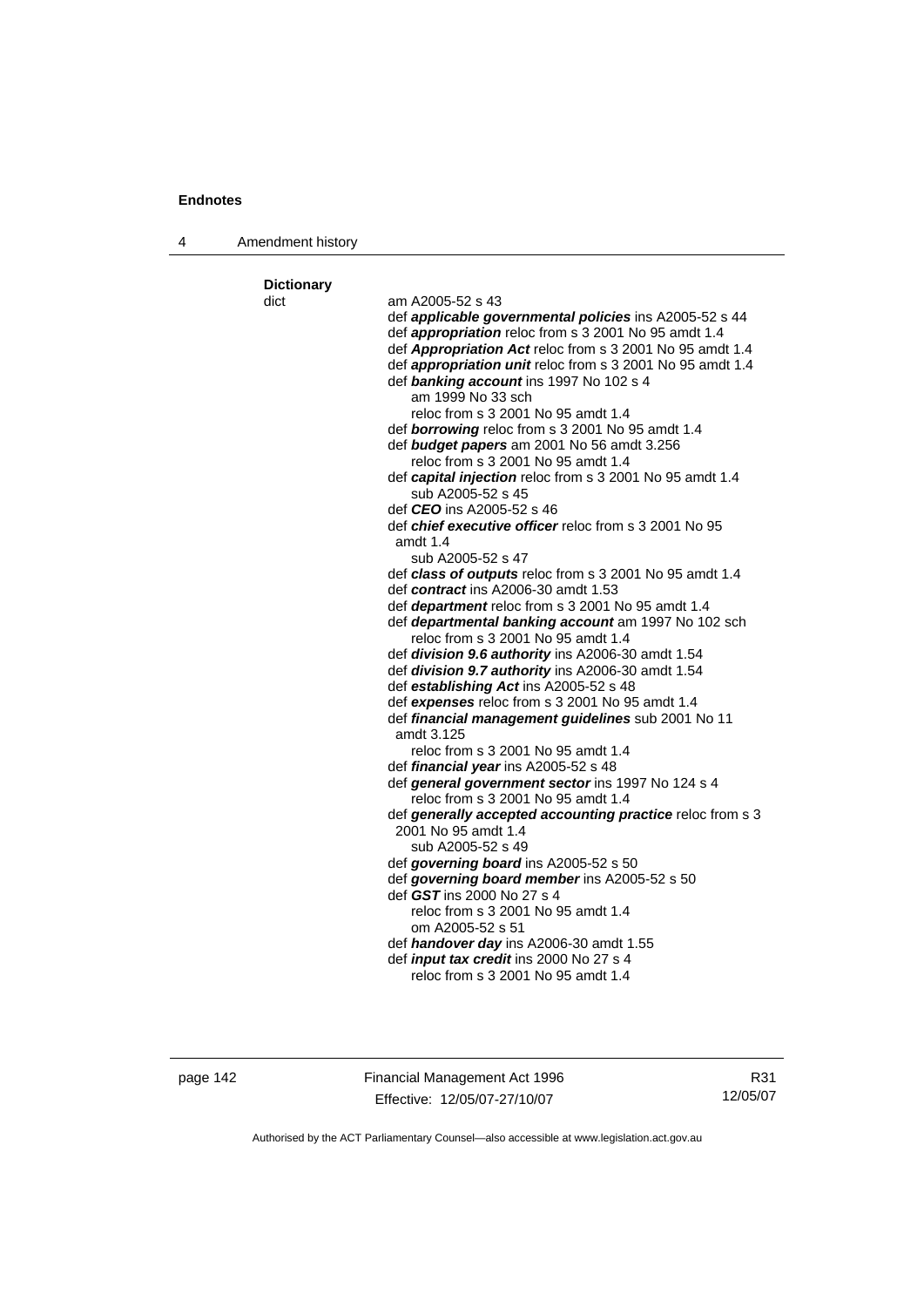def *interest* ins 2001 No 45 s 4 (as am 2002 No 30 amdt 3.370) def *invest* ins 2001 No 45 s 4 (as am 2002 No 30 amdt 3.370) def *Legislative Assembly secretariat* sub 2001 No 95 amdt 1.1 reloc from s 3 2001 No 95 amdt 1.4 sub A2005-42 amdt 1.1; A2007-3 amdt 3.243 def *material interest* ins A2005-52 s 52 def *outcomes* reloc from s 3 2001 No 95 amdt 1.4 def *outputs* reloc from s 3 2001 No 95 amdt 1.4 def *prescribed* reloc from s 3 2001 No 95 amdt 1.4 def *public money* am 2001 No 95 s 4 reloc from s 3 2001 No 95 amdt 1.4 am A2004-53 amdt 1.1; pars renum R19 LA (see A2004-53 amdt 1.2) def *public trading enterprise* ins 1997 No 124 s 4 reloc from s 3 2001 No 95 amdt 1.4 am A2003-21 s 14 om A2005-52 s 53 def *public trading enterprise sector* ins 1997 No 124 s 4 reloc from s 3 2001 No 95 amdt 1.4 def *relevant territory authority* ins A2005-52 s 54 def *responsible chief executive* reloc from s 3 2001 No 95 amdt 1.4 def *responsible Minister* reloc from s 3 2001 No 95 amdt 1.4 am A2005-52 s 55 def *securities* reloc from s 3 dict 2001 No 95 amdt 1.4 def *statement of intent* reloc from s 3 2001 No 95 amdt 1.4 sub A2005-52 s 56 def *subsidiary* ins A2004-53 amdt 1.3 def *superannuation appropriation* ins 2000 No 21 sch reloc from s 3 2001 No 95 amdt 1.4 def *superannuation banking account* ins 2000 No 21 sch reloc from s 3 2001 No 95 amdt 1.4 def *taxable supply* ins 2000 No 27 s 4 reloc from s 3 2001 No 95 amdt 1.4 def *territory authority* am 2000 No 21 sch; 2001 No 95 amdt 1.3 reloc from s 3 2001 No 95 amdt 1.4 sub A2006-30 amdt 1.56 def *territory banking account* am 1997 No 102 sch reloc from s 3 2001 No 95 amdt 1.4 def *trust money* reloc from s 3 2001 No 95 amdt 1.4 def *warrant* am 1997 No 102 sch reloc from s 3 2001 No 95 amdt 1.4 om 2002 No 38 amdt 1.10

R31 12/05/07 Financial Management Act 1996 Effective: 12/05/07-27/10/07

page 143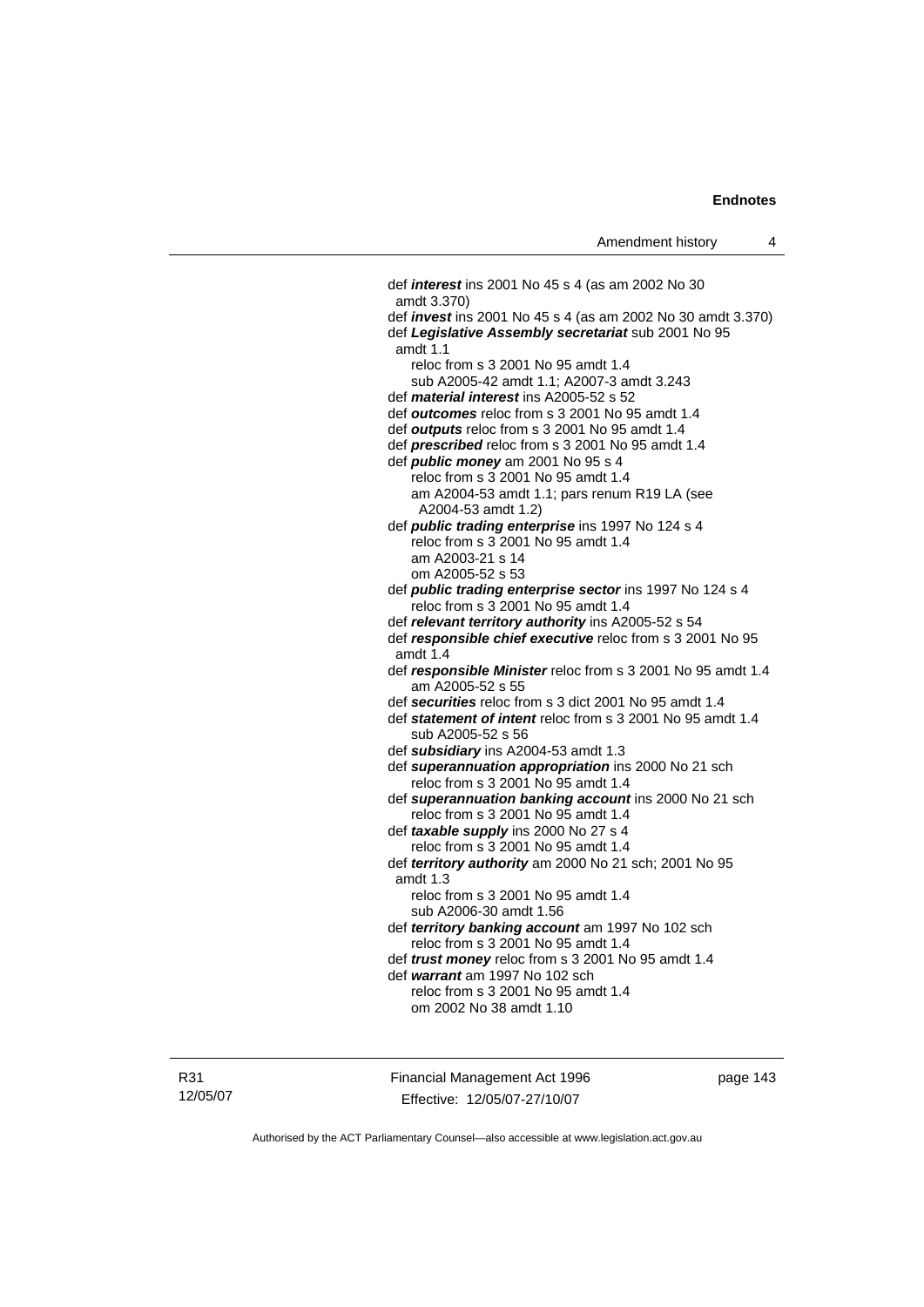5 Earlier republications

# **5 Earlier republications**

Some earlier republications were not numbered. The number in column 1 refers to the publication order.

Since 12 September 2001 every authorised republication has been published in electronic pdf format on the ACT legislation register. A selection of authorised republications have also been published in printed format. These republications are marked with an asterisk (\*) in column 1. Electronic and printed versions of an authorised republication are identical.

| <b>Republication No</b> | <b>Amendments to</b> | <b>Republication date</b> |
|-------------------------|----------------------|---------------------------|
| 1                       | Act 1997 No 124      | 31 January 1998           |
| $\overline{c}$          | Act 1999 No 58       | 10 November 1999          |
| 3                       | Act 2001 No 56       | 12 September 2001         |
| 4                       | Act 2001 No 97       | 20 December 2001          |
| 5                       | Act 2001 No 97       | 31 December 2001          |
| 5(RI)                   | Act 2001 No 97 ‡     | 19 September 2002         |
| 6                       | Act 2001 No 97       | 4 January 2002            |
| 6(RI)                   | Act 2001 No 97 ‡     | 19 September 2002         |
| $7^*$                   | Act 2001 No 97       | 14 January 2002           |
| 7(RI)                   | Act 2001 No 97 ‡     | 19 September 2002         |
| 7A                      | Act 2001 No 97 ‡     | 19 September 2002         |
| 8                       | Act 2001 No 97       | 1 July 2002               |
| 8(RI)                   | Act 2001 No 97 ‡     | 19 September 2002         |
| 9*                      | Act 2002 No 30       | 19 September 2002         |
| 10                      | Act 2002 No 38       | 1 November 2002           |
| 11                      | A2003-9              | 8 March 2003              |
| 12                      | A2003-21             | 20 May 2003               |
| 13                      | A2003-27             | 30 June 2003              |
| 14                      | A2003-46             | 1 November 2003           |
| 15                      | A2003-56             | 19 December 2003          |
| 16                      | A2004-19             | 7 April 2004              |
|                         |                      |                           |

page 144 Financial Management Act 1996 Effective: 12/05/07-27/10/07

R31 12/05/07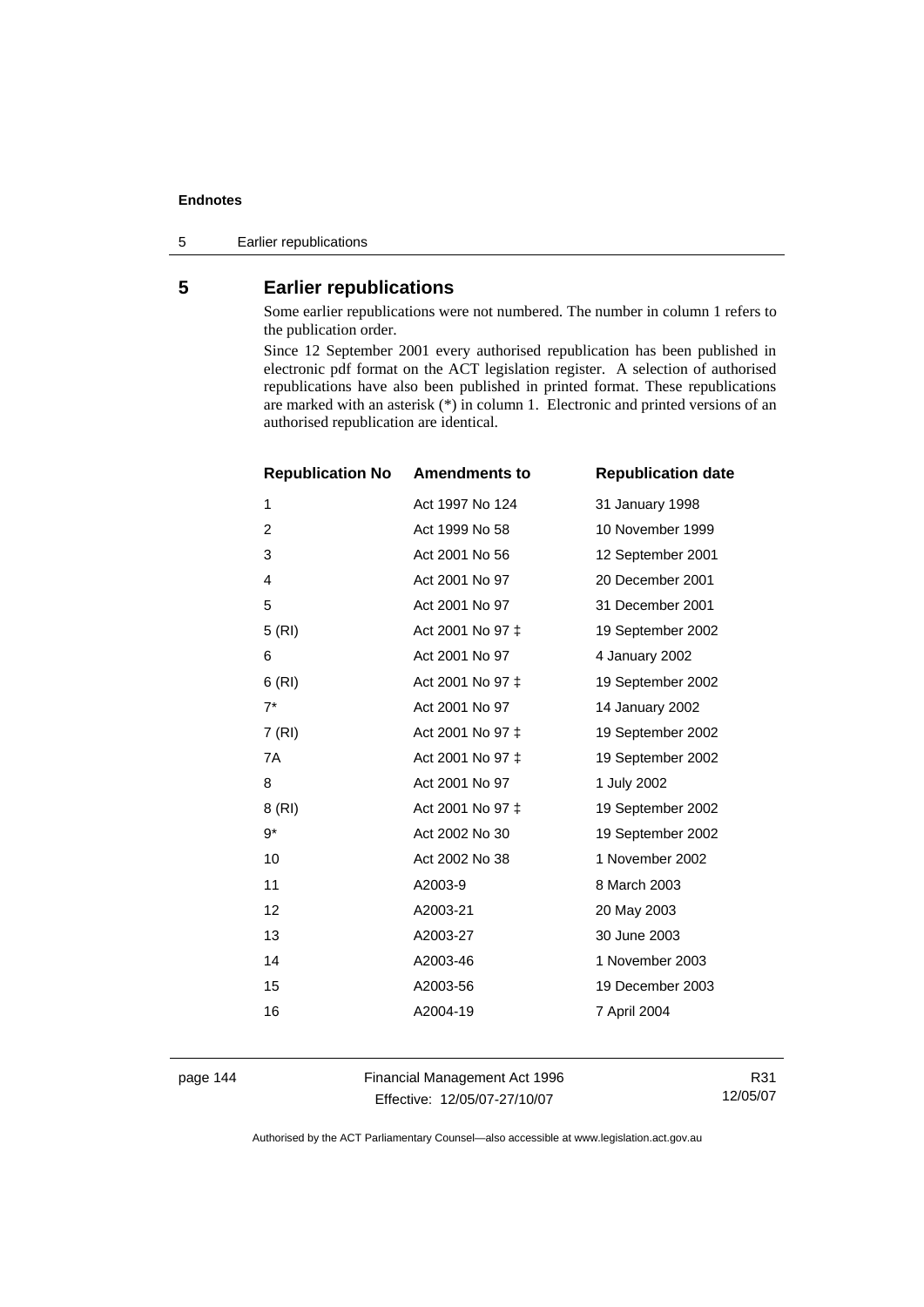| <b>Republication No Amendments to</b> |                | <b>Republication date</b> |
|---------------------------------------|----------------|---------------------------|
| 17                                    | A2004-35       | 30 June 2004              |
| 18                                    | A2004-35       | 1 July 2004               |
| 19                                    | A2004-53       | 17 August 2004            |
| 20                                    | A2005-20       | 2 June 2005               |
| 21                                    | A2005-32       | 1 July 2005               |
| 22                                    | A2005-42       | 1 September 2005          |
| 23                                    | A2005-52       | 27 October 2005           |
| 24                                    | A2005-52       | 1 January 2006            |
| 25                                    | A2006-30       | 19 June 2006              |
| 26                                    | A2006-30       | 1 July 2006               |
| 27                                    | A2006-30       | 20 July 2006              |
| 28                                    | A2006-30       | 2 August 2006             |
| 29                                    | A2006-30       | 28 October 2006           |
| 30                                    | A2007-3        | 12 April 2007             |
|                                       | $\blacksquare$ |                           |

‡ includes retrospective amendments by Act 2002 No 29

‡ includes retrospective amendments by Act 2002 No 30

### **6 Modifications of republished law with temporary effect**

The following modifications have not been included in this republication:

# **Financial Management Regulation 2005 SL2005-42 sch 1 (as am by A2006-30 amdt 1.61, amdt 1.62)**

# **Schedule 1 Modification of Act**

(see s 3)

# **[1.1] New section 152**

*insert* 

R31 12/05/07 Financial Management Act 1996 Effective: 12/05/07-27/10/07

page 145